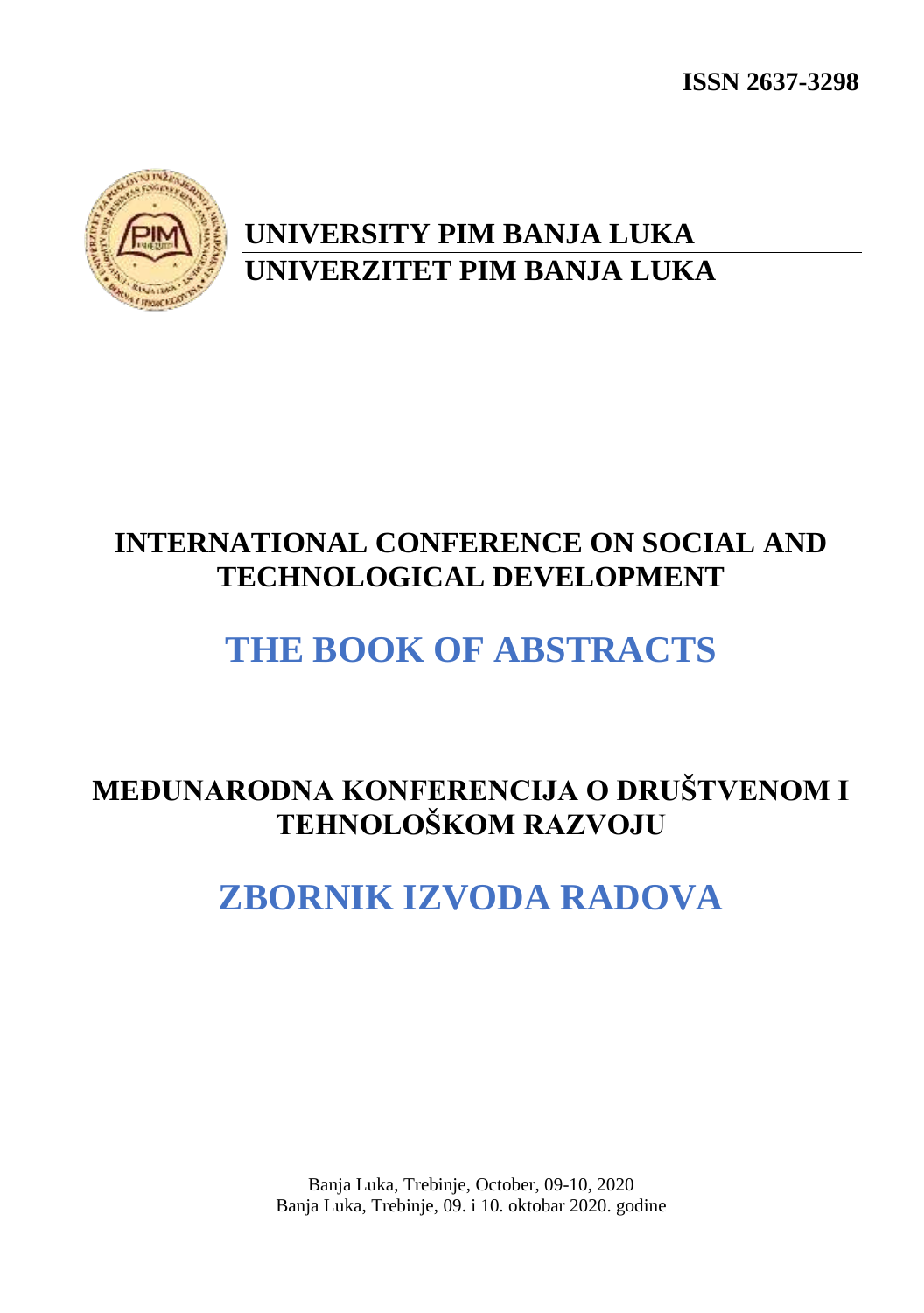

**UNIVERSITY PIM BANJA LUKA**

## **VIII INTERNATIONAL CONFERENCE ON SOCIAL AND TECHNOLOGICAL DEVELOPMENT**

# **THE BOOK OF ABSTRACTS**

**&**

# **CONFERENCE PROGRAM**

**Co-organizers:**



Banja Luka, Trebinje, October, 09 & 10, 2020, Republic of Srpska, B&H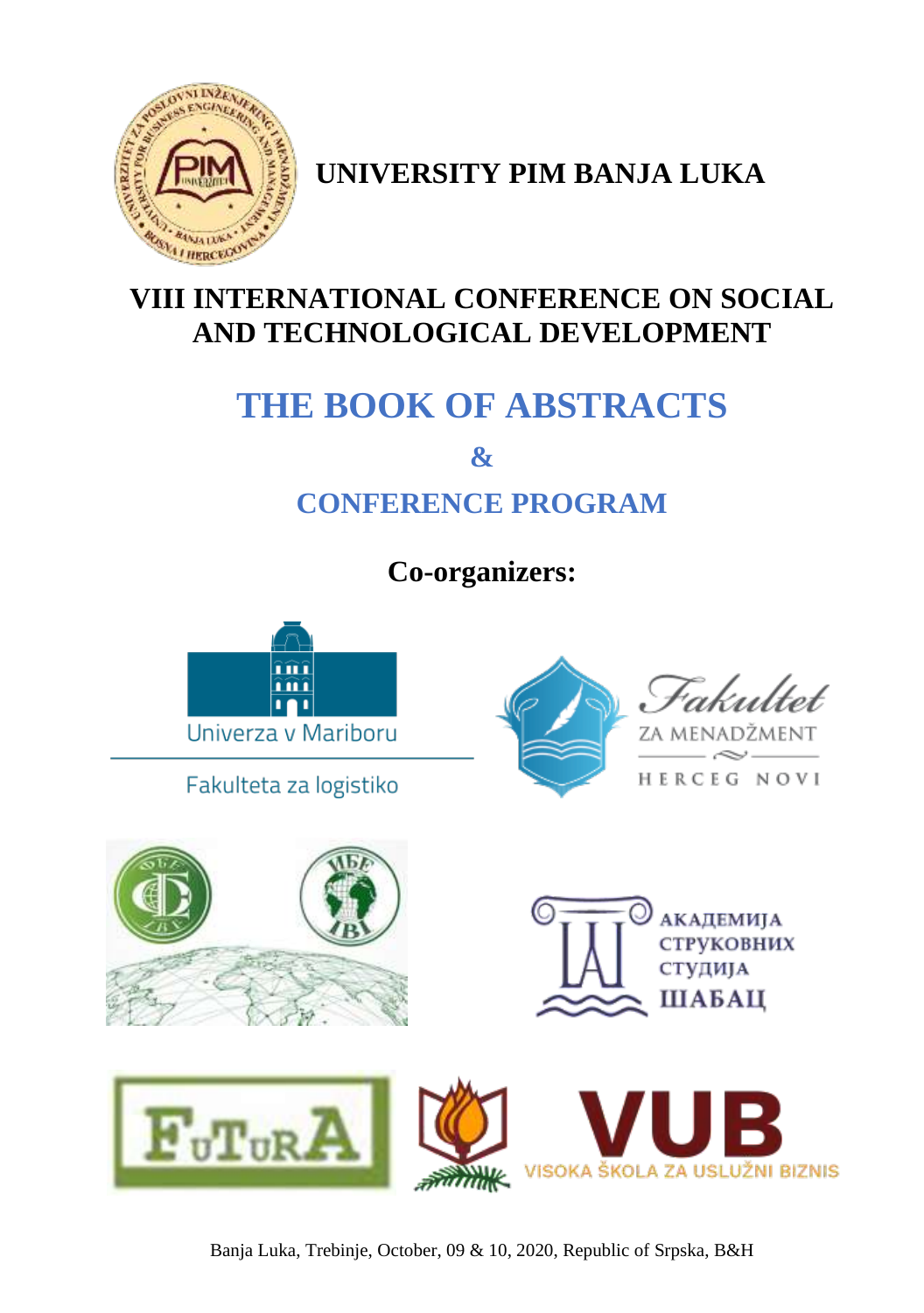## **VIII INTERNATIONAL CONFERENCE ON SOCIAL AND TECHNOLOGICAL DEVELOPMENT**

### *BOOK OF ABSTRACTS*

*Publisher: University PIM, Banja Luka, Republic of Srpska, B&H*

*Editorial board: Dejan Kojić, PhD, Vice-Rector for Science*

*Design and Computer processing: Aleksandar Sofrić, dipl. Ing.*

*Print: "Vilux" Banja Luka*

*Circulation: 100 copies*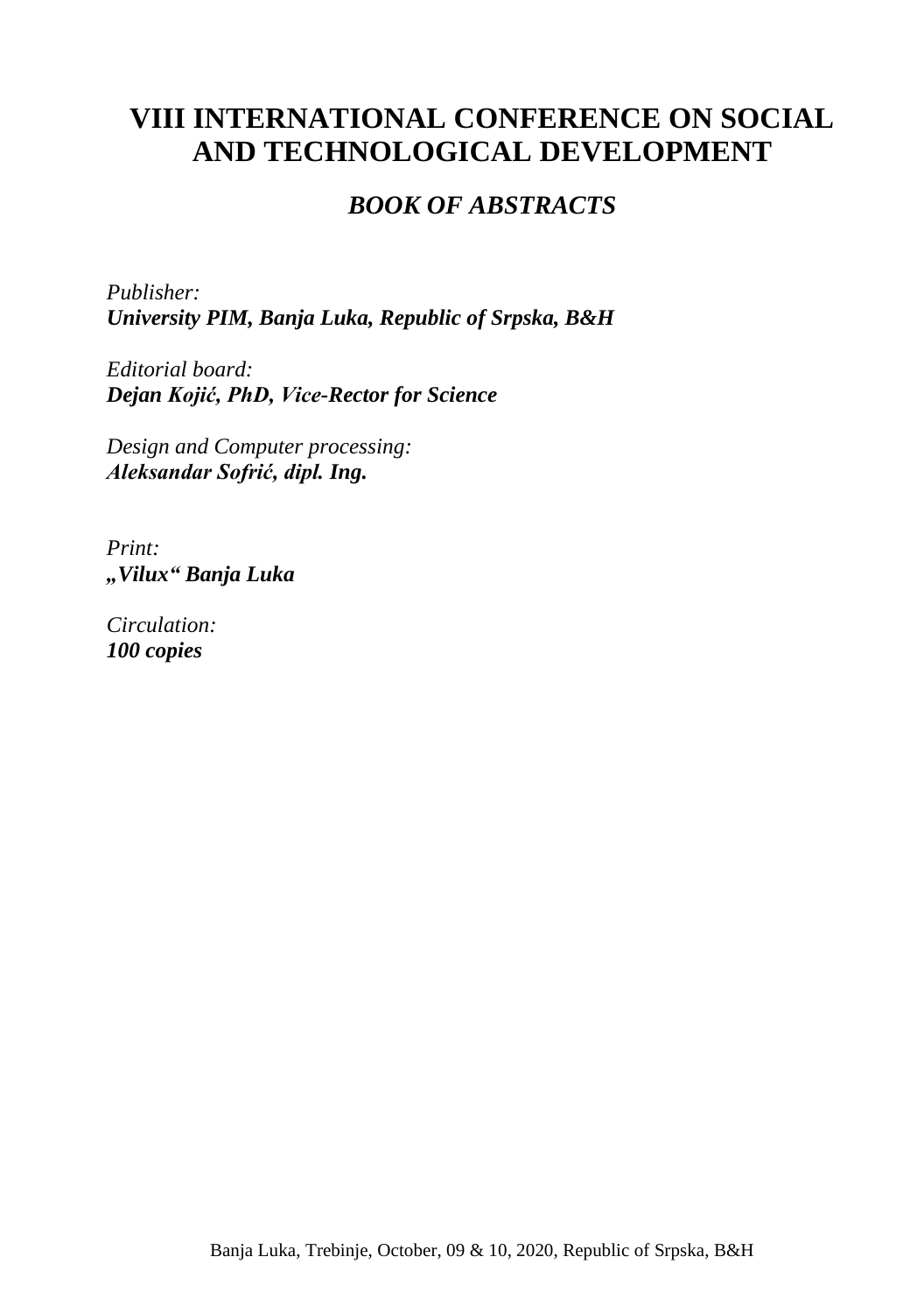### *Organizing Committee:*

*PhD Dejan Kojić, president, PhD Mladen Ivić, PhD Nikola Vojvodić, PhD Predrag Raosavljević, PhD Dara Cvijetić, M.Sc. Nada Banović, M.Sc. Jelena Asanović, Igor Šabić, Jelena Prelo, Aleksandar Sofrić*

*Students: Anja Suzić, Anđela Savić, Nikolina Sudar, Danijela Belović, Tamara Ateljević, Tanja Jeftović*

### *Scientific and Program Committee:*

*Dr Dragan Đuranović, president, University PIM, Banja Luka, B&H, Dr Bojan Rosi, Faculty of Logistics, University of Maribor, Celje, Slovenia; Dr Aneta Vasiljević Sikaleska, Integrated Business Institute, Skopje, North Macedonia; Dr Biljana Gjozinska, Integrated Business Faculty, Skopje, North Macedonia; Dr Mladen Ivić, University PIM, Banja Luka, B&H, Dr Ilija Džombić, University PIM, Banja Luka, B&H, Dr Irena Petrušić, Faculty of Management Herceg Novi, Montenegro, Dr Svetlana Karić, Academy of vocational studies in Šabac, Serbia, Dr Boris Dorbić, scientific- expert association "FUTURA", Šibenik, Croatia, Dr Darina Dupláková, Technical University of Kosice, Faculty of Manufacturing Technologies with a seat in Prešov, Institute of Advanced Technologies, Prešov, Slovakia, Dr Bagrat Yerzenkyan, Central Economics and Mathematics Institute, Russian Academy of Science / State University of Menagment Moscow, Russia, Dr Isaac Lera, University of the Balearic Islands, Dept. of Mathematics and Computer Science, Spain; Dr Benea Marius Calin, Politehnica University Timisoara, Faculty of Engineering Hunedoara, Romania, Dr Ayse Aroguz, Istanbul University-Cerrahpasa, Engineering Faculty, Istanbul, Turkey, Dr Milena Špírková, Institute of Macromolecular Chemistry, Prague, Czech Republic, Dr Yaroslov Kusyi, National University "Lviv Polytechnic", Ukraine, Dr Azemina Mašović, Integrated Business Faculty, Skoplje, North Macedonia, Dr Milena Marinović-Cincović, University of Belgrade, Vinča Institute of nuclear Sciences, Belgrade, Serbia, Dr Veselin Drašković, University of Montenegro, Maritime Faculty, Kotor, Montenegro, Dr Jelena Pavličević, University of Novi Sad, Faculty of Technology, Novi Sad, Serbia;* Dr Borut *Jereb, Faculty of Logistics, University of Maribor, Celje, Slovenia; Dr Tomaž Kramberger, Faculty of Logistics, University of Maribor, Celje, Slovenia; Dr Bojana Ikonić, University of Novi Sad, Faculty of Technology, Novi Sad, Serbia; Dr Mirjana Jovičić, University of Novi Sad, Faculty of Technology, Novi Sad, Serbia; Dr Nikša Grgurević, Faculty of Management, Herceg Novi, Montenegro; Dr Oskar Bera, University of Novi Sad, Faculty of Technology, Novi Sad, Serbia; Dr Nataša Lukić, University of Novi Sad, Faculty of Technology, Novi Sad, Serbia; Dr Ljiljana Tanasić, Academy of vocational studies in Šabac, Serbia, Dr Hafiz Imtiaz Ahmad, Faculty of Business, Higher Colleges of Technology, Ali Alin, Abu Dhabi, UAE; Dr Marijana Žiravac-Mladenović, University PIM, Banja Luka, B&H; Dr Dejan Kojić, University PIM, Banja Luka, B&H; Emilija Friganović, mag. ing. preh. teh., scientific-expert*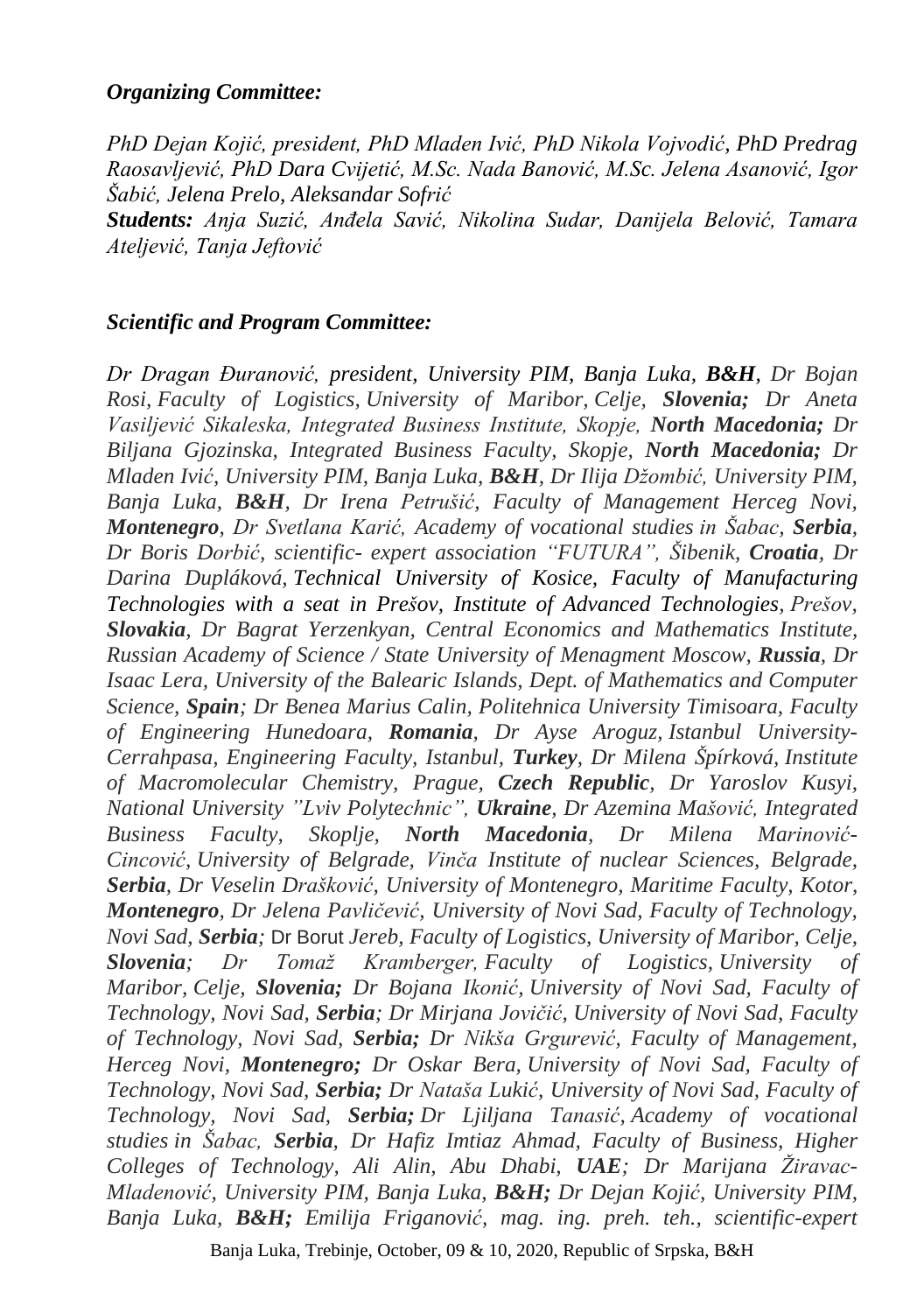*association "FUTURA", Šibenik, Croatia; Dr Nikola Vojvodić, University PIM, Banja Luka, B&H; Dr Željko Grublješić, University PIM, Banja Luka, B&H; Dr Branko Latinović, Panevropski univerzitet "APEIRON", Banja Luka, B&H; Dr Saša SALAPURA, University PIM, Banja Luka, B&H; Dr Enes Sukić, Faculty of Information technology and engineering, Belgrade, Serbia; Dr Predrag Raosavljević, University PIM, Banja Luka, B&H; Dr Dr Snežana Samardžić, University PIM, Banja Luka, B&H; Dr Rada Kučinar, University PIM, Trebinje, B&H.*

*NOTE: The authors have full responsibility for the originality and content of their own papers.*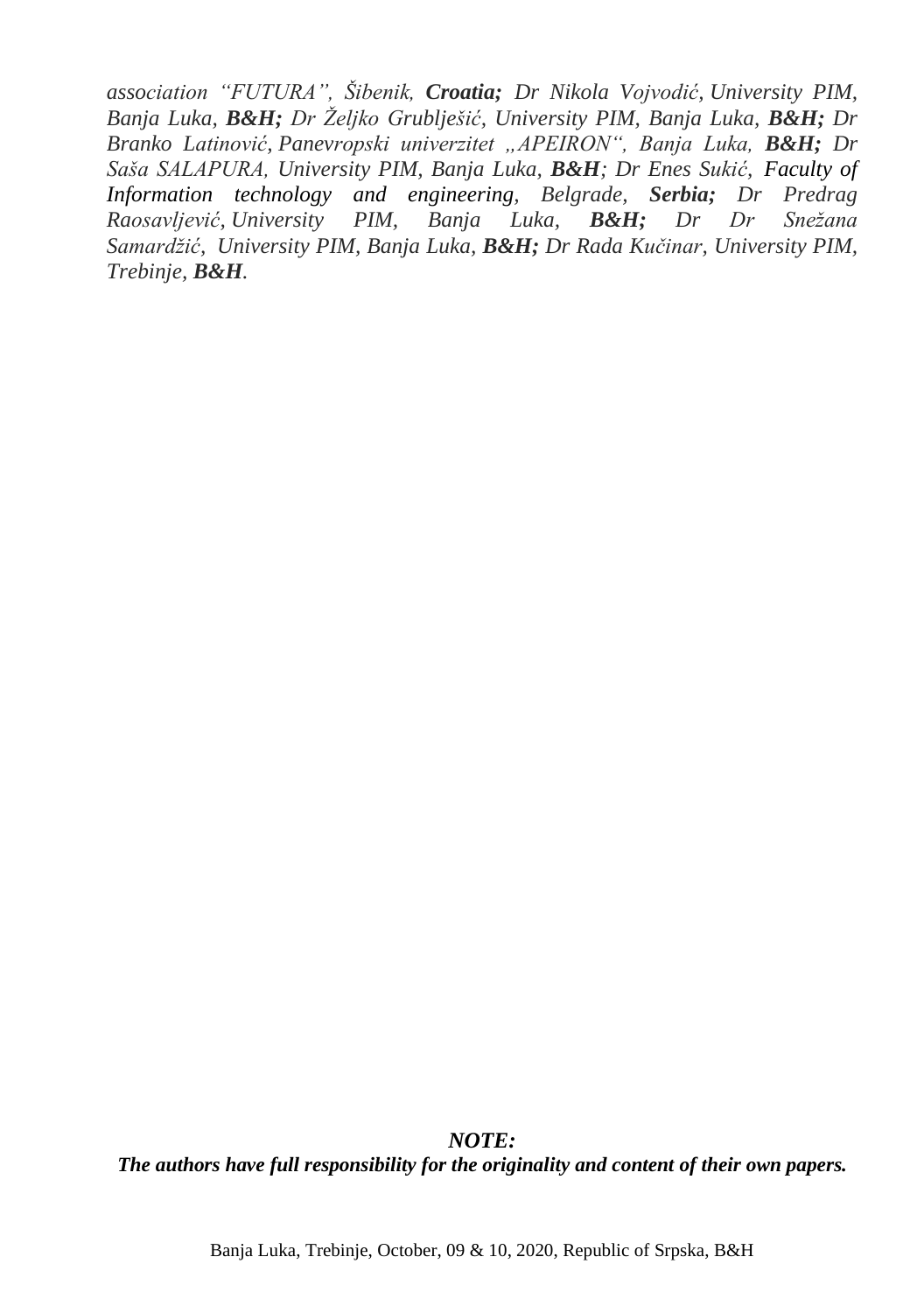## **IX INTERNATIONAL CONFERENCE ON SOCIAL AND TECHNOLOGICAL DEVELOPMENT**

### *CONFERENCE PROGRAM*

According to the epidemiological situation around caused by corona virus pandemic this year's Conference is going to be held as following:

- Introductory speech of the Rector of University PIM, prof. dr Dragan Đuranović and director University PIM, prof. dr Ilija Džombić
- Plenary speaker presentation are going to be available at the same web site in a form of power point presentation or audio presentation.
- Poster presentations are going to be available in the same form, with e-mail addresses to ensure communication among participants and members of commissions. Poster presentation are going to be avialable also in the halls of the University PIM Banja Luka, Trebinje and Brčko.
- The Book of Abstracts and Program will be presented at the Conference site.
- Access to all presentation will be possible for a longer period of time.

We have decided on this kind of work in order to enable the participants to present the results of their research and get acquainted with the work and research results of their colleagues, after which they can communicate in person via e-mail addresses that will be indicated. As in previous years, the papers will be published in the Conference Proceedings.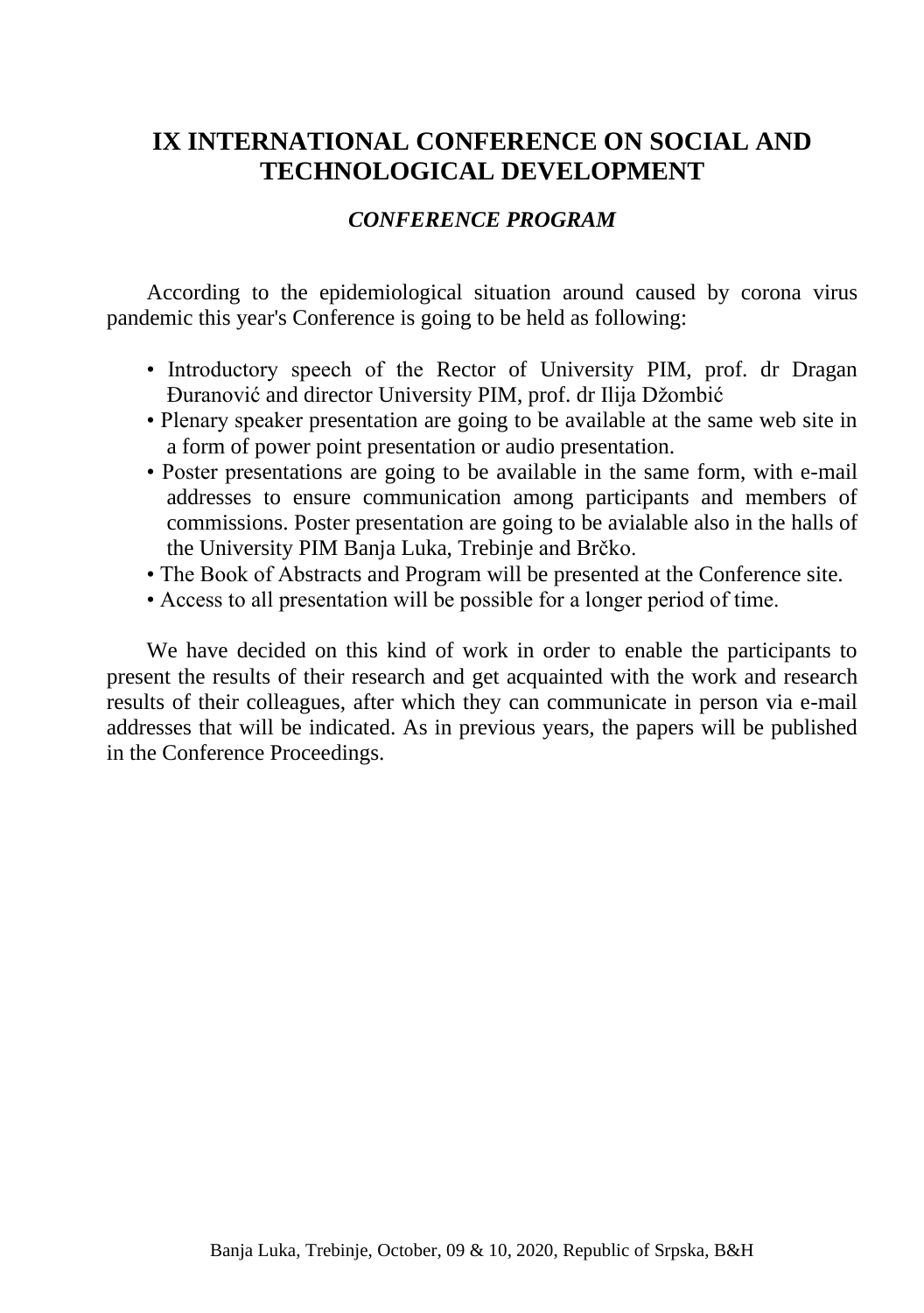### *PLENARY LECTURER PLENARNO PREDAVANJE*

*PLEN1 Jelena Pavličević, Milena Špírková, Ayse Aroguz, Dejan Kojić, Katalin Mészáros Szécsényi, Jaroslava Budinski-Simendić* **NOVEL POLYCARBONATE-BASED POLYURETHANE NANOCOMPOSITES: SYNTESIS AND CHARACTERIZATION**

### *INVITED LECTURER POZIVNO PREDAVANJE*

*INVIT1 Dragana Rađenović* **CRISIS: INDIVIDUALLY INTO A COLLECTIVE THROUGH THE PRISM OF ARTISTS**

### *ORAL VIDEO PRESENTATIONS USMENA VIDEO IZLAGANJA*

- *EKOL1 Boris Dorbić, Jelena Pavić, Željko Španjol, Emilija Friganović, Ana Vujošević, Sandra Vuković* **PERCEPTIONS AND ATTITUDES ON ORNAMENTAL FEATURES AND THE USE OF DIFFERENT CULTIVARS OF AFRICAN VIOLET (***SAINTPAULIA IONANTHA* **L.)**
- *EKOL2 Boris Dorbić, Biljana Jurić-Ćivro, Željko Španjol, Emilija Friganović, Branka Ljevnaić-Mašić, Margarita Davitkovska, Zvezda Bogevska* **ORNAMENTAL VALUES AND INVENTORYING OF VEGETABLE GARDEN PLANTS IN DECORATIVE PRIVATE GARDENS IN THE TERRITORY OF THE CITY OF KNIN**
- *EKOL5 Ljiljana Tanasić, Vesna Teofilović, Vojislav Tomić, Nemanja Stošić, Jelena Tanasić* **STRATEGY OF CONTROLLED RELEASE OF AGROCHEMICALS USING POLYMERIC MATERIALS**
- *EKON1 Tatjana Jovanović* **AN INNOVATION FRAMEWORK– A CASE STUDY: "SIMPLIFY"**
- *EKON2 Mladen Milić, Dražen Vrhovac* **INFLUENCE OF SALES PERSONNEL ON CUSTOMER BEHAVIOR**
- *EKON3 Dražen Vrhovac, Mladen Milić* **POSITIONING OF THE REPUBLIC OF SRPSKA INVESTMENT – DEVELOPMENT BANK AND ITS IMPORTANCE FOR FINANCIAL AND REAL FLOWS IN THE REPUBLIC OF SRPSKA**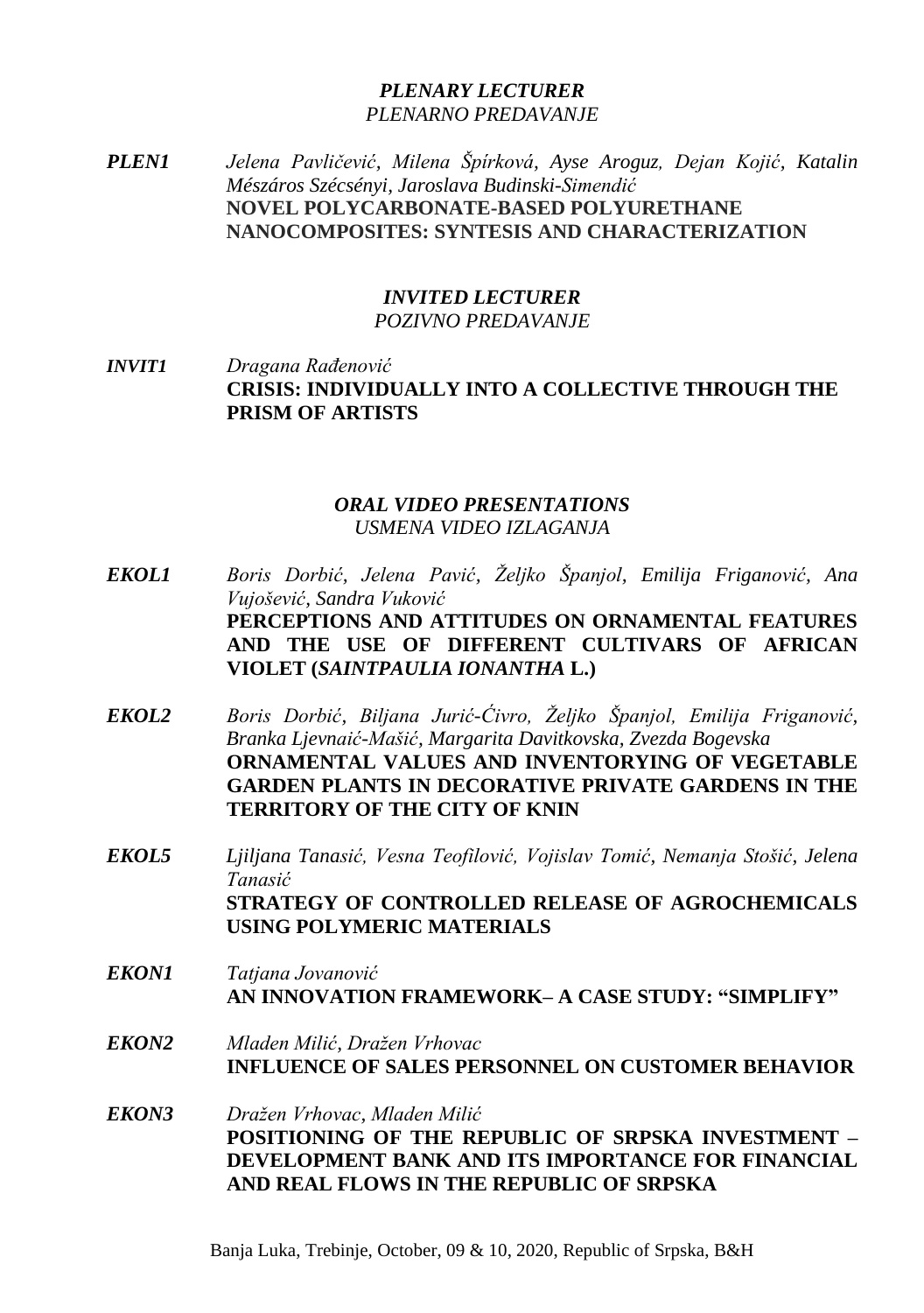- *EKON6 Željko Grublješić, Mladen Ivić, Milorad Đukić* **CONSTRUCTION OF MODELS FOR ANALYZING AND MANAGING OF COMPANY GROWTH FACTORS**
- *EKON8 Marko Milošević, Biljana Bjelica, Suzana Balaban* **VALIDITY OF TRILEMMA THEORY – PANEL ANALYSIS OF NEW EU MEMBER STATES**
- *EKON11 Ognjen Bakmaz, Rade Tešić* **PROPERTY RIGHTS OF СHAREHOLDERS**
- *EKON13 Isidora Milošević, Jelena Milosavljević Nikov* **FRANCHISE AGREЕMENT**
- *EKON18 Nenad Vitomirović* **THE CHRISTIAN ORTODOX BANK – REALITY OR FICTION?**
- *EKON19 Radovan Spremo* **ACCOUNTING PLANNING IN THE FUNCTIONING OF EFFECTIVE ENTERPRISE MANAGEMENT**
- *EKON20 Nikša Grgurević* **INSTITUTIONAL ASPECTS OF MARITIME PORTS ADAPTATION TO GEOGRAPHICAL EXPANSION OF TERMINAL OPERATORS**
- *EKON21 Dragan Klarić* **PERSPECTIVES FOR DEVELOPMENT OF SPORTS TOURISM IN MONTENEGRO**
- *PR1 Jelena Latinović* **MONITORING THE PROTECTION OF CHILDREN'S HUMAN RIGHTS IN BIH**
- *PR2 Jelena Latinović*, *Mrđan Čolović* **CUSTOMS UNION IN COMPARATIVE PRACTICE**
- *PR3 Aco Bobić, Ognjen Bakmaz* **CURRENT FORMS OF DOMESTIC VIOLENCE IN THE REPUBLIC OF SERBIA**
- *PR5 Mile Matijevć, Ajna Jodanović* **INTERNATIONAL PRIMARY AND CRIMINOGENIC ASPECTS OF THE MIGRATORY CRISIS IN BOSNIA AND HERZEGOVINA**
- *TEHN5 Yaroslav Kusyi, Аndrij Кuк, Oleh Onysko, Tetiana Lukan, Lolita Pituley, Iryna Shuliar, Yurii Havryliv* **APPLICATION OF THE CRITERION OF TECHNOLOGICAL DAMAGEABILITY IN MECHANICAL ENGINEERING**

Banja Luka, Trebinje, October, 09 & 10, 2020, Republic of Srpska, B&H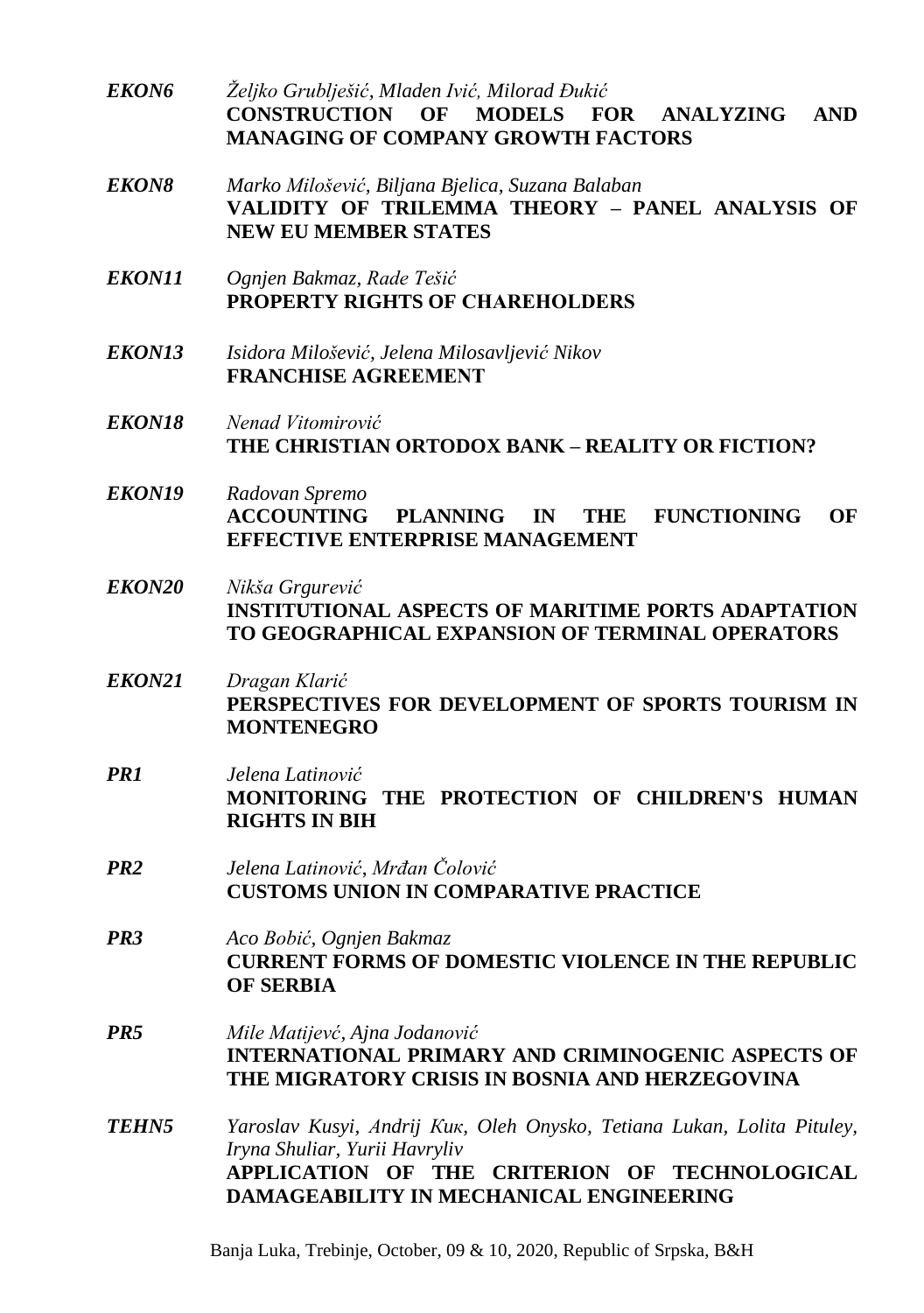- *PSP1* Irena Petrušić, Bojana Ostojić **THE INFLUENCE OF THE SOCIO-ECONOMIC STATUS OF THE FAMILY ON THE LEVEL OF STUDENT ACHIEVEMENT**
- *PSP4 Ostoja Barašin* **THE NATURE AND ORIGIN OF SOCIAL CONFLICTS IN THE MODERN PARADIGM**

### *POSTER PRESENTATION POSTER PREZENTACIJE*

- *EKOL3 Sejit Bobar, Munir Mehović* **CONTENT OF WATER SOLUBLE AND INTERCNANGEABLE FORM OF ZINC IN THE DUST ON THE MAIN ROAD M-17 THROUGH THE CITY OF MOSTAR**
- *EKOL4 Ana Radojević, Danijela Nikolić, Jasmina Skerlić, Vanja Popović* **ANALYSIS OF CO<sup>2</sup> EMISSIONS IN THE PUBLIC SECTOR, THE EXAMPLE OF THE CITY OF KRAGUJEVAC**
- *EKOL5 Ljiljana Tanasić, Vesna Teofilović, Vojislav Tomić, Nemanja Stošić, Jelena Tanasić* **STRATEGY OF CONTROLLED RELEASE OF AGROCHEMICALS USING POLYMERIC MATERIALS**
- *EKOL6 Marija Dragičević Ćurković, Ana Cvjetković* **CULTURAL HERITAGE AND NEW CULTURAL PRODUCTS IN THE FUNCTION OF SUSTAINABLE DEVELOPMENT OF LOCAL AREA**
- *EKOL7 Isidora Milanović, Danijela Pecarski, Jasmina Bašić, Dejan Mitrašinović* **EFEKTI ETARSKIH ULJA IZ LEKOVITIH BILJAKA PRIMENJENIH KAO ZAČINI**
- *EKOL8 Isidora Milanović, Jasmina Bašić, Katarina Boričić* **THE ANTIOXIDANT EFECTS OF ESSENTIAL OILS FROM MEDICINAL PLANTS USED IN FOOD**
- *EKOL9 Rudančić Andreja* **TENDENCIES AND CHARACTERISTICS OF THE LEVEL OF DEVELOPMENT OF BUSINESS TOURISM IN DESTINATION OPATIJA**
- *EKON4 Nenad Vunjak, Miloš Dragosavac, Milan Radaković, Tamara Antonijević* **ANALYSIS OF THE CIE BANKING SECTOR USING LINEAR PANEL MODELS**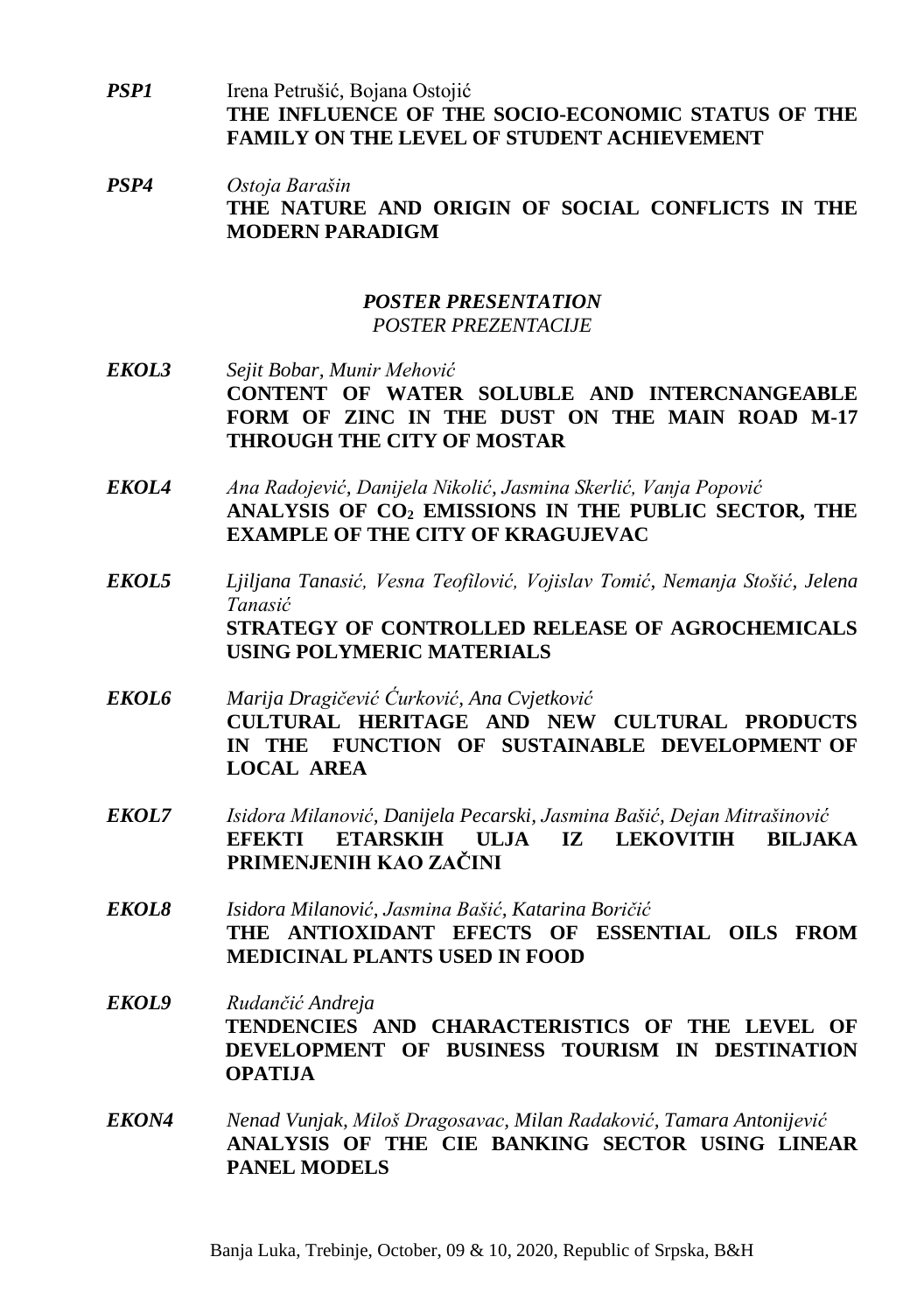- *EKON5 Nenad Vunjak, Miloš Dragosavac, Milan Radaković, Petra Stojanović* **DESCRIPTIVE STATISTICS AND CORRELATION OF CREDIT AND DEPOSIT POTENTIAL OF BANKS OF THE WESTERN BALKANS**
- *EKON7 Ivana Rađenović* **E-CUSTOMIZATION AND ELECTRONIC BANKING IN THE PANDEMIC OF THE COVID VIRUS 19**
- *EKON9 Dragan Vukasović, Darko Martinov, Živa Žebeljan* **THE IMPORTANCE OF FINANCIAL REPORTING FOR COMPANY MANAGEMENT IN INTERNATIONAL BUSINES**
- *EKON10* Miloš Grujić **SCOPE AND RESTRICTIONS ON THE USE OF CREDIT DERIVATIVES IN SMALL CAPITAL MARKETS**
- *EKON12 Nikolić Nikola, Laković Duško, Vukasović Milan* **CAPITAL MARKET AS AN INSTITUTIONAL SPACE IN THE FINANCIAL MARKET**
- *EKON14 Nemanja Pavlović, Slobodan Radovanović, Veselin Bjeloglav* **CONSEQUENCES OF THE IMPACT OF THE COVID-19 VIRUS ON THE AREA OF THE CITY OF EASTERN SARAJEVO**
- *EKON15 Nikolina Rakić* **INFLUENCE OF REMITTANCES FROM ABROAD ON GROSS DOMESTIC PRODUCT OF BOSNIA AND HERZEGOVINA**
- *EKON16 Aleksandra Kiraca, Azemina Mashovic* **FORCE MAJEURE AND CHANGE OF CIRCUMSTANCES IN INTERNATIONAL TRADE – CONDITION FOR EXEMPTION FROM LIABILITY IN CASE OF BREACH OF CONTRACT**
- *EKON17 Azemina Mashovic, Aleksandra Kiraca* **THE IMPACT OF POLITICAL ENVIRONMENT ON FOREIGN DIRECT INVESTMENT DECISIONS OF MULTINATIONAL COMPANIES**
- *EKON 22 Mihajlo Travar, Saša Ristić, Igor Dugonjić* **INFORMACIONE TEHNOLOGIJE KAO PODRŠKA POSLOVANJA USLUŽNOM SEKTORU U REPUBLICI SRPSKOJ**
- *EKON 23 Marija Dragičević Ćurković* **IMPLEMENTATION OF DIGITAL TECHNOLOGIES IN INTERPRETATION OF THE CULTURAL PRODUCT**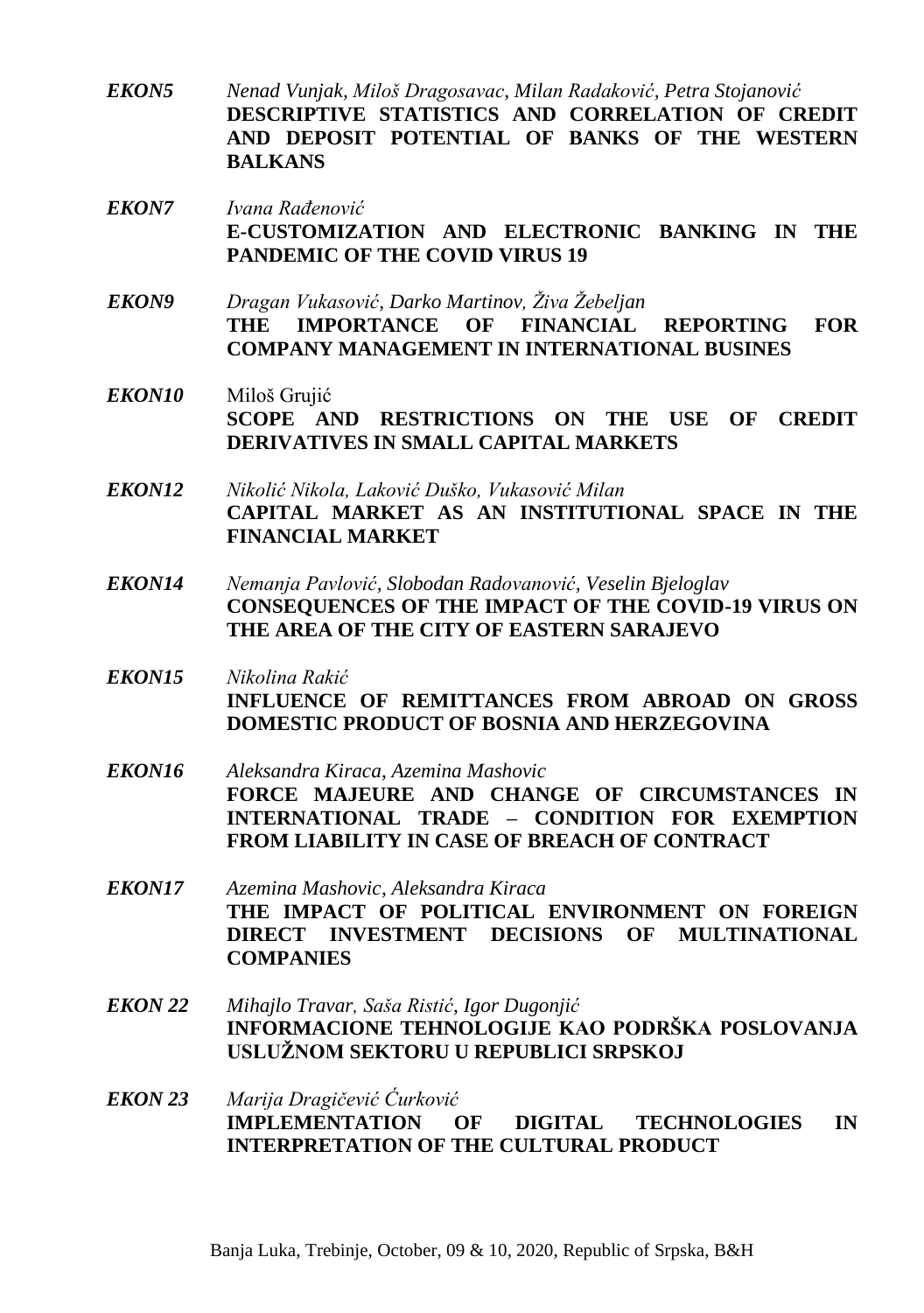- *EKON24 Jelena Unković* **IMPACT OF FOREIGN DIRECT INVESTMENTS ON THE ECONOMIC DEVELOPMENT OF BOSNIA AND HERZEGOVINA**
- *PR4 Dražan Erkić, Mirjana Bakmaz, Krista Radović* **CIVIL PROTECTION AS A SEGMENT OF SECURITY IN LOCAL COMMUNITY**
- *IT1 Vladimir Milićević, Igor Franc, Andrija Đurić* **BLOCKCHAIN TECHNOLOGY CHOICE FOR THE IMPLEMENTATION OF THE SOFTWARE SOLUTION IN A SPECIFIC AREA OF SERVICES OR INDUSTRY**
- *IT2 Alen Kamiš* **METHODOLOGICAL BASIS OF DESIGNING, IMPLEMENTATION AND ADMINISTRATION IOT**
- *IT3 Saša Salapura, Nebojša Kuduz, Gabriela Mazeiova SECURING CAN BUS COMMUNICATION WITH SYMETRIC KEY ENCRYPTION*
- *IT4 Alen Kamiš* **CYBER ATTACK AND THREAT PROTECTION**
- *TEHN1 Petra Salatić, Martina Gudelj, Perica Bošković* **MICROEMULSION SYSTEM AS A POTENTIAL ENCAPSULATION SYSTEM OF ASCORBIC ACID**
- *TEHN2 Edita Bjelić, Mersiha Suljkanović, Jasmin Suljagić, Azra Kovačević* **CONDUCTOMETRIC STUDY OF LIGAND STRUCTURE INFLUENCE ON THE Pb(II) COMPLEXATION WITH CROWN ETHERS**
- *TEHN3 Edita Bjelić, Mersiha Suljkanović, Jasmin Suljagić, Azra Kovačević EFFICIENCY OF SODIUM DODECYL BENZENE SULFONATE IN REMOVAL OF Pb(II) IONS TROUGH BULK LIQUID MEMBRANE SYSTEMS*
- *TEHN4 Aleksandar Mamić, Marija Blagojević, Danijela Milošević* **APPLICATION OF THE DECISION TREE TECHNIQUE IN THE ANALYSIS OF TRAFFIC ACCIDENTS**
- *TEHN6 Oleh Onysko, Yaroslav Kusyi, Аndrij Кuк, Tetiana Lukan, Lolita Pituley, Iryna Shuliar, Yurii Havryliv* **BASICS OF AUTOMATION OF PROFILING OF HIGH-EFFICIENCY INSERTS OF THE TOOL FOR THREAD MACHINING**
- *TEHN7 Ana Radulovic, Marija Bukilica* **LOGISTIC CHAINS IN PORT TRANSPORT**

Banja Luka, Trebinje, October, 09 & 10, 2020, Republic of Srpska, B&H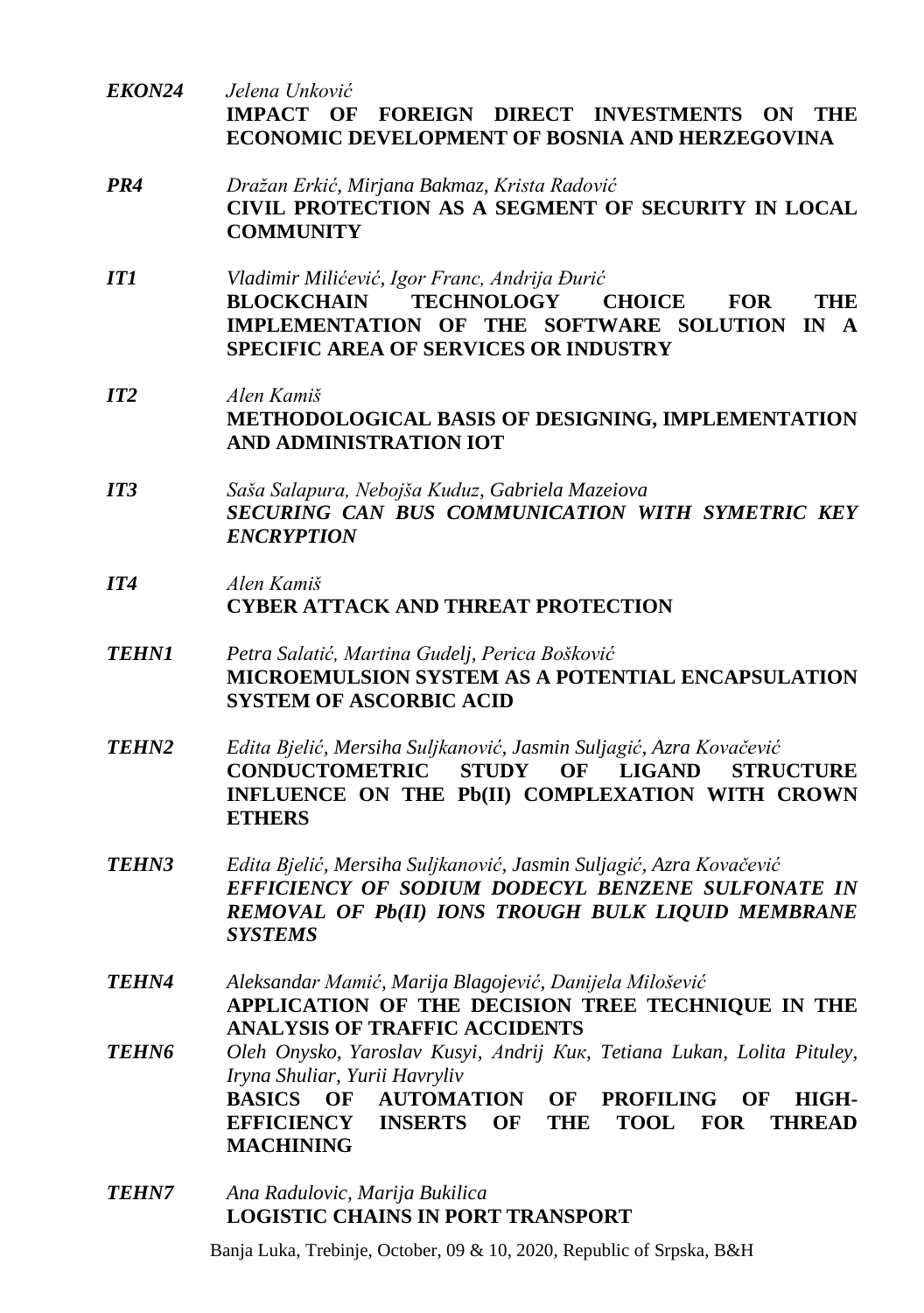- *TEHN8 Marija Jevtić Dajić* **EVENT SPACE IN WHICH WE PLACE AN INCLUSIVE SPECTACLE**
- *TEHN9 Frantisek Botko, Michal Hatala, Dominika Botkova, Svetlana Radchenko* **MECHANICAL ANALYSIS OF THE ROTATING DRAWING MANDREL WITH SELECTED BEARINGS CONFIGURATION**
- *TEHN10 Jan Duplak, Darina Duplakova, Jozef Zajac, Michal Hatala, Dusan Mital* **PARTIAL ANALYSIS AND DESIGN SPECIFICATION OF SEGMENTAL ROBOT GRIPPER EFFECTOR BY HIGH-FEED MILLING**
- *TEHN11 Zuzana Mitalova, Dusan Mital, Darina Duplakova, Peter Michalik* **WOOD PLASTIC COMPOSITES: TECHNOLOGIES**
- *TEHN12 Darina Duplakova, Jan Duplak, Svetlana Radchenko, Zuzana Mitalova* **CREATION OF COMPREHENSIVE SPECIFICATION OF SPECIAL CNC MACHINE DESIGN SOLUTION**
- *TEHN13 Nataša Gojgić* **INTEGRATION OF QMS PROCESS APPROACH AND INFORMATION SYSTEM**
- *TEHN14 Nataša Popović-Miletić* **CCPM OPTIMIZATION OF PROJECT SCHEDULING**
- *PSP2 Snježana Milačak, Ivana Aleksić* **DAYDREAMING IN THE FUNCTION OF SELF-DECEPTION IN ISHIGURO'S NOVEL THE REMAINS OF THE DAY** *PSP3 Ivana Aleksić, Snježana Milačak*
- **UNRELIABLE NARRATOR IN VLADIMIR NABUKOV'S NOVEL ADA OR WHY DOES IVAN VAN VIN TELL HIS STORY?**
- *PSP5 Nada Buzadžić Nikolajević* **A PROCESS-ORIENTED MODEL OF LEARNING MOTIVATION IN A HIGH APPLIED STUDIES L2 CLASSROOM**
- *PSP6 Silvija Tintor* **RELATIONSHIP BETWEEN FOREIGN LANGUAGE KNOWLEDGE AND EMPLOYMENT IN CELJE COMPANIES**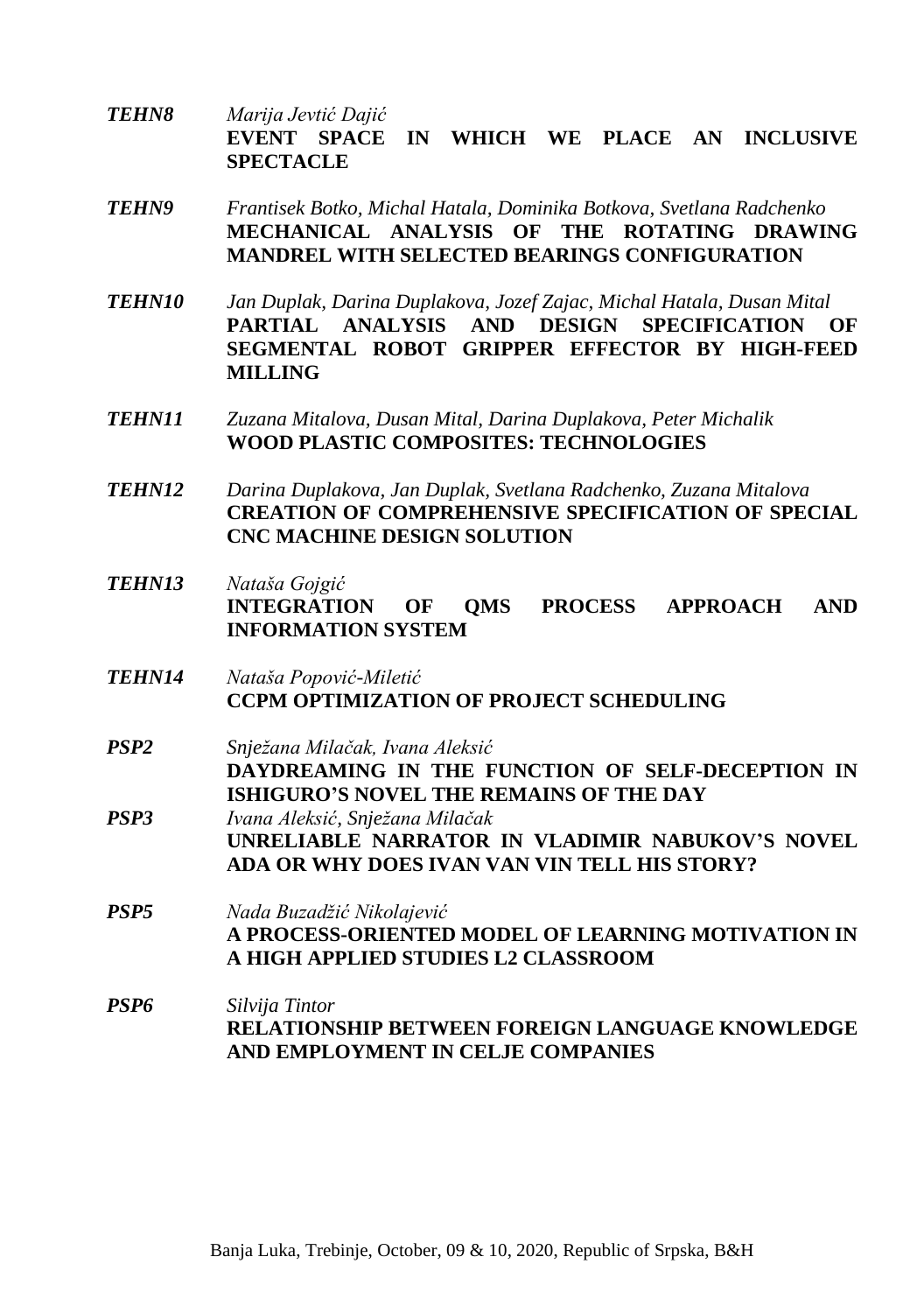### *CONTENT SADRŽAJ*

### *[PLENARY LECTURER............................................................................................1](#page-18-0)*

**NOVEL POLYCARBONATE-BASED POLYURETHANE NANOCOMPOSITES: SYNTESIS AND CHARACTERIZATION** *..................... ERROR! BOOKMARK NOT DEFINED. Jelena Pavličević, Milena Špírková, Ayse Aroguz, Dejan Kojić, Katalin Mészáros Szécsényi, Jaroslava Budinski-Simendić*

### *INVITED LECTURER [.............................................................................................3](#page-20-0)*

**CRISIS: INDIVIDUALLY INTO A COLLECTIVE THROUGH THE PRISM OF ARTISTS** .............................................................................................................................. 4 *Dragana Rađenović*

### *[ECOLOGY, ENERGETIC EFFICIENCY AND GREEN ENERGY](#page-22-0) .....................5*

**PERCEPTIONS AND ATTITUDES ON [ORNAMENTAL](#page-22-1) FEATURES AND THE USE OF DIFFERENT CULTIVARS OF AFRICAN VIOLET (***[SAINTPAULIA](#page-22-1) IONANTHA*

**L.)** [...........................................................................................................................................6](#page-22-1) *Boris Dorbić, Jelena Pavić, Željko Španjol, Emilija Friganović, Ana Vujošević, Sandra Vuković*

**ORNAMENTAL VALUES AND INVENTORYING OF VEGETABLE GARDEN PLANTS IN DECORATIVE PRIVATE GARDENS IN THE TERRITORY OF THE CITY OF KNIN**..................................................................................................................... 7

*Boris Dorbić, Biljana Jurić-Ćivro, Željko Španjol, Emilija Friganović, Branka Ljevnaić-Mašić, Margarita Davitkovska, Zvezda Bogevska*

**CONTENT OF WATER SOLUBLE AND INTERCNANGEABLE FORM OF ZINC IN THE DUST ON THE MAIN ROAD M-17 THROUGH THE CITY OF MOSTAR**.........8 *Sejit Bobar, Munir Mehović*

**ANALYSIS OH CO<sup>2</sup> EMISSIONS IN THE PUBLIC SECTOR, THE EXAMPLE OF THE CITY OF KRAGUJEVAC**.......................................................................................... 9 *Ana Radojević, Danijela Nikolić, Jasmina Skerlić, Vanja Popović*

**STRATEGY OF CONTROLLED RELEASE OF AGROCHEMICALS USING POLYMERIC MATERIALS**............................................................................................. 10 *Ljiljana Tanasić, Vesna Teofilović, Vojislav Tomić, Nemanja Stošić, Jelena Tanasić*

**CULTURAL HERITAGE AND NEW CULTURAL PRODUCTS IN THE FUNCTION OF SUSTAINABLE DEVELOPMENT OF LOCAL AREA**.................. 11 *Marija Dragičević Ćurković, Ana Cvjetković*

#### **THE EFFECTS OF MEDICINSL PLANTS USED AS SPICESERROR! BOOKMARK NOT DEFINED.**

*Isidora Milanović, Danijela Pecarski, Jasmina Bašić, Dejan Mitrašinović*

Banja Luka, Trebinje, October, 09 & 10, 2020, Republic of Srpska, B&H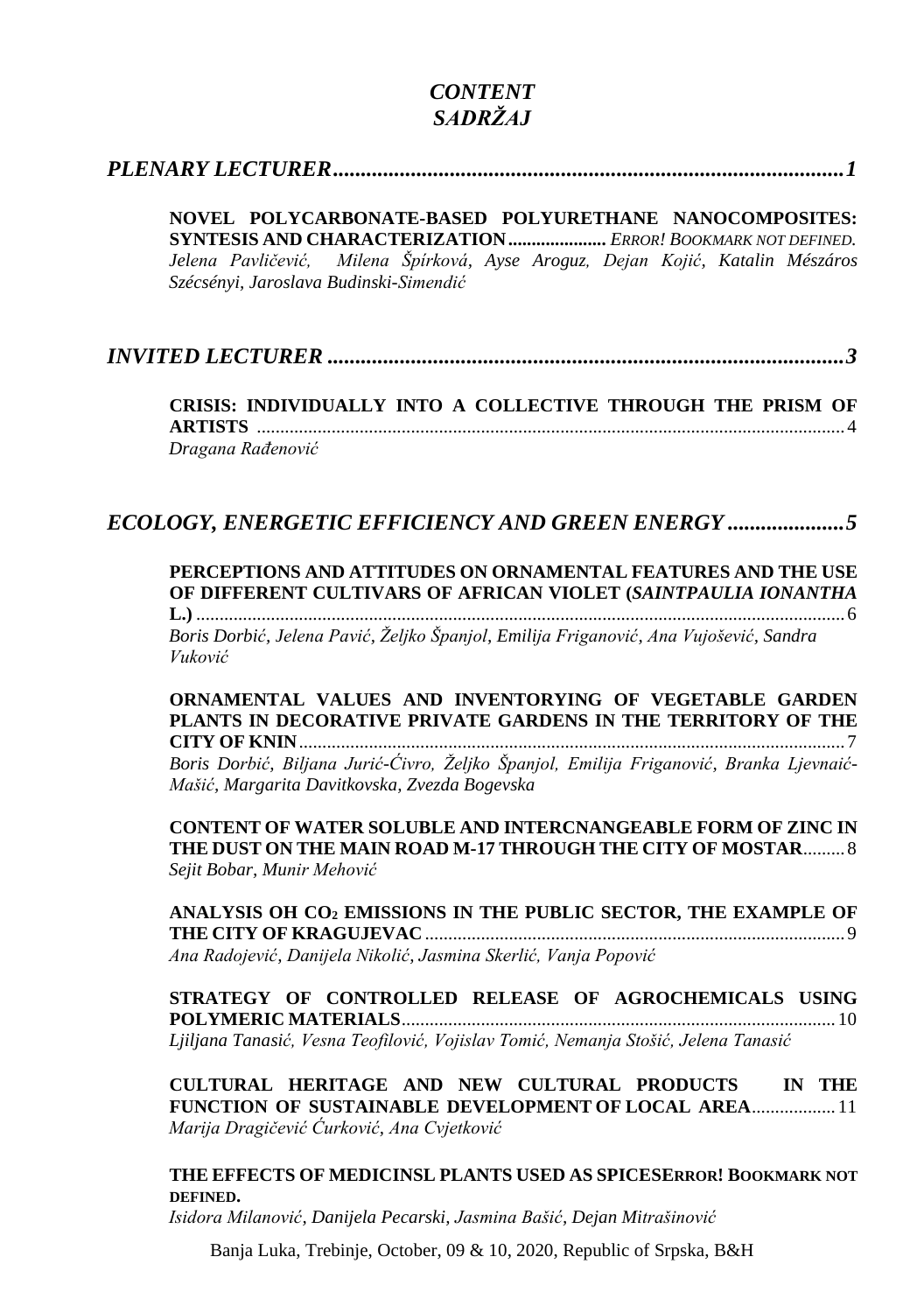| THE ANTIOXIDANT EFECTS OF ESSENTIAL OILS FROM MEDICINAL |  |  |  |
|---------------------------------------------------------|--|--|--|
|                                                         |  |  |  |
| Isidora Milanović, Jasmina Bašić, Katarina Boričić      |  |  |  |

#### **TENDENCIES AND CHARACTERISTICS OF THE LEVEL OF DEVELOPMENT OF BUSINESS TOURISM IN DESTINATION OPATIJAERROR! BOOKMARK NOT DEFINED.**

*Rudančić Andreja*

|--|--|

**AN INNOVATION [FRAMEWORK–](#page-33-0) A CASE STUDY: "SIMPLIFY"** ........................ 16 *Tatjana Jovanović*

**INFLUENCE OF SALES PERSONNEL ON CUSTOMER BEHAVIO***R .....................* 17 *Mladen Milić, Dražen Vrhovac*

**POSITIONING OF THE REPUBLIC OF SRPSKA INVESTMENT DEVELOPMENT BANK AND ITS IMPORTANCE FOR FINANCIAL AND REAL FLOWS IN THE REPUBLIC OF SRPSKA**................................................................................................... 18 *Dražen Vrhovac, Mladen Milić*

**ANALYSIS OF THE CIE BANKING SECTOR USING LINEAR PANEL MODELS** 19 *Nenad Vunjak, Miloš Dragosavac, Milan Radaković, Tamara Antonijević*

**DESCRIPTIVE STATISTICS AND CORRELATION OF CREDIT AND DEPOSIT POTENTIAL OF BANKS OF THE WESTERN BALKANS**.......................................... 20 *Nenad Vunjak, Miloš Dragosavac, Milan Radaković, Petra Stojanović*

**CONSTRUCTION OF MODELS FOR ANALYZING AND MANAGING OF COMPANY GROWTH FACTORS** .................................................................................. 21 *Željko Grublješić, Mladen Ivić, Milorad Đukić*

**E-CUSTOMIZATION AND ELECTRONIC BANKING IN THE PANDEMIC OF THE COVID VIRUS 19...................................................................................................... 22** *Ivana Rađenović*

**VALIDITY OF TRILEMMA THEORY – PANEL ANALYSIS OF NEW EU MEMBER STATES............................................................................................................ 23** *Marko Milošević, Biljana Bjelica, Suzana Balaban*

**THE IMPORTANCE OF FINANCIAL REPORTING FOR COMPANY MANAGEMENT IN INTERNATIONAL BUSINES ...................................................... 24** *Dragan Vukasović, Darko Martinov, Živa Žebeljan*

**SCOPE AND RESTRICTIONS ON THE USE OF CREDIT DERIVATIVES IN SMALL CAPITAL MARKETS......................................................................................... 25** *Miloš Grujić*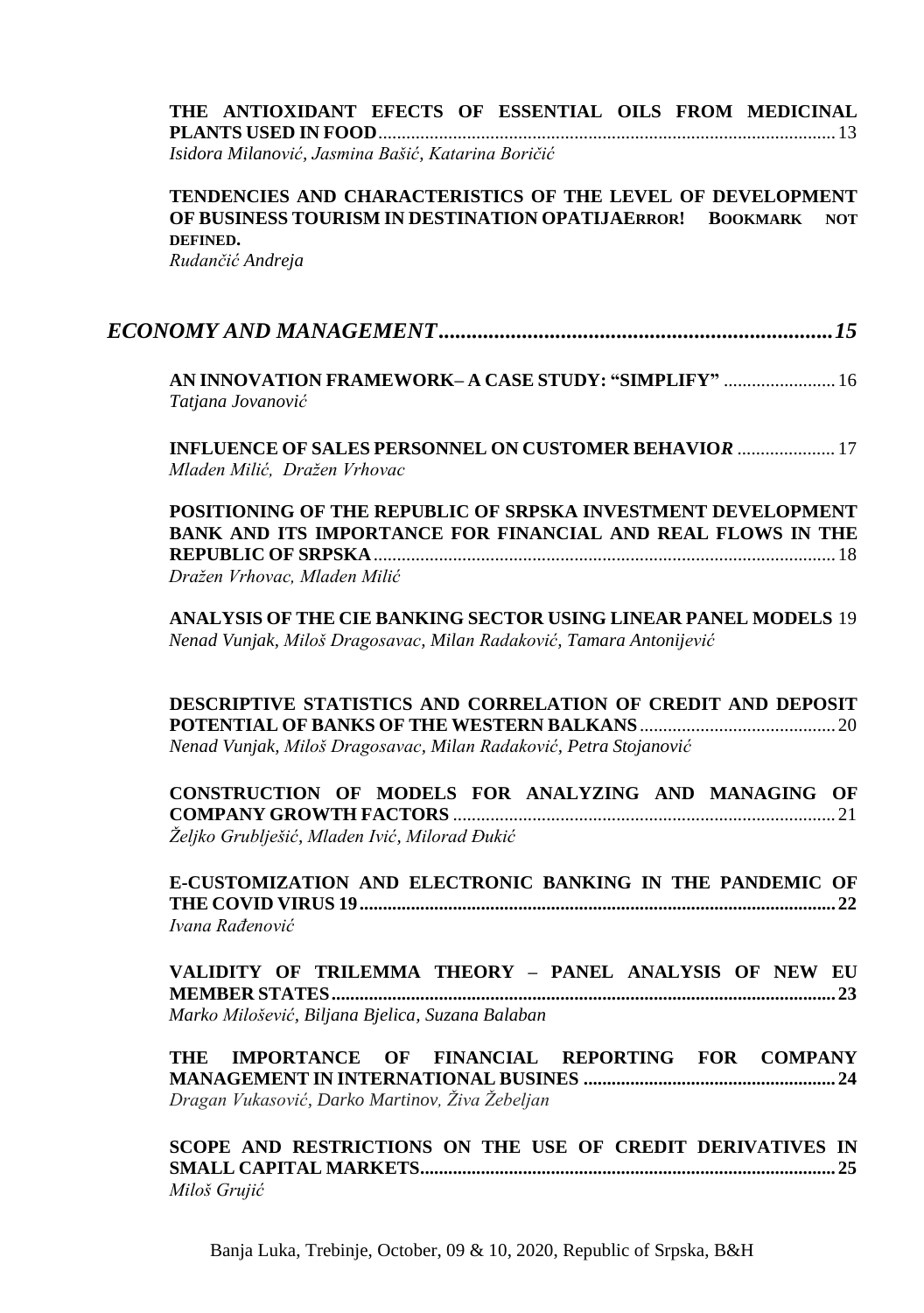| Ognjen Bakmaz, Rade Tešić                                                                                               |
|-------------------------------------------------------------------------------------------------------------------------|
| CAPITAL MARKET AS AN INSTITUTIONAL SPACE IN THE FINANCIAL                                                               |
| Nikolić Nikola, Laković Duško, Vukasović Milan                                                                          |
|                                                                                                                         |
| Isidora Milošević, Jelena Milosavljević Nikov                                                                           |
| CONSEQUENCES OF THE IMPACT OF THE COVID-19 VIRUS ON THE AREA                                                            |
| Nemanja Pavlović, Slobodan Radovanović, Veselin Bjeloglav                                                               |
| INFLUENCE OF REMITTANCES FROM ABROAD ON GROSS DOMESTIC<br>Nikolina Rakić                                                |
| FORCE MAJEURE AND CHANGE OF CIRCUMSTANCES IN INTERNATIONAL<br>TRADE - CONDITION FOR EXEMPTION FROM LIABILITY IN CASE OF |
| Aleksandra Kiraca, Azemina Mashovic                                                                                     |
| THE IMPACT OF POLITICAL ENVIRONMENT ON FOREIGN DIRECT<br><b>INVESTMENT DECISIONS OF MULTINATIONAL COMPANIES 32</b>      |
| Azemina Mashovic, Aleksandra Kiraca                                                                                     |
| Nenad Vitomirović                                                                                                       |
| ACCOUNTING PLANNING IN THE FUNCTIONING OF EFFECTIVE<br>Radovan Spremo                                                   |
| INSTITUTIONAL ASPECTS OF MARITIME PORTS ADAPTATION TO                                                                   |
| Nikša Grgurević                                                                                                         |
| PERSPECTIVES FOR DEVELOPMENT OF SPORTS TOURISM IN                                                                       |
| Dragan Klarić                                                                                                           |
| INFORMACIONE TEHNOLOGIJE KAO PODRŠKA POSLOVANJA USLUŽNOM<br>Mihajlo Travar, Saša Ristić, Igor Dugonjić                  |
| IMPLEMENTATION OF DIGITAL TECHNOLOGIES IN INTERPRETATION OF                                                             |
| Marija Dragičević Ćurković                                                                                              |
| IMPACT OF FOREIGN DIRECT INVESTMENTS ON THE ECONOMIC<br>Jelena Unković                                                  |

Banja Luka, Trebinje, October, 09 & 10, 2020, Republic of Srpska, B&H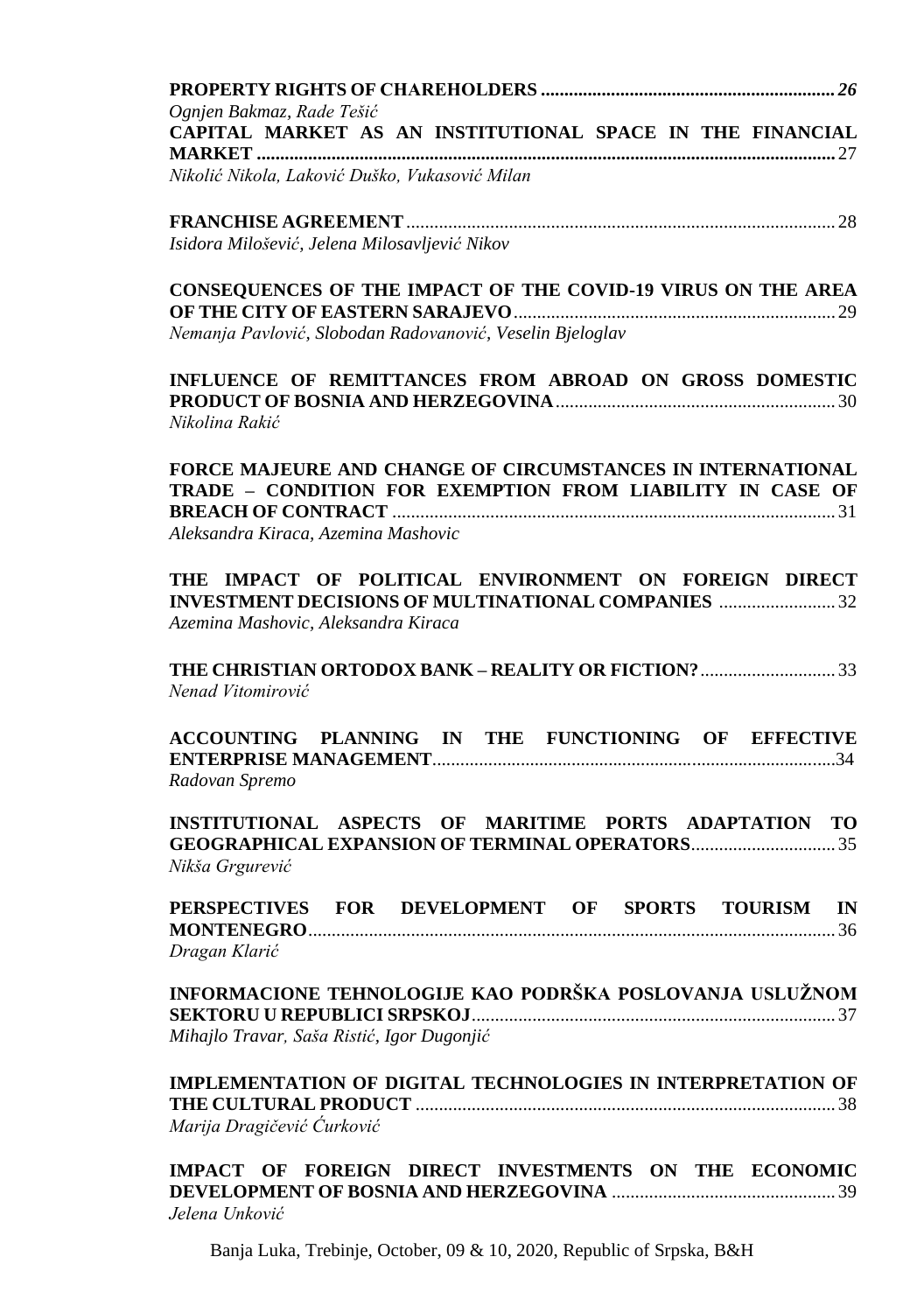| <b>MONITORING THE PROTECTION OF CHILDREN'S HUMAN RIGHTS IN BIH</b> .41<br>Jelena Latinović                                                                                                   |
|----------------------------------------------------------------------------------------------------------------------------------------------------------------------------------------------|
| <b>CUSTOMS UNION IN COMPARATIVE PRACTICEERROR!</b><br><b>BOOKMARK</b><br><b>NOT</b><br>DEFINED.42<br>Jelena Latinović, Mrđan Čolović                                                         |
| <b>CURRENT FORMS OF DOMESTIC VIOLENCE IN THE REPUBLIC OF SERBIA 43</b><br>Aco Bobić, Ognjen Bakmaz                                                                                           |
| CIVIL PROTECTION AS A SEGMENT OF SECURITY IN LOCAL COMMUNITY                                                                                                                                 |
| Dražan Erkić, Mirjana Bakmaz, Krista Radović                                                                                                                                                 |
| INTERNATIONAL PRIMARY AND CRIMINOGENIC ASPECTS OF THE<br>Mile Matijevć, Ajna Jodanović                                                                                                       |
|                                                                                                                                                                                              |
| <b>BLOCKCHAIN TECHNOLOGY CHOICE FOR THE IMPLEMENTATION OF THE</b><br><b>SOFTWARE SOLUTION IN A SPECIFIC AREA OF SERVICES OR INDUSTRY</b> 47<br>Vladimir Milićević, Igor Franc, Andrija Đurić |
| METHODOLOGICAL BASIS OF DESIGNING, IMPLEMENTATION AND<br>Alen Kamiš                                                                                                                          |
| <b>SECURING CAN BUS COMMUNICATION WITH SYMETRIC KEY ENCRYPTION  49</b><br>Saša Salapura, Nebojša Kuduz, Gabriela Mazeiova                                                                    |
| Alen Kamiš                                                                                                                                                                                   |
|                                                                                                                                                                                              |

| MICROEMULSION SYSTEM AS A POTENTIAL ENCAPSULATION SYSTEM OF |  |
|-------------------------------------------------------------|--|
|                                                             |  |
| Petra Salatić, Martina Gudelj, Perica Bošković              |  |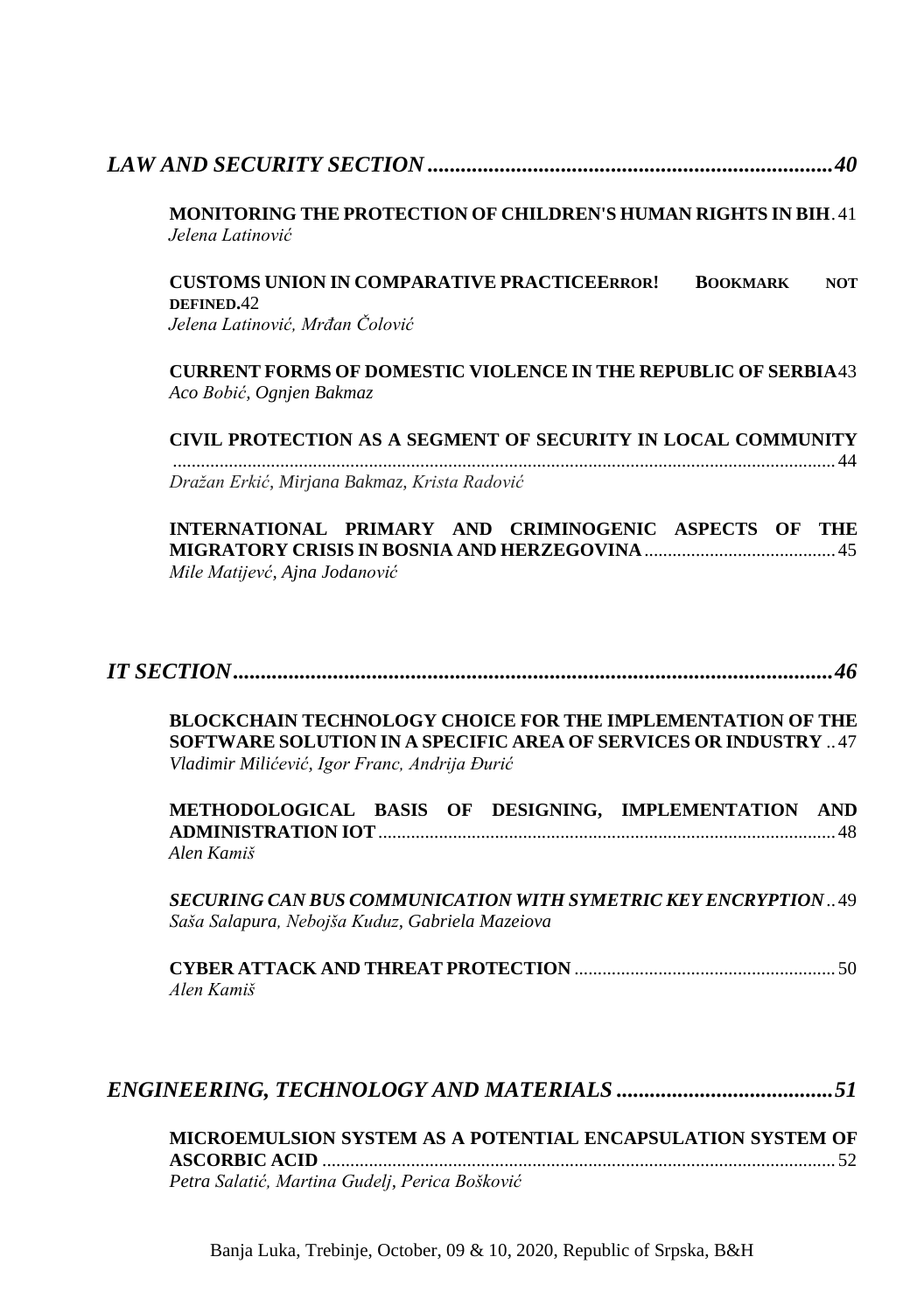| <b>CONDUCTOMETRIC STUDY OF LIGAND STRUCTURE INFLUENCE ON THE</b> |  |
|------------------------------------------------------------------|--|
|                                                                  |  |

*Edita Bjelić, Mersiha Suljkanović, Jasmin Suljagić, Azra Kovačević*

**EFFICIENCY OF SODIUM DODECYL BENZENE SULFONATE IN REMOVAL OF PB(II) IONS TROUGH BULK LIQUID MEMBRANE SYSTEMS** ............................... 54 *Edita Bjelić, Mersiha Suljkanović, Jasmin Suljagić, Azra Kovačević*

**APPLICATION OF THE DECISION TREE TECHNIQUE IN THE ANALYSIS OF TRAFFIC ACCIDENTS** .................................................................................................... 55 *Aleksandar Mamić, Marija Blagojević, Danijela Milošević*

**APPLICATION OF THE CRITERION OF TECHNOLOGICAL DAMAGEABILITY IN MECHANICAL ENGINEERING** ............................................................................... 56 *Yaroslav Kusyi, Аndrij Кuк, Oleh Onysko, Tetiana Lukan, Lolita Pituley, Iryna Shuliar, Yurii Havryliv*

**BASICS OF AUTOMATION OF PROFILING OF HIGH-EFFICIENCY INSERTS OF THE TOOL FOR THREAD MACHINING** ..................................................................... 57 *Oleh Onysko, Yaroslav Kusyi, Аndrij Кuк, Tetiana Lukan, Lolita Pituley, Iryna Shuliar, Yurii Havryliv*

| Ana Radulovic, Marija Bukilica |  |
|--------------------------------|--|

**EVENT SPACE IN WHICH WE PLACE AN INCLUSIVE SPECTACLE**................... 59 *Marija Jevtić Dajić*

**MECHANICAL ANALYSIS OF THE ROTATING DRAWING MANDREL WITH SELECTED BEARINGS CONFIGURATION** ................................................................ 60 *Frantisek Botko, Michal Hatala, Dominika Botkova, Svetlana Radchenko*

**PARTIAL ANALYSIS AND DESIGN SPECIFICATION OF SEGMENTAL ROBOT GRIPPER EFFECTOR BY HIGH-FEED MILLING** ..................................................... 61 *Jan Duplak, Darina Duplakova, Jozef Zajac, Michal Hatala, Dusan Mital*

| Zuzana Mitalova, Dusan Mital, Darina Duplakova, Peter Michalik |  |
|----------------------------------------------------------------|--|

|  | CREATION OF COMPREHENSIVE SPECIFICATION OF SPECIAL CNC            |  |  |
|--|-------------------------------------------------------------------|--|--|
|  |                                                                   |  |  |
|  | Darina Duplakova, Jan Duplak, Svetlana Radchenko, Zuzana Mitalova |  |  |

|               | <b>INTEGRATION OF OMS PROCESS APPROACH AND INFORMATION SYSTEM</b> |
|---------------|-------------------------------------------------------------------|
|               |                                                                   |
| Nataša Gojgić |                                                                   |

| Nataša Popović-Miletić |  |
|------------------------|--|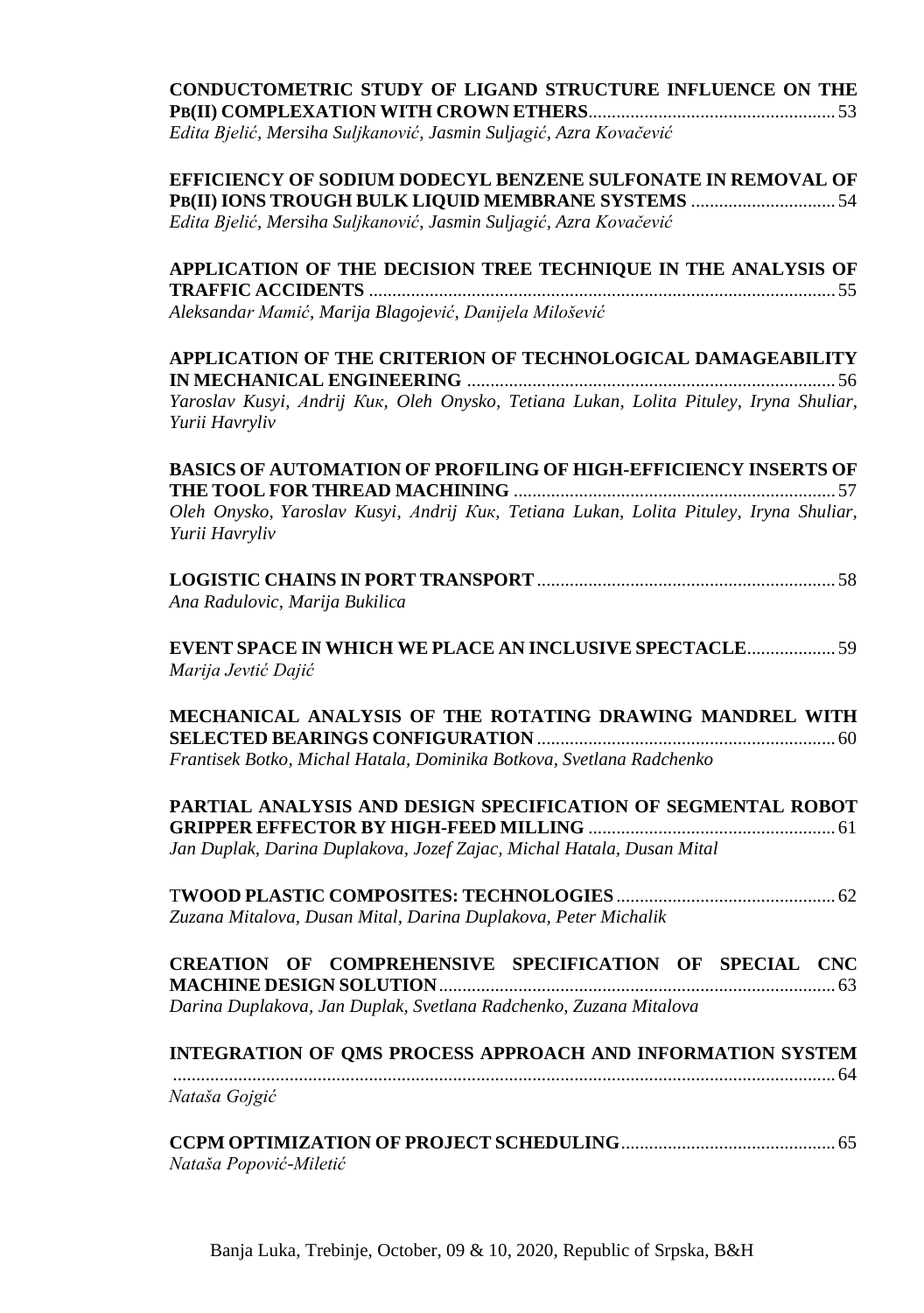| THE INFLUENCE OF THE SOCIO-ECONOMIC STATUS OF THE FAMILY ON |
|-------------------------------------------------------------|
|                                                             |
| Irena Petrušić, Bojana Ostojić                              |
| DAYDREAMING IN THE FUNCTION OF SELF-DECEPTION IN ISHIGURO'S |
|                                                             |
| Snježana Milačak, Ivana Aleksić                             |
| UNRELIABLE NARRATOR IN VLADIMIR NABUKOV'S NOVEL ADA OR WHY  |
|                                                             |
| Ivana Aleksić, Snježana Milačak                             |
| THE NATURE AND ORIGIN OF SOCIAL CONFLICTS IN THE MODERN     |
|                                                             |
| Ostoja Barašin                                              |
| A PROCESS-ORIENTED MODEL OF LEARNING MOTIVATION IN A HIGH   |
|                                                             |
|                                                             |
| Nada Buzadžić Nikolajević                                   |

*Silvija Tintor*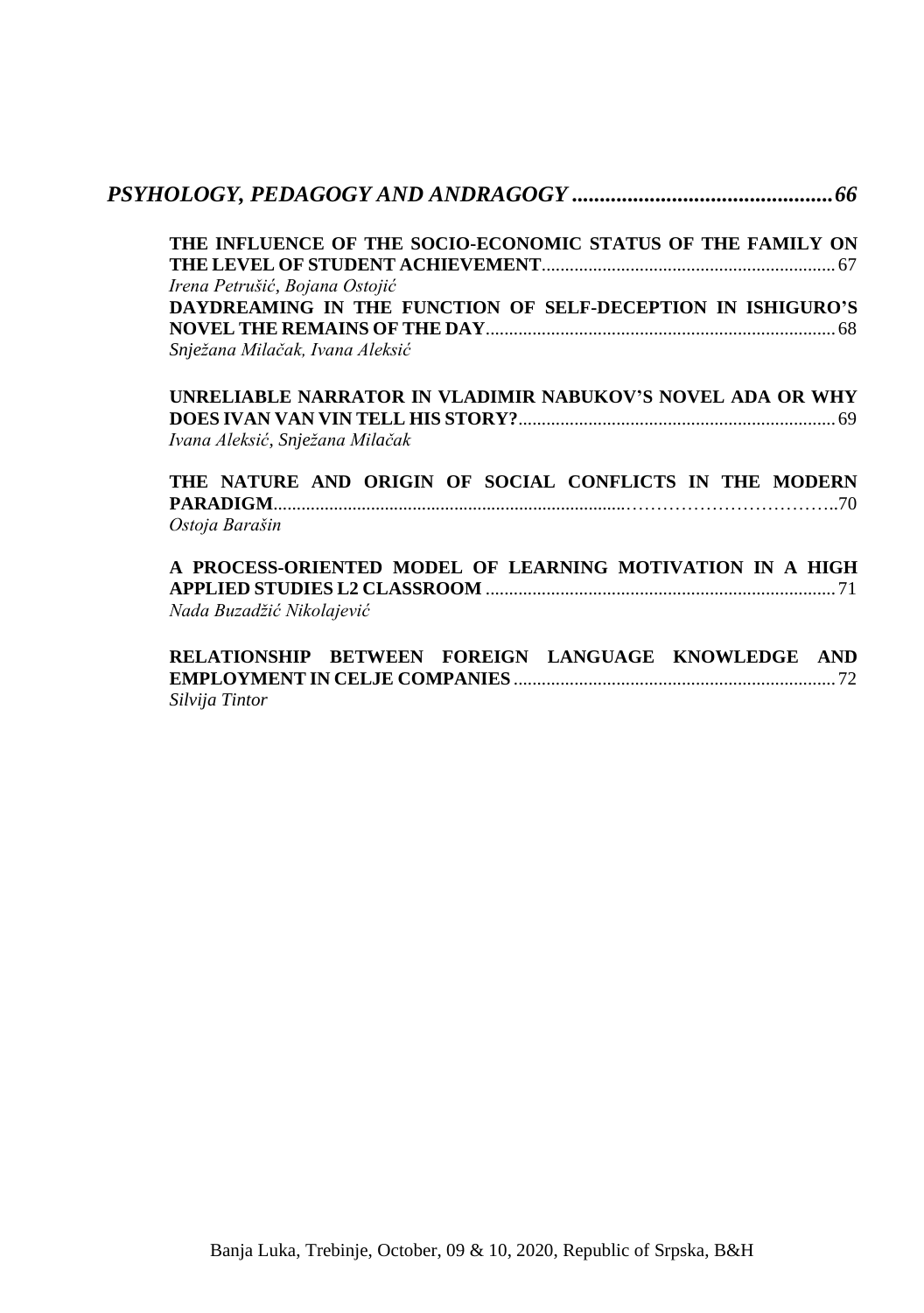# <span id="page-18-0"></span>*PLENARY LECTURER PLENARNO PREDAVANJE*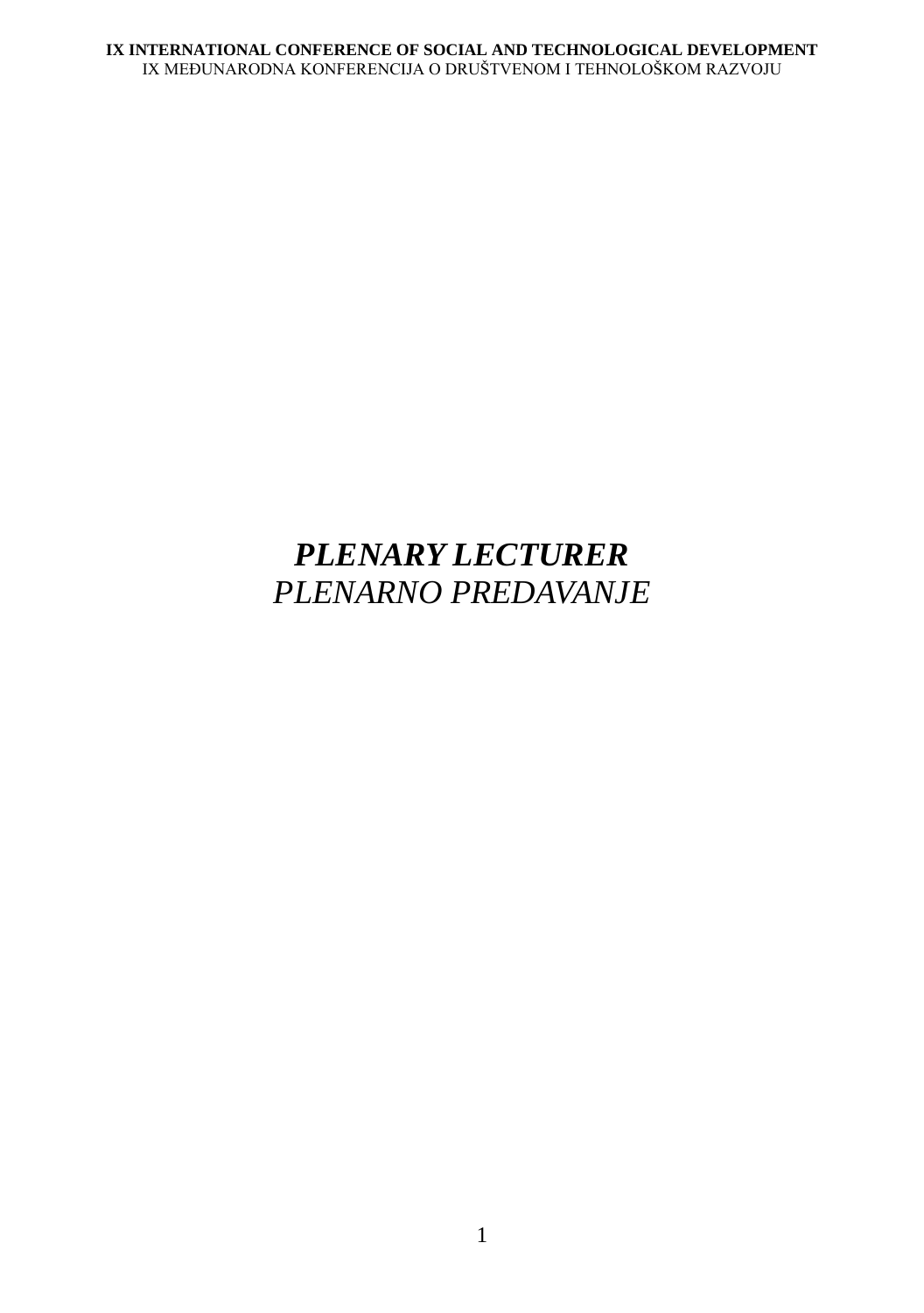## **NOVEL POLYCARBONATE-BASED POLYURETHANE NANOCOMPOSITES: SYNTHESIS AND CHARACTERISATION**

Jelena Pavličević<sup>1</sup>, Milena Špírková<sup>2</sup>, Ayse Aroguz<sup>3</sup>, Dejan Kojić<sup>4</sup>, Katalin Mészáros Szécsényi<sup>5</sup>, Jaroslava Budinski-Simendić<sup>1</sup>

<sup>1</sup>University of Novi Sad, Faculty of Technology Novi Sad, Bulevar cara Lazara 1, 21000 Novi Sad, Serbia 2 Institute of Macromolecular Chemistry AS CR v.v.i.,Heyrovského nám. 2, 162 06 Prague, Czech

Republic

3 Istanbul University, Engineering Faculty, İstanbul Ünv. Avcılar Kampüsü No:2, 34320 Avcılar, Istanbul, Turkey

<sup>4</sup>University PIM, Faculty of Engineering, despota Stefana Lazarevića bb, 78 000 Banja Luka, Bosnia and Herzegovina

<sup>5</sup>University of Novi Sad, Faculty of natural sciences, Trg Dositeja Obradovića 3, 21000 Novi Sad, Serbia

### **ABSTRACT**

All aliphatic starting reactants were used to prepare two series of polycarbonatebased polyurethane (PC-PU) composite films: 1) with a low amount of titanium dioxide nanoparticles (0.5, 1.0 and 2.0 wt%) by one-step technique and 2) PC-PU hybrid materials by addition of submicron amorphous  $SiO<sub>2</sub>$  Sidistar T120 particles (0, 1, 2, 5 and 10 wt%) using prepolymerization method. The study of the influence of different filler distribution on the structure of obtained elastomers composites was performed using FT-IR, SEM and AFM. TGA analysis was carried out to investigate the effect of inorganic fillers on thermal stability and degradation of synthesized PC-PU materials. The impact of silica and titania on the glass transition temperature and melting of obtained polyurethane systems was studied by DSC and MDSC. Tensile testing was carried out to determine the influence of fillers on the mechanical properties of PC-PU hybrids. Based on obtained results, the synthesized polyurethane materials showed improved thermal stability and enhanced thermal and mechanical properties.

**Key words:** polycarbonate, polyurethane, nanocomposites, synthesis, characterisation.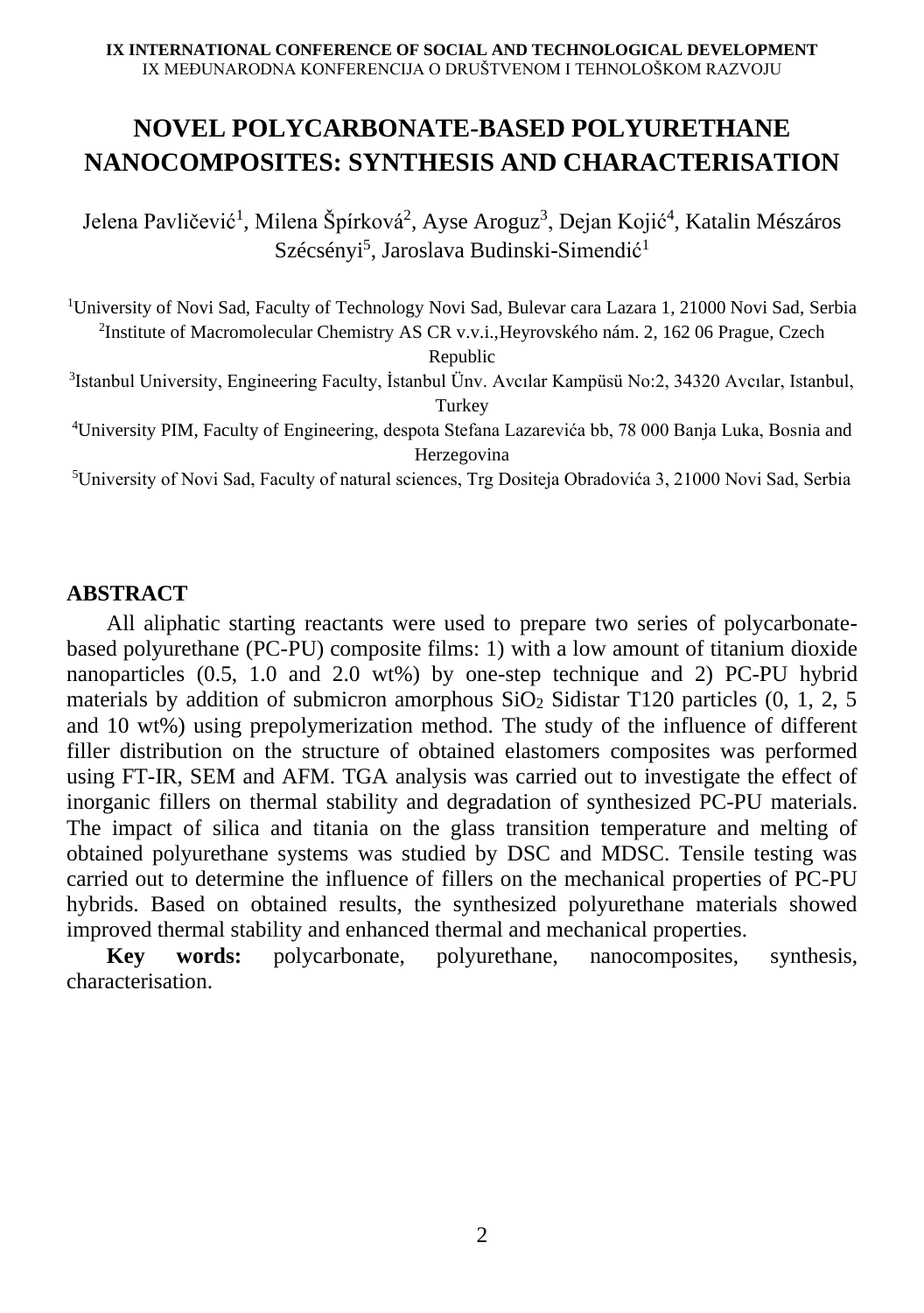# <span id="page-20-0"></span>*INVITED LECTURER PREDAVANJE PO POZIVU*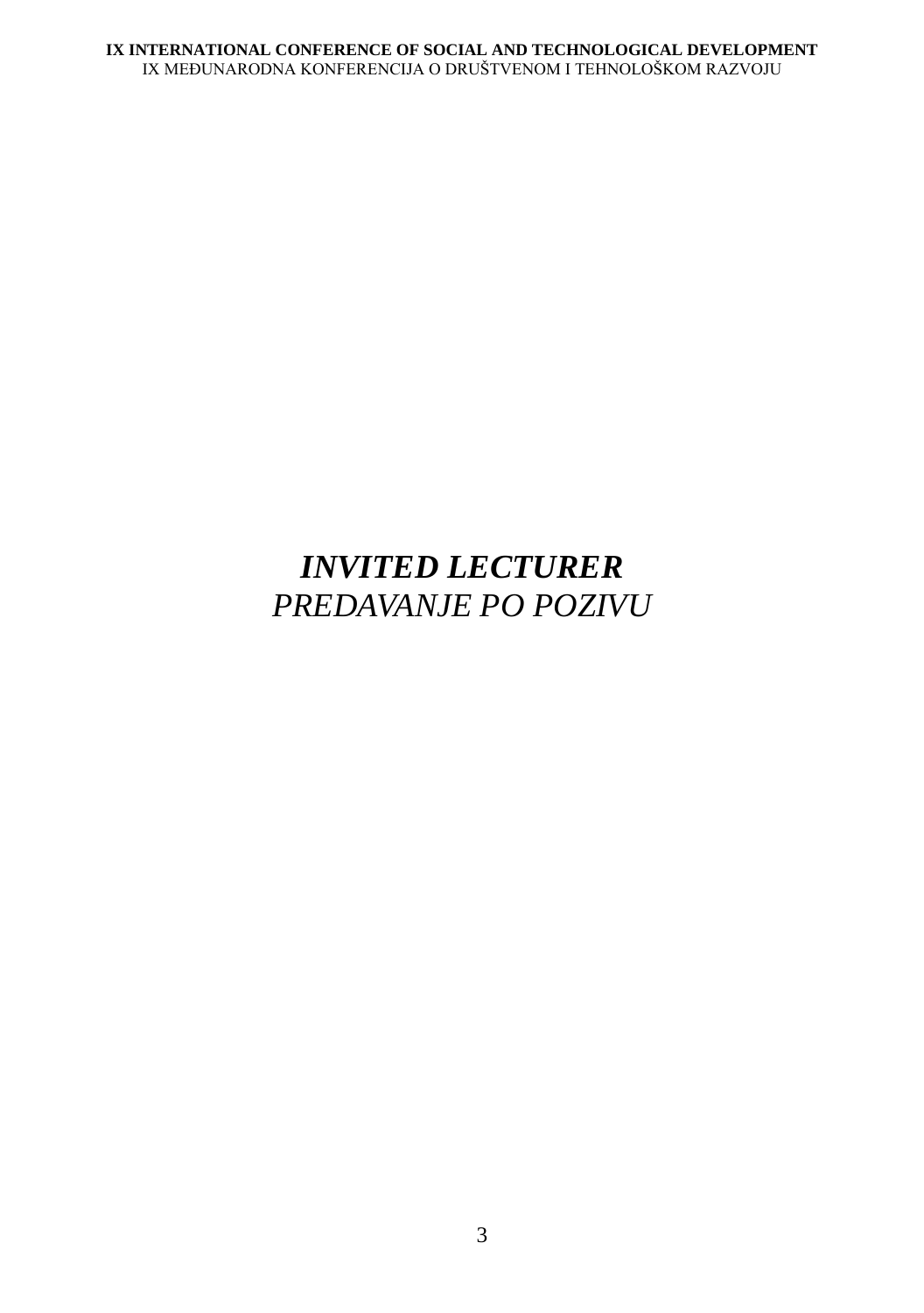## **CRISIS: INDIVIDUALLY INTO A COLLECTIVE THROUGH THE PRISM OF ARTISTS**

Dragana Rađenović

University of Novi Sad, Faculty of Technical Sciences, Trg Dositeja Obradovića 6, 21102 Novi Sad, Serbia, radjenovic1234dragana@gmail.com

### **ABSTRACT**

Although we live in a time of various viruses, due to the state of emergency of the Kovid epidemic, we can ask ourselves what does this disease tell us as a society? Is it a collective detachment from our consumerist illusions imposed by the previous system? Is this disease a metaphysical warning to rethink social standards, or is it just another crisis that needs to pass? By examining the relationship between the two concepts: the concept of identity and the concept of deconstruction, as key to the problematic theme of the crisis, we come to the answer as to why this disease has triggered many other crises within us. By exploring the relationship between artists and crises, as well as artists who have survived kovid, we map various emotions that are a common point of all people regardless of country, race or gender. Crises occur on an individual or social level. At the individual level, they represent a change in a person's normal functioning. At the social level, we see a complex social situation in political, economic, social and cultural systems. "3 The crisis, in this sense, refers to the problem of identity with the questions posed in his manifesto by Paul Gauguin:" Where are we from? Who are we? Where are we going? ".

**Key words:** crisis, identity, art.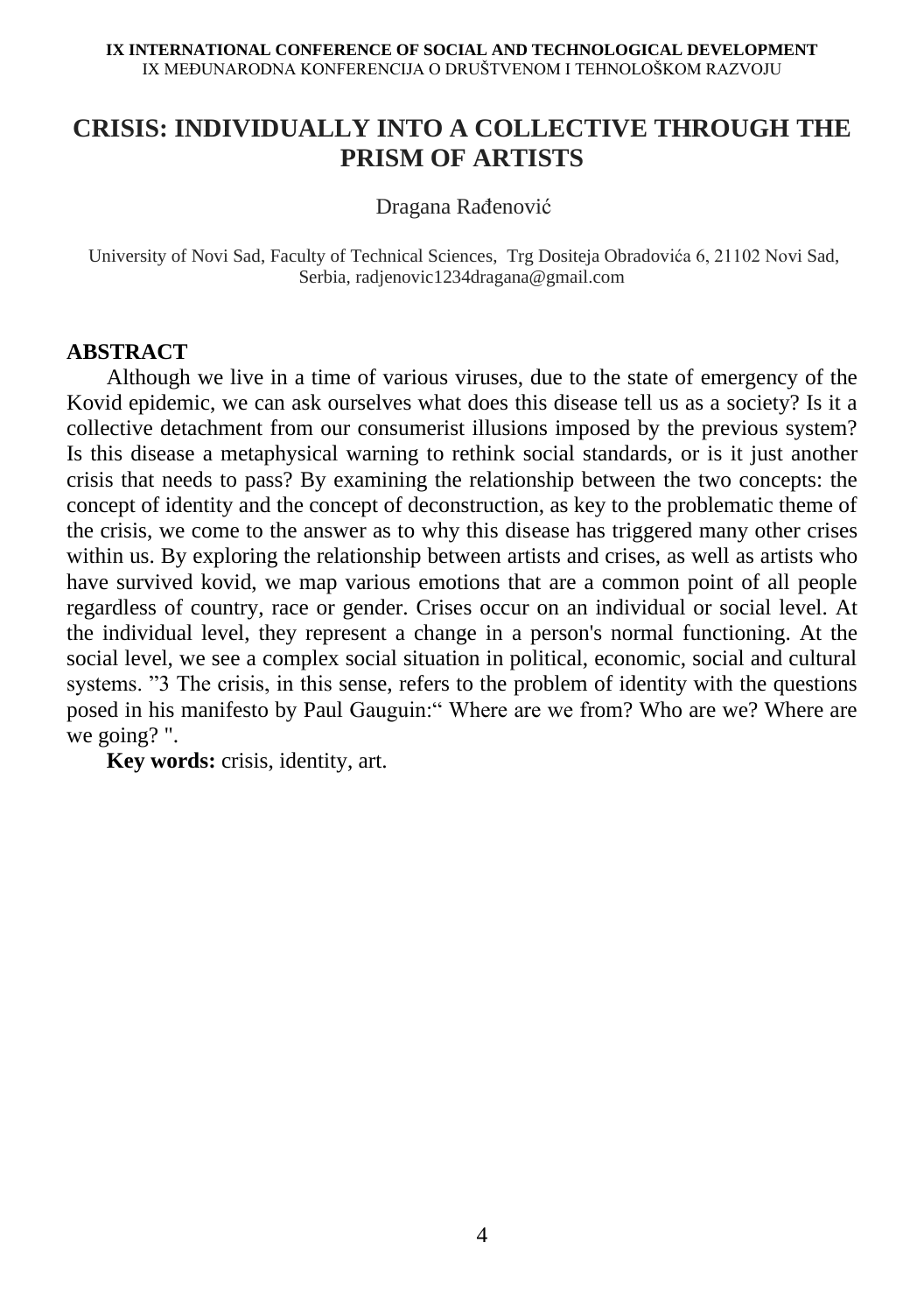# <span id="page-22-1"></span><span id="page-22-0"></span>*ECOLOGY, ENERGETIC EFFICIENCY AND GREEN ENERGY EKOLOGIJA, ENERGETSKA EFIKASNOST I ZELENA ENERGIJA*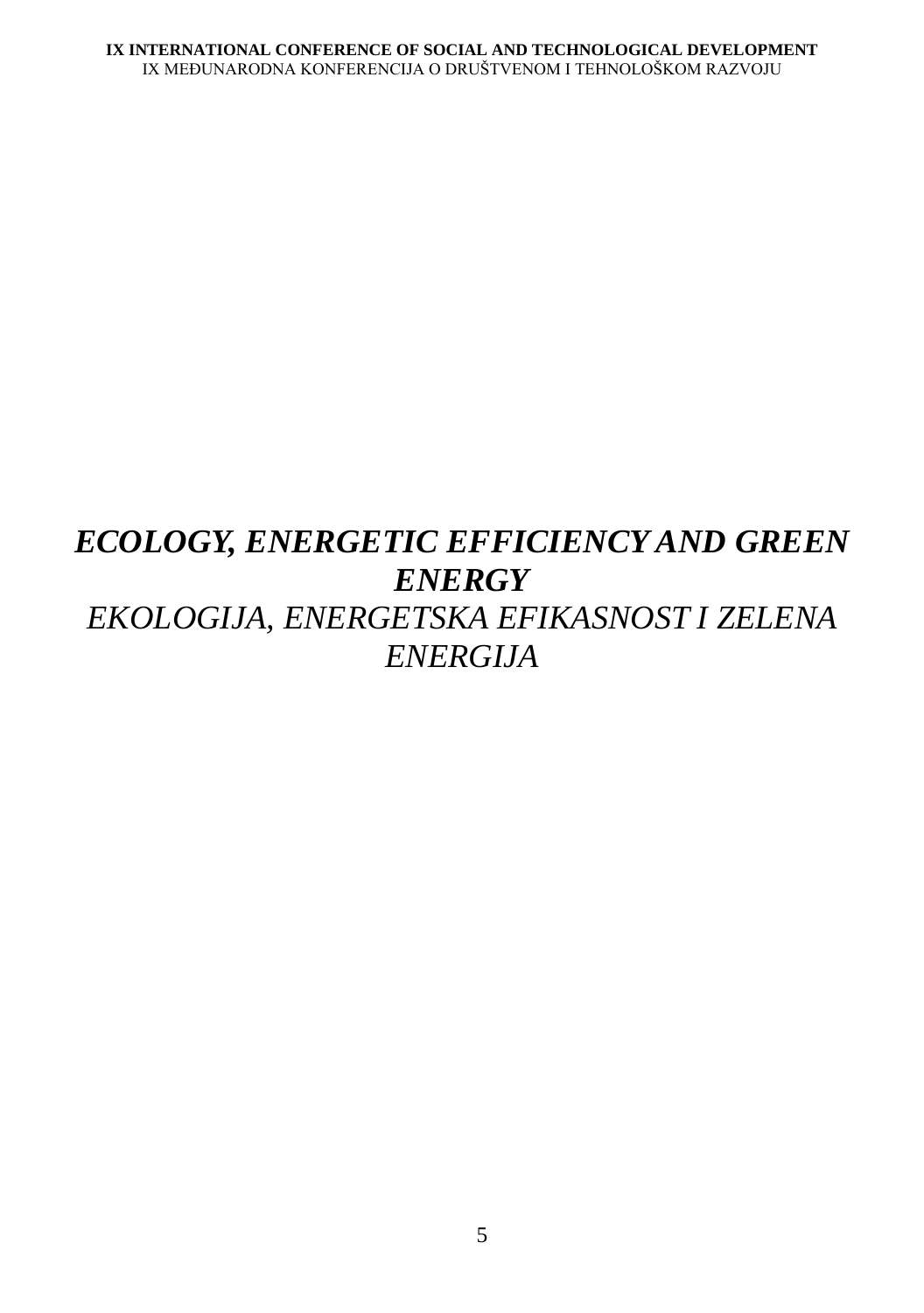## **PERCEPTIONS AND ATTITUDES ON ORNAMENTAL FEATURES AND THE USE OF DIFFERENT CULTIVARS OF AFRICAN VIOLET (***SAINTPAULIA IONANTHA* **L.)**

Boris Dorbić<sup>1\*</sup>, Jelena Pavić<sup>2</sup>, Željko Španjol<sup>3</sup>, Emilija Friganović<sup>1</sup>, Ana Vujošević<sup>4</sup>, Sandra Vuković<sup>4</sup>

*Futura, Bana J. Jelačića 13a, Šibenik, Croatia, [boris.dorbic@gmail.com](mailto:boris.dorbic@gmail.com) Knin, Croatia University of Zagreb, Faculty of forestry, Svetošimunska c. 25, Zagreb, Croatia Univerity of Belgrade, Agricultural faculty, Nemanjina 6, Belgrade, Serbia*

#### **ABSTRACT**

Since the 20<sup>th</sup> century a large number of cultivars of African violet (*Saintpaulia ionantha* L.) have been known. This species has soon positioned itself among the most popular house plants. African violet has been characterised by decorative heart-shaped leaves on long stems and different flower colours. Ready-to-use substrates are the best choice for its growth and development. During the summer period it prefers parts of the interior with a lot of light without direct exposure to sunlight. During bloom the violet requires moderate amounts of water, while after bloom it requires a reduced amount of water. In addition, during bloom African violet needs to be fertilised once a week. The species is primarily propagated through leaf cuttings or seeds. The primary source of information used in this work was also survey testing whose objective was to explore the perception and attitudes of the respondents on ornamental features and the use of different cultivars of African violet. The findings have shown that in terms of ornamental features the respondents slightly prefer the cultivars with a more special appearance of leaves and flowers, while from the aspect of use of violets in different interiors, the respondents prefer to use more classic types of cultivars of this violet species. The maintenance of the species is normally perceived as non-demanding. The previously mentioned preliminary research can be used upon interior landscape design and technologists can use it from the aspect of production and sale.

**Kew words:** African violet, cultivation, ornamental features, use, perception and attitudes.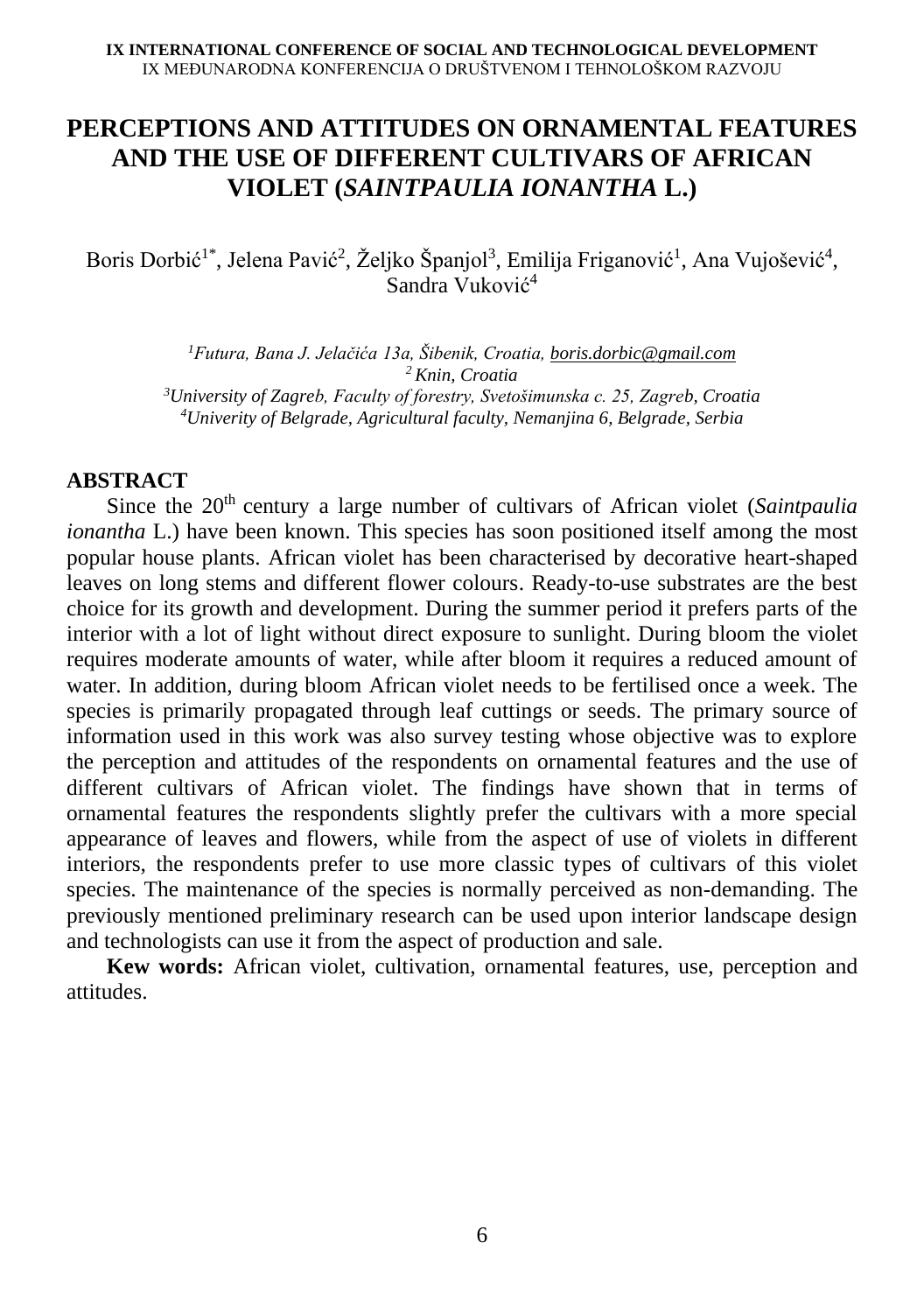## **ORNAMENTAL VALUES AND INVENTORYING OF VEGETABLE GARDEN PLANTS IN DECORATIVE PRIVATE GARDENS IN THE TERRITORY OF THE CITY OF KNIN**

Boris Dorbić<sup>1\*</sup>, Biljana Jurić-Ćivro, Željko Španjol<sup>2</sup>, Emilija Friganović<sup>1</sup>, Branka Ljevnaić-Mašić<sup>3</sup>, Margarita Davitkovska<sup>4</sup>, Zvezda Bogevska<sup>4</sup>

*Futura, Bana J. Jelačića 13a, Šibenik, Croatia, [boris.dorbic@gmail.com](mailto:boris.dorbic@gmail.com) University of Zagreb, Faculty of Forestry, Svetošimunska c. 25, Zagreb, Croatia University of Novi Sad, Faculty of Agriculture, Trg Dositeja Obradovića 8, Novi Sad, Serbia Ss. Cyril and Methodius University in Skopje, Faculty of Agricultural Sciences and Food, Bul. Aleksandar Makedonski b. b., p. fah 297, Skopje, North Macedonia*

### **ABSTRACT**

Vegetable garden plants have always been an integral part of decorative gardens. They provide the garden with features of casualness, while simultaneously also being useful and ornamental if they are properly incorporated into the garden area. The paper presents the significance and the importance of vegetable garden as an integral part of the garden, as well as ornamental characteristics of individual vegetable garden plant types. The research segment of the paper provides inventorying of vegetable garden plant types in decorative private gardens in the territory of the city of Knin. Taxonomic analysis included 20 plant species, i.e. Angiospermae, all the species, which also includes Dicotyledonae (16; 80%), whose share is higher than that of Monocotyledonae (4; 20%) and they have been grouped in nine families. It is important to highlight the plant family Solanaceae that has the largest number of species (4 species).

**Key words:** Garden plants, ornamental characteristics, private gardens, inventorying, Knin.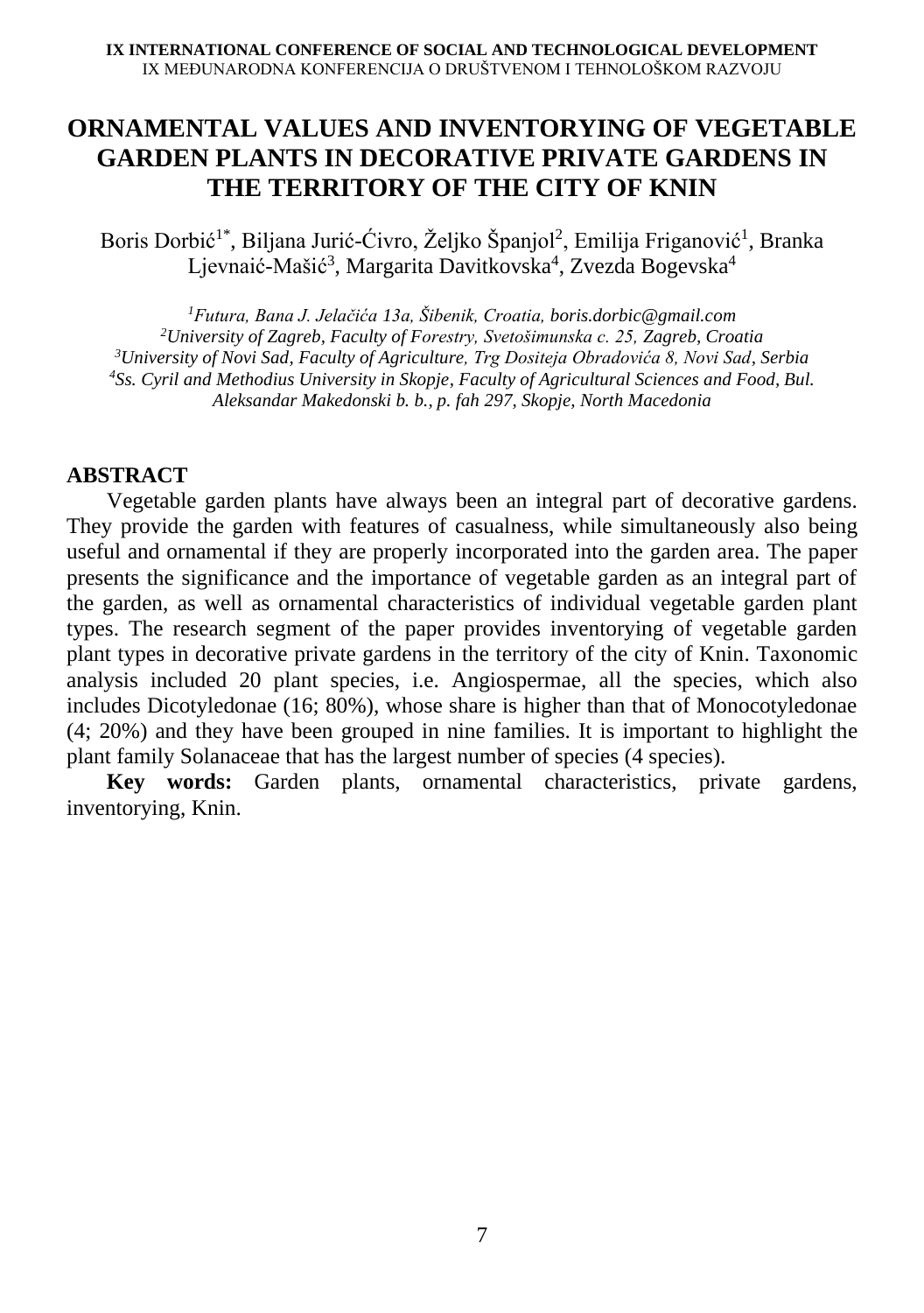## **CONTENT OF WATER SOLUBLE AND INTERCNANGEABLE FORM OF ZINC IN THE DUST ON THE MAIN ROAD M-17 THROUGH THE CITY OF MOSTAR**

Sejit Bobar\*, Munir Mehović

*University "Džemal Bijedić" of Mostar, Faculty of education, Department of chemistry, Sjeverni logor bb 88104 Mostar, [sejit.bobar@unmo.ba](mailto:sejit.bobar@unmo.ba)*

### **ABSTRACT**

The paper presents a study of the content of water - soluble and exchangeable forms of zinc in the dust on the main road M-17 through the city of Mostar. In the observed area, five localities were selected for the research of defined tasks. Dust samples were taken in one cycle (autumn 2018). The specified metal was determined in accordance with EU standards, using the instrument AAS (Atomic Absorption Spectrometry), type AA-6200-Shimazdu. method: FAAS-flame technique in determining the total zinc content and ETAAS-electrothermal technique in determining the water - soluble and exchangeable form of zinc. The results of the research show changes in the zinc content in different localities. The lowest zinc content was determined at the site of the Orthodox Church (Bjelušine) in the value of 28,33 mg / kg and the highest at the site Bišće polje in the value of 81,67 mg / kg. The concentration of water-soluble forms of zinc in the water extract was low and ranged from  $0.52 \text{ mg}$  / kg at the examined locality Bišće polje to 3,57 mg / kg at the examined locality Mazoljice. The content of exchangeable forms of zinc in acid extraction is the highest at the Bišće polje locality, 52,08 mg / kg, and the lowest at the Orthodox Church locality (Bjelušine) up to 9,51 mg/kg.

**Key words:** zinc, M-17 highway, soluble and exchangeable forms of zinc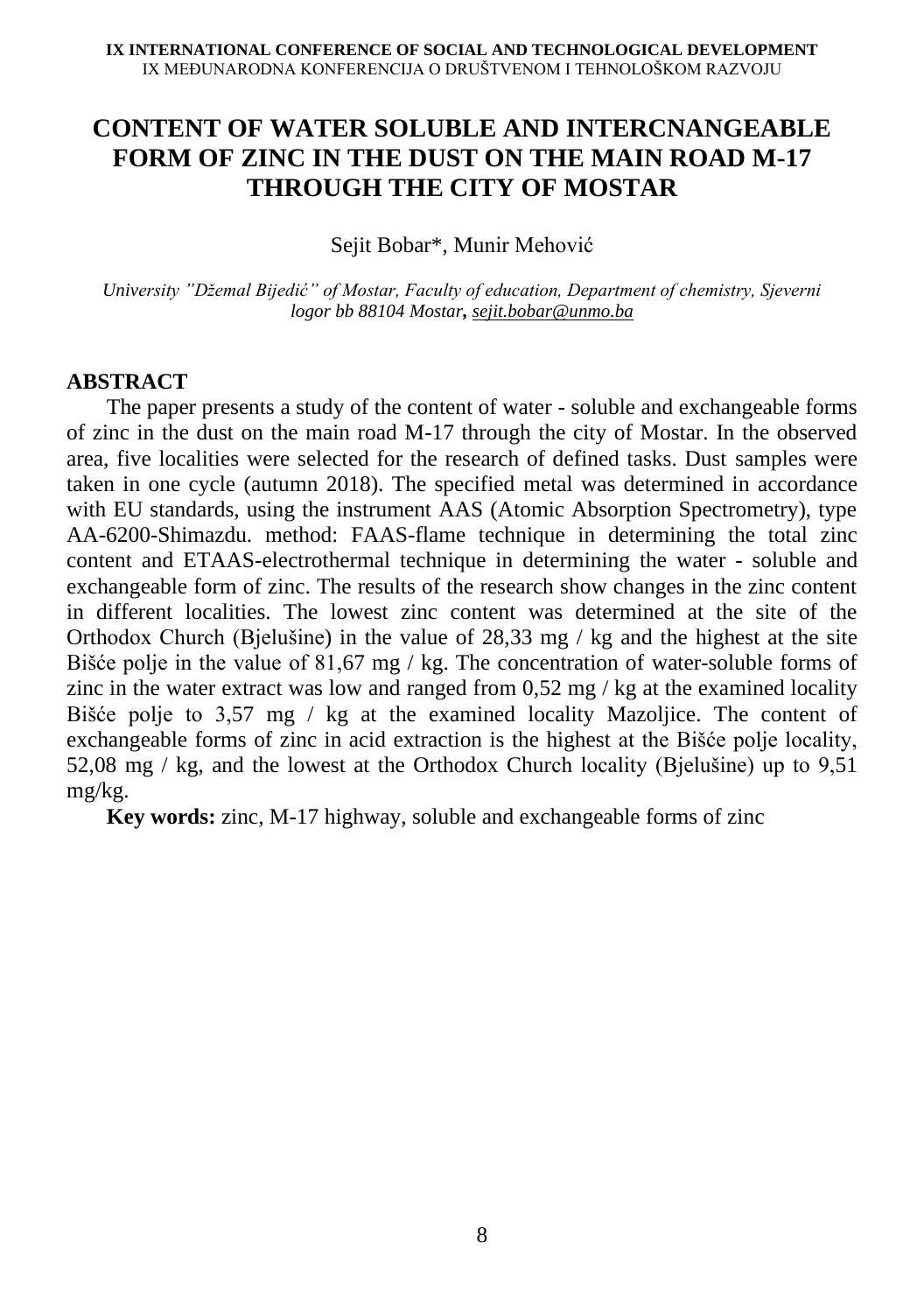## **ANALYSIS OF CO<sup>2</sup> EMISSIONS IN THE PUBLIC SECTOR, THE EXAMPLE OF THE CITY OF KRAGUJEVAC**

Ana Radojević<sup>1</sup>, Danijela Nikolić<sup>2\*</sup>, Jasmina Skerlić<sup>3\*</sup>, Vanja Popović<sup>2</sup>

<sup>1</sup>City of Kragujevac, Trg Slobode 3, 34 000 Kragujevac, Serbia, radojevic.ana.kg@gmail.com, <sup>2</sup>University of Kragujevac, Faculty of Engineering, Sestre Janjić 6, 34 000 Kragujevac, Serbia, [danijelan@kg.ac.rs](mailto:danijelan@kg.ac.rs)

<sup>3</sup>University of Priština temporarily settled in Kosovska Mitrovica, Faculty of Technical Sciences, Knjaza Miloša 7, 38 220 Kosovska Mitrovica, Serbia, [j.skerlic@pr.ac.rs](mailto:j.skerlic@pr.ac.rs)

### **ABSTRACT**

Local governments play an important role in fighting the climate changes, as much in reducing emissions as in raising the awareness of citizens in the fight against climate changes. By analyzing  $CO<sub>2</sub>$  emissions - from which sectors the largest emissions originate - it is possible to propose adequate measures that will contribute to the target values of  $CO<sub>2</sub>$  emission reduction.

The paper analyzes the extent to which the public sector affects the total  $CO<sub>2</sub>$ emissions in the entire city of Kragujevac. For the public sector, emissions from the district heating system, public transport and public lighting were observed.

Data on  $CO<sub>2</sub>$  emissions for the entire city were obtained from public companies that supply the city with heating energy and natural gas (for companies and households), while data for individual heating were obtained from the State Bureau of Statistics. Data on  $CO<sub>2</sub>$  emissions from traffic were obtained on the basis of registered vehicles in the city.

**Key words:** CO<sub>2</sub> emissions, public sector, district heating, transport, public lighting.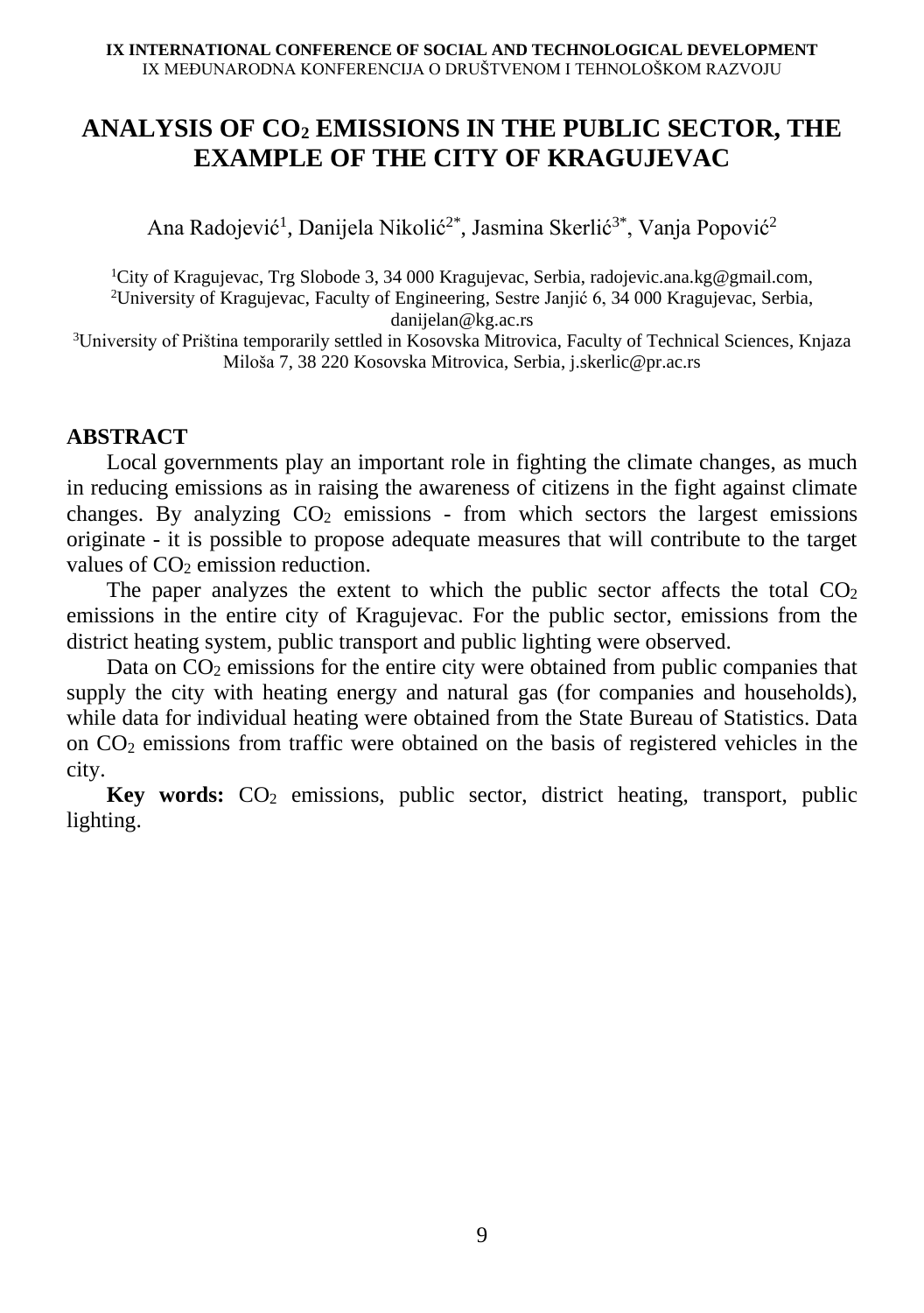## **STRATEGY OF CONTROLLED RELEASE OF AGROCHEMICALS USING POLYMERIC MATERIALS**

Ljiljana Tanasić<sup>1\*</sup>, Vesna Teofilović<sup>2</sup>, Vojislav Tomić<sup>1</sup>, Nemanja Stošić<sup>1</sup>, Jelena Tanasić<sup>2</sup>

<sup>1</sup>Academy of Professional Studies Sabac, Serbia, Department of agri-business studies and tourism, Dobropoljska 5, 15 000 Šabac, *[ljiljana3101@gmail.com](mailto:ljiljana3101@gmail.com)*

<sup>2</sup>University of Novi Sad, Faculty of Technology, Bulevar cara Lazara 1, 21 000 Novi Sad, Serbia

 **Abstract:** Continuous increase agricultural production with the application of agrotechnical means it has negative consequences on the environment and man. Improper and uncontrolled use agrochemicals in agriculture is one of the basic factors that negatively affect the state of environmental quality. To avoid unnecessary pollution of land and crops during agricultural production and to apply plant protection from diseases and pests, as well as supplying plants with nutrients that are needed for growth and development, is necessary controlled application of agrochemicals. One way of controlled release of agrochemicals is the application of specific polymeric materials that use as carriers of the active substance. The biological and chemical properties of agrochemicals and their physicochemical interactions influence the choice of a suitable system for slow or controlled release. The polymers most commonly used to encapsulate agrochemicals are acrylamide-based gels. Other polymers used are polyethylene, natural rubber, polysaccharides and cellulose-based materials, copolymers of VC-acrylic acid esters and copolymers of cyclopentadiene with glyceryl esters of unsaturated fatty acid. Originally, materials based on synthetic polymers were used as carriers for the controlled release of agrochemicals. However, the long period of degradation of synthetic polymers has led researchers to turn to the development of biodegradable polymer composites for the controlled release of agrochemicals.

 **Keywords:** controlled release, agrochemicals, polymeric materials, agriculture.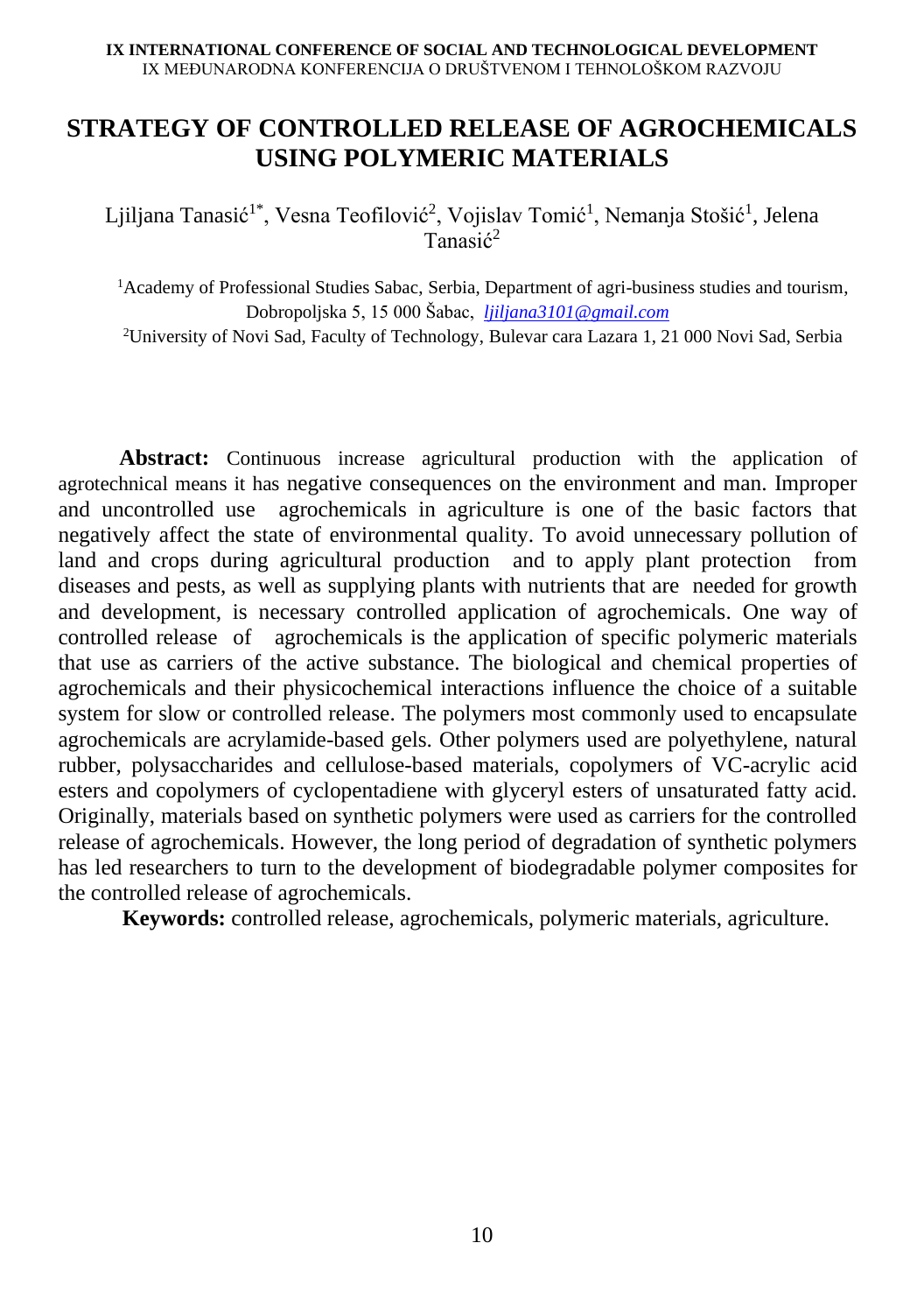## **CULTURAL HERITAGE AND NEW CULTURAL PRODUCTS IN THE FUNCTION OF SUSTAINABLE DEVELOPMENT OF LOCAL AREA**

Marija Dragičević Ćurković<sup>1</sup>, Ana Cvjetković<sup>2</sup>

<sup>1</sup>University of Dubrovnik, Ul. branitelja Dubrovnika 29, 20000, Dubrovnik, Croatia, [marija.dragicevic@unidu.hr](mailto:marija.dragicevic@unidu.hr) <sup>2</sup>Desa, acvjetkovic@desa

### **ABSTRACT**

Sustainable community development in Dubrovnik has to be based on the diversification of the tourist product, as well as on the responsibility to allocate and use resources wisely and in a way that is not harmful for the local community and which enables the implementation of new cultural knowledge. The aim of this paper is to explore the attitudes of local stakeholders towards the possibility of new cultural products development, based on long-term benefits. It includes the three-dimensional approach that incorporates economic, social and environmental concern. In order to explore the possibilities of new cultural products development, an empirical research was conducted using the method of semi-structured interview, included the sample of 48 respondents. The conducted empirical research has been part of the project "Skala - a new cultural and tourist destination in Komolac" which as an integrated development program, based on the restoration of cultural heritage. The content of the program thematically refers to the development of Komolac, the place located near Dubrovnik. According to the results of the research, it is evident that the stakeholders agree that there is a need for the new cultural products development, not only from the tourism development point of view, but also from local resident's life quality improvement point of view.

**Key words**: culture, new products, sustainable development, Dubrovnik.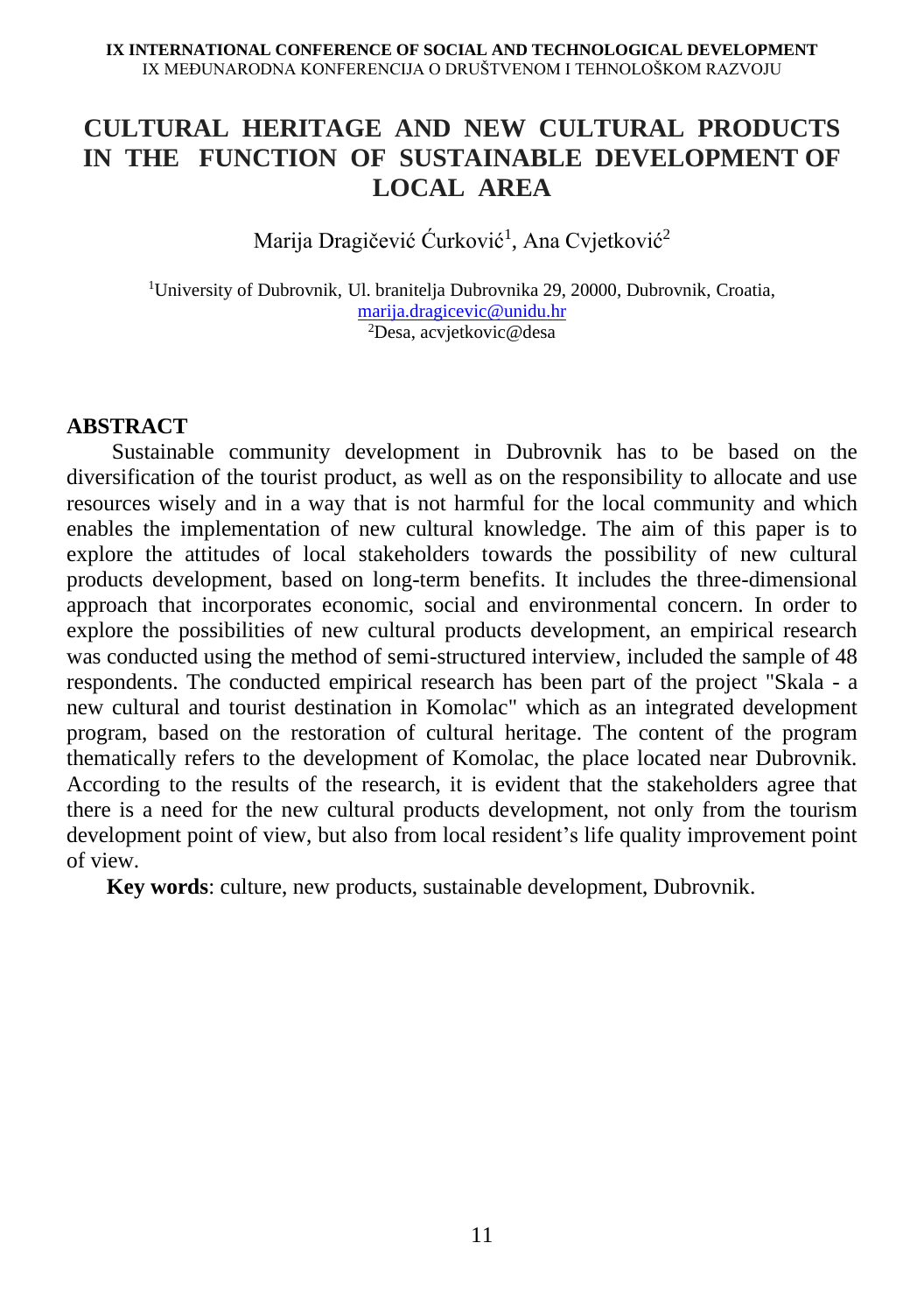### **THE EFFECTS OF MEDICINSL PLANTS USED AS SPICES**

Isidora Milanović\* , Danijela Pecarski, Jasmina Bašić, Dejan Mitrašinović

Akademia of Applied Studies Belgrade, Department of Health Proffesional Higher Education School, Cara Dušana 254 11 080 Zemun, Belgrade, Serbia[, i.milanovic007@gmail.com](mailto:i.milanovic007@gmail.com)

### **ABSTRACT**

The natural preparation are quite often in the prevention and healing of different health issues caused by oxidative stress (disbalance caused by production of endogenous reactive oxigen species and activity of antioxidative enzymes). The review of use medicinal plants with essential oils in the food and its effects on human health. The review of the bibliography from medical basis data.

The Antioxidative effect of essential oil of rosemary is commpared with the effect of vitamin E (compounds 1,8-cineole and cadinene). Result of examination on mice which were on lipide-nutrition and dry rosemary leafs, was antiagregation and vasodilatation. The essential oil of rosemary aromatherapy on grown volunters led to decrease in plasma level of hormon cortisol. The essential oil of lavender as the capsulae Silexan, Germany, was very usefull as the anxiolytic. The essential oil of orange reduce the level of anxiety at the pregnancy. The essential oil of rose led to psichophisic and physiologic relaxation. At the animal models, the coriander and lavander essential oils compounds: (+)-limonene, alpha-pinene, camfene led to anxiolitic effects. Most often compounds in the essential oils do not reduce anxiety: cytrale, myrcene, terpene-4-ol. The use of medicinal plants with essential oils as a spices in the food has amount of effects on human organism, and it is necessary to search its all the effects after use by this way.

**Key words:** essential oils, medicinal plants, spices, food-medicinal plants interaction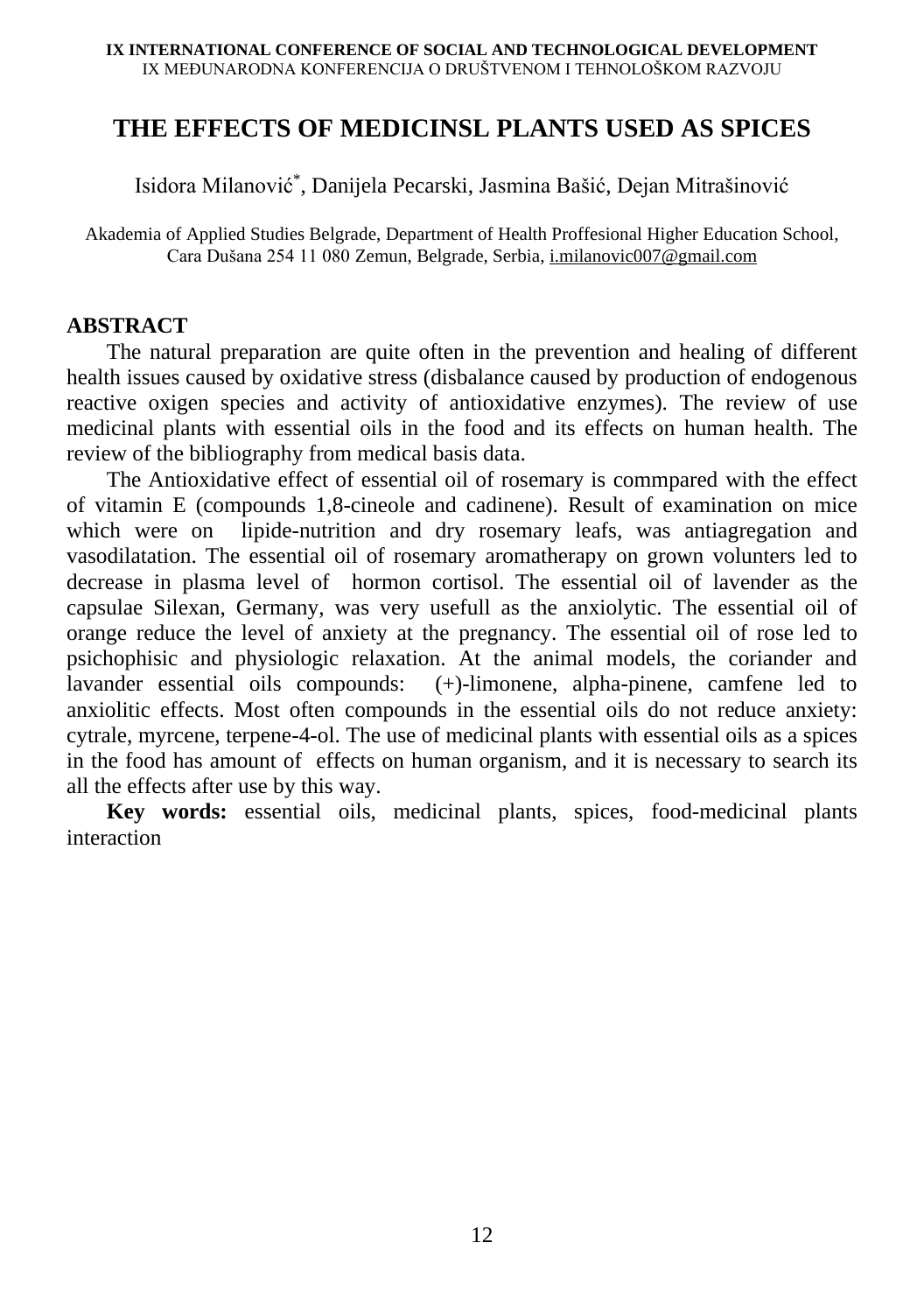## **THE ANTIOXIDANT EFECTS OF ESSENTIAL OILS FROM MEDICINAL PLANTS USED IN FOOD**

Isidora Milanović<sup>1\*</sup>, Jasmina Bašić<sup>1</sup>, Katarina Boričić<sup>2</sup>

<sup>1</sup>Akademia of Applied Studies Belgrade, Department of Health Proffesional Higher Education School, Cara Dušana 254 11 080 Zemun, Belgrade, Serbia[, i.milanovic007@gmail.com](mailto:i.milanovic007@gmail.com) <sup>2</sup>Institut za javno zdravlje Srbije "Dr. Milan Jovanović Batut", dr Subotića starijeg 5, 11 000 Belgrade, Serbia

### **ABSTRACT**

The natural preparation are quite often in the prevention and healing of different health issues caused by oxidative stress (disbalance caused by production of endogenous reactive oxigen species and activity of antioxidative enzymes). The review of use medicinal plants with essential oils in the food and its expected antioxidant effects. The review of the bibliography from medical basis data.

The antioxidants inhibits lipids autooxidation with two type of reactions: introducing of H atom and making ione pair of electrons. The Antioxidative effect of essential oil of rosemary is commpared with the effect of vitamin E (compounds 1,8 cineole and cadinene). The amount of studies show that using extracts of rosmary in the different food products lead to inhibition of producing hydroperoxyde and prolong good quality of food as a colour, flavour and odour. On the other side, different studies of effects of essential oils as a antioxidants shows that essential oils with a large amount of compounds eugenol, as palmarosa and ginger essential oil, gives most effective antioxidation in DPPH assay *in vitro*. In the assay *in vivo,*the essential oil of clove which has a large amount of eugenol shows strongest inhibition to production of NO and it is cause of inhibition of damage of human cells. The use of medicinal plants with essential oils in the food has amount of antioxidant effects at the different level. It is possible that different extracts shows very different effects and it is necessary to aditionaly search all the effects for its safe use.

**Key words:** essential oils, medicinal plants, antioxidant effect of essential oils.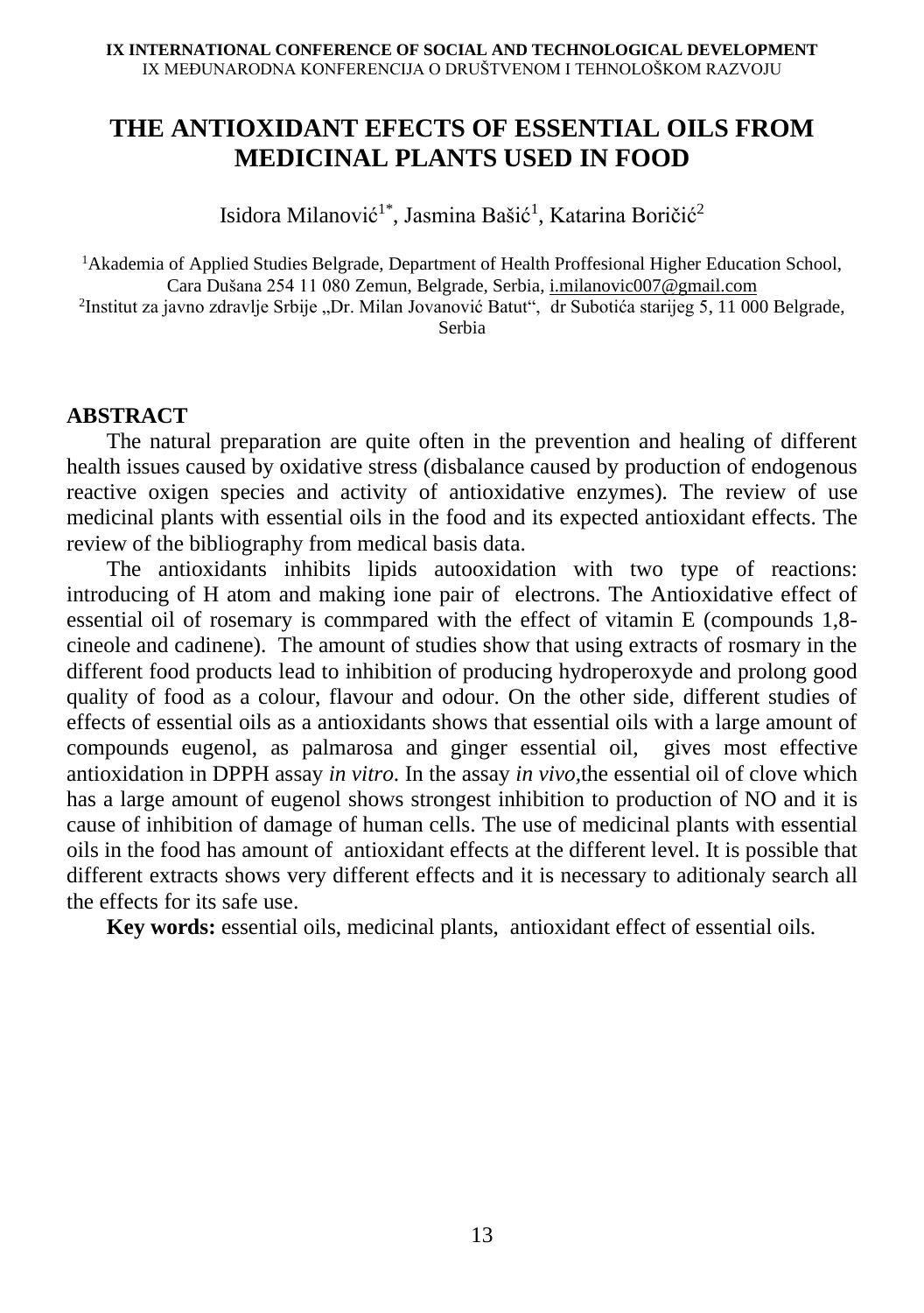## **TENDENCIES AND CHARACTERISTICS OF THE LEVEL OF DEVELOPMENT OF BUSINESS TOURISM IN DESTINATION OPATIJA**

Rudančić Andreja

Libertas International University Zagreb, Trg J.F. Kennedy 6b, 10 000 Zagreb, Croatia, arudancic@hotmail.com, [arudancic@libertas.hr](mailto:arudancic@libertas.hr)

### **ABSTRACT**

Business tourism has attracted huge attention all over the world and is certainly considered one of the new and invaluable segments in the large family of tourism. This specific form of tourism is, with minor oscillations, a constantly growing segment of the tourist offer and demand and is in a constant process of innovation, creative movements, but also the growth of supply of new destinations and new capacities. Research in the field of business tourism in the Republic of Croatia and thus in the city of Opatija has no significant precedent. Therefore, in this study, as the aim of this paper is to highlight the issue of business tourism in the city of Opatija, and explore and analyse tendencies of its current development. The starting point of the paper is the hypothesis: "Demand for business tourism exists almost all year round, but is most pronounced in the pre-season and post-season, so it makes it a key factor in extending the tourist business of the destination." This research allows getting to know strengths and weaknesses of the business-congress offer, and by the generalizing of data perspective was obtained on business tourism of the city of Opatija. The survey was conducted in the city of Opatija on a deliberately selected sample and several international conferences in 2019. The relevant statistical programs IBM SPSS Statistics 22 were used for analysis and presentation results.

**Key words:** business tourism, business-congress offer and demand, destination improvement, the city of Opatija.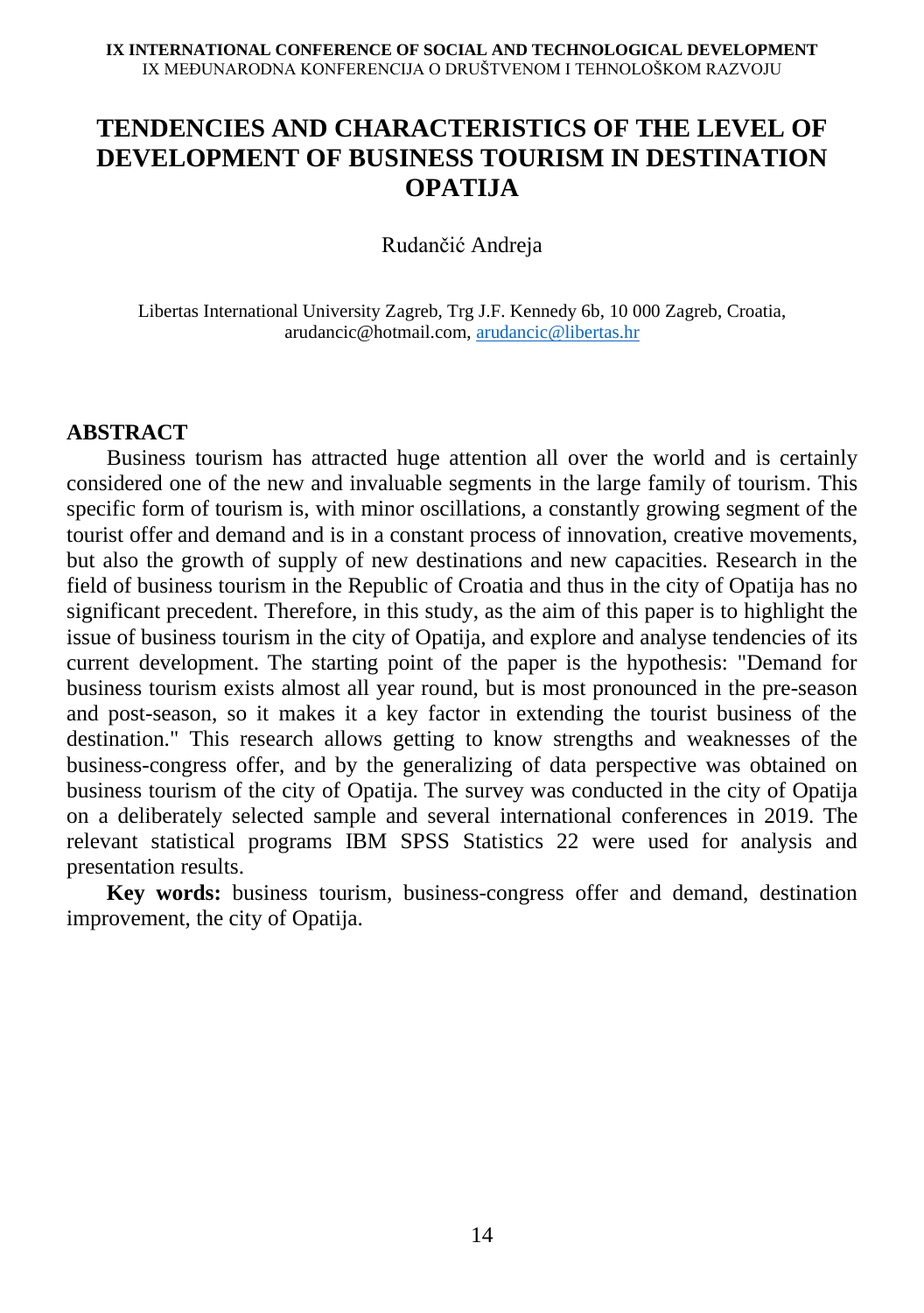# <span id="page-32-0"></span>*ECONOMY AND MANAGEMENT EKONOMIJA I MENADŽMENT*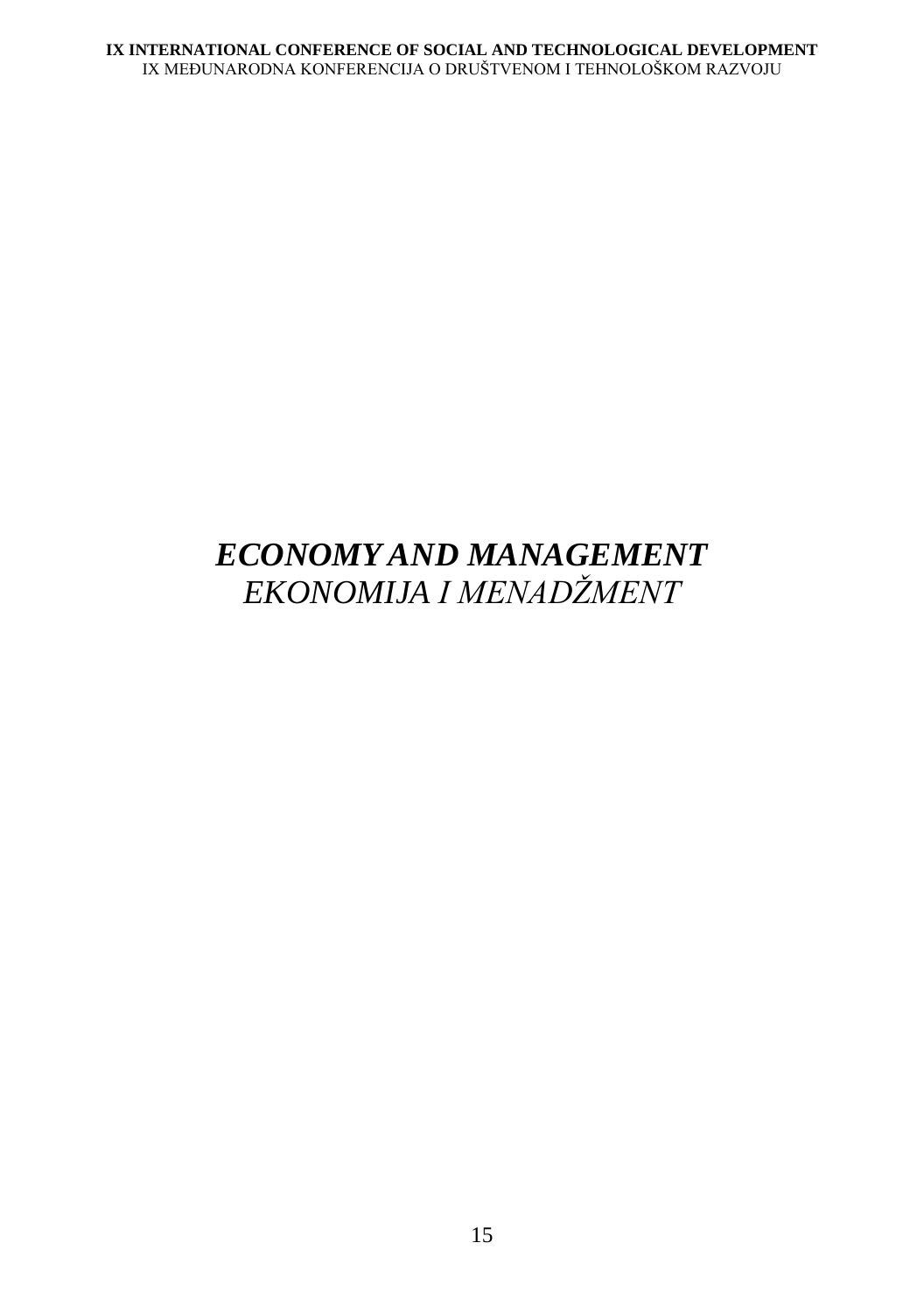### <span id="page-33-0"></span>**AN INNOVATION FRAMEWORK– A CASE STUDY: "SIMPLIFY"**

Tatjana Jovanović

University UNION – Nikola Tesla, Faculty for Business Studies and Law, 11070 Belgrade, Serbia, tatjana.jovanovic1@yahoo.com

### **ABSTRACT**

In a world of increasing complexity and uncertainty business models that are successful and creating value are on constant challenge to embrace continuous changes and disruptions. In such a climate it is business necessity to find innovative ways for reallocating the resources and restructuring the competitive base. This reinvention should be seen as a deliberate series of transformations. Yet, it is quite tough to put in place a successful integrated design process that would enable such constant reinvention. The aim of this article is to propose a framework for implementing such transformation re-invention of the company by highlighting the importance innovation and human resources as its key enabler. A presented case study illustrates the use of the framework within the fast-moving consumer goods industry. The innovation framework specifically focuses on a holistic collaborative deployment environment, the roadmap for planning and deploying innovation all with aim to drive business transformation, as pointed through the case study.

**Key words:** Innovation, transformation, re-invention, human resources.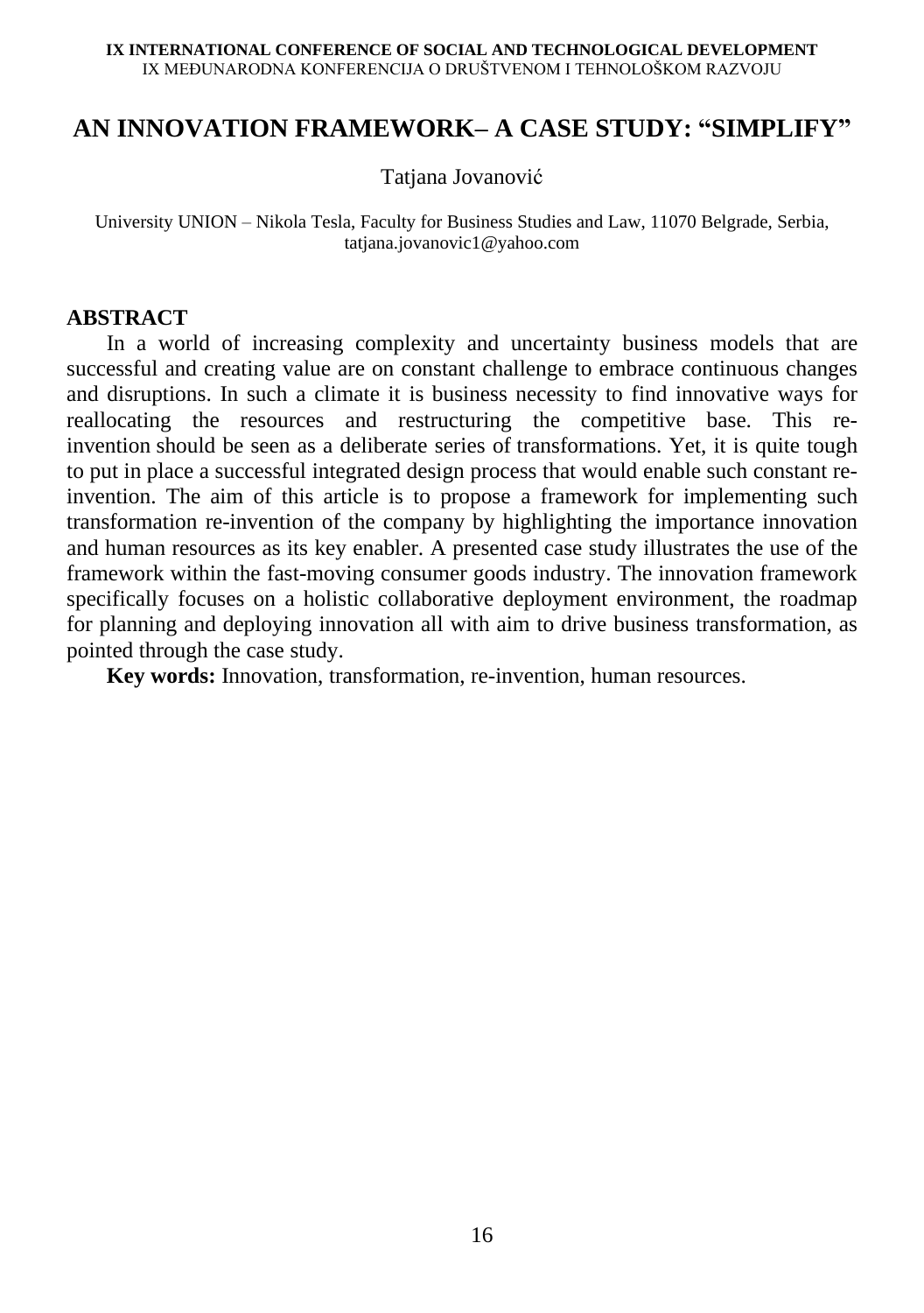## **INFLUENCE OF SALES PERSONNEL ON CUSTOMER BEHAVIOR**

Mladen Milić<sup>1\*</sup>, Dražen Vrhovac<sup>2</sup>

<sup>1</sup>University PIM, Faculty of Economics, despota Stefana Lazarevića bb, 78 000 Banja Luka, Bosnia and Herzegovina, [mladen.milic@fondpiors.org](mailto:mladen.milic@fondpiors.org)

<sup>2</sup>The Republic of Srpska Investment-Development Bank, Vidovdanska 2, 78 000 Banja Luka, Bosnia and Herzegovina, [drazen.vrhovac@irbrs.org](mailto:drazen.vrhovac@irbrs.org)

#### **ABSTRACT**

The authors of this paper deal with the analysis of the impact of sales staff in the car showroom on potential customers and their behavior in the process of buying a car. In this research, the focus is on determining the extent to which the behavior of sales staff and their expertise influence the behavior of customers themselves when buying a Škoda car. How their behavior and expertise affect the behavior of potential customers when visiting a showroom, getting to know the performance of the car, test drive, choosing models and equipment and finally making a decision to buy a car. The aim of this paper is to examine how much influence the sales staff in the car showroom has on consumer behavior, as well as what factors have a decisive influence on customers on making the final decision. The research was conducted on the territory of Republika Srpska, and the survey was conducted by calling the buyers of Škoda cars by phone.

The aim of this research is to show how much influence the sales staff of the car show has on the behavior of customers when buying a car.

The entire research is based on the confirmation of the set hypotheses. The results obtained by this research confirm that sales staff has a very significant influence, often decisive, on customer behavior and making the final decision to buy a car.

**Key words**: sales staff, customer behavior, car.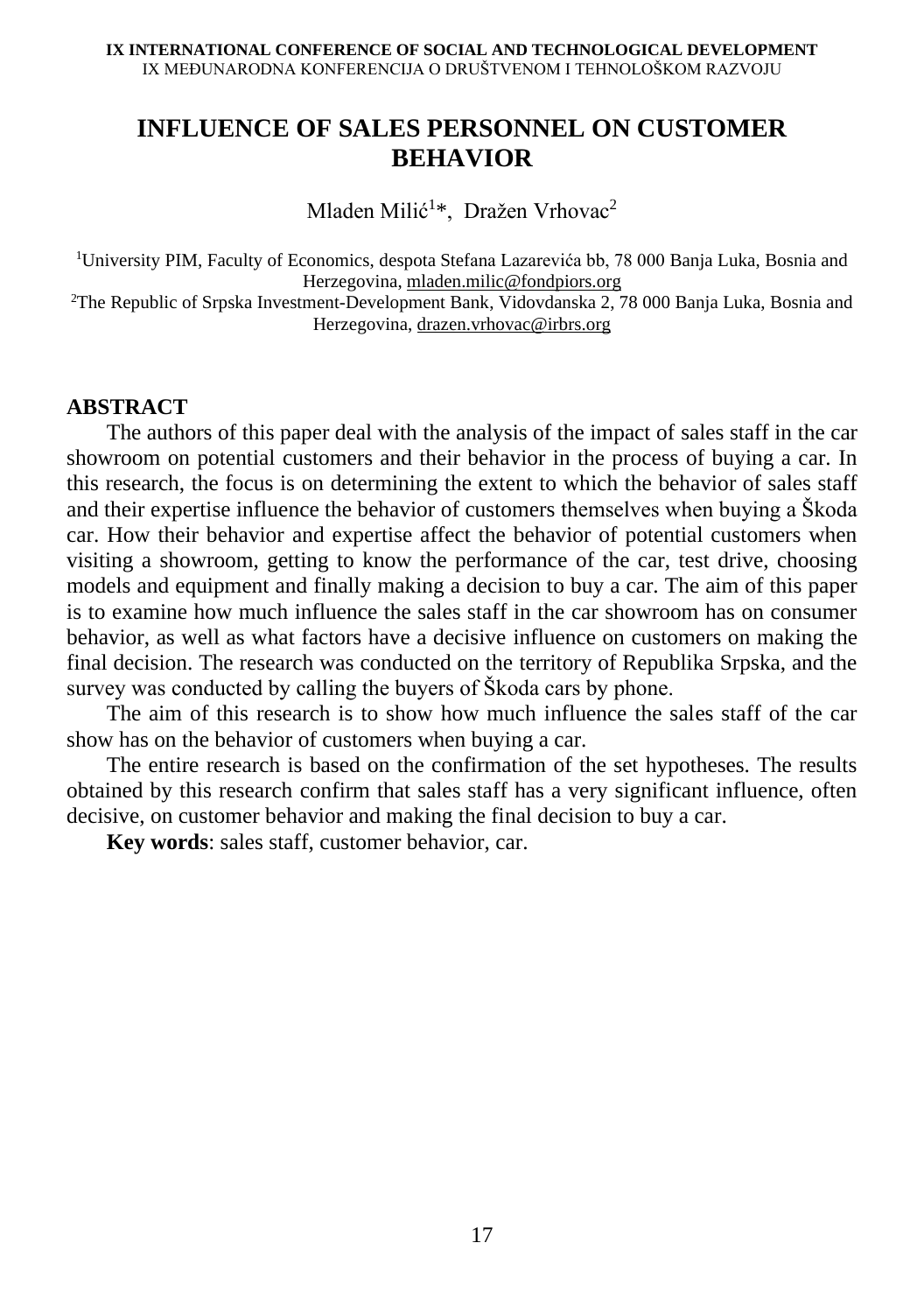## **POSITIONING OF THE REPUBLIC OF SRPSKA INVESTMENT – DEVELOPMENT BANK AND ITS IMPORTANCE FOR FINANCIAL AND REAL FLOWS IN THE REPUBLIC OF SRPSKA**

Dražen Vrhovac<sup>1\*</sup>, Mladen Milić<sup>2</sup>

<sup>1</sup>The Republic of Srpska Investment-Development Bank, Vidovdanska 2, 78 000 Banja Luka, Bosnia and Herzegovina, [drazen.vrhovac@irbrs.org](mailto:drazen.vrhovac@irbrs.org)

<sup>2</sup> Univerzitet PIM, Ekonomski fakultet, despota Stefana Lazarevića bb, 78 000 Banja Luka, Bosnia and Herzegovina, [mladen.milic@fondpiors.org](mailto:mladen.milic@fondpiors.org)

### **ABSTRACT**

Application of the concept of development banking represents a proactive approach to managing socio-economic priorities in national, subnational and transnational frameworks. Nowadays, many leading economies owe their development to these financial institutions and the efficiency they show in the allocation of capital resources to projects with a development feature, which makes them an unavoidable factor in the functioning of financial systems as a whole. The Republic of Srpska Investment-Development was established by the Republic of Srpska by opting for institutional centralization and professionalization of "asset management at the level of the Republic of Srpska with the aim of providing support to development and investment projects." The bank started financial operations in April 2008 and since then has occupied a significant position in the domestic financial system. Following decades of experience, this paper aims to refer to the key determinants of the IRBRS, including an overview of the broader context in which it took place and the importance that the Bank has had for financial and real flows in the Republic of Srpska. Following an argumentative and factbased discussion, in the concluding remarks we present some of our views on the future prospects of development banking, without limiting the applicability of the proposed measures mainly to domestic social and economic circumstances.

**Key words:** development banks, financial system, real deadlines, IRBRS.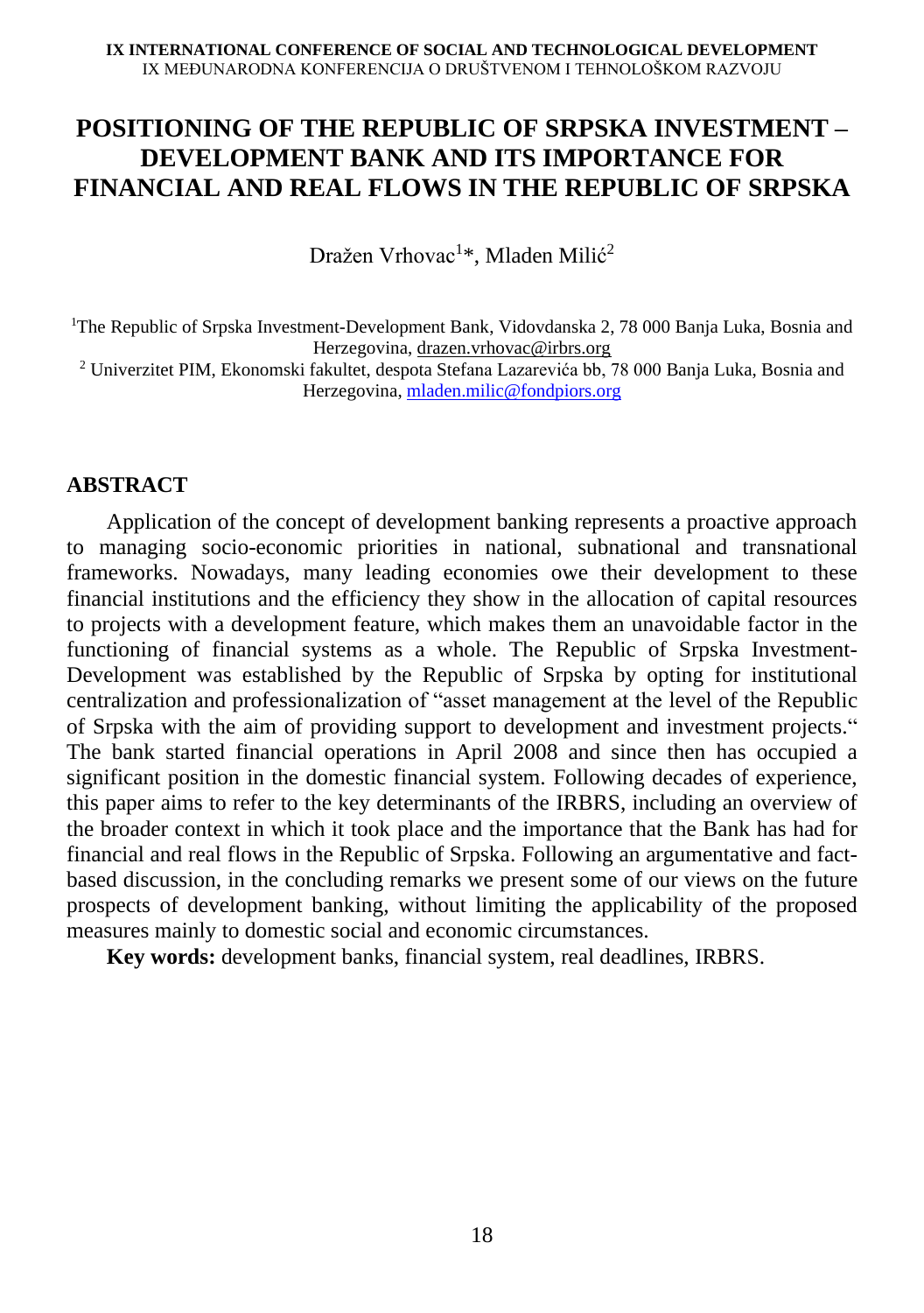# **ANALYSIS OF THE CIE BANKING SECTOR USING LINEAR PANEL MODELS**

Nenad Vunjak<sup>1</sup>, Miloš Dragosavac<sup>2\*</sup>, Milan Radaković<sup>3</sup>, Tamara Antonijević<sup>4</sup>

<sup>1</sup> Modern Business School in Belgrade, Terazije  $27/4$ , 11000 Belgrade, Republic of Serbia and The Faculty of Business Economics in Bijeljina, Bosnia and Herzegovina,

<sup>2</sup>Modern Business School in Belgrade, Serbia, Terazije 27/4, 11000 Belgrade, Republic of Serbia, milos.dragosavac@mbs.edu.rs

<sup>3</sup> Union University, Faculty of Sports, Narodnih heroja 30/I, 11070 Belgrade, Republic of Serbia <sup>4</sup>University of Novi Sad, Faculty of Economics, Segedinski put, 24 000 Subotica, Republic of Serbia

#### **ABSTRACT**

The subject of this paper is the analysis of the CEE banking sector in the period from 2013 to 2019. The research was conducted on 13 countries in the observed region. The analyzed countries were divided into three groups during the research. The first group consists of countries that were among the first to join the European Union (Slovenia, Poland, Slovakia, Czech Republic and Hungary), the second group consists of countries that later joined the European Union (Croatia, Bulgaria and Romania), while the third group consists of countries that have not yet became equal members of the European Union and are negotiating to join it (Serbia, BiH, Montenegro, Macedonia and Albania). Emphasis is placed on the most significant business performance, such as: the level of non-performing loans (NPLs), the level of capital adequacy ratio (CAR) and the level of profitability, which is measured through return on assets (ROA) and return on equity (ROE). The aim of the research is to determine the general level of the most significant business performance, in order to see the mutual relationship and the degree of development of the banking sectors between the observed countries. The obtained data will be processed using linear panel models using the statistical program STATA. The statistical analysis will use the model with constant parameters (Pooled model), the model with individual effects fixed parameter (fixed-effects model) and Individual effects stochastic variable (random-effect model). The models will be tested using the Hausman and Breusch-Pagan tests.

**Key words:** capital adequacy, return on assets, return on equity, non -performing loans, fixed effects model, random effect model, Breusch - Pagan test, Hausman test.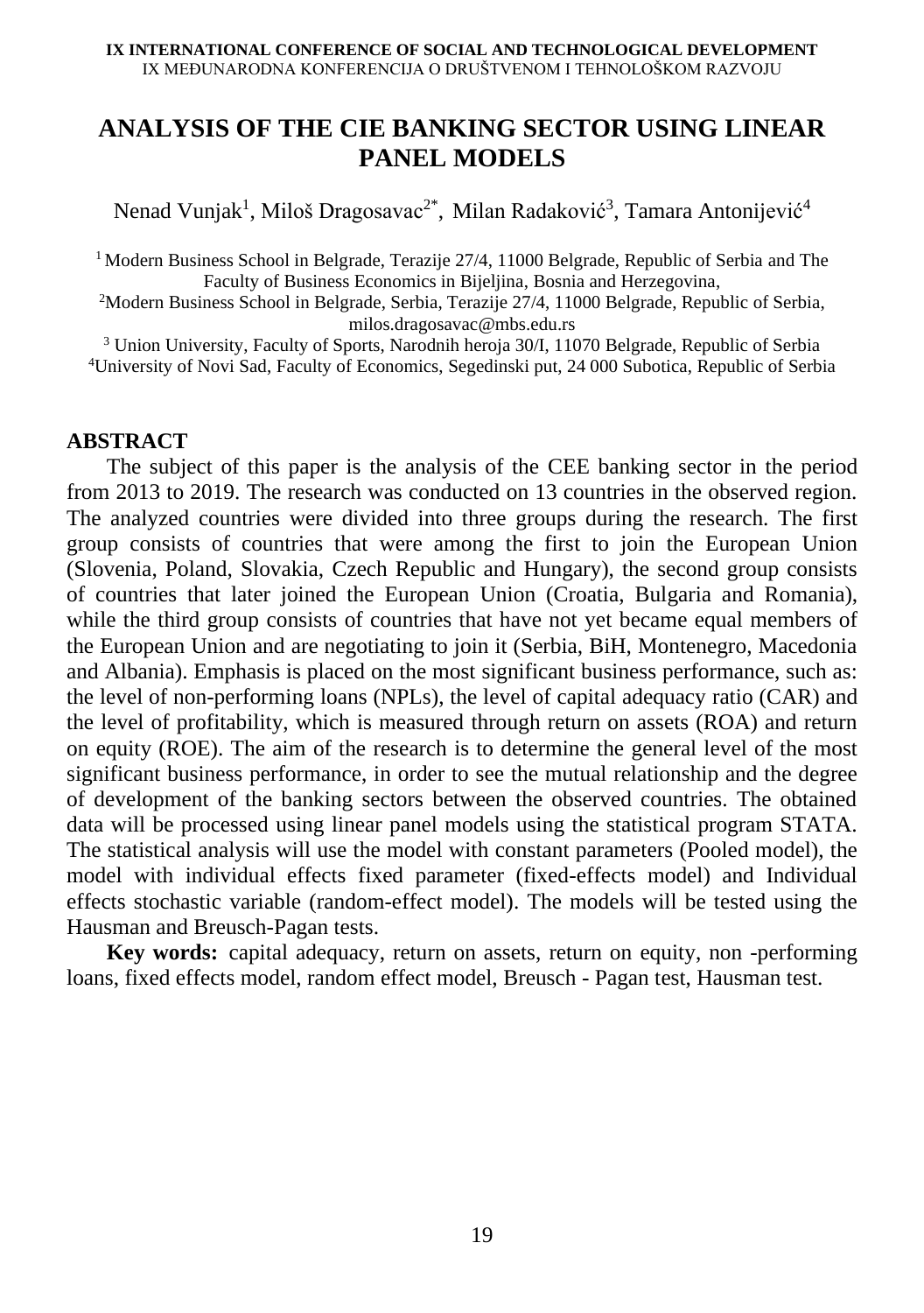## **DESCRIPTIVE STATISTICS AND CORRELATION OF CREDIT AND DEPOSIT POTENTIAL OF BANKS OF THE WESTERN BALKANS**

Nenad Vunjak<sup>1</sup>, Miloš Dragosavac<sup>2\*</sup>, Milan Radaković<sup>3</sup>, Petra Stojanović <sup>4</sup>

<sup>1</sup>Modern Business School in Belgrade, Terazije 27/4, 11000 Belgrade, Republic of Serbia and The Faculty of Business Economics in Bijeljina, Bosnia and Herzegovina,

<sup>2</sup>Modern Business School in Belgrade, Serbia, Terazije 27/4, 11000 Belgrade, Republic of Serbia, milos.dragosavac@mbs.edu.rs

<sup>3</sup> Union University, Faculty of Sports, Narodnih heroja 30/I, 11070 Belgrade, Republic of Serbia <sup>4</sup>Agricultural and Medical School, Semberskih ratara 1, 76 300Bijeljina, Bosnia and Herzegovina

### **ABSTRACT**

The banking sector is the most important financial institution that plays a significant role in the development of each country's economy. Banks are the most important participants in the financial market, because they are in the function of stabilization and development of a national economy. The basic three modern concepts of bank management are related to management: assets and liabilities of the bank, risks in banks, clients of the bank. A special contribution refers to the comparative analysis of the level of assets, credit and deposit potential of the banking sector of the Western Balkan countries in the period from 2008 to 2018. These are countries in transition and still making significant efforts to join the EU and become equal members. Among others, there are Serbia (SRB), Bosnia and Herzegovina (BIH), Montenegro (MNE), Macedonia (MKD) and Albania (ALB). The countries of this part of Europe are facing slow economic activity, which is a consequence of the lack of production. The price of banking products is significantly higher than in the rest of Europe. Descriptive statistics and correlation will be applied to the obtained data using the statistical program SPSS, in order to determine the connection between the analyzed balance sheet items. The balance sheets will be compared with the level of GDPpc in all observed countries.

**Key words:** GDPpc, balance sheet, loans, deposits, descriptive statistics, correlation.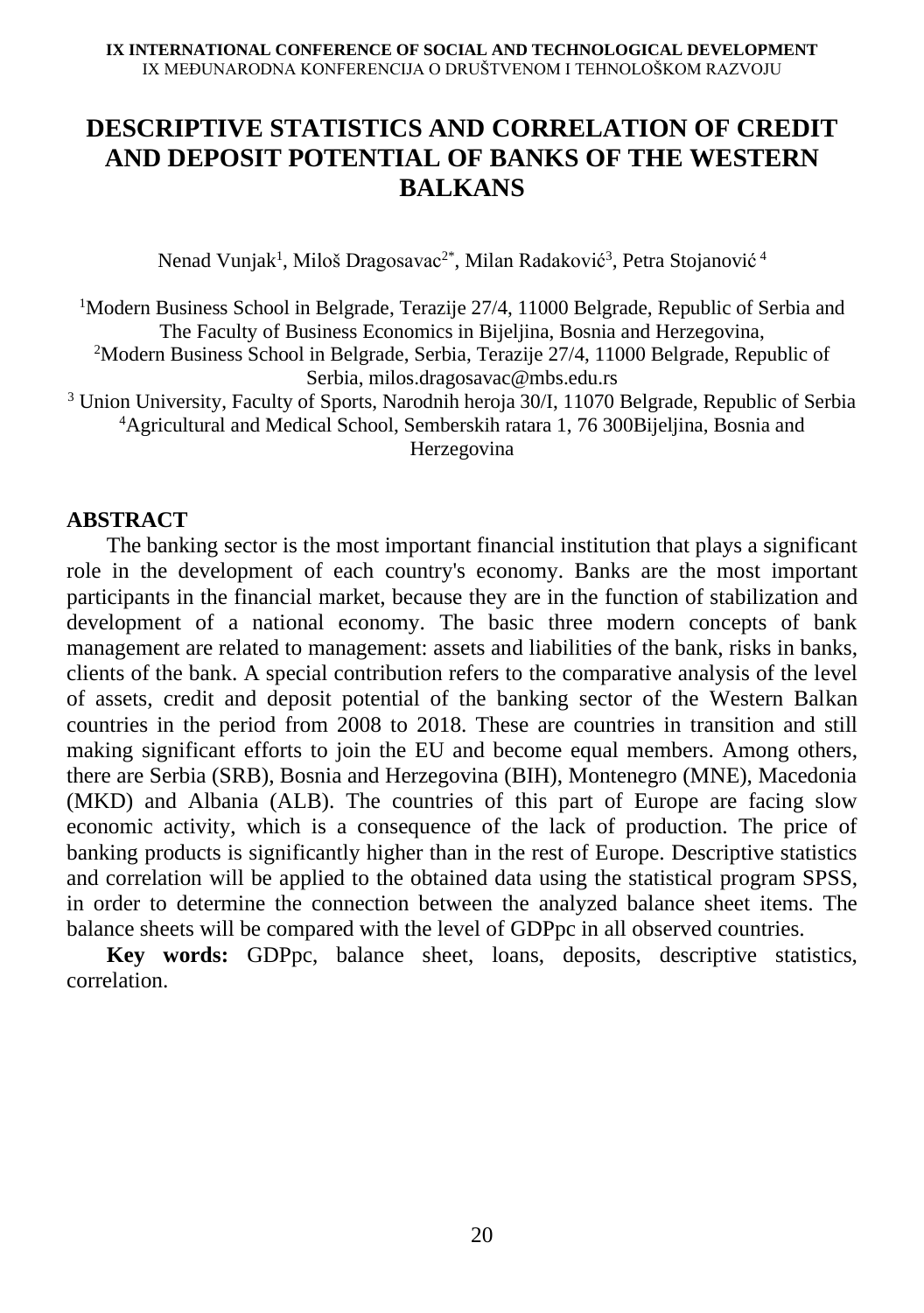# **CONSTRUCTION OF MODELS FOR ANALYZING AND MANAGING OF COMPANY GROWTH FACTORS**

Željko Grublješić, Mladen Ivić, Milorad Đukić

University PIM, Faculty of Economics, despota Stefana Lazarevića bb, 78 000 Banja Luka, Bosnia and Herzegovina, zeljko.grubljesic@univerzitetpim.com

#### **ABSTRACT**

Specific actions that condition the functioning of the company as the basic subject of the market economy are called economic factors. In order for a company to achieve a favorable market position, it is necessary to identify factors-potentials that affect the business, to investigate the effect and possibilities of influencing them. The criteria for classifying factors and potentials are numerous, and different authors single out a number of characteristics. What prevents the application of their knowledge is the design of a model for measuring each factor, whereby the user of the model decides on the weighting of the factors. Knowing the factors in terms of whether they will be used purposefully or exist as potential opportunities, helps to achieve better results.

The aim of the analysis is to notice the effect of individual factors, potentials and elements, and after identifying the direction and strength of each factor, quality decisions can be made. certain types of potentials, activated and used. Modern business systems are able to capture the influences of factors that would be assessed as less relevant in simple data processing. The aim of this paper is to show that no factor should be neglected, if untapped potentials can be activated, where the priority is the responsibility of management for their selection.

Methodologically, the identification of factors is focused on the theoretical postulate on the conditionality of business results by the action of factors and the potential of business success. Classified potentials were observed and their impact was analyzed. The research is aimed at forming the necessary set of information and indicators, in order to quantify the effect of factors and construct a growth model.

Creating growth goals, management should identify factors and potentials, explore their forms, and their impact on goals. To this end, management needs information on the effect of individual factors. Correlation of factors with potentials creates a basis for decision making. The range of indicators covered by the company's information system should be as wide as possible. The typology of factors must be exhaustive, where they do not exclude each other, but overlap or are difficult to distinguish. At the same time, a basis for constructing a strategic information system was created.

**Key words:** company growth, factors, potentials, indicators.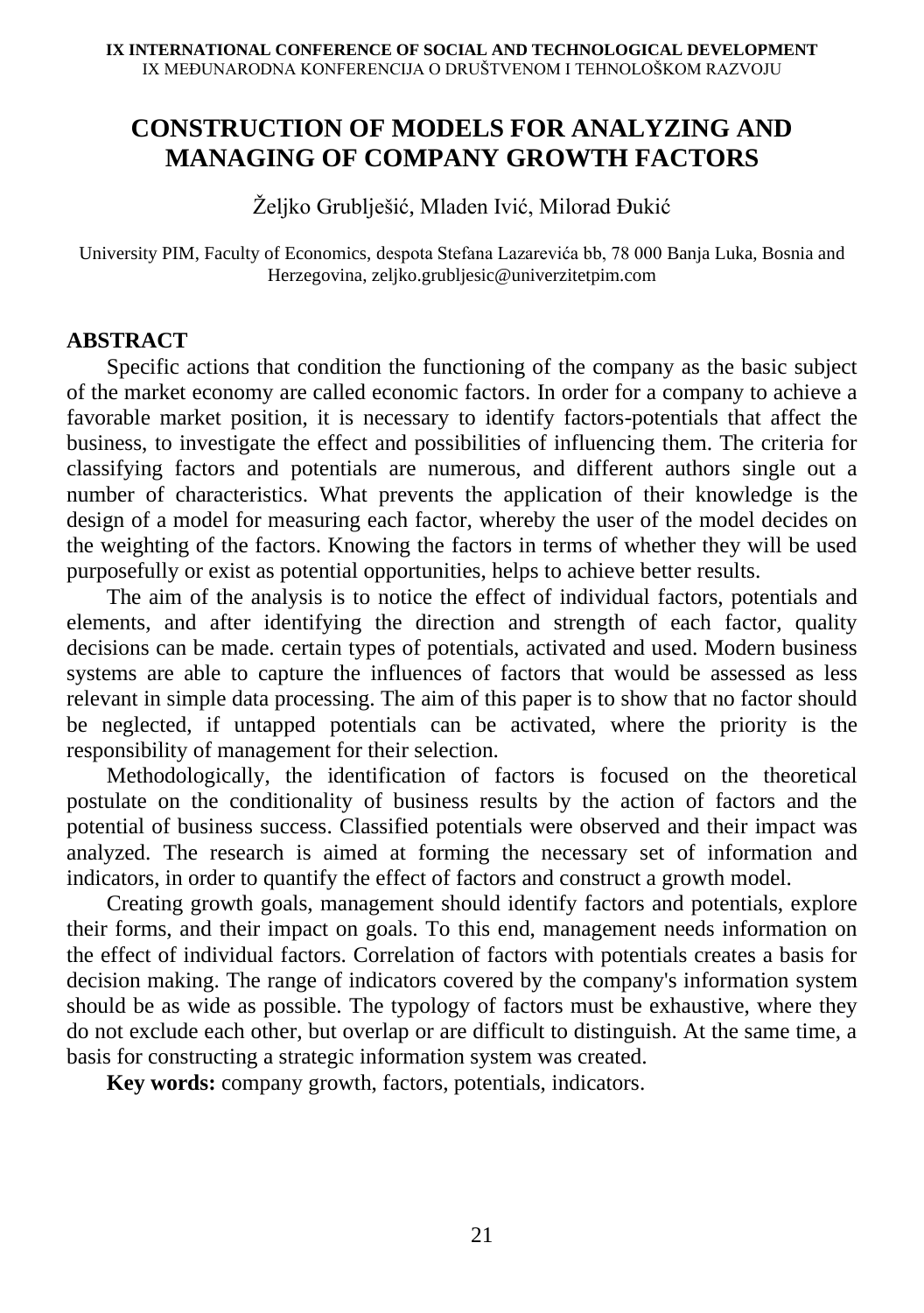# **E-CUSTOMIZATION AND ELECTRONIC BANKING IN THE PANDEMIC OF THE COVID VIRUS 19**

Ivana Rađenović

University of Novi Sad, Faculty of Economics, Segedinski put, 24 000 Subotica, Republic of Serbia, ivana.radjenovic.i@gmail.com

#### **ABSTRACT**

The development of the Internet has caused numerous changes in the way modern man functions and has conditioned the creation of modern business media. Although the Internet is not a novelty, some of its segments have been expanding more in recent years. Hence, the concept of e-customization appears, which, although harsh in its sonority, defines each of us not only as a customer in the 21st century, but also as an Internet user.

E-customization was preceded by the development of e-banking as a segment of the everyday life of modern man. With easy payment methods and always available means of payment, e-commerce has developed.

Although the last major financial crisis that hit the consumer society began in 2008, its consequences were felt ten years later. However, 2020 brings a new economic crisis of global proportions caused by the pandemic of the COVID 19 virus. The new crisis has significantly affected the change in the structure and manner of consumption and business of modern man.

This paper aims to analyze the changing way of doing business of modern companies due to the new situation, as well as the role of electronic banking as a modern asset in the realization of business, putting the focus of the man of the 21st century as a consumer and provider.

*Keywords: e-customization, e-banking, internet, crisis, COVID 19 pandemic.*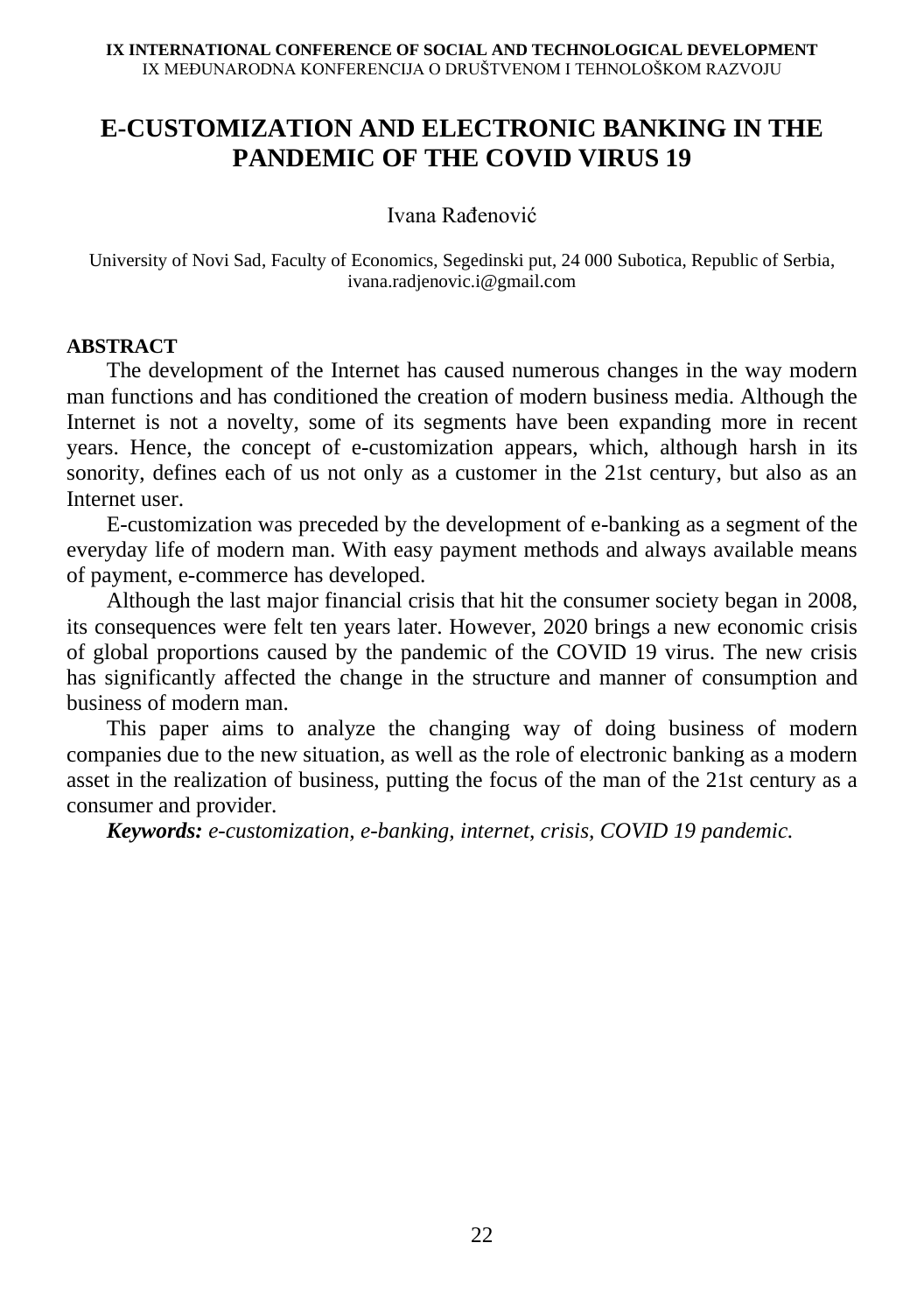# **VALIDITY OF TRILEMMA THEORY – PANEL ANALYSIS OF NEW EU MEMBER STATES**

Marko Milošević<sup>1\*</sup>, Biljana Bjelica<sup>1</sup>, Suzana Balaban<sup>2</sup>

<sup>1</sup>The College of Service Business, Cara Lazara bb, 71 350 Sokolac - Istočno Sarajevo Bosnia and Herzegovina, [milosevicm1@gmail.com](mailto:milosevicm1@gmail.com) <sup>2</sup>SPP Consulting BP, Serbia, [spp.consulting@yahoo.com](mailto:spp.consulting@yahoo.com)

#### **ABSTRACT**

This paper examines the validity of the "trilemma" theory which implies the inability to achieve the stability of the exchange rate, an independent monetary policy and free flow of capital at a given time. The theory is examined on the example of nine new EU member states. Bearing in mind that financial integration is a feature of modern economic trends; our first assumption is defined in such a way that the choice of the exchange rate regime has an implication on the monetary policy. This hypothesis is tested using the linear functional form proposed by Aizenman et al. (2013). The obtained results confirm the validity of the theory in nine new EU members from 2000 to the present day.

**Keywords**: "trilemma" theory, new EU member states.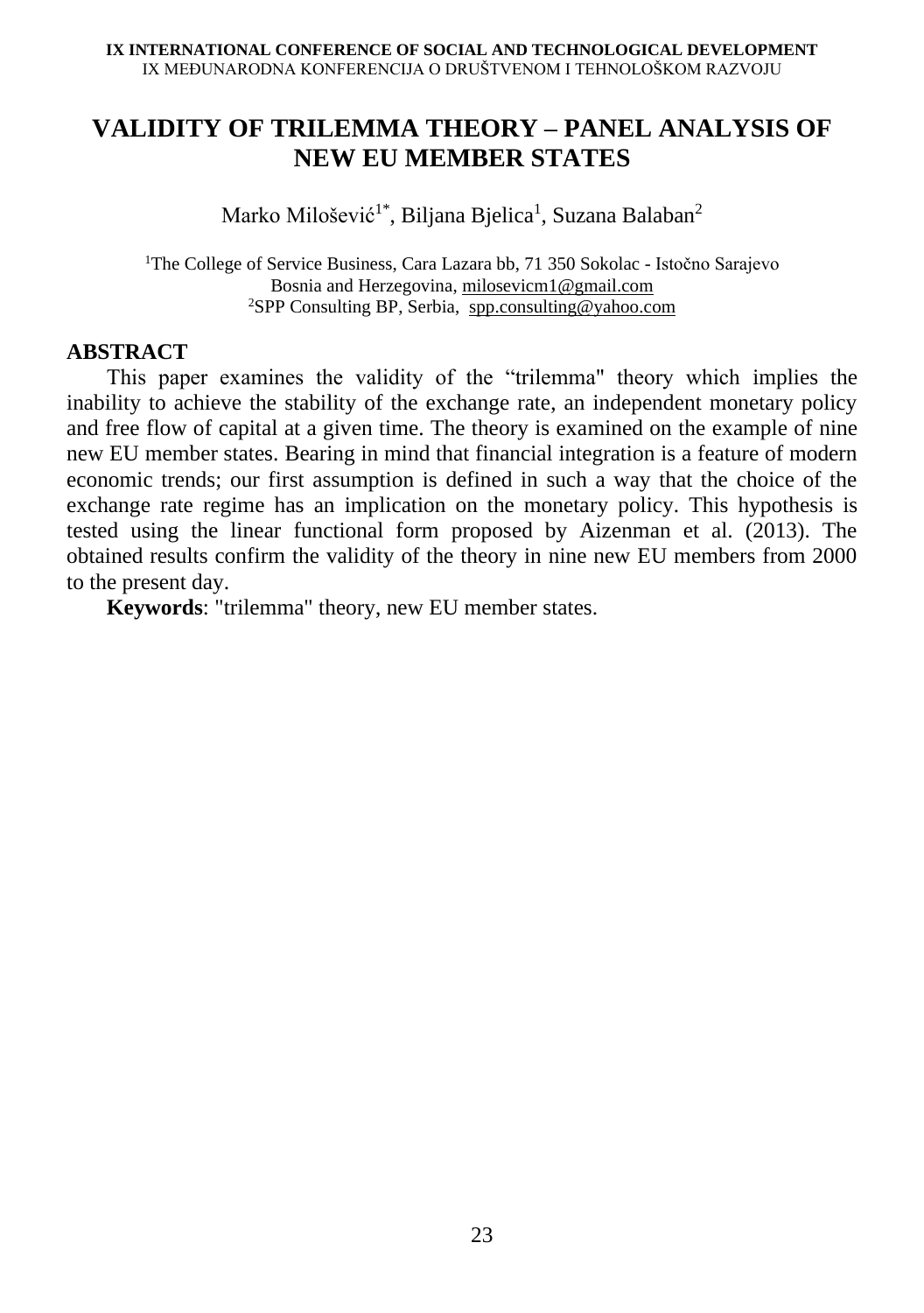# **THE IMPORTANCE OF FINANCIAL REPORTING FOR COMPANY MANAGEMENT IN INTERNATIONAL BUSINES**

Dragan Vukasović\* , Darko Martinov, Živa Žebeljan

Independent University of Banja Luka, Veljka Mlađenovića 12e, 78 000 Banja Luka, Bosnia & Herzegovina, vukasovicdragan@gmail.com

#### **ABSTRACT**

The paper presents the importance and role of financial analysis in corporate governance, as well as the application and role of analysis of financial statements in the system of international business. This research presents how company management can use financial reporting and financial analysis information to stimulate but also control professional managers in running a company. Presentation of processed information to internal users who show the success of decision-making and the financial position of the company as a consequence of decision-making, accounting is done in the form of a balance sheet or financial report. This report, although created in accounting, is the responsibility of the company's management. The main theme of our investigation is how this financial reporting affects management as well as what is its role in making decisions concerning the business activities of the company. The desired results will be obtained by empirical analysis, on the basis of which an adequate conclusion can be defined in the end, i.e. the pre-set assumptions can be confirmed or possibly rejected.

**Key words:** financial report, international business, analysis, management.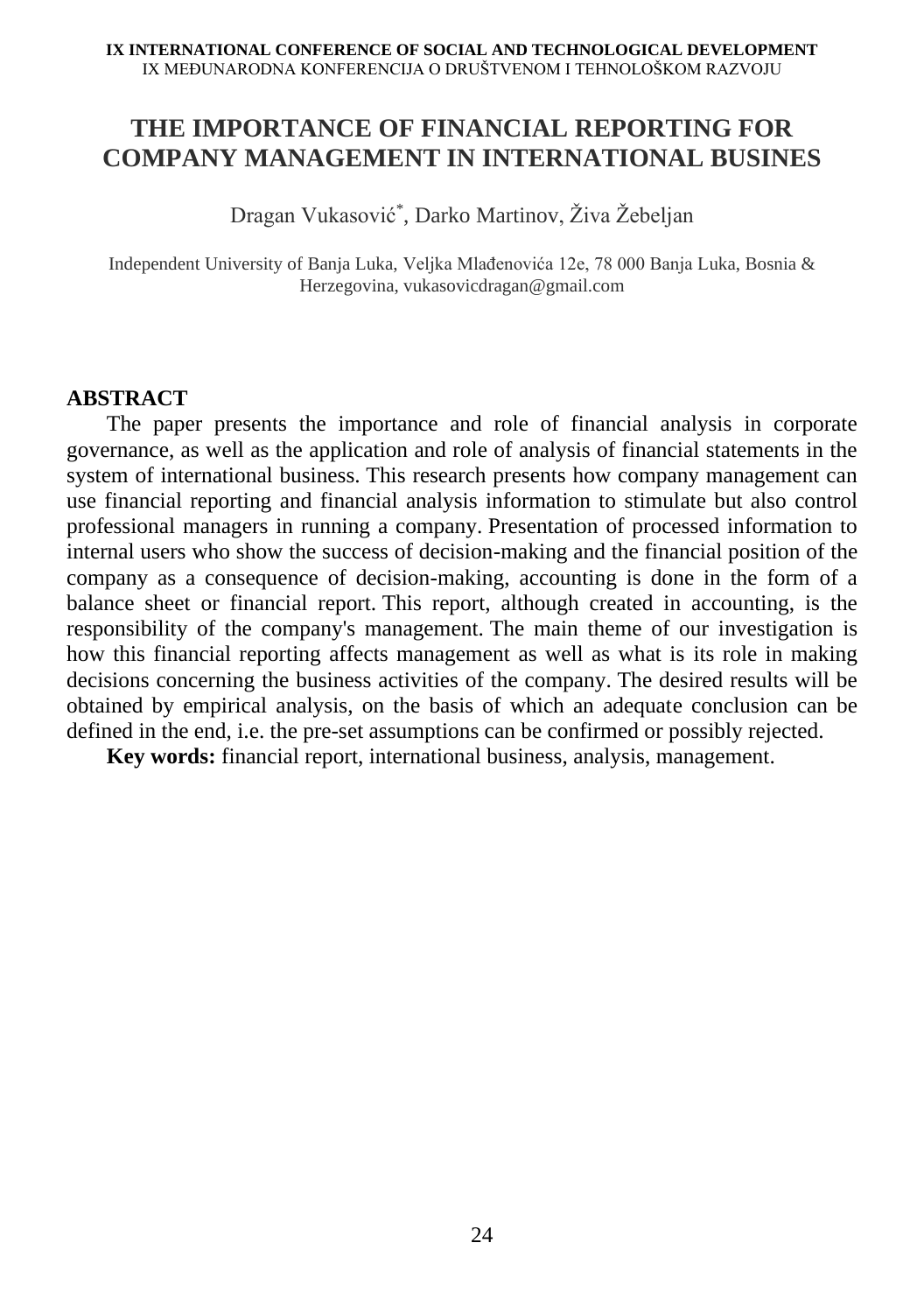# **SCOPE AND RESTRICTIONS ON THE USE OF CREDIT DERIVATIVES IN SMALL CAPITAL MARKETS**

Miloš Grujić

The Management company of The Pension Reserve Fund of Republic of Srpska ad Banja Luka, Bana Milosavljevića 8, 78 000 Banja Luka, Bosnia and Herzegovina, [gruja84@gmail.com](mailto:gruja84@gmail.com)

#### **ABSTRACT**

Despite its widespread use, rating agency ratings, and high turnover, the market for credit derivatives is still considered new and insufficiently researched. In addition, the intensification of the 2008 financial crisis cannot be fully attributed to the use of credit derivatives, although they played a significant role in the spread of the crisis. Although the Capital Market Act provides for financial derivatives, credit derivatives have not yet been used in the capital markets of Bosnia and Herzegovina. In this regard, serious authorities in the field of financial management advocate the use of credit derivatives for risk transferring because it can significantly reduce the number of losses in the event of a credit event. This possibility gained importance after the shock caused by the coronavirus pandemic. In this paper, we examine the hypothesis that there is significant room for innovation in the domestic capital market. We have shown that it is possible and desirable to introduce credit derivatives on the market, and we state the scope and limitations, but we also identify obstacles to the introduction of such innovations.

**Key words:** investments, risk transfer, credit risk.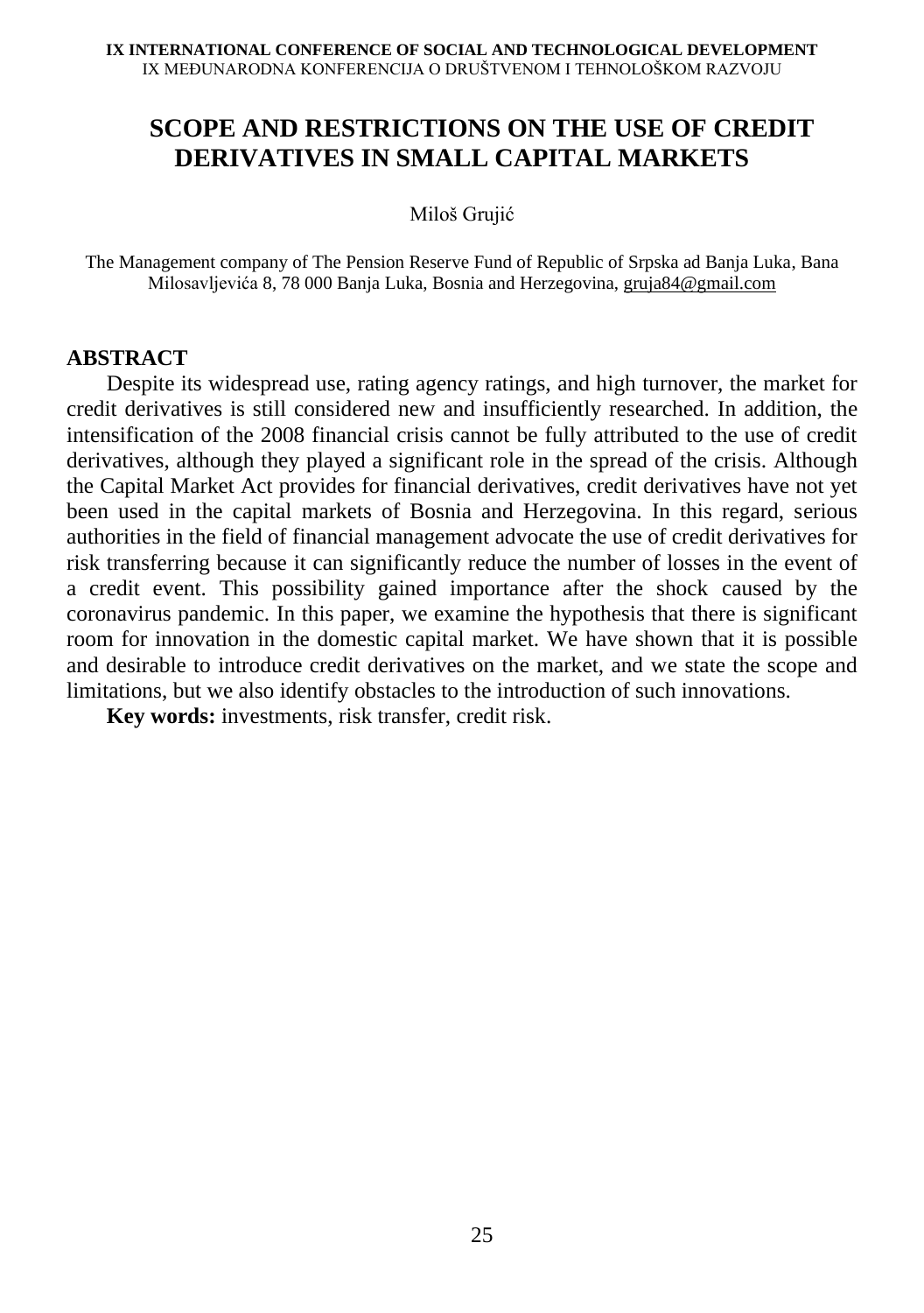### **PROPERTY RIGHTS OF СHAREHOLDERS**

Ognjen Bakmaz\* , Rade Tešić

The College of Service Business, Cara Lazara bb, 71 350 Sokolac - Istočno Sarajevo Bosnia and Herzegovina, [ognjen@vub.edu.ba](mailto:ognjen@vub.edu.ba)

#### **ABSTRACT**

In this paper the authors consider and study a current and important topic related to the property rights of shareholders such as: the right to a dividend, the right to pre-buy shares, the right to participate in the liquidation and bankruptcy divide, as well as the right to dispose of shares. The basic motive for the founding of a joint stock company and the ownership of its shares are exactly the property rights that the shareholder acquires, and especially the right to split the realized profit, i.e. the right to a dividend, and a significant part of the work is dedicated to this issue.

**Key words**: shareholder, dividend, profit, stock market, liquidation and bankruptcy.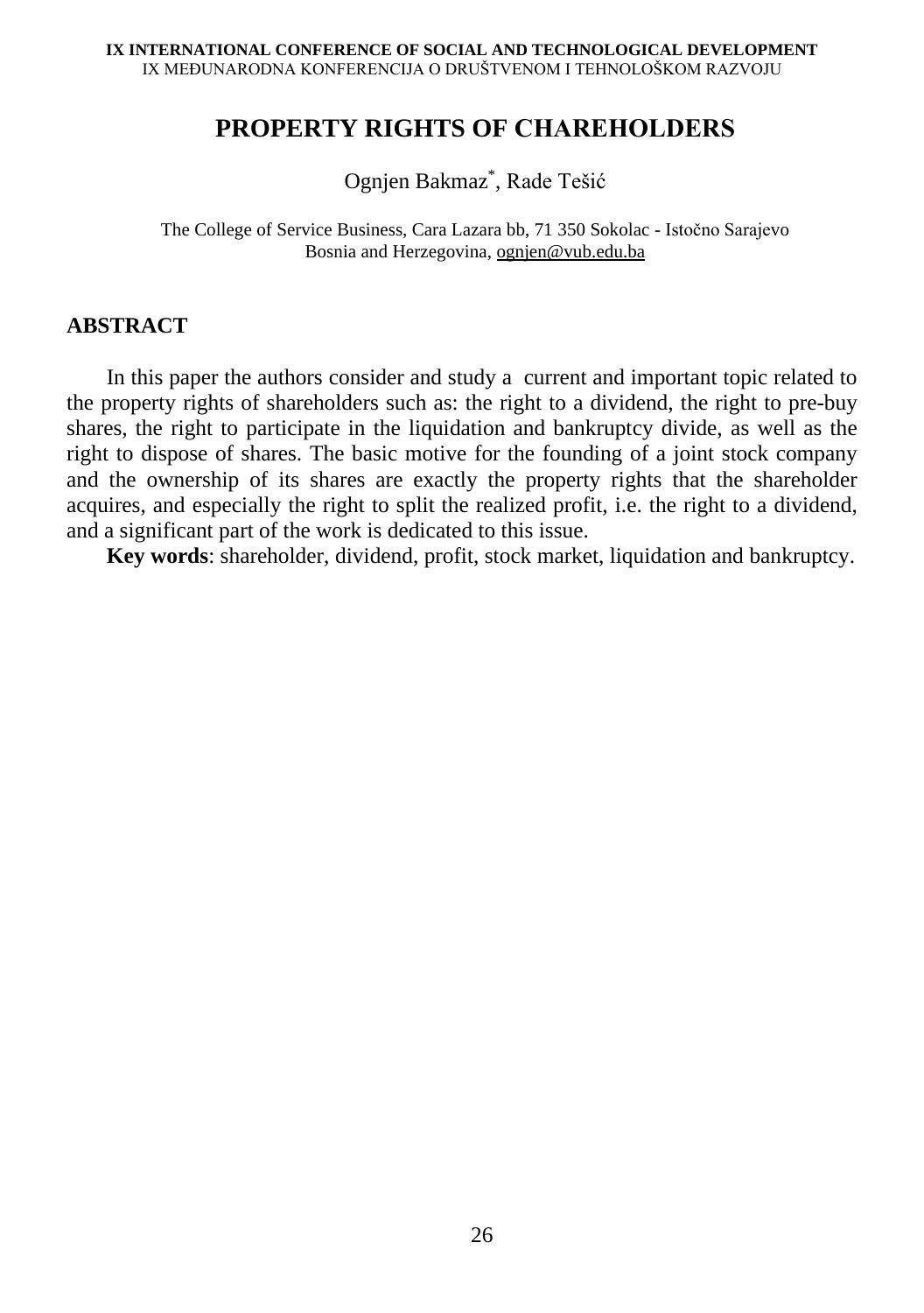# **CAPITAL MARKET AS AN INSTITUTIONAL SPACE IN THE FINANCIAL MARKET**

Nikolić Nikola<sup>1</sup>\*, Laković Duško<sup>2</sup>, Vukasović Milan<sup>3</sup>

<sup>1</sup>High School of Business Services, Bosnia and Herzegovina, ognien@vub.edu.ba 2 Independent University Banja Luka, Bosnia and Herzegovina <sup>3</sup>Republic Chamber of Commerce, Serbia

### **ABSTRACT**

The needs for long-term resources of economic entities can be met by generating their own accumulation or using the resources of other participants in reproduction. In the first case, it is about self-financing - investing retained earnings. In the second case, economic entities obtain capital by issuing debt or equity financial instruments to investors, owners of surplus capital, directly or through financial institutions. The transfer function, related to the use of long-term funds, is provided by the financial market segment - capital market. This market owes its name to the understanding that the funds that are returned to the investor in a longer period of time are capital, because they are used mainly for real investment, which provides an increase in income, ie an increase in social wealth in the long run. The aim of the research in this paper refers to the capital market, as one of the elements of the financial system, determined by financial instruments, as the material of financial transactions and financial institutions, as the main participants, ie. financial market transactions.

**Key words**: securities, market, investment, risk.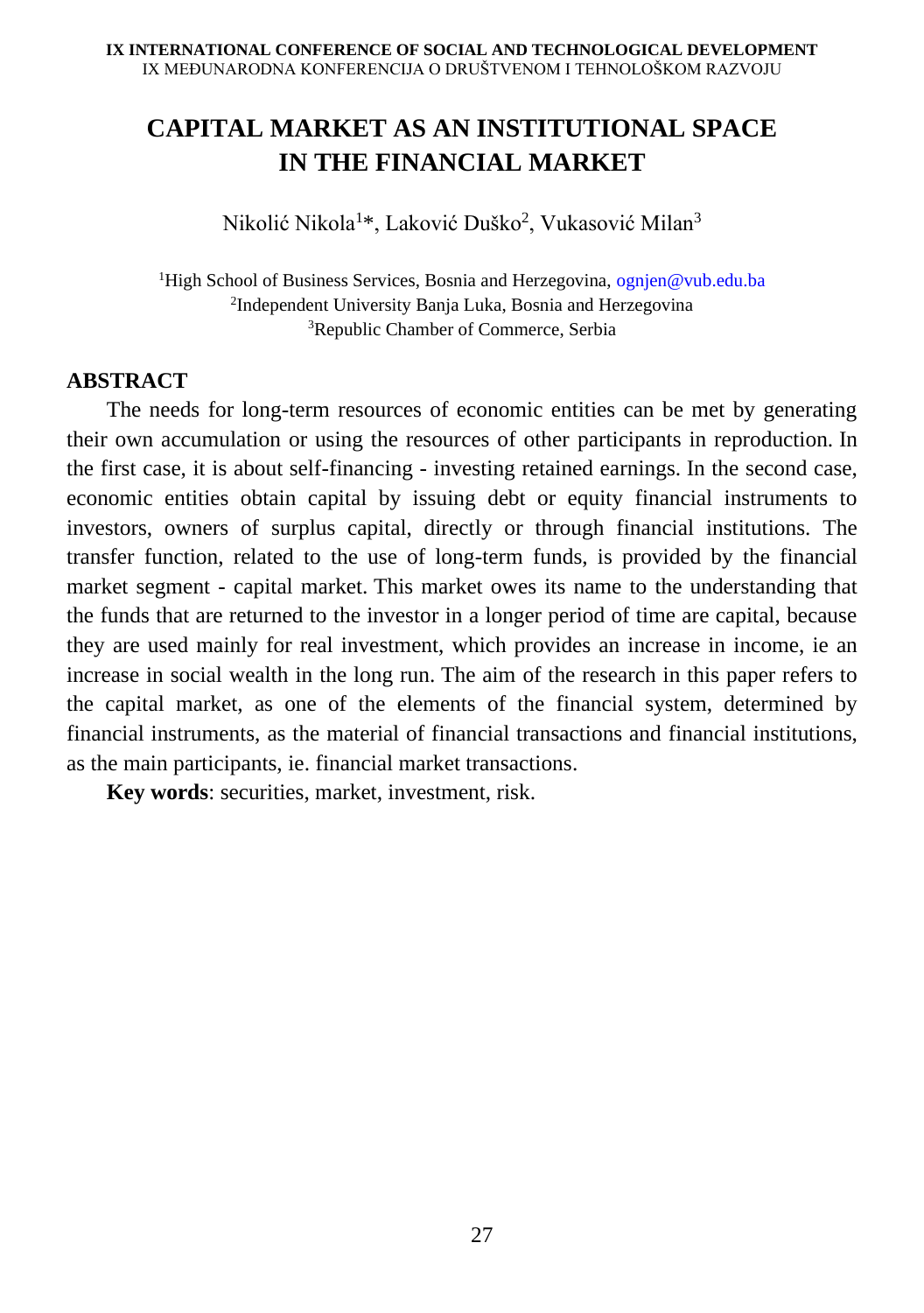### **FRANCHISE AGREЕMENT**

Isidora Milosević<sup>1\*</sup>, Jelena Milosavljevic Nikov<sup>2</sup>

<sup>1</sup>Business School of Vocational Studies, 21 000 Novi Sad, Serbia, isidoramilosevicvps@gmail.com <sup>2</sup>Vojvodianska banka, ad, Novi Sad, jekicoki@gmail.com

#### **ABSTRACT**

The title of this contract comes from the English word franchise, which means a special right or privilege. It is believed to have originated in the Middle Ages, when they received a royal privilege notable personality. The first manifestations of this agreement have been developed in the U.S. in the late 19th century in the production of oil and its derivatives, and later in other areas of industrial production, as well as the hospitality and tourism. Much later franchise agreement appeared in most European countries. In our business practices and franchising agreements appeared quite long ago, but its importance has come to the fore in recent decades when our companies emerge as the recipient of franchising in the automotive and consumer industries, as well as the hospitality and tourism. In recent years, it seems that our attempt to become economic entities franchiser in foreign trade and especially the countries that have gone through intensive development, such as some countries of Africa and Asia.

**Key words:** agreement, negotiation, compensation.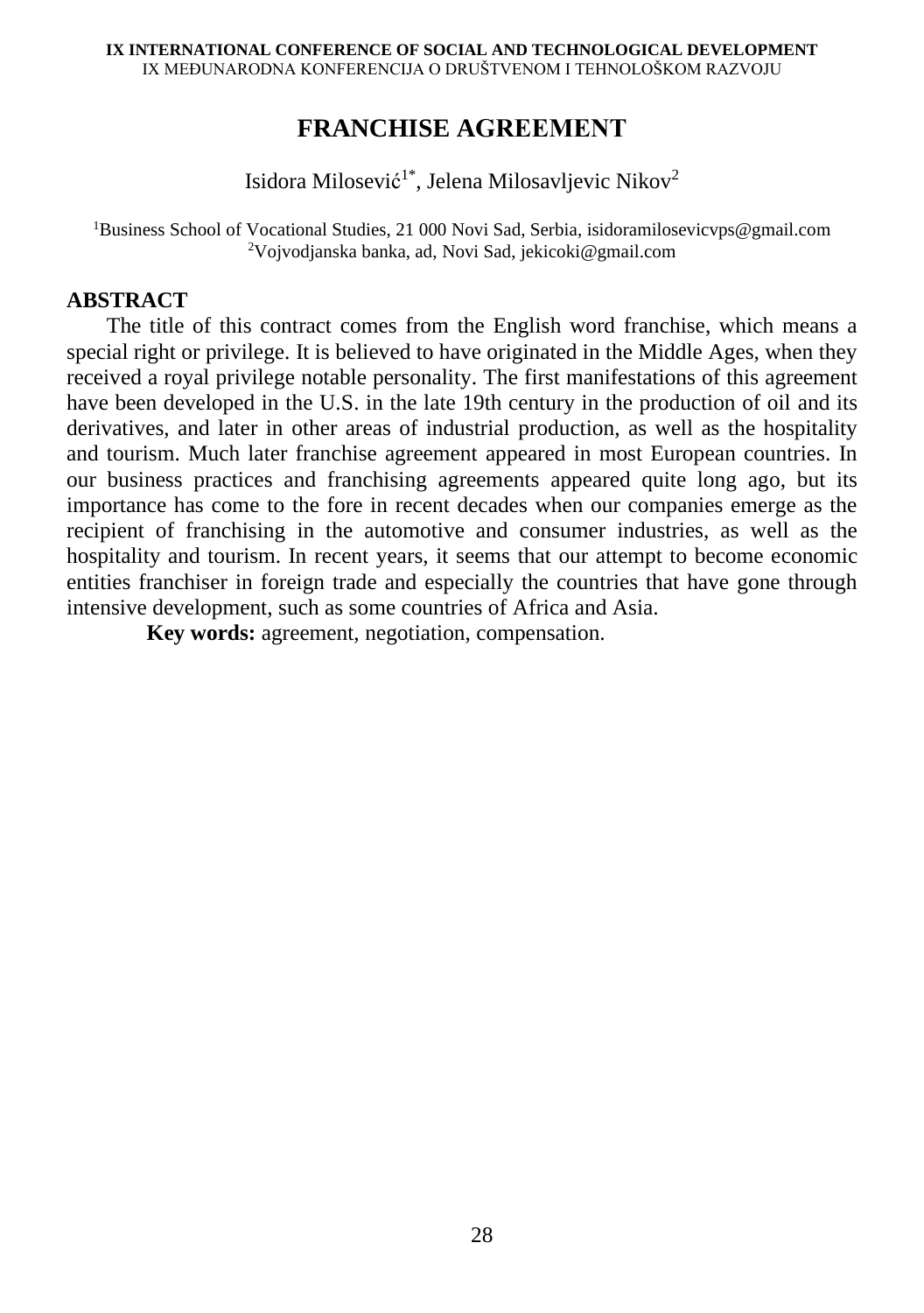# **CONSEQUENCES OF THE IMPACT OF THE COVID-19 VIRUS ON THE AREA OF THE CITY OF EASTERN SARAJEVO**

Nemanja Pavlović\* , Slobodan Radovanović, Veselin Bjeloglav

University of East Sarajevo, Faculty of Economics, Alekse Šantića 3, 71 420 Pale, Bosnia and Herzegovina, pavlovicnemanja73@gmail.com

#### **ABSTRACT**

Corona virus is a virus that appeared at the beginning of the year in the world and only a few months after its discovery, it appeared in Bosnia and Herzegovina and not long after in the city of East Sarajevo. The introduction of the state of emergency, the movement and monitoring of the number of patients, government measures and the demographic coverage of the sick and cured, as well as the economic situation, were monitored in the city of East Sarajevo in the period from the epidemic to June 8, 2020. As an under-researched virus that has caused consequences to the entire world economy and a great disagreement between countries, it implies questions such as: could the consequences we have been mitigated and were the measures implemented adequate? The subject of research interest in this paper is the analysis of the impact of Corona virus on the health system, demographic analysis of patients and subjects, as well as the analysis of economic consequences within the city of East Sarajevo. The concept of the paper is reflected in the measures of the Government of Republika Srpska and their results and comparison with the countries of the region in the observed period. The aim of the paper is to present indicators of health and economic indicators obtained by analyzing statistical data. In this paper, the aim of the research is to observe the consequences of Covid-19 on the city of East Sarajevo in various social, health and economic aspects.

**Keywords**: covid-19 East Sarajevo, influence of COVID-19 East Sarajevo, corona East Sarajevo**.**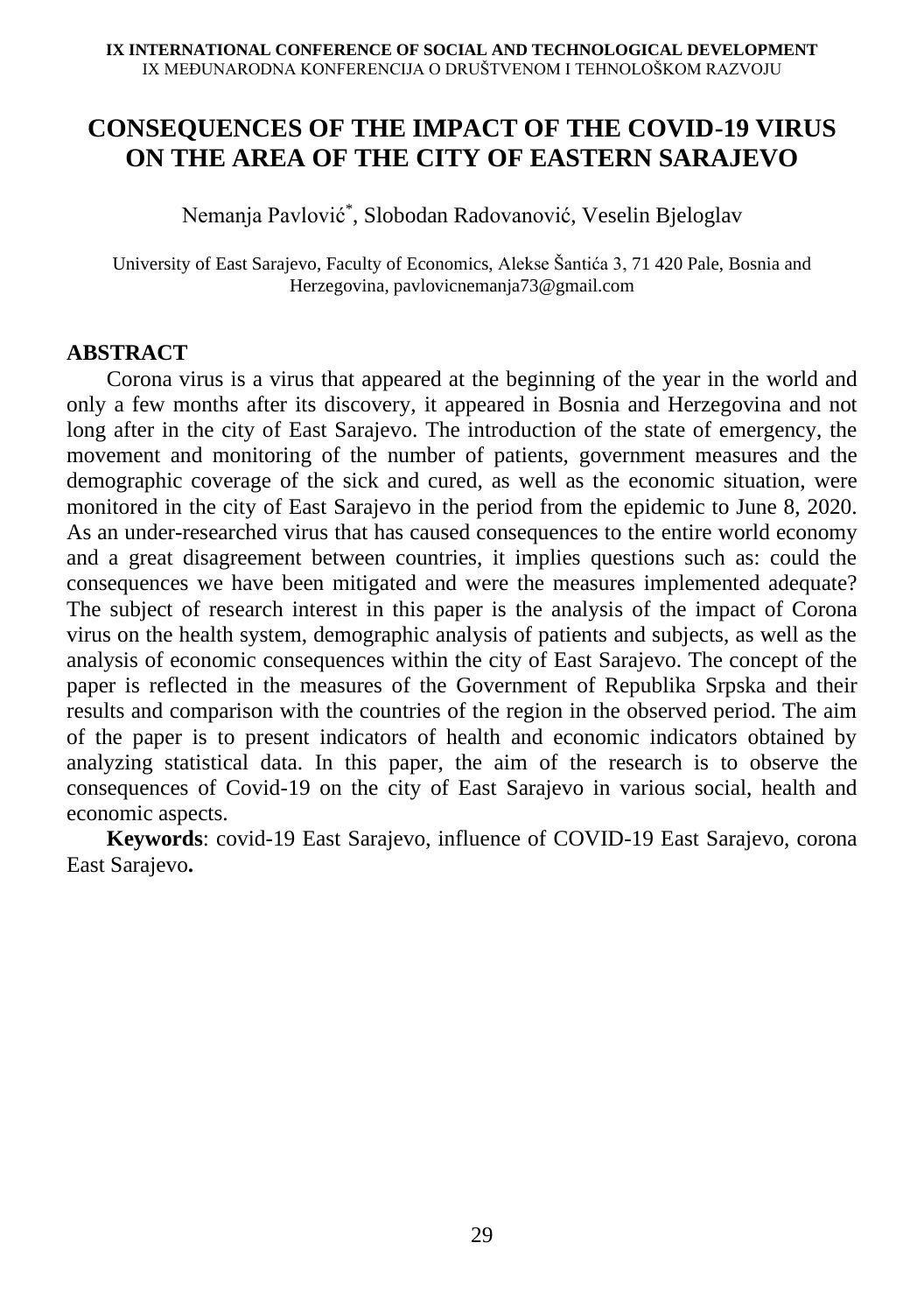# **INFLUENCE OF REMITTANCES FROM ABROAD ON GROSS DOMESTIC PRODUCT OF BOSNIA AND HERZEGOVINA**

Nikolina Rakić

Faculty of Economics Pale, University of East Sarajevo, Bosnia and Herzegovina, [nikolinamocevic24@gmail.com](mailto:nikolinamocevic24@gmail.com)

#### **ABSTRACT**

Attention in this article is focused on the economic effects of emigration on the home country, and especially on the effects of remittances from abroad, which represent the most significant positive economic effect. After reviewing the negative and positive economic effects of emigration, an overview of the basic characteristics of remittances is given. The aim of this paper is to determine whether remittances from abroad have a statistically significant impact on the movement of the value of GDP of Bosnia and Herzegovina. In this context, the amount of remittances arriving in B&Н, their share in GDP, structure by country of origin and the comparison of remittances from abroad with foreign direct investments were presented first, followed by the empirical part. In this part, the impact of remittances from abroad on the GDP of Bosnia and Herzegovina was examined using a multiple linear regression model with six explanatory variables.

**Keywords**: remittances, GDP, economic effects of emigration, Bosnia and Herzegovina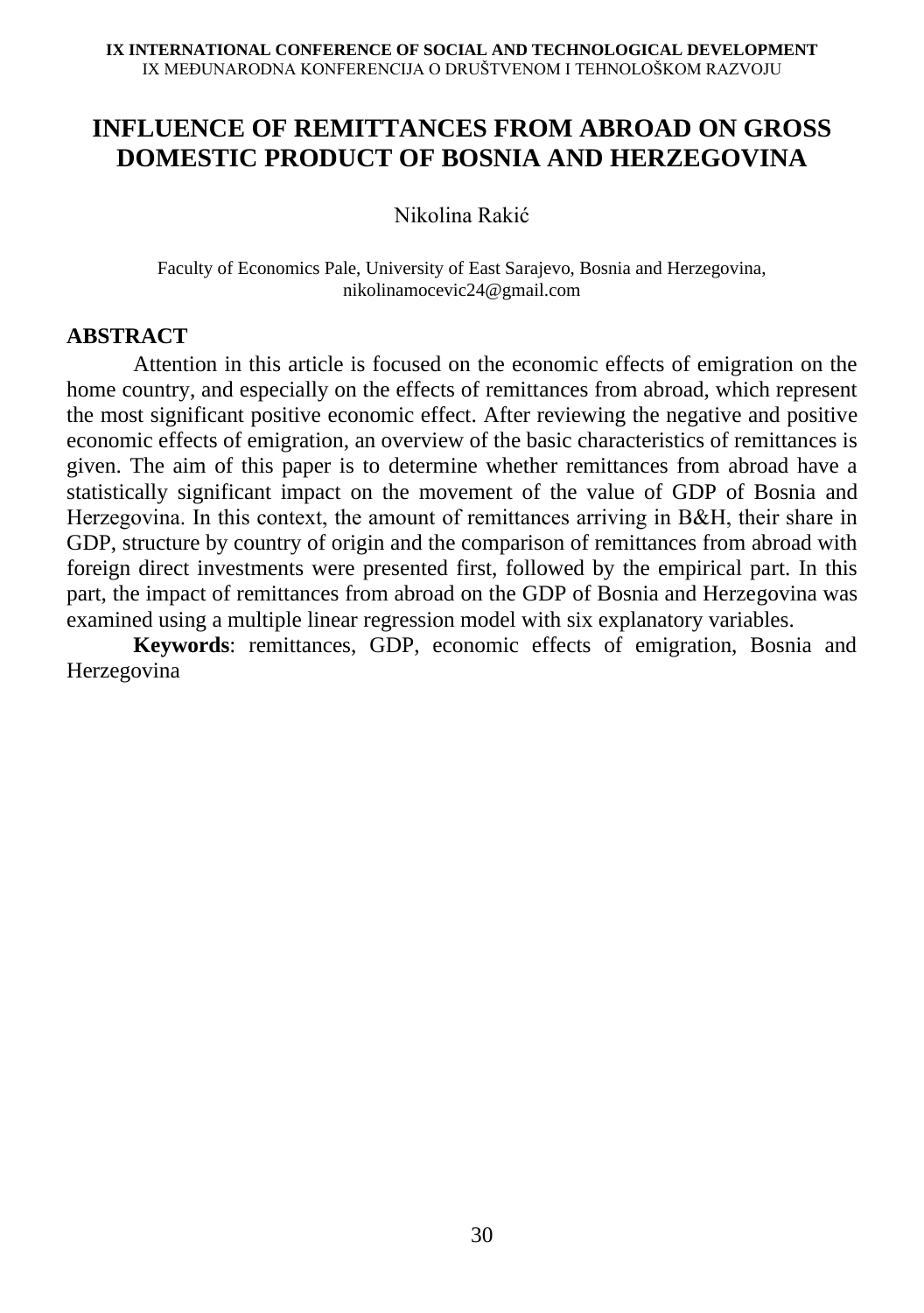# **FORCE MAJEURE AND CHANGE OF CIRCUMSTANCES IN INTERNATIONAL TRADE – CONDITION FOR EXEMPTION FROM LIABILITY IN CASE OF BREACH OF CONTRACT**

Aleksandra Kiraca \* , Azemina Mashovic

Integrated Business Faculty Skopje, 3rd Macedonian Brigade, 1000 Skopje, North Macedonia, aleksandra@fbe.edu.mk

#### **ABSTRACT**

The rapid technological development and the development of the global market continually contribute to the development of international trade as well as to the increasing the number of concluded international sales contracts. The conclusion of the sales contract always requires respecting the principle of "pacta sunt servanda", namely fulfilling the contract as it is written or as the parties have agreed. Furthermore, the international rules that regulate the sales contracts and the different national laws have incorporated provisions that exempt from liability the contracting parties when a breach of contract occurs as a result of certain circumstances that cannot be foreseen.

The exemption from liability of the contracting party, that has not performed its obligations, can be seen through the institutes of "force majeure" and "change of circumstances". The definition and application of these institutes differ in various national systems, as well as in the international sources that regulate the rights and obligations of the sales contract. Therefore, the paper aims to make a distinction between "force majeure" and "change of circumstances" in international trade through the analysis of the provisions of the United Nations Convention on Contracts for the International Sale of Goods (CISG), the Principles of European Contract Law (PECL), UNIDROIT Principles of International Commercial Contracts (UNIDROIT Principles), as one of the most significant sources of the sales contract in the international law and in Macedonian Law on Obligations as well.

**Key words:** force majeure, change of circumstances, international trade, international law, sales contract.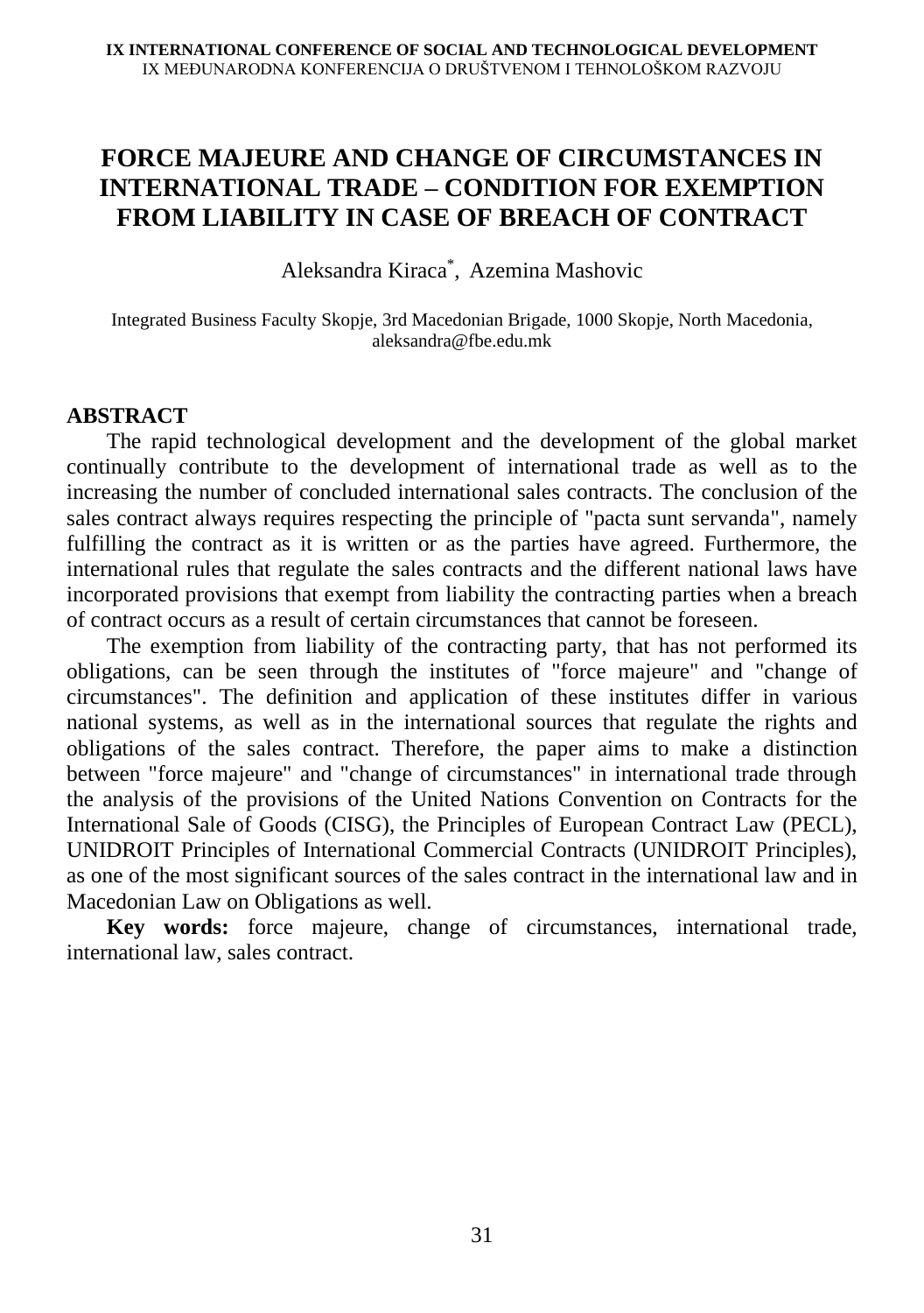# **THE IMPACT OF POLITICAL ENVIRONMENT ON FOREIGN DIRECT INVESTMENT DECISIONS OF MULTINATIONAL COMPANIES**

Azemina Mashovic\* , Aleksandra Kiraca

Integrated Business Faculty Skopje, 3rd Macedonian Brigade, 1000 Skopje, North Macedonia, azemina@fbe.edu.mk

#### **ABSTRACT**

The paper is dedicated to the political environment and its influence on the foreign direct investment decisions of multinational companies. The aim of this paper is to provide an understanding of the significance of the environmental factors in the host country, especially the political factors, on the foreign direct investment decisions of multinationals companies. It pays special attention to several main political factors that should be taken into consideration by multinational companies when deciding to invest in a certain host country, such as regional economic integration, government regulations, political risks, and corruption.

The applied methodology consists of qualitative research techniques, such as analysis, comparative analyses, and syntheses. On the basis of the obtained results, the contribution of the paper is reflected in the determination of the relevant political factors that affect the investment decisions of multinational companies. These factors affect the economic activity in a certain host country as well as on the activity of multinational companies operating within its borders. Therefore, multinational companies should be aware of the importance of the host country's political environment in their foreign direct investment decision process.

**Key words:** political environment, multinational companies, government regulations, political risk, corruption.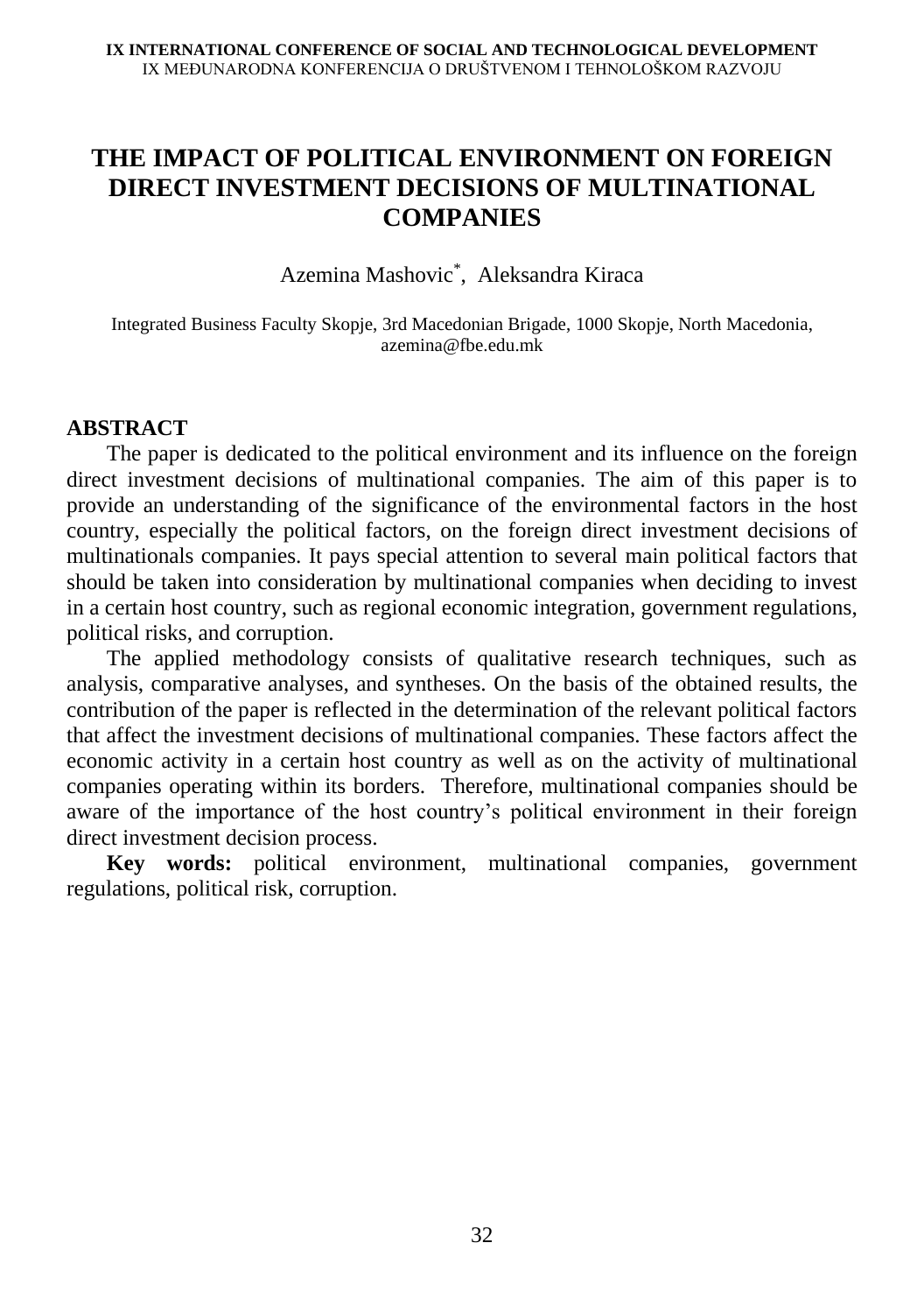### **THE CHRISTIAN ORTODOX BANK – REALITY OR FICTION?**

Nenad Vitomirović

The Mayor's cabinet of Herceg-Novi Municipality, Trg Maršala Tita 2, 85 340 Herceg Novi, Montenegro, [nenad.vitomirovic@hercegnovi.me](mailto:nenad.vitomirovic@hercegnovi.me)

#### **ABSTRACT**

This paper's subject of research is the possibility of introducing new form of banking trade and innovative banking services and products. The changes in perception of the bank role within society and change in trading focus, from speculation and "betting" to authentic needs of man and for the man, pulling out of the shadows the forgotten Christian thoughts on economics. The term Christian economics is not new, but Christian Orthodox banks do not exist in our financial system, not even as a term. The goal of this research is to prove that there is a possibility of founding Christian banks, that can successfully operate based on Islamic banks model. There is a functional, religiously regulated banking in Islam. This acknowledged model and experience of the Islamic bank are excellent starting point not only for setting the principles of work but also for defining banking products and services. The bank conceived in this manner, applies conventional and Islamic bank's positive practice and work experience, thus merging them into a unique shape characteristic of the Christian Orthodox faith. Since the operating of the bank does not depend on economic reality of a country, in this paper I have set some universal foundations on which a bank should lay, using general methods and techniques of scientific research. The conclusion is that the business model of the bank is a morally and ethically driven universal bank, with the role of an investor and trader, whose goal is not only profitable operating but an overall socio-economic progress of the society. This proactive, market-oriented bank, can operate in accordance with existing Law on banks and, as a qualitative alternative to conventional banks, with its partnership and risk-sharing model, can contrubute to further stability increase of the financial sector and at the same time increasing the efficiency and productivity of the real sector.

**Key words:** Christian Orthodox bank, Islamic bank, Christian economics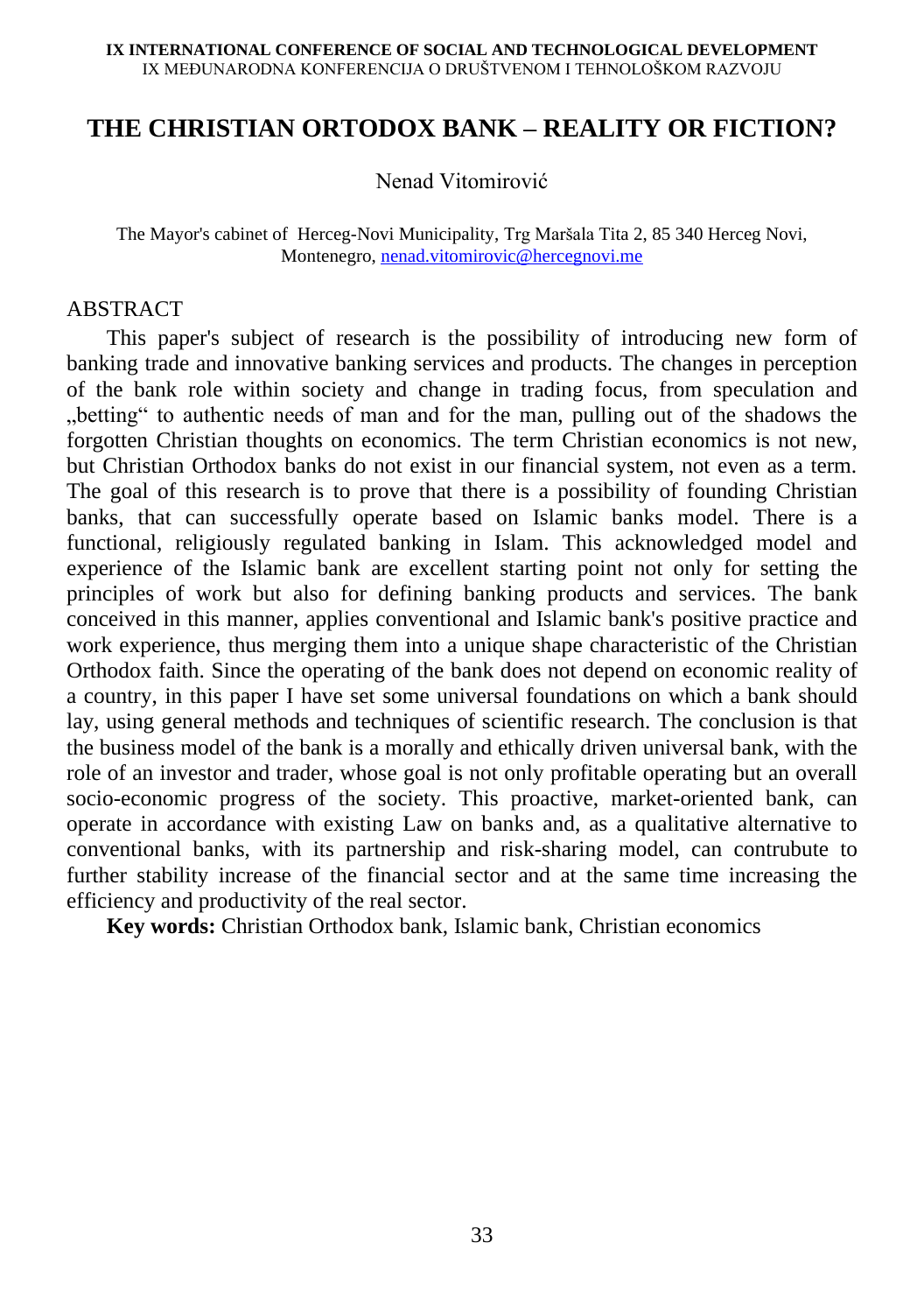# **ACCOUNTING PLANNING IN THE FUNCTIONING OF EFFECTIVE ENTERPRISE MANAGEMENT**

#### Radovan Spremo

University PIM, Faculty of Economics, Trebinjskih brigada 3, 89 000 Trebinje, Bosnia and Herzegovina, rspremo@henatrebisnjici.com

#### **ABSTRACT**

The conditions for successful business and business operations in general are accounting planning. The objective of accounting planning is to project estimates in regard to achieving the management control. The essence of accounting planning is reflected in the data that is the subject of accounting records. Together with bookkeeping, accounting planning is an activity of accounting monitoring of a business. Accounting planning is also the essence of a planning process that is more comprehensive and broader in business. Accounting planning through systematic functioning directs and includes planning of flows of profitability, liquidity, capital investments and financial structure and regular setting of plans: balance sheet or results plan, liquidity plan, capital investments and balance sheet plan ie. financial structures.

**Keywords:** Accounting planning, Planning, Bookkeeping, Income statement, Liquidity, Capital investment, Balance sheet.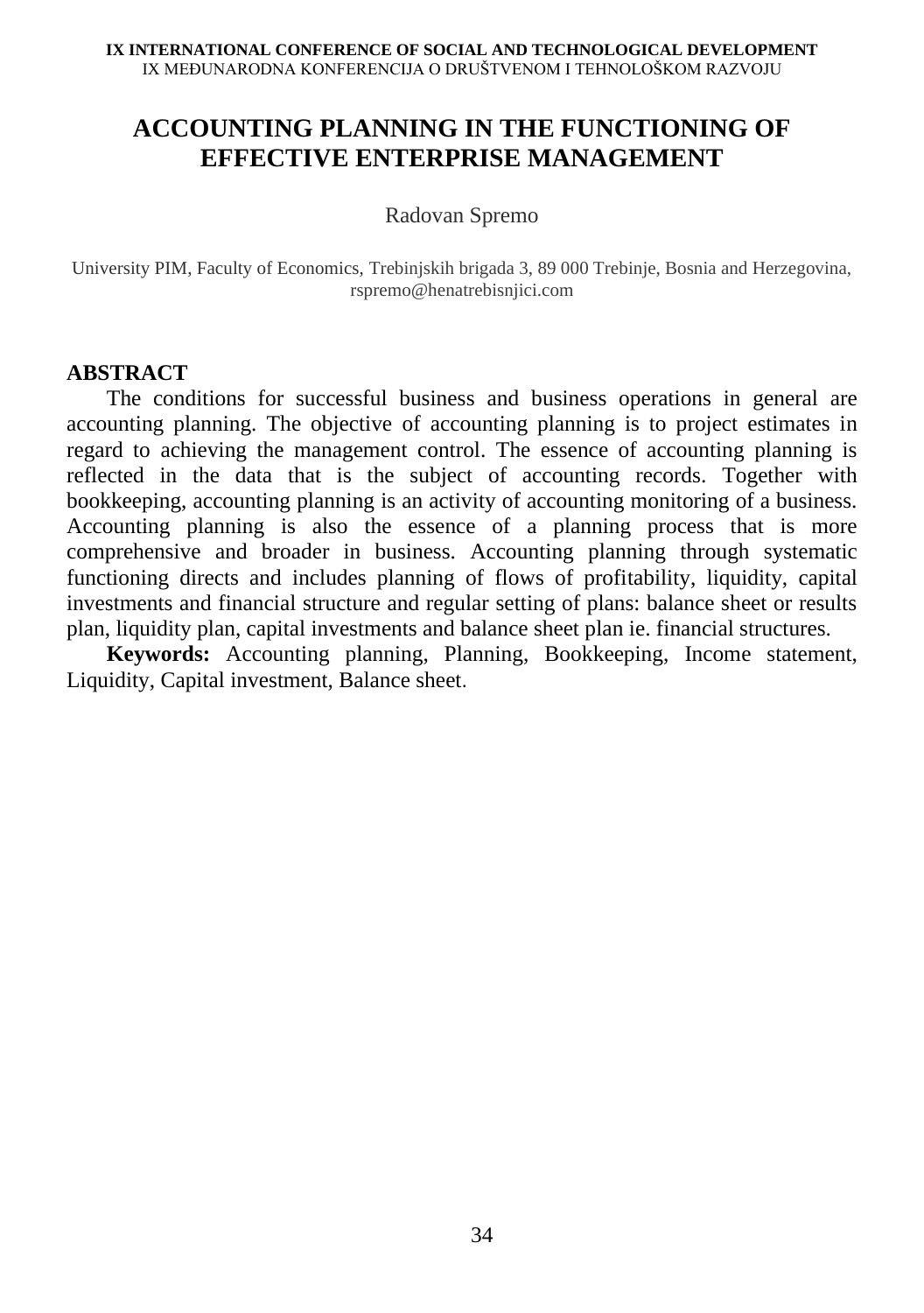# **INSTITUTIONAL ASPECTS OF MARITIME PORTS ADAPTATION TO GEOGRAPHICAL EXPANSION OF TERMINAL OPERATORS**

Nikša Grgurević

Adriatic University, Faculty of Management, Zemunska 143, Meljine, HercegNovi, Montenegro, niksagrgurevic@t-com.me

#### **ABSTRACT**

The emergence and rapid development of global container terminal operators (controlled by large multinational companies) have led to a significant increase in the terminal and transshipment industry. The subject of research in this paper is the interactive action of institutional factors from two perspectives: the *first* is related to the strategies of global expansion of terminal operators and the *second* to the influence of national and local institutional frameworks and political tradition. The aim of this research is to present that all business changes related to the institutional reform of seaports, their terminals and global operators (which are directly related to the business of seaports) directly and indirectly depend on broader institutional frameworks (formal and informal). Global expansion of port operators is carried out by the usual strategies: the purchase of new terminals and mergers and acquisitions of existing capacities (facilities and equipment). The importance of seaports and the application of integrated logistics in them is constantly growing. Seaports must adapt to changes in the global maritime market by increasing the size of their infrastructural and superstructural capacities, constant technological and information improvement, cooperation with logistics providers and the integration of their logistics functions. Decision makers in ports, terminals and operators must adapt to changing circumstances. In these settings that take place over time, the institutional environment occupies a significant place. The main reform goal of ports, terminals and operators is to reduce transaction costs. Institutions harmonize standards and procedures of operational practice and structure relations between economic entities (partners), promote the efficiency of transactions between them, minimize distributive conflicts, conduct monitoring and define penalties for opportunistic behavior.

**Key words:** institutional framework, seaports, terminal operators, integrated logistics.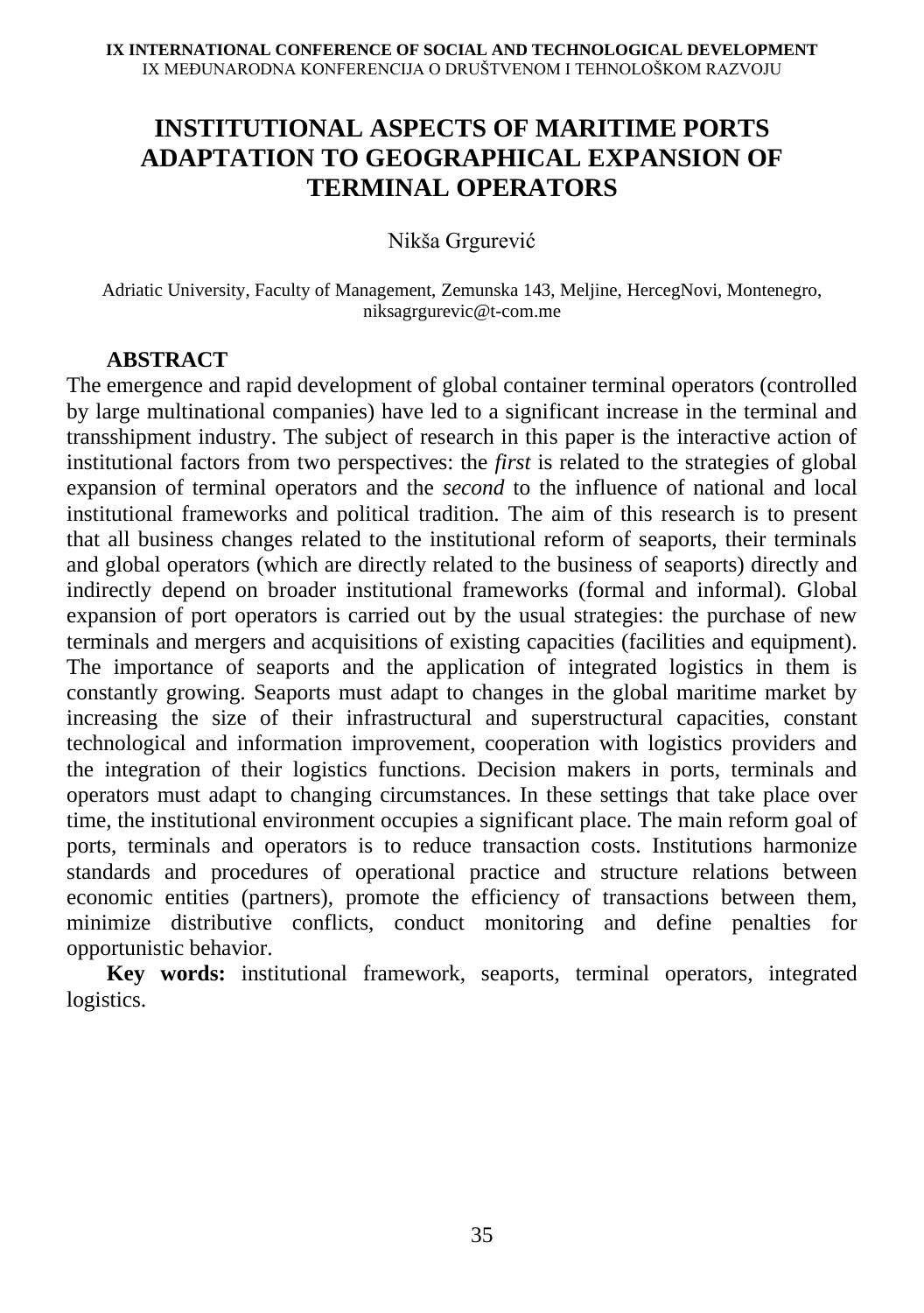# **PERSPECTIVES FOR DEVELOPMENT OF SPORTS TOURISM IN MONTENEGRO**

Dragan Klarić

Adriatic University, Faculty of Management, Zemunska street 143, Meljine, Herceg Novi, Montenegro, [dklaric@t-com.me](mailto:dklaric@t-com.me)

#### **ABSTRACT**

Sport and tourism have developed two interdependent socio-economic phenomena of modern society, which require constant renewal and accommodation to the increasingly discerning requirements of modern tourists. Previous experiences from all around the world, as well as acquired knowledge from the neighboring countries, show that investments in sports and recreational tourism are smart and profitable investments. The goal of the research is to prove that the development of mass tourism in Montenegro had produced a unvaried offer, which could not provide a long-term successful presence of certain destination in the global tourism market. Having in mind numerous natural and social resources, sports tourism has a particular chance for successful development, especially since various national institutions and economic subjects within the tourism industry have realized that faster development of sports tourism and its adaptation to long-term applications in the international market of sports tourism can accelerate the economic development and growth of Montenegro to a significant extent. The new concept of tourism must be able to respond to an increasingly obvious fact that first of all the guest chooses a place for his vacation, a place to rest according to the offer outside of the boarding house facilities, and only then chooses the hotel where he will stay.

**Key words:** Sports tourism, offers in sports tourism industry, demand in sports tourism, management.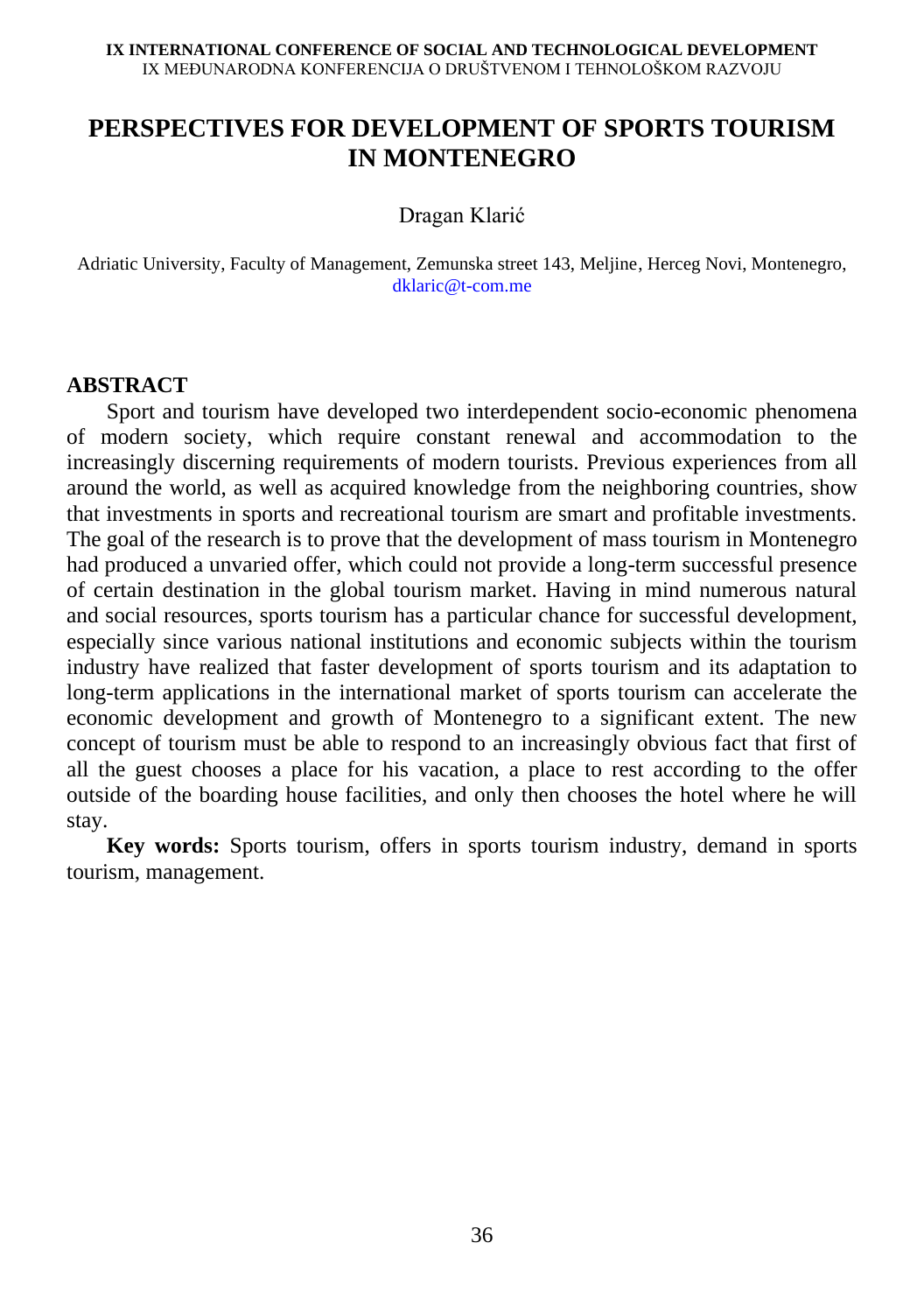# **INFORMATION TECHNOLOGIES AS BUSINESS SUPPORT TO THE SERVICE SECTOR IN THE REPUBLIC OF SRPSKA**

Mihajlo Travar<sup>1</sup>, Saša Ristić<sup>2</sup>, Igor Dugonjić<sup>3</sup>

<sup>1</sup>Regulatory Commission for Energy of Republic of Srpska, Ulica Kraljice Jelena Anžujske 7, 89 101 Trebinje, Bosnia and Herzegovina, [mihajlo.travar@gmail.com](mailto:mihajlo.travar@gmail.com)

<sup>2</sup>Deloitte d.o.o. Banja Luka, Braće Mažar i Majke Marije 58 i 60, 78 000 Banjaluka, Bosnia and Herzegovina, [sristic1992@gmail.com](mailto:sristic1992@gmail.com)

<sup>3</sup>University Clinical Centre of RS, Dvanaest beba bb, 78 000 Banja Luka, Bosnia and Herzegovina, igor.dugonjic@kc-bl.com

#### **ABSTRACT**

The service sector in Republic of Srpska, whether we talk about state institutions or the private sector, has undergone significant changes in the past decade under the influence of modern technologies. Of course, the public sector, due to its organization and the nature of its functioning, is not as proactive as the private sector, which certainly does not mean that digital transformation will bypass state institutions. The aim of this paper is through a practical example of the service sector in the Republic of Srpska to show the importance of using information technologies and its role in employee productivity. In recent years, the authors of the paper have been the carrriers of the digitalization process of the service sector of the Republic of Srpska, and the paper is a systematization of knowledge and experiences from the public and private sector. We will explain the basic causes that lead to the unproductivity of certain parts of the service sector of the Republic of Srpska, and then present business models that can overcome the current problems. The significance of the paper is primarily reflected in the presentation of business process management models with the help of information technology that stakeholders could apply in their future work.

**Key words:** Digitization, service sector, information technology, health care institutions.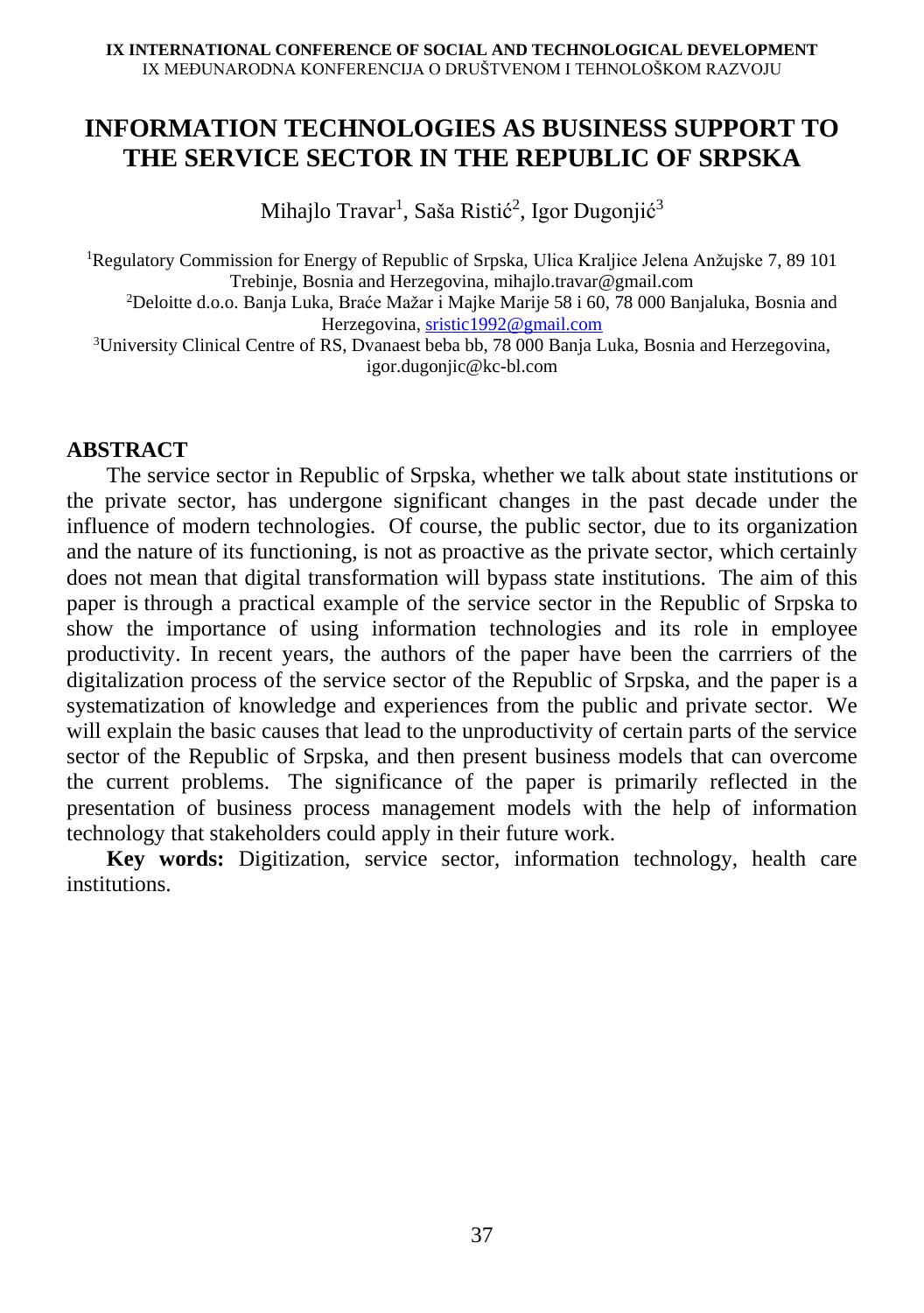# **IMPLEMENTATION OF DIGITAL TECHNOLOGIES IN INTERPRETATION OF THE CULTURAL PRODUCT**

Marija Dragičević Ćurković

<sup>1</sup>University of Dubrovnik, Ul. branitelja Dubrovnika 29, 20000, Dubrovnik, Croatia, marija.dragicevic@unidu.hr

### **ABSTRACT**

According to the results of previous researches, it is clear that there is a need for availability improvement and new of cultural products interpretations forms development in the city of Dubrovnik. The aim of the research was to define the state of availability of a cultural product and connect the same with the possibility of improving the placement and increasing the accessibility of cultural products, both based on the implementation of virtual (VR) and augmented reality (AR). According to the results of secondary and primary researches, it is evident that the current situation is not satisfactory and that virtual and augmented reality provide new market opportunities. Museums in Dubrovnik, despite the great number of artifacts, are not at the level of educational museums, so in this regard, the implementation of digital technologies could help to change product-oriented approach into a customer-oriented approach and make the cultural products more accessible and attractive for different market segments.

**Key words:** virtual technology, cultural product, availability, improvement, Dubrovnik.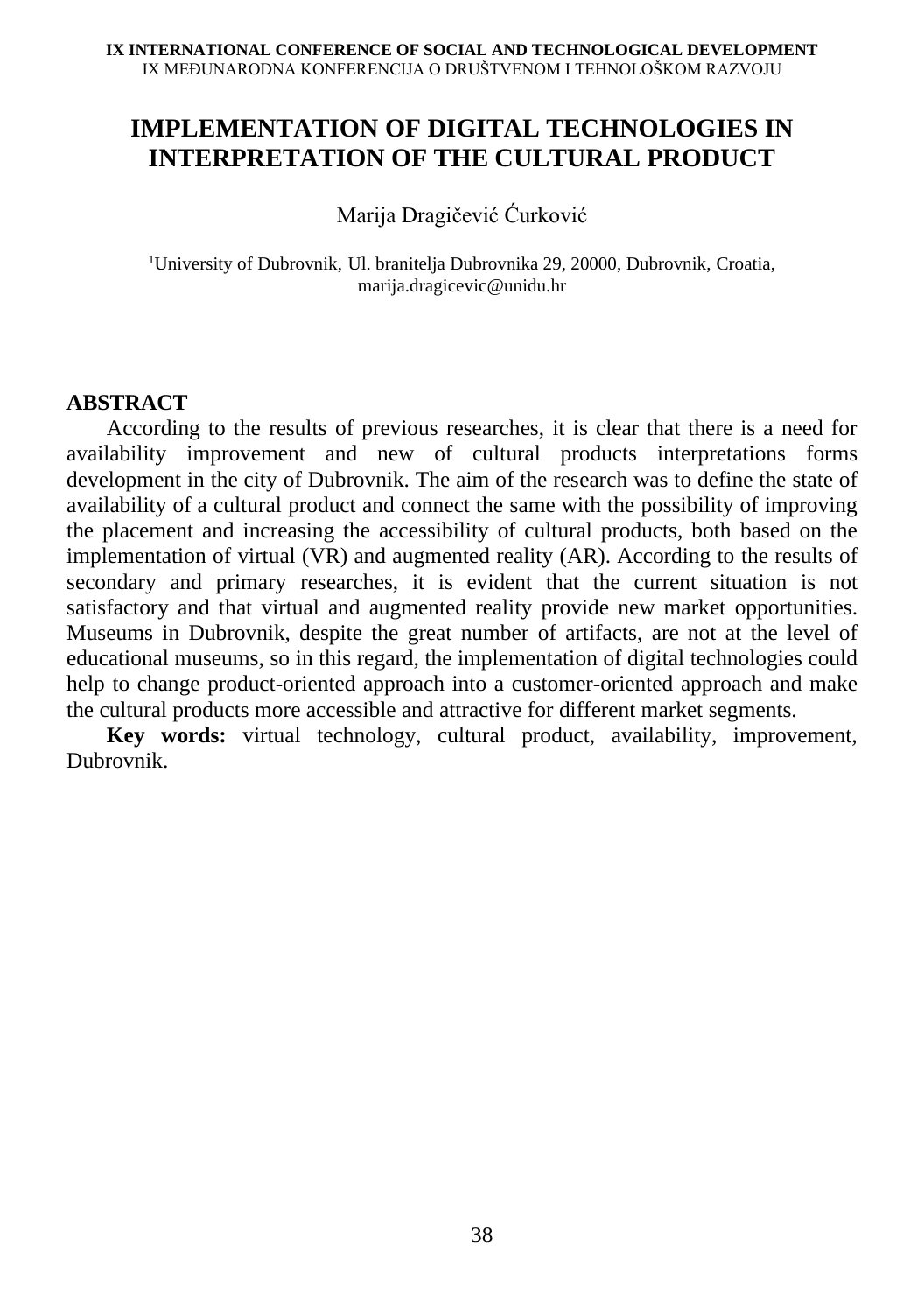# **IMPACT OF FOREIGN DIRECT INVESTMENTS ON THE ECONOMIC DEVELOPMENT OF BOSNIA AND HERZEGOVINA**

Jelena Unković

Faculty of Economics Pale, University of East Sarajevo, Bosnia and Herzegovina, [jelenau510@gmail.com](mailto:jelenau510@gmail.com)

#### **ABSTRACT**

Foreign direct investments represent a very important part of the economic growth of any economy, especially developing countries. They have several positive effects, such as reduction in unemployment, an increase in disposable income, an improvement in the country's external financial position, and a more favorable credit rating. The paper points out the concept of the international capital movements, it presents the differences between portfolio and foreign direct investments and shows their positive and negative sides. A comparative analysis was performed by observing and comparing movement of foreign direct investments in Bosnia and Herzegovina in the period from 2004. to 2019. The initial hypothesis of the paper is the assumption that foreign direct investments have statistically significan impact on the economic development of Bosnia and Herzegovina. This has been proved by applying a multiple linear regression model in the empirical research part.

**Keywords:** foreign direct investments, economic development, gross domestic product.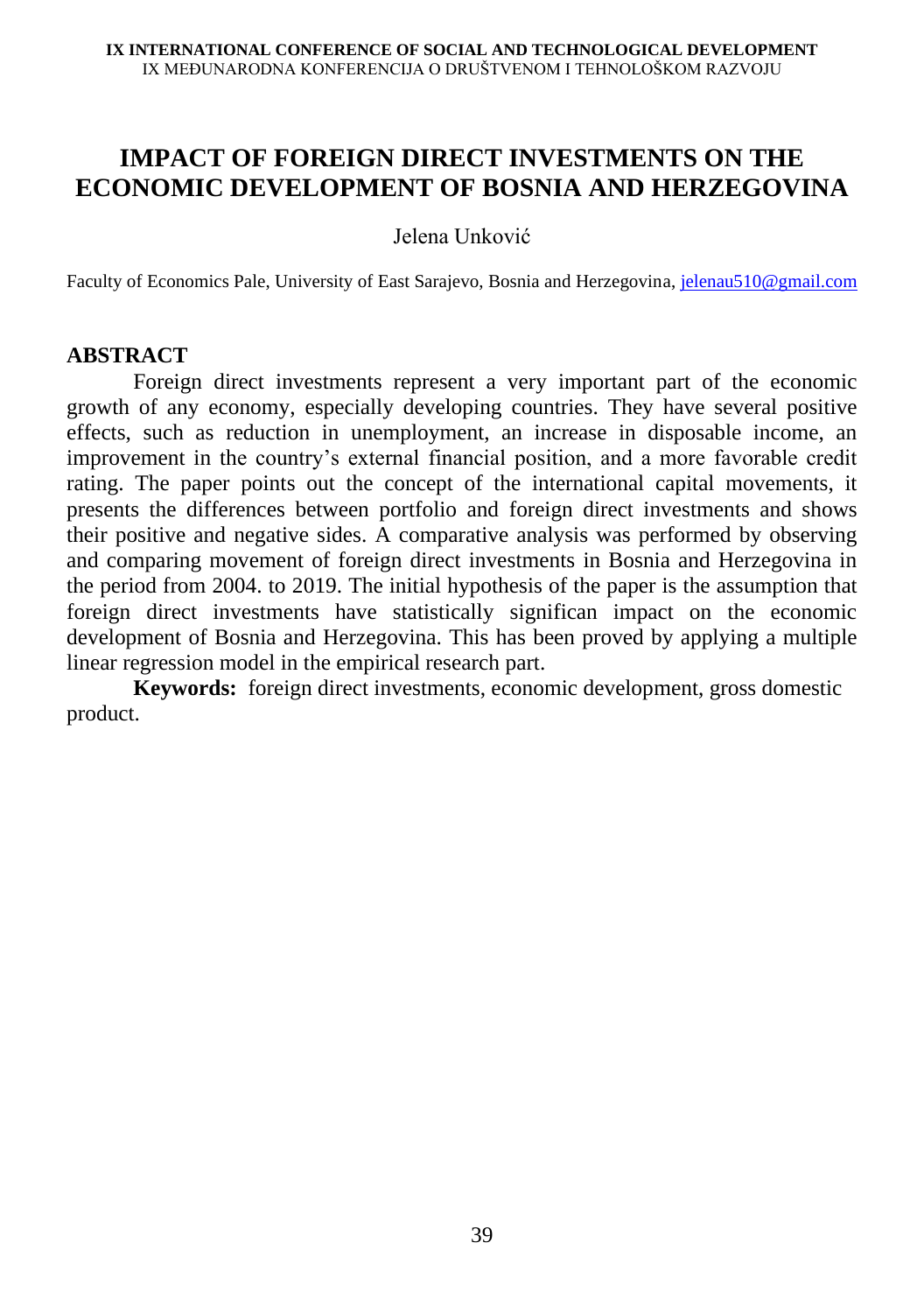# *LAW AND SECURITY SECTION PRAVO I BEZBJEDNOST*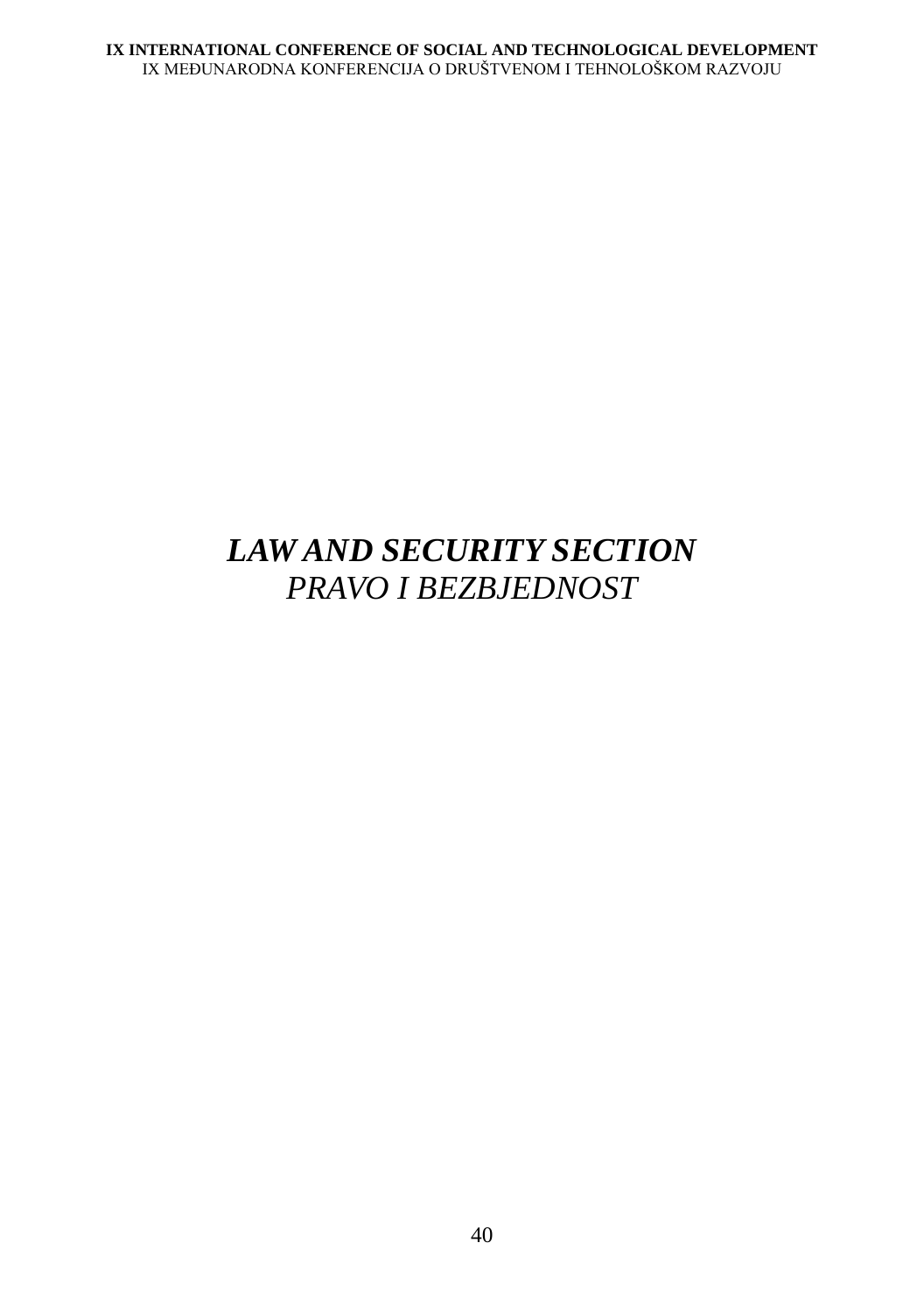# **MONITORING THE PROTECTION OF CHILDREN'S HUMAN RIGHTS IN BIH**

Jelena Latinović

University PIM, Faculty of Law, despota Stefana Lazarevića bb, 78 000 Banja Luka, Bosnia and Herzegovina, јelenalatinović5@gmail.com

#### **ABSTRACT**

The main intention of the work is to create an appropriate process for monitoring the human rights of children and a system for improving the perception of the problems faced by children in Bosnia and Herzegovina, especially in cases of violation of the Convention on the Rights of the Child. Although Bosnia and Herzegovina has made progress in the realization of children's rights in the last 25 years since the adoption of the Convention on the Rights of the Child, there are still serious and numerous problems, the ombudsmen said on the occasion of Children's Week, adding that children and their rights are not priority in B&H. However, children rarely turn to ombudsmen, which certainly indicates the fact that much more needs to be done to promote children's rights, ombudsman institutions and empower, encourage children to take more active roles in their communities - school, family and the like.

**Key words:** Human rights, Convention on the Rights of the Child, Protection of the rights of the child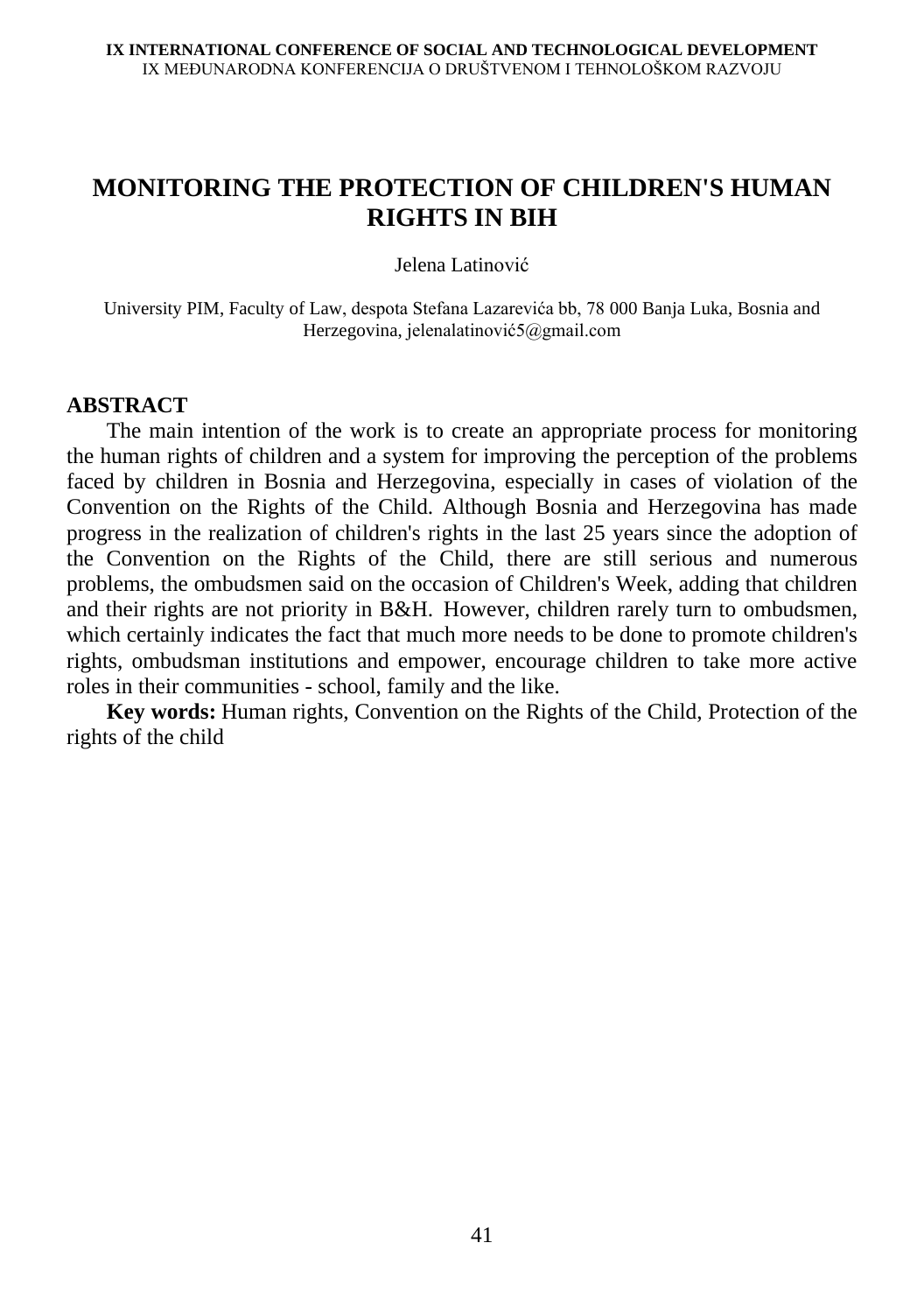### **CUSTOMS UNION IN COMPARATIVE PRACTICE**

Jelena Latinović<sup>1\*</sup>, Mrđan Čolović<sup>2</sup>

<sup>1</sup>University PIM, Faculty of Law, despota Stefana Lazarevića bb, 78 000 Banja Luka, Bosnia and Herzegovina, jelenalatinović5@gmail.com

<sup>2</sup>The University of Business Studies, Jovana Dučića 12a, 78 000 Banja Luka, Bosnia and Herzegovina

#### **ABSTRACT**

In the context of historical, economic and contemporary international legal sources, it is revealed that the elements covered by the concept of customs union differ. As a consequence of the conceptual diversity and legal flexibility of the laws of the World Trade Organization - WTO, in practice there is a great diversity of customs union designs - CU. Different CUs approach key design issues and tensions, from on the Preferential Trade Agreement - PTA negotiations to regulating the origin of goods, in different ways. Common to all conceptualizations around CUs is a concern about state sovereignty that affects how CUs are designed and how they operate. Such concerns usually lead to the formation of CUs that are not in line with the idea of a "perfect customs union". Even if there is no perfect CU, poor performance occurs especially when the relationship between the internal and external aspects of the CU is not synchronized.

**Key words:** Customs Union, World Trade Organization, Comparative Perspective of Customs Unions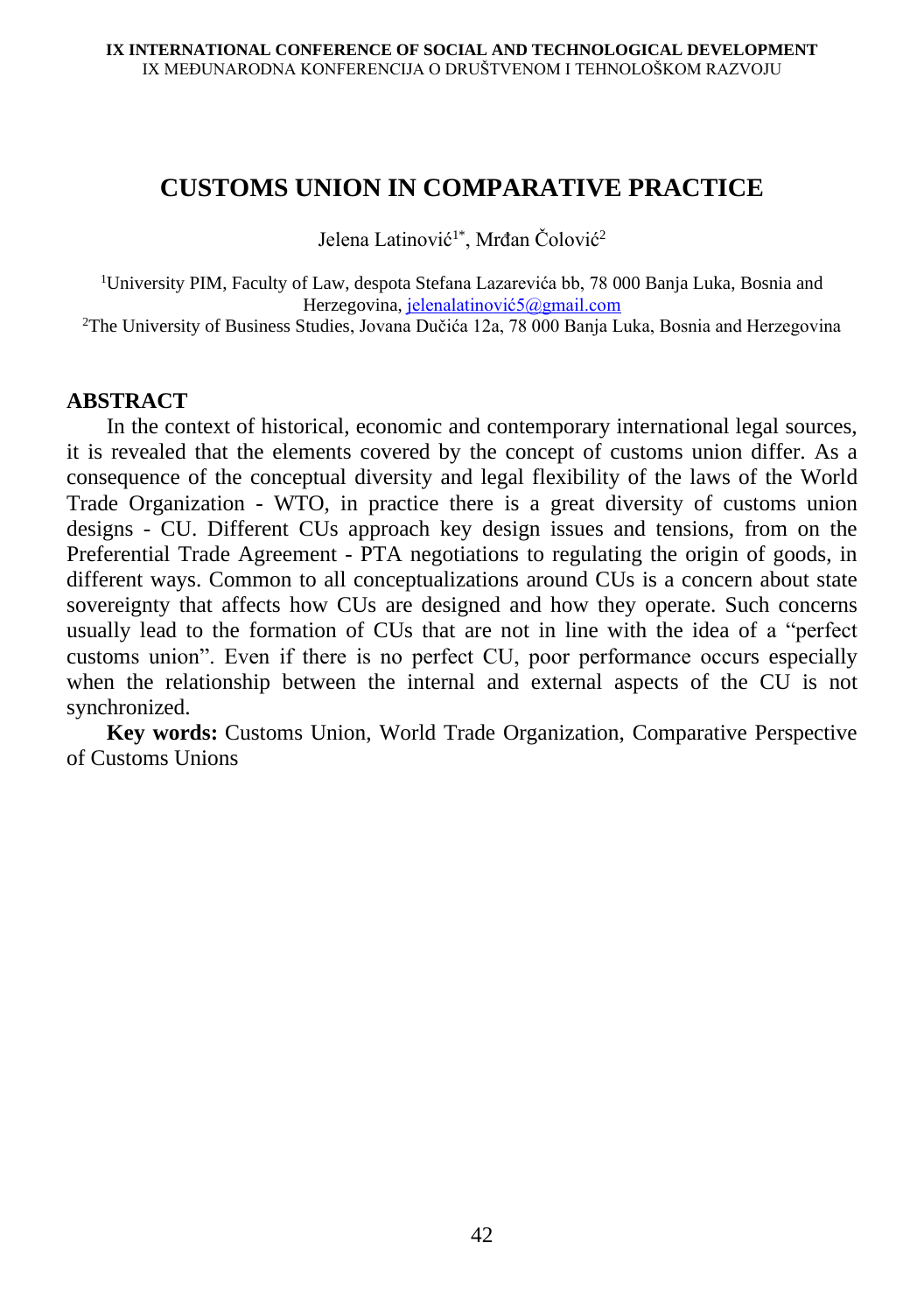# **CURRENT FORMS OF DOMESTIC VIOLENCE IN THE REPUBLIC OF SERBIA**

Aco Bobić\* , Ognjen Bakmaz

The College of Service Business, Cara Lazara bb, 71 350 Sokolac - Istočno Sarajevo Bosnia and Herzegovina, acobbc@gmail.com

#### **ABSTRACT**

We classify domestic violence as a very complex and current theoretical-practical social problem, primarily because it is a crime that encroaches on the field of psychology, law, sociology, criminology and other social sciences.

In the previous period in our country, there was an escalation of violence in every form, and domestic violence should be especially emphasized. As a product of that violence, we have an extremely large number of victims of violence who have gone through the victimization phase and to whom we must provide adequate protection and assistance in order for them to feel safe. Victims of domestic violence can be anyone, women, children, husbands, parents, relatives. Considering this problem from the victimological aspect, victims of domestic violence suffer physical, psychological, economic, sexual and other violence, and for that reason they need adequate help. In order for the victims of violence to feel safe and secure, it is necessary to coordinate all social subjects, and above all the police, prosecutor's offices, courts, centers for social work and other relevant institutions, as well as the entire social community. Banning the victim from the abuser is only the first step in helping the victim. Also, one of the types of protection is to place victims of violence in safe houses until another safe solution is found for the victim. The security measures for the protection of the victim of domestic violence that are applied are aimed at stopping the violence, preventing its recurrence and absolutely protecting the rights of the victim and thus helping the victim to continue with a normal life in the community.

**Key words:** domestic violence, victim, help, protection.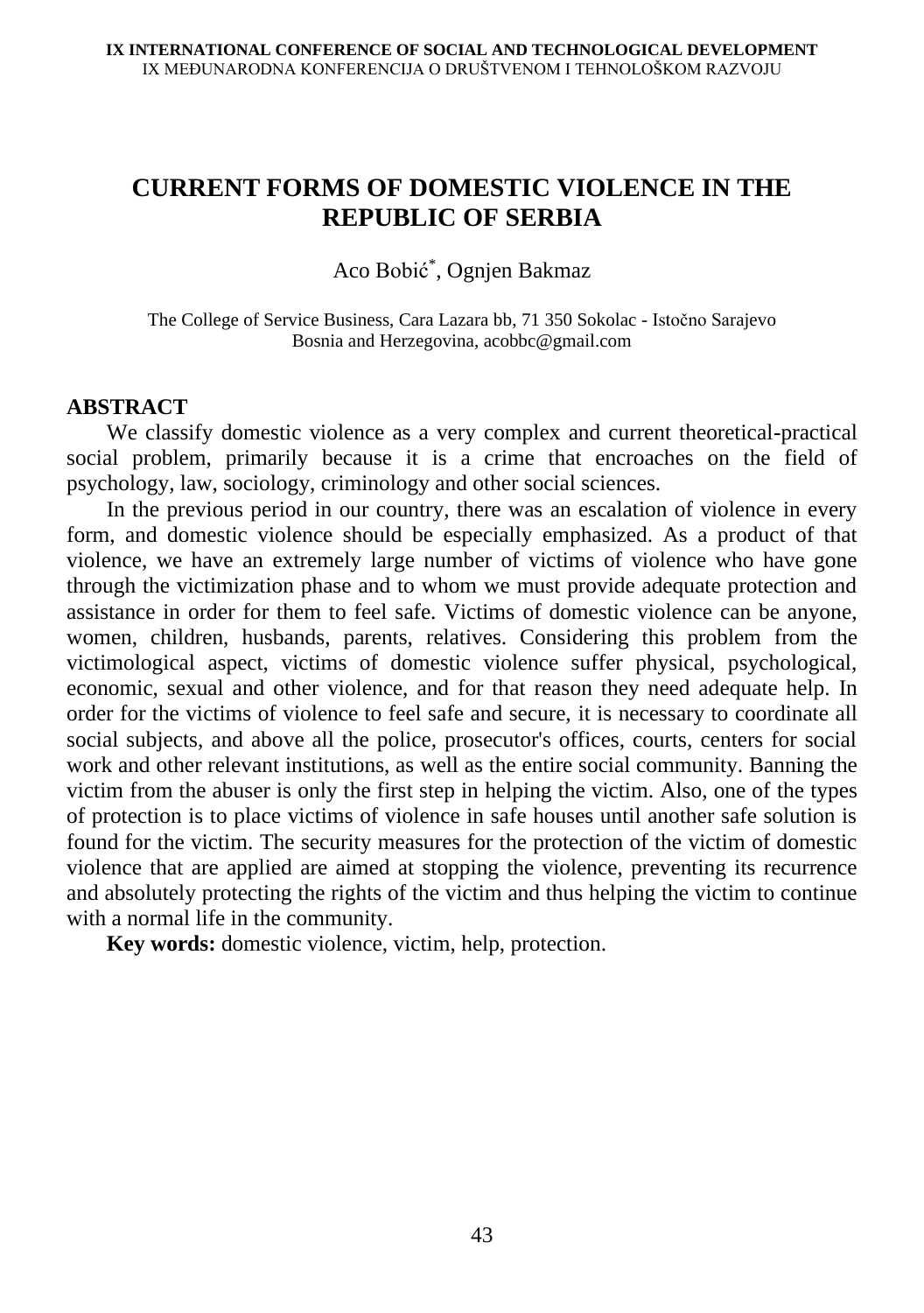# **CIVIL PROTECTION AS A SEGMENT OF SECURITY IN LOCAL COMMUNITY**

Dražan Erkić\*, Mirjana Bakmaz, Krista Radović

The College of Service Business, Cara Lazara bb, 71 350 Sokolac - Istočno Sarajevo Bosnia and Herzegovina, drazan.erkic@hotmail.com

#### **APSTRACT**

A man, individualy or as a part of society, in the past faced different dangers and threats to his personal safety and safety of his property. Until the mid of the 20th century the greatest danger to states, men, material and cultural assets was war. After the development of science, technique and biggertrafficing of goods and services, development of the whole society, the most often threats to man and normal functioning of the society are natural disasters like floods, mudslides, earthquakes, winds, fir etc. For this kind of safety threats to people and property, aside fromother subjects of security, civil protection takes central position. Its role is recognizable not only local or on state level but on international level as well. As a segment of security civil protection has always existed as mans follower and guarantor of survival but in different from and with different actions. This paper has a goal to point out significance and role of civil protection on all levels of organization and especially in the local community its organization and actions, and this paper will also show historical development and its connection to local government and civil defense. This paper will also point out the necesity for its existance locally, in regards to that level of organization of population, people exercise their rights and satisfy their basic needs.

**Key words:** civil protection, safety, civil defense, local community, local government.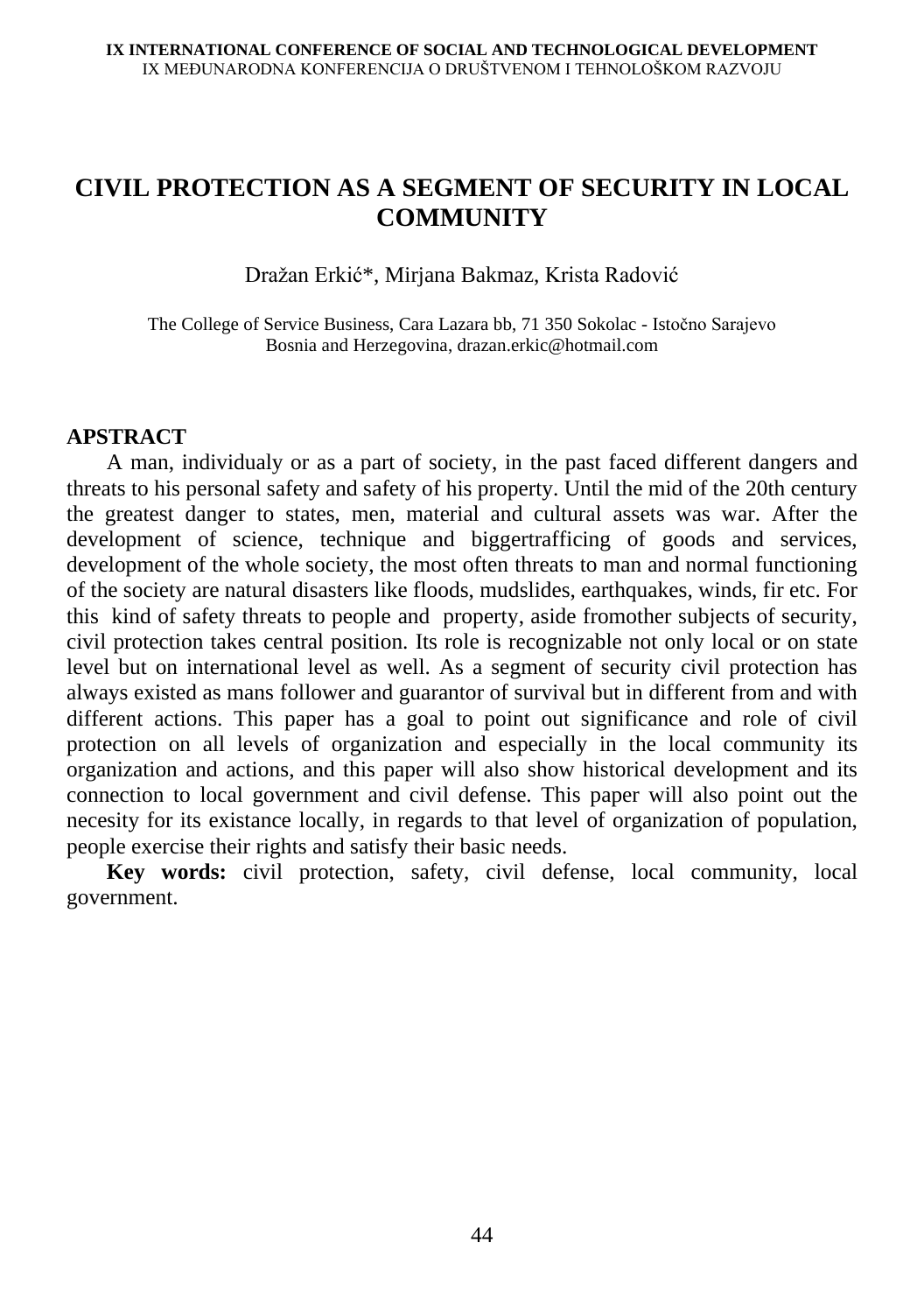# **INTERNATIONAL PRIMARY AND CRIMINOGENIC ASPECTS OF THE MIGRATORY CRISIS IN BOSNIA AND HERZEGOVINA**

Mile Matijevć<sup>1</sup>, Ajna Jodanović<sup>2</sup>

<sup>1</sup> University of Business Studies Banja Luka, Faculty of Law, Jovana Dučića 23a, 78 000 Banja Luka, Bosnia and Herzegovina, matijevicdrmile@gmail.com

<sup>2</sup> University Bihać, Faculty of Law, Mehe Hadžiabdića bb, 77 000 Bihać, Bosnia and Herzegovina

### **ABSTRACT**

Thousands of migrants from various Asian countries have been staying in Bosnia and Herzegovina for several years. Their movement to the desired destination stopped in Bosnia and Herzegovina due to the impossibility of entering the countries of the European Union. With their arrival, stay in Bosnia and Herzegovina, the migrant violates numerous international first movements of citizens in sovereign states, starting with illegal entry into the state, lack of valid documents, non-registration of residence, etc.

For a long time, the competent state authorities at the level of Bosnia and Herzegovina have failed to find a successful model for resolving the migrant crisis. They are mostly satisfied with "partial" solutions, shifting responsibility to each other, without the ultimate real desire and success to provide security to the citizens of Bosnia and Herzegovina in the areas where migrants live.

From the criminological aspect, the stay and behavior of migrants is especially problematic. Namely, there are numerous crimes committed by migrants, such as theft, aggravated theft, endangering safety, murder, bodily injury, etc. The paper will present the current period of international legal norms, as well as the degree of criminogenic of residence and behavior of migrants in Bosnia and Herzegovina, especially in the Una-Sana Canton, where this problem is most pronounced.

**Key words:** Migrants, international law, Una-Sana Canton, crime, residence, theft, murder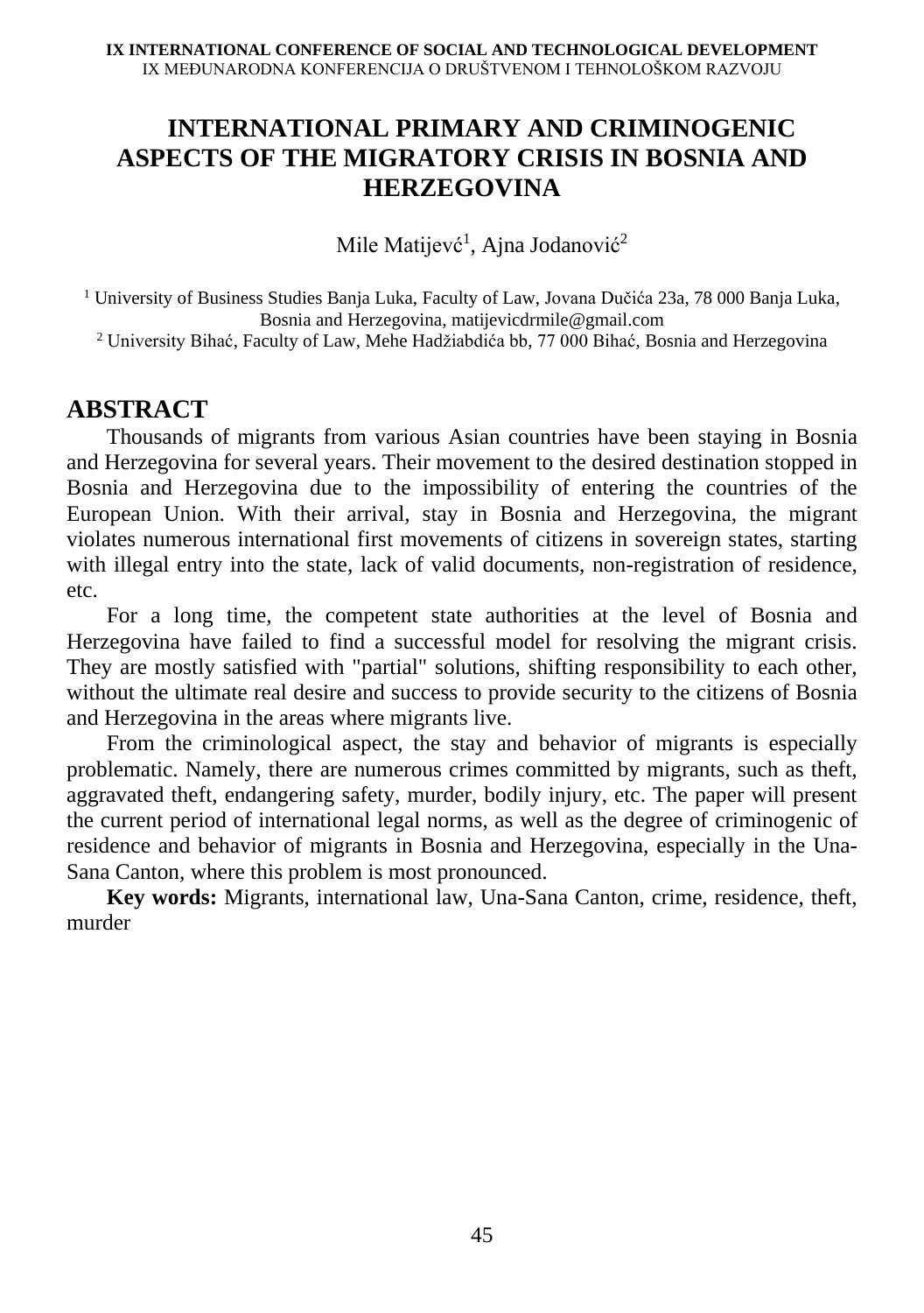# *IT SECTION IT SEKCIJA*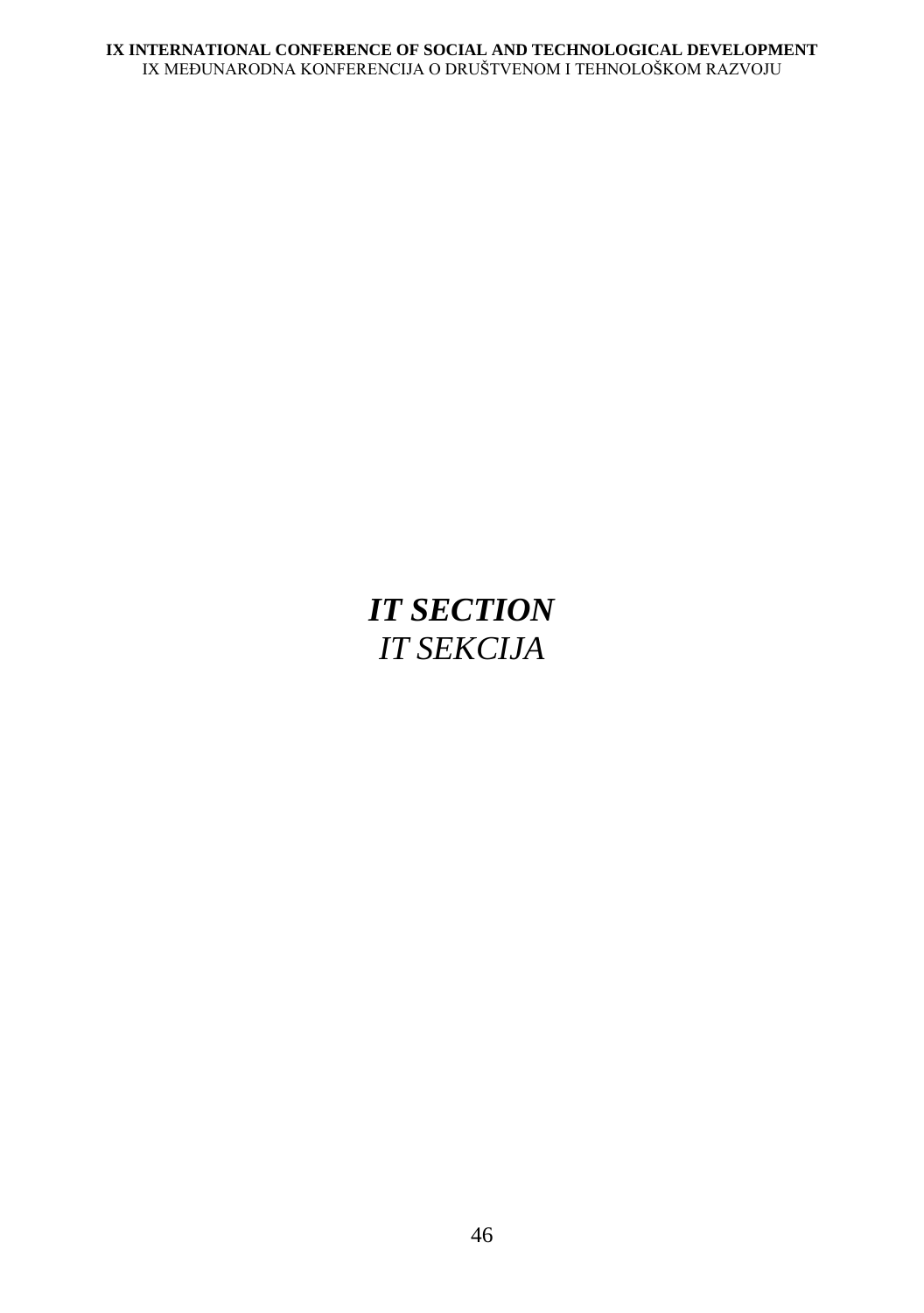## **BLOCKCHAIN TECHNOLOGY CHOICE FOR THE IMPLEMENTATION OF THE SOFTWARE SOLUTION IN A SPECIFIC AREA OF SERVICES OR INDUSTRY**

Vladimir Milićević\* , Igor Franc, Andrija Đurić

Belgrade Metropolitan University, Tadeuša Košćuška 63, 11 158 Belgrade, Srbia vladimir.milicevic@metropolitan.ac.rs

#### **ABSTRACT**

In the modern software industry, which is in constant expansion, the problem of trust between different users of the software solution is becoming increasingly dominant. End users want to be completely sure that the product or service is fully compliant with their requirements and that the quality does not deviate from the selected or ordered product or service. Manufacturers or service providers, on the other hand, want to have complete information about the quality of raw materials or infrastructure they provide in order to create products and services, which should be provided by the appropriate supplier. All participants in the software solution (actors) as an imperative have the security of their own data that is stored, processed and exchanged within such software system.

The aim of this paper is to demonstrate the application of an innovative approach in the storage, processing and exchange of information using blockchain technology with a case study on the supply chain. There are different approaches and in the first step the corresponding ones will be compared: Ethereum and Hyperledger Fabric blockchain network / platform. After selecting the appropriate technology, the work will focus on examining the potential security solutions that blockchain technology provides for the needs of the use case. This means that it is first necessary to explain the specific concepts of blockchain technology, then make a use case model, describe it in detail and deepen it to an adequate extent, and finally test some hypotheses related to improving transparency, information integrity, maintaining network security, maintaining effective initiatives for participation and defence against bad motivations of all actors within the system.

**Key words**: blockchain, software system, platform, trust, actors.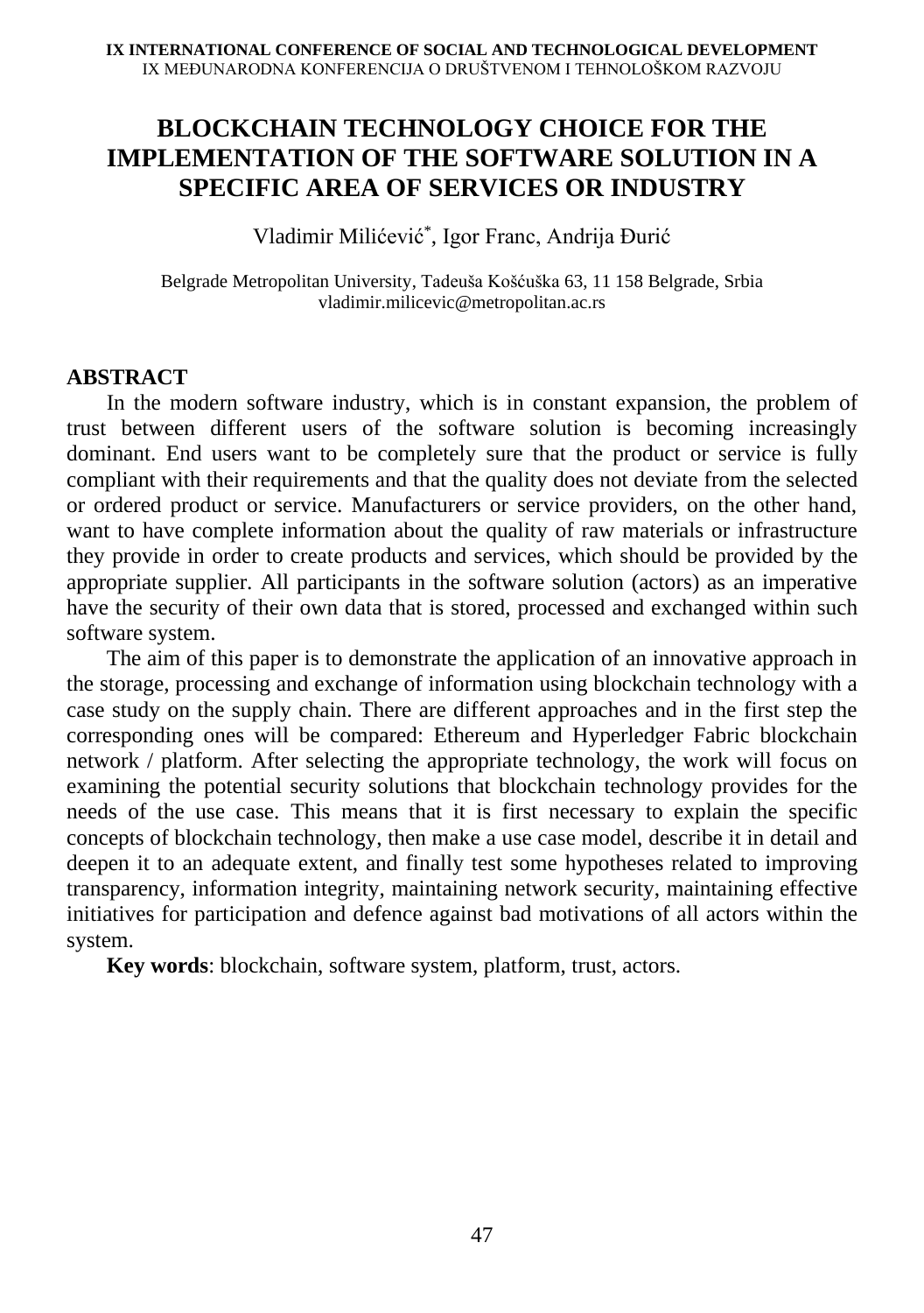# **METHODOLOGICAL BASIS OF DESIGNING, IMPLEMENTATION AND ADMINISTRATION IOT**

#### Alen Kamiš

The College of Service Business, Cara Lazara bb, 71 350 Sokolac - Istočno Sarajevo Bosnia and Herzegovina, alen.kamis@mibo.ba

#### **ABSTRACT**

In this paper all methodological phases are represents, through which a single project of implementing an IT system should be taken through. A theme specifically is describing all methodological phases with practical examples during design, implementation and maintenance of the Internet of Things (IoT) system. Author's own work was used called "Smart House" which was implemented for a test project. It covers methodological phases of diagnostics, analysis, design, development, sending into production, use and maintenance of the IoT system.

**Key words:** IoT system, methodology, methodological phases, project.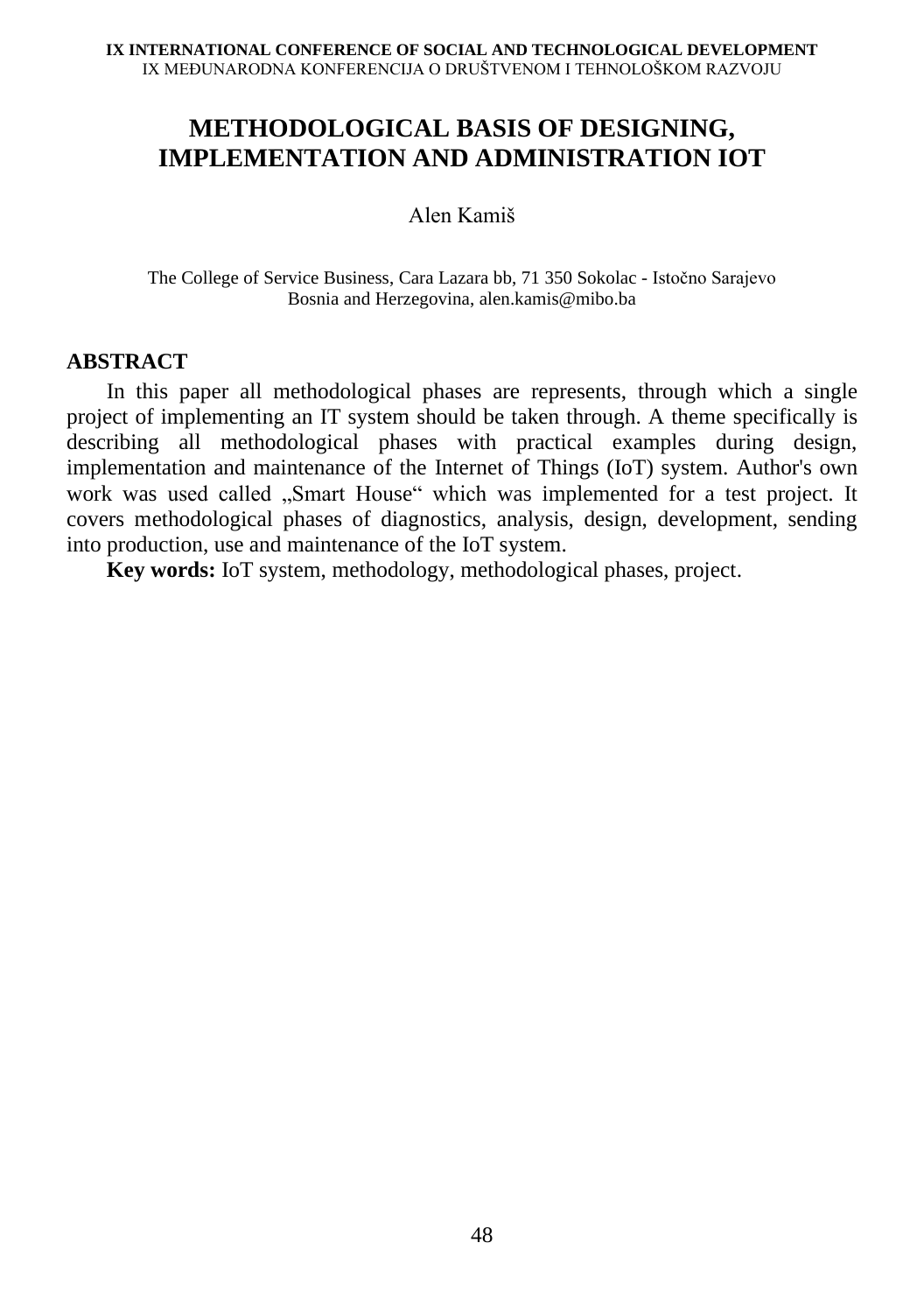# **SECURING CAN BUS COMMUNICATION WITH SYMETRIC KEY ENCRYPTION**

Saša Salapura<sup>1</sup>, Nebojša Kuduz<sup>2</sup>, Gabriela Mazeiova<sup>3</sup>

<sup>1</sup>University PIM, Faculty of Computer Sciences, despota Stefana Lazarevića bb, 78 000 Banja Luka, Bosnia and Herzegovina[, salapura@blic.net,](mailto:salapura@blic.net) <sup>2</sup>Mtel a.d. Banja Luka, Vuka Karadžića 2, 78 000 Banja Luka, Bosnia and Herzegovina <sup>3</sup>Slovak Centre for Scientific and Technical Information, Lamačská cesta 7315, 811 04 Staré Mesto, Slovakia

#### **ABSTRACT**

This paper describes analysis of the response time of messages exchanged between two electronic devices via the CAN BUS and whether and in what way different crypto algorithms affect the response time. This research includes statistical analysis of the response of messages exchanged between 2 ECU devices connected to the CAN BUS and measurement of the influence of the number of messages and different algorithms for encrypting messages on the response time.

**Key words:** CAN BUS, CAN protocol, Symmetric Key Encription.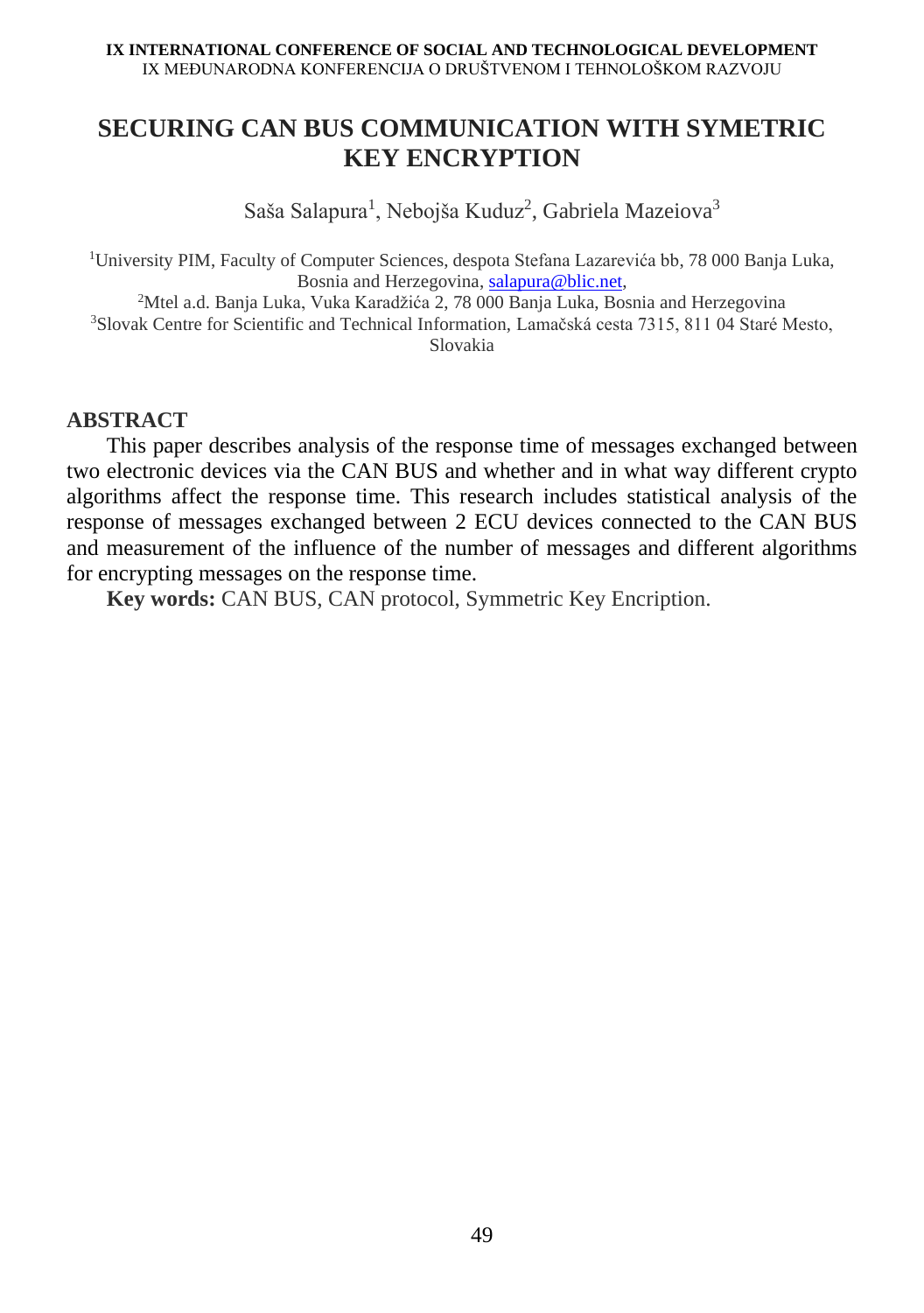# **CYBER ATTACK AND THREAT PROTECTION**

#### Alen Kamiš

The College of Service Business, Cara Lazara bb, 71 350 Sokolac - Istočno Sarajevo, Bosnia and Herzegovina, alen.kamis@mibo.ba

#### **ABSTRACT**

This paper covers technologies needed for protection of an IT System. Cyber attacks are more frequent then ever and lots of attention should be given to protection from these attacks. This paper covers basis of protecting an IT system and data.

In today's business a competitiveness is maintained mainly by high quality backoffice processes and large automatization of those processes. For automatization of business processes an IT system is mandatory.

**Key words:** Information safety, information system, data, information equipment, computer network.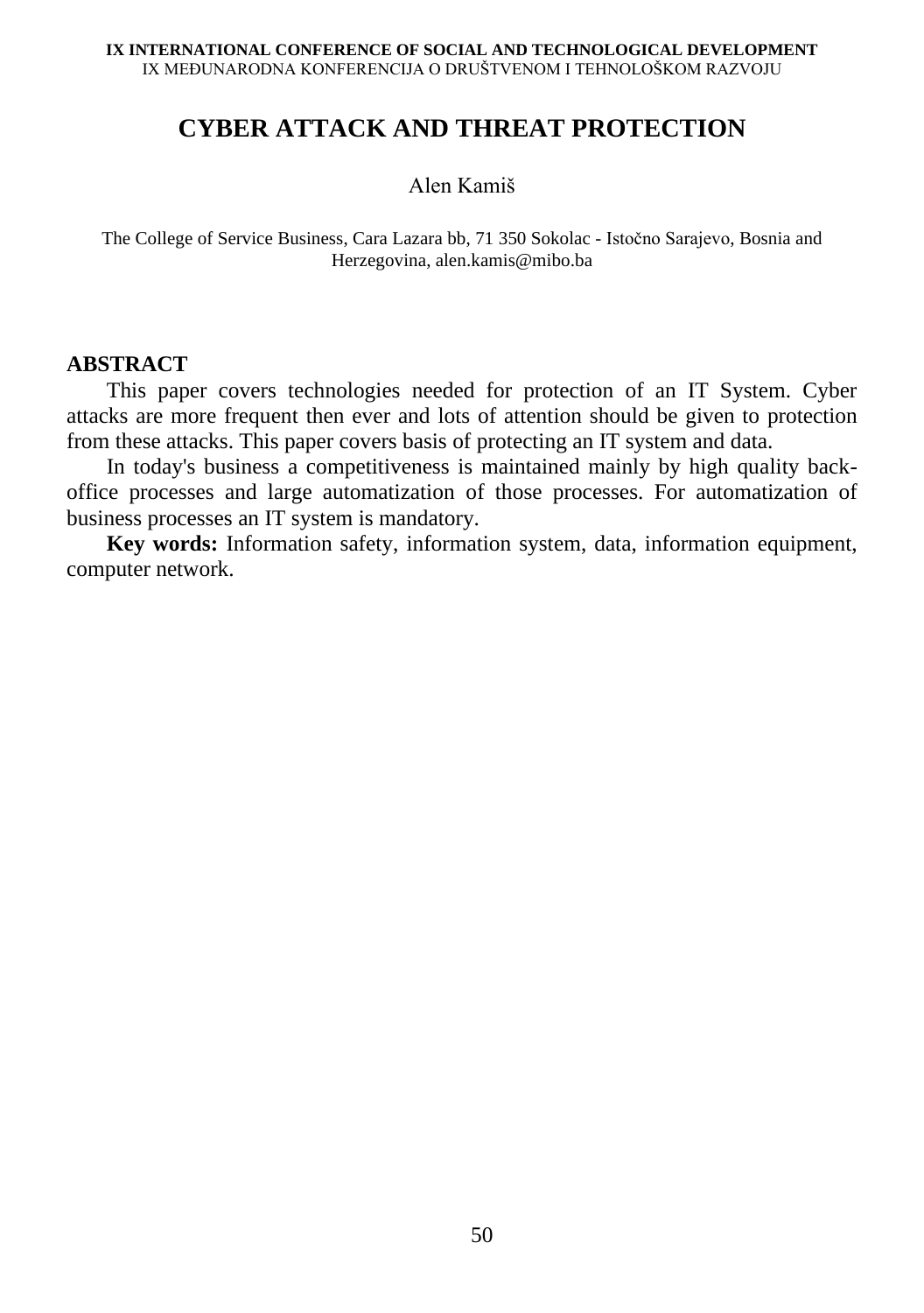# *ENGINEERING, TECHNOLOGY AND MATERIALS INŽENJERSTVO, TEHNOLOGIJE I MATERIJALI*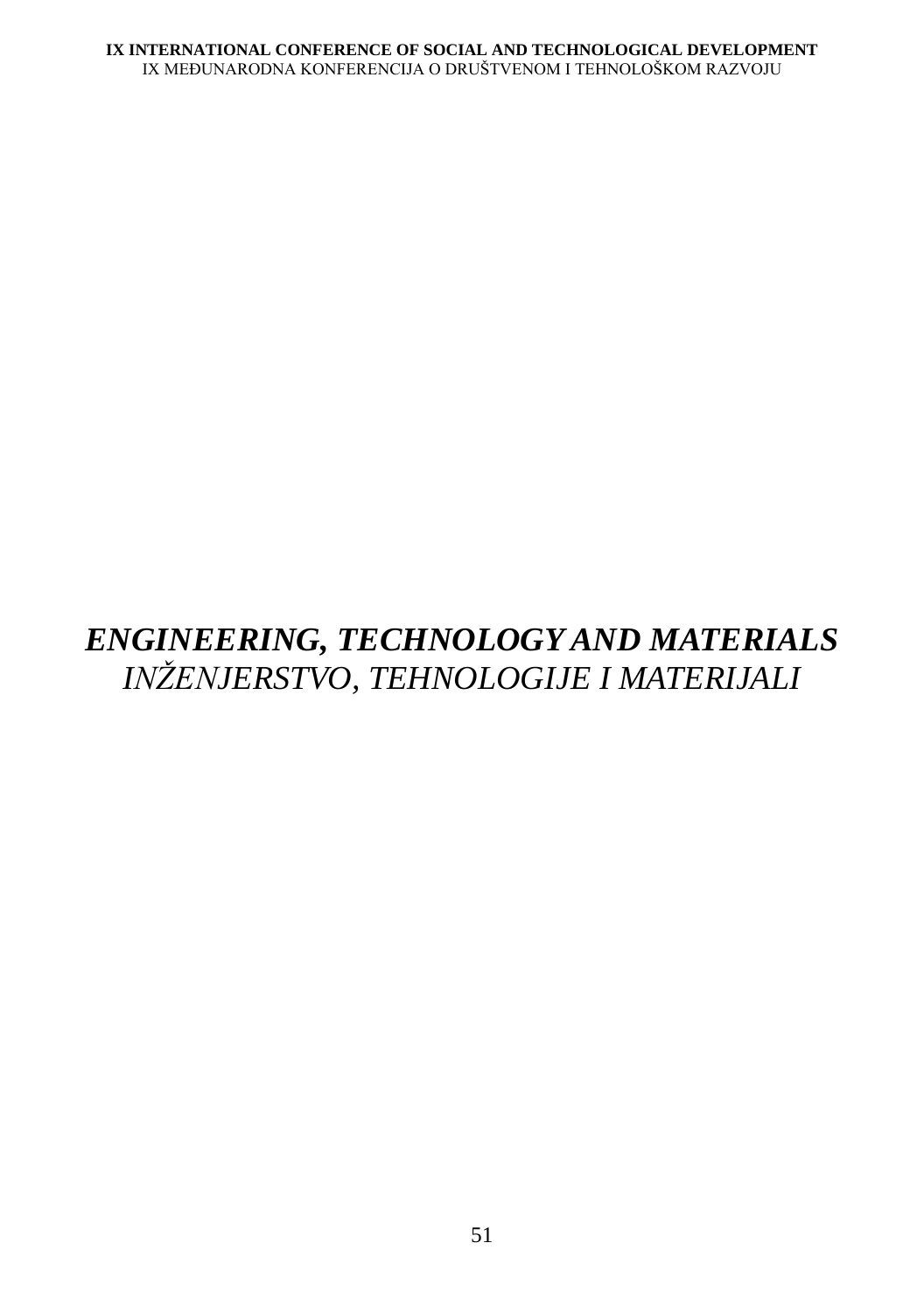# **MICROEMULSION SYSTEM AS A POTENTIAL ENCAPSULATION SYSTEM OF ASCORBIC ACID**

Petra Salatić, Martina Gudelj, Perica Bošković\*

Department of Chemistry, Faculty of Science, Ruđera Boškovića 33, Split, Croatia \*pboskovic@pmfst.hr

#### **ABSTRACT**

Microemulsions are clear, thermodynamically stable, isotropic liquid mixtures of oil, water and surfactant / surfactant mixture. Ascorbic acid is an essential nutrient involved in the repair of tissue and the enzymatic production of certain neurotransmitters. As ascorbic acid in solution undergoes rapid oxidation, its use in pharmaceutical products is limited above all by its low stability. In this study, surfactant mixtures containing Span 80 with Tween 80 series at various ratios were prepared with isopropyl myristate and water to produce "water in oil" microemulsions. The best results and largest microemulsions area result at 70:30 Span 80/Tween 80 ratio. Further, a microemulsion isopropyl myristate /water/mixed surfactant (59.8:8:32.2 by weight) was selected from the constructed phase diagram for further physical characterization. The microemulsions sample had a droplet size distribution with a PDI value of 0.1883 and droplet size of 44.78 nm which indicates that a stable microemulsion was formed. The visual examination experiment was carried out over a period of 3 months in daily intervals for the first 1 months and weekly intervals for the subsequent months. The visual observation showed no evidence of phase separation or any precipitation or flocculation. The selected microemulsion sample will be used for encapsulation of ascorbic acid and to study the oxidation stability.

**Key words:** microemulsions, oil, encapsulation, ascorbic acid.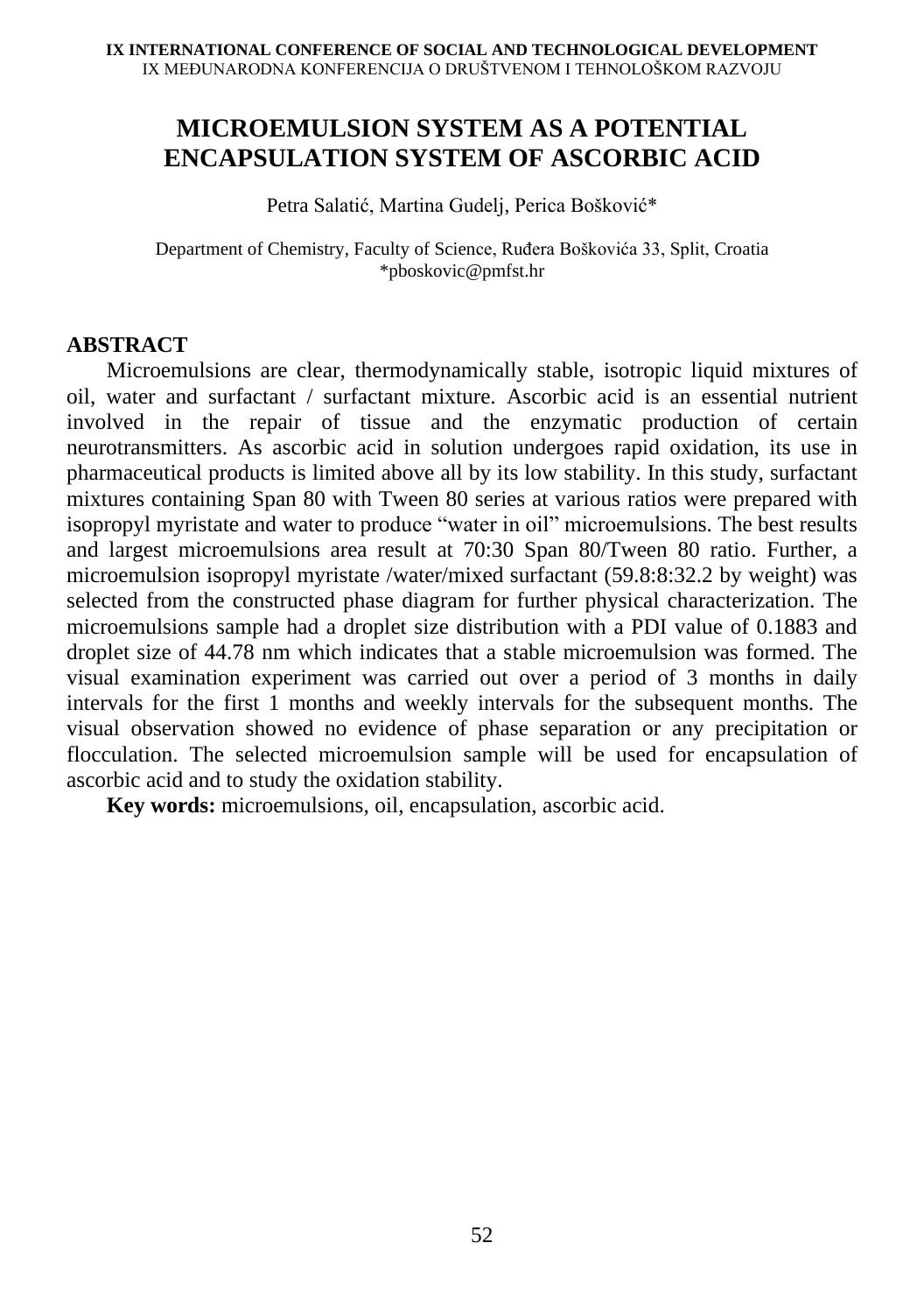# **CONDUCTOMETRIC STUDY OF LIGAND STRUCTURE INFLUENCE ON THE Pb(II) COMPLEXATION WITH CROWN ETHERS**

Edita Bjelić $^{1*}$ , Mersiha Suljkanović $^{2}$ , Jasmin Suljagić $^{1}$ , Azra Kovačević $^{1}$ 

<sup>1</sup>Faculty of Technology, University of Tuzla, Univerzitetska 8, 75000 Tuzla Bosnia and Herzegovina, edita.nurkovic@untz.ba <sup>2</sup>Faculty of Natural Sciences and Mathematics, University of Tuzla, Univerzitetska 4, 75000 Tuzla, Bosnia and Herzegovina

### **ABSTRACT**

The conductometric study of ligand structure influence on the Pb(II) complexation with crown ethers in different solvents has been investigated. In this paper, the complexation reaction of macrocyclic ligand, 18-crown-6 (18C6), dibenzo-18-crown-6 (DB18C6), and Pb(II) cation was studied in different solvents: dichloromethane (DCM) and 1,2-dichloroethane (1,2-DCE). The effects of surfactant structure (Triton X-100 and Triton X-45) on the conductivity of the Pb(II) complex with 18-crown-6 and dibenzo-18-crown-6 ether have been investigated. The conductance data showed that the stoichiometry of the complexes in most cases is 1:1(ML). It is also demonstrated that the influence of crown ethers is deeply affected by the organic solvent used. In the solvents studied, the stability of the resulting complexes showed higher stability in dichloromethane comparing with 1,2- dichloroethane. Macrocyclic ligand 18-crown-6 showed more suitable for complexation of Pb(II) ions compared to dibenzo-18-crown-6. Adding a surfactant affected the higher absolute values of the conductivity of systems, but not the change in the stoichiometric ratio between a metal ion and macrocyclic ligand.

**Key words:** [crown ethers,](https://www.tandfonline.com/keyword/Crown+Ethers) [conductometry,](https://www.tandfonline.com/keyword/Conductometry) Pb(II)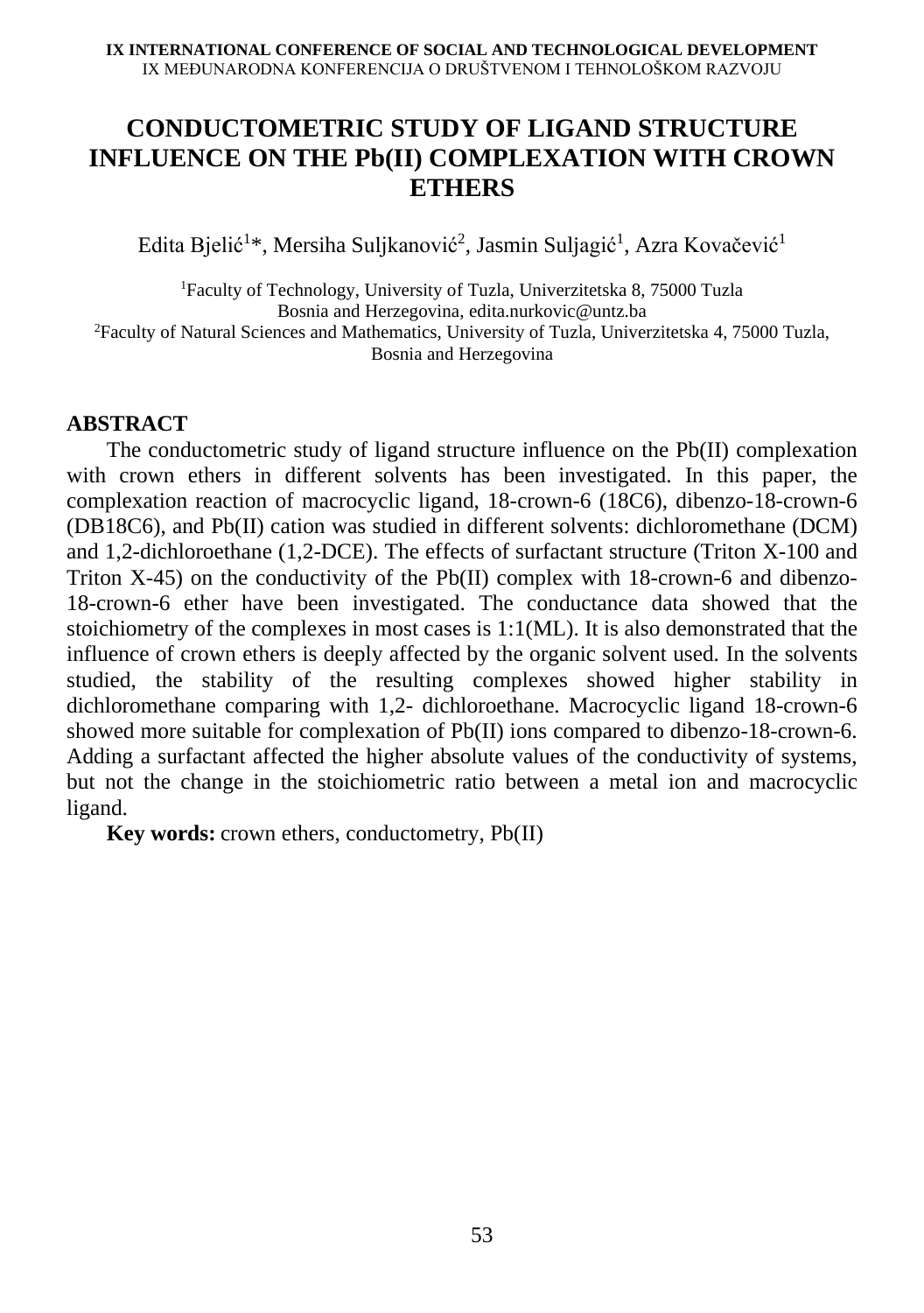### **EFFICIENCY OF SODIUM DODECYL BENZENE SULFONATE IN REMOVAL OF Pb(II) IONS TROUGH BULK LIQUID MEMBRANE SYSTEMS**

Edita Bjelić $^{1*}$ , Mersiha Suljkanović $^{2}$ , Jasmin Suljagić $^{1}$ , Azra Kovačević $^{1}$ 

<sup>1</sup>Faculty of Technology, University of Tuzla, Univerzitetska 8, 75000 Tuzla Bosnia and Herzegovina, edita.nurkovic@untz.ba <sup>2</sup>Faculty of Natural Sciences and Mathematics, University of Tuzla, Univerzitetska 4, 75000 Tuzla, Bosnia and Herzegovina

### **ABSTRACT**

In this paper, the influence of the anionic surfactant, sodium dodecyl benzene sulfonate (SDBS) on the efficiency of Pb(II) ions removal through a bulk liquid membrane system, were investigated. Different organic solvents were used as liquid membranes: dichloromethane and chloroform. Macrocyclic ligands: 18-crown-6, dibenzo-18-crown-6, dicyclohexano-18-crown-6, and benzo-18-crown-6 dissolved in organic solvents were used as carriers for Pb(II) ions. Metal ions concentration in aqueous phases was monitored by flame atomic absorption spectrophotometry, after 3 hours of membrane transport. The results showed that the presence of the anionic surfactant SDBS in the receiving phase reduces the content of Pb(II) ions in the source phase and increases the transport rate removed Pb(II) ions to the receiving phase. Among the applied solvents, the highest efficiency in the role of liquid membrane showed dichloromethane, for all applied macrocyclic ligands. From the aspect of the used macrocycle, the addition of an anionic surfactant in the receiving phase with dichloromethane reflected in an increased amount of removed Pb(II) ions from the source phase, following the order: 18C6>B18C6>DCH18C6>DB18C6. Chloroform as a liquid membrane reflected also in an increased amount of removed Pb(II) ions from the source phase, following the order:  $18C6$ >DB18C6>DCH18C6>B18C6.

18-crown-6 (18C6) compared to other ligands proved to be a selective and efficient carrier for the transport of Pb(II) ions via BLM, removing 71% of transported Pb (II) ions from the source phase through dichloromethane while chloroform slightly lower transport rate (63.4%) was achieved for the same used macrocycle.

**Key words:** sodium dodecyl benzene sulfonate, Pb(II) removal, bulk liquid membrane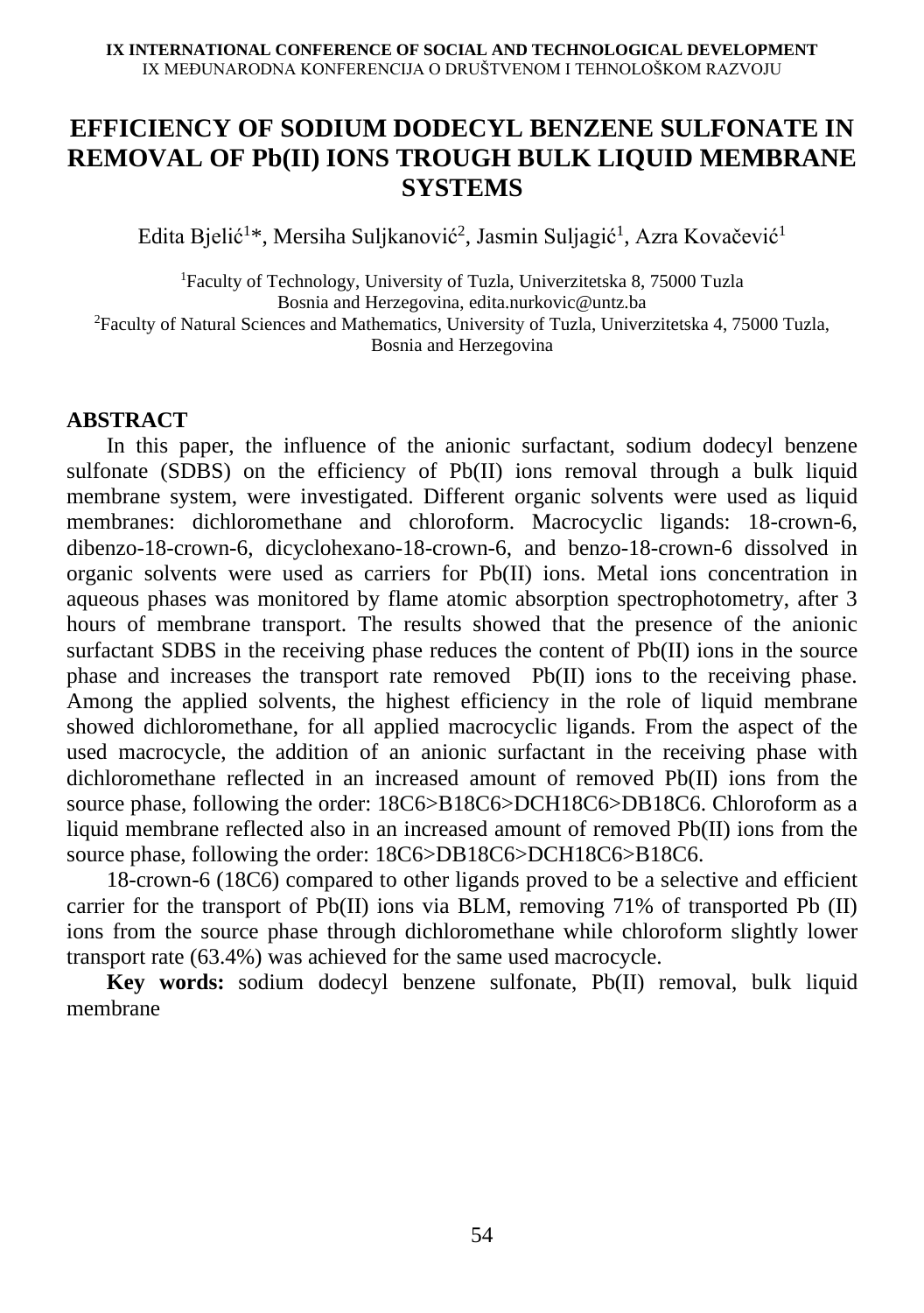# **APPLICATION OF THE DECISION TREE TECHNIQUE IN THE ANALYSIS OF TRAFFIC ACCIDENTS**

Aleksandar Mamić, Marija Blagojević\* , Danijela Milošević

University of Kragujevac, Faculty of Technical Sciences Čačak, Svetog Save 65, 32 000 Čačak, Serbia [acomamic@gmail.com](mailto:acomamic@gmail.com)

## **ABSTRACT**

The aim of the research is to examine the possibility of applying Weka software in the process of analysing traffic accidents that occurred in the territory of the Republic of Serbia. During the analysis, the J48 algorithm of the decision tree technique was applied. The database of traffic accidents from 2019, in which a total of 35,956 accidents were recorded, was taken over from the portal of open resources. The analysis of the same in Weka software, and the application of the mentioned algorithm, it came to the results, which showed that a large number of instances of the downloaded database were incorrectly classified. The reason for this is the inadequately standardized database model used in the research. In conclusion, the dominant thesis is that, in order to obtain useful information from databases, they need to have a clear and logical structure, as well as standardized elements for entering the value of attributes.

**Key words:** Mining; extraction; traffic accidents; decision tree; J48.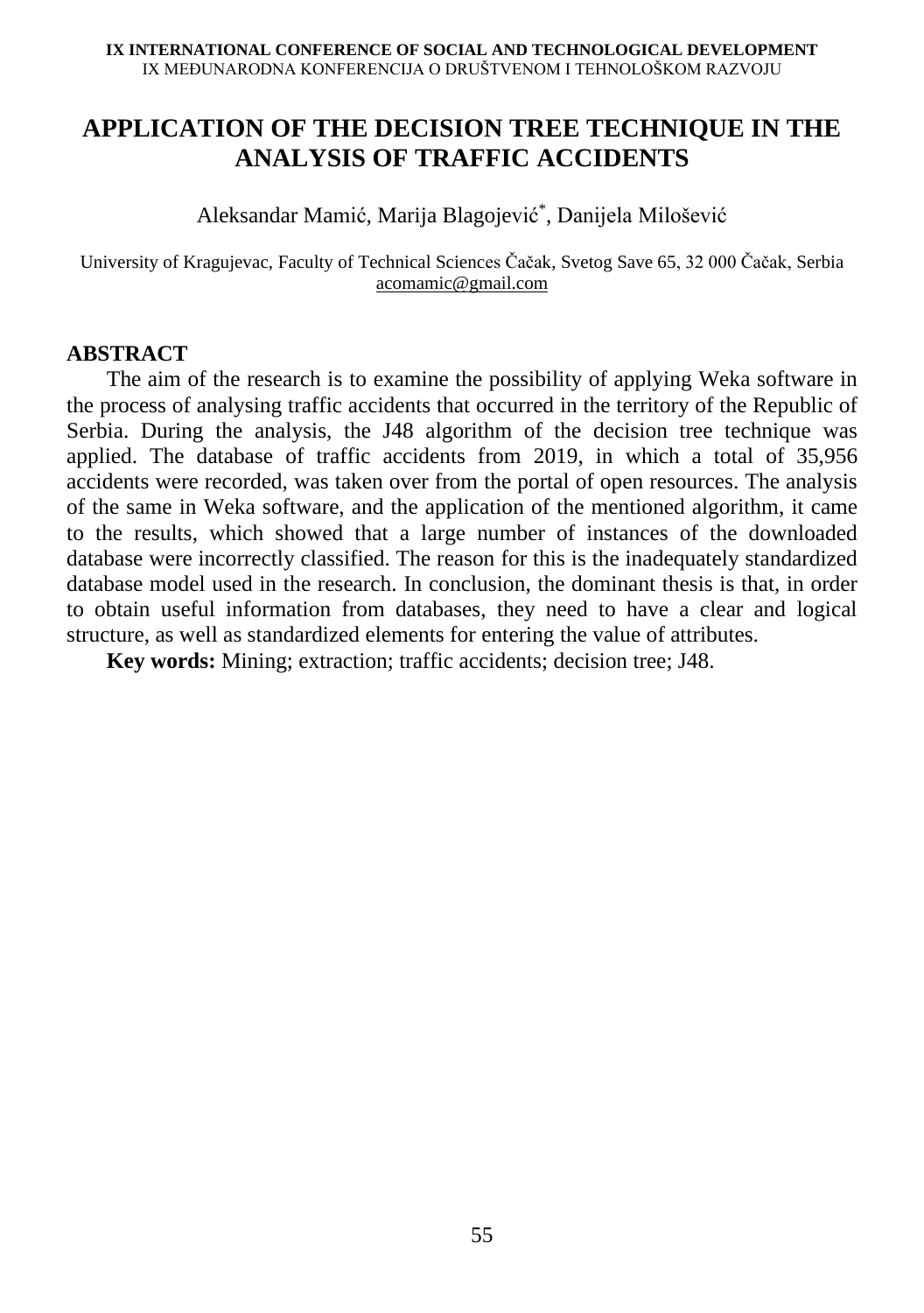# **APPLICATION OF THE CRITERION OF TECHNOLOGICAL DAMAGEABILITY IN MECHANICAL ENGINEERING**

Yaroslav Kusyi<sup>1\*</sup>, Andrij Kuk<sup>1</sup>, Oleh Onysko<sup>2</sup>, Tetiana Lukan<sup>2</sup>, Lolita Pituley<sup>2</sup>, Iryna Shuliar<sup>2</sup>, Yurii Havryliv<sup>2</sup>

<sup>1</sup> Lviv Polytechnic National University, Lviv, UA, [jarkym@ukr.net,](mailto:jarkym@ukr.net) andrij.kuk@gmail.com 2 Ivano-Frankivsk National Technical University of Oil and Gas, Ivano-Frankivsk, UA, [onysko.oleg@gmail.com,](mailto:onysko.oleg@gmail.com) [lutana.ua@gmail.com,](mailto:lutana.ua@gmail.com) [lolitapituley@gmail.com,](mailto:lolitapituley@gmail.com) [ira.shuliar@gmail.com,](mailto:ira.shuliar@gmail.com) [meson1959@gmail.com](mailto:meson1959@gmail.com)

#### **ABSTRACT**

Development and implementation in mechanical engineering practice of integrated information systems for control of technological processes of manufacturing products is the main driver of economic growth of developed countries. The priority of modern engineering technology is to provide the specified operational characteristics of products in accordance with the accuracy parameters, set by designer and quality of surface layers in contrast to achieving the minimum technological cost with maximum performance for traditional approaches. Technological providing of the main operational characteristics of the product (bearing strength, wear resistance, fatigue strength, joint strength etc.) require a systematic approach, which consists in the investigation of real physical processes at sub microscopic, microscopic and macroscopic levels of research, and stepby-step tracking required parameters at all stages of the Product Life Cycle from the position of technological inheritability. It is proposed to use the method of LM-hardness to control the quality of the structure of the material from castings in the design of functionally-oriented processes. The magnitude of the technological damage of the product material serves as a criterion for optimization when choosing a variant of surface treatment of the casting. A method for providing experimental studies of castings of aluminium alloys has been developed. On the basis of the carried-out experimental researches the rational route of processing of surfaces of casting is chosen.

**Key words:** surface engineering, technological inheritability, functionally-oriented process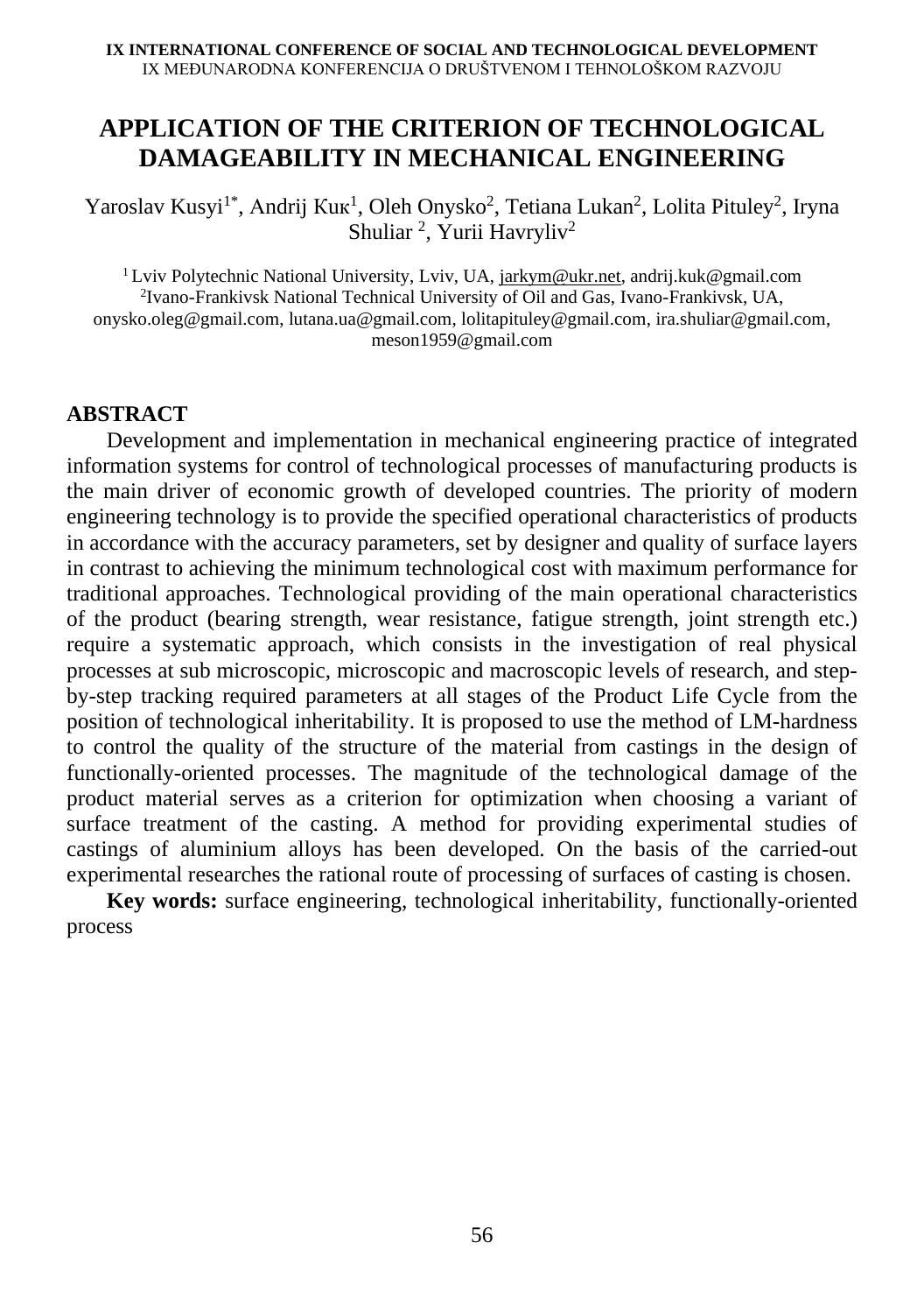# **BASICS OF AUTOMATION OF PROFILING OF HIGH-EFFICIENCY INSERTS OF THE TOOL FOR THREAD MACHINING**

Oleh Onysko<sup>1\*</sup>, Yaroslav Kusyi<sup>2</sup>, Andrij Kuk<sup>2</sup>, Tetiana Lukan<sup>1</sup>, Lolita Pituley<sup>1</sup>, Iryna Shuliar<sup>1</sup>, Yurii Havryliv<sup>1</sup>

<sup>1</sup> Ivano-Frankivsk National Technical University of Oil and Gas, Ivano-Frankivsk, UA, [onysko.oleg@gmail.com,](mailto:onysko.oleg@gmail.com) [lutana.ua@gmail.com,](mailto:lutana.ua@gmail.com) [lolitapituley@gmail.com,](mailto:lolitapituley@gmail.com) [ira.shuliar@gmail.com,](mailto:ira.shuliar@gmail.com) <sup>2</sup> Lviv Polytechnic National University, Lviv, UA, [jarkym@ukr.net,](mailto:jarkym@ukr.net) [andrij.kuk@gmail.com,](mailto:andrij.kuk@gmail.com) [meson1959@gmail.com](mailto:meson1959@gmail.com)

#### **ABSTRACT**

Many modern threaded joints, especially in the oil and gas industry, must satisfy high requirements for steel mechanical properties of which they are made. To ensure efficient threading of such hard-to-machine materials (ultimate strength is more than 1250 MPa), it is necessary to use carbide cutting inserts with the negative rake angle at its corner. However, modern manufacturers of such inserts make them only with a zero value of the rake angle. This is due to the difficulty of profiling of the insert cutting edge. This article proposes the basics of such inserts automatic profiling which is based on the algorithm developed by the authors. It includes two corrective calculations of the insert cutting edge profile, namely: the radial displacement of the corner and the tangential displacement of the area forming the crest of the thread. As a result, the computer application with the input parameter of the rake angle and output parameter of the upgraded profile of the insert cutting edge is received.

**Key words:** profile of the cutting edge, negative rake angle, machining of thread.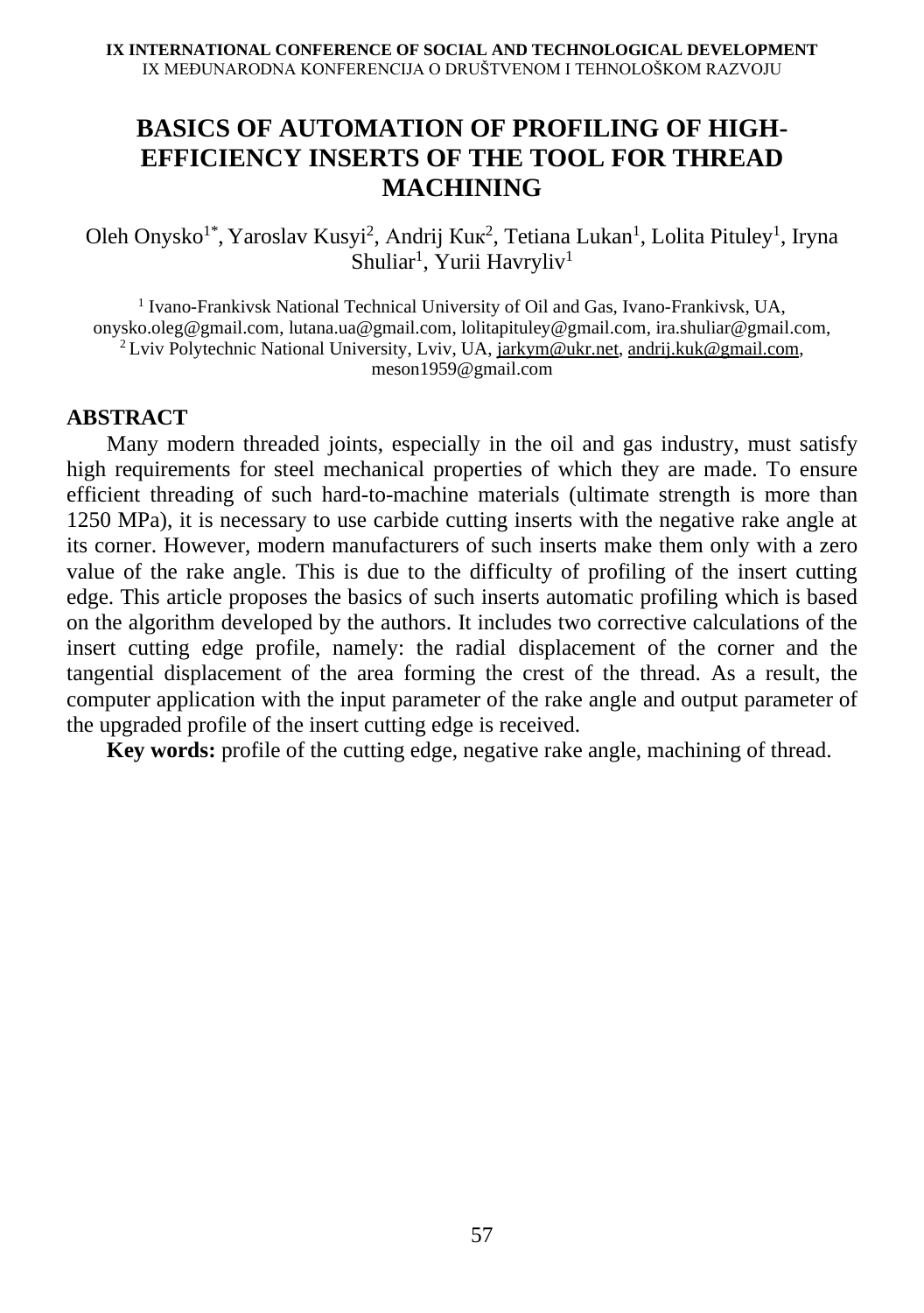## **LOGISTIC CHAINS IN PORT TRANSPORT**

Ana Radulovic, Marija Bukilica

University of Montenegro, Maritime Faculty Kotor, Put I Bokeljske Brigade 44, Dobrota, 85 330 Kotor, Montenegro[, bukilica@t-com.me](mailto:bukilica@t-com.me)

## **ABSTRACT**

Globalization and significant containerization growth have changed maritime transport and logistics chains, making ports an integral part of complex supply chains and serving as logistics hubs, adding value, connecting flows and influencing supply chain forms and processes.

The competitiveness of a port is determined by its own strengths such as efficient cargo handling and connection to the interior of the country, and its position and links in global supply chains.

Over the last two decades, ports have transformed their role from traditional regional gates to a place where value and logistical activities are realized. Ports have played and will continue to play a crucial role in the sustainability of logistics and supply chains. Of the many nodes in global supply chains, ports play a key role in enabling the continuous flow of goods between the so-called entities. supply chains.

Studying the traffic function of port systems from the aspect of logistics enables a comprehensive overview of the economic advantages that are offered and in which the port integrates all traffic forms of transport, satisfying the needs of users and the environment. In addition, by studying the uninterrupted flow of cargo on the way from the sender to the recipient, the interdisciplinary approach of the participants in its distribution creates a transport chain in which the port is one of the most important links in terms of distribution and logistics.

By researching the importance and position of the port system from the logistical aspect, the organization and success of cargo distribution in the port and hinterland can be directly influenced.

**Key words:** transport, port, trade chains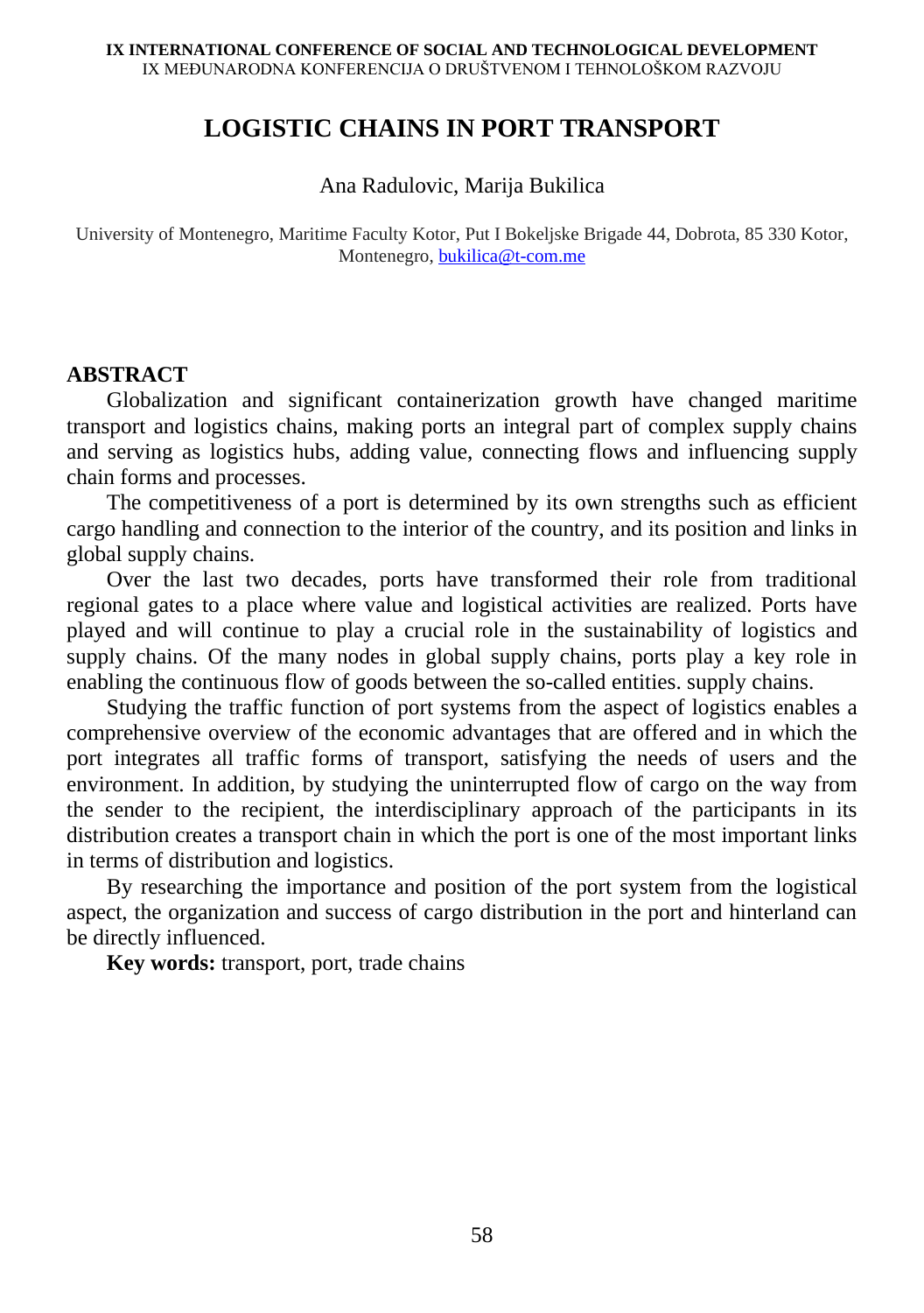# **EVENT SPACE IN WHICH WE PLACE AN INCLUSIVE SPECTACLE**

Marija Jevtić Dajić

University of Ljubljana, Faculty of Natural Sciences and Engineering, Department of Textile, Graphic Art and Design, Snețniška 5, 1000 Ljubljana, Slovenia, mrijevtic833@gmail.com

## **ABSTRACT**

Art and engaging in inclusive art is the starting point for articulating "our" personal emptiness, because we live in a time of individualism, existentialism and capitalism. We see our own inner existential emptiness in space as the biggest social problem of all individual's existential emptiness. The individual in modern society has an existential void which is being filled by art. The event as a central theme, shown through two levels. The first level of events is to be like me, as it was created on the level of the body and it makes sense to change from both discourses in order to enchant with a world that has been fundamentally changed and which makes a kind of event. The second level is the inclusive level (I put the subject in the intellectual role of an inclusive being), an event that eludes us all the time. The event is the center. An event that has been displaced from physical space and is located in two other places at the same time. It takes place in the virtual world as the starting point of its creation (vectors and pixels) and in the inner world of actors and audiences as the bearer and receiver of events. We are influenced by the change of discourse from one system of meaning to another. The changes of dominant values, that occur in the 21st century, are being widely accepted under the influence of networking and technology. I came to the conclusion that, as an artist, I created an event with all my previous experience of the world and art, and under the influence, a mixture of media production. Observers, as the ultimate bearers of the event, are confronted with an artifact that is a product of the dispositive. This paper is a kind of critique of global networking and current events. Are we always trying to see what is happening? Events are more complex than what they present to us. In this work, I am creating a kind of a shelter, a "house of pixels", as a display of an inclusive type of cultural spectacle.

We (civilization) have kept a man alive in swimming, that actively creates electricity, which is now moving opposite to the starting point, but he is still floating on that water. When we identify the word culture with nature here, we come to the conclusion that there is a discontinuity between us and the environment, between us (subjects) and living nature. Instead of the word nature, today we use the words: network, internet, new technologies, platforms, 3D print. By creating a kind of enclave, we try to save ourselves from the current event, which we can interpret only by observing and actively participating in it, and thus helping others see the picture of the world through their own interpretations of the actualization of events.

**Keywords:** Event, event experience, dispositive, mixture, pixel house, enclave, change of discourse.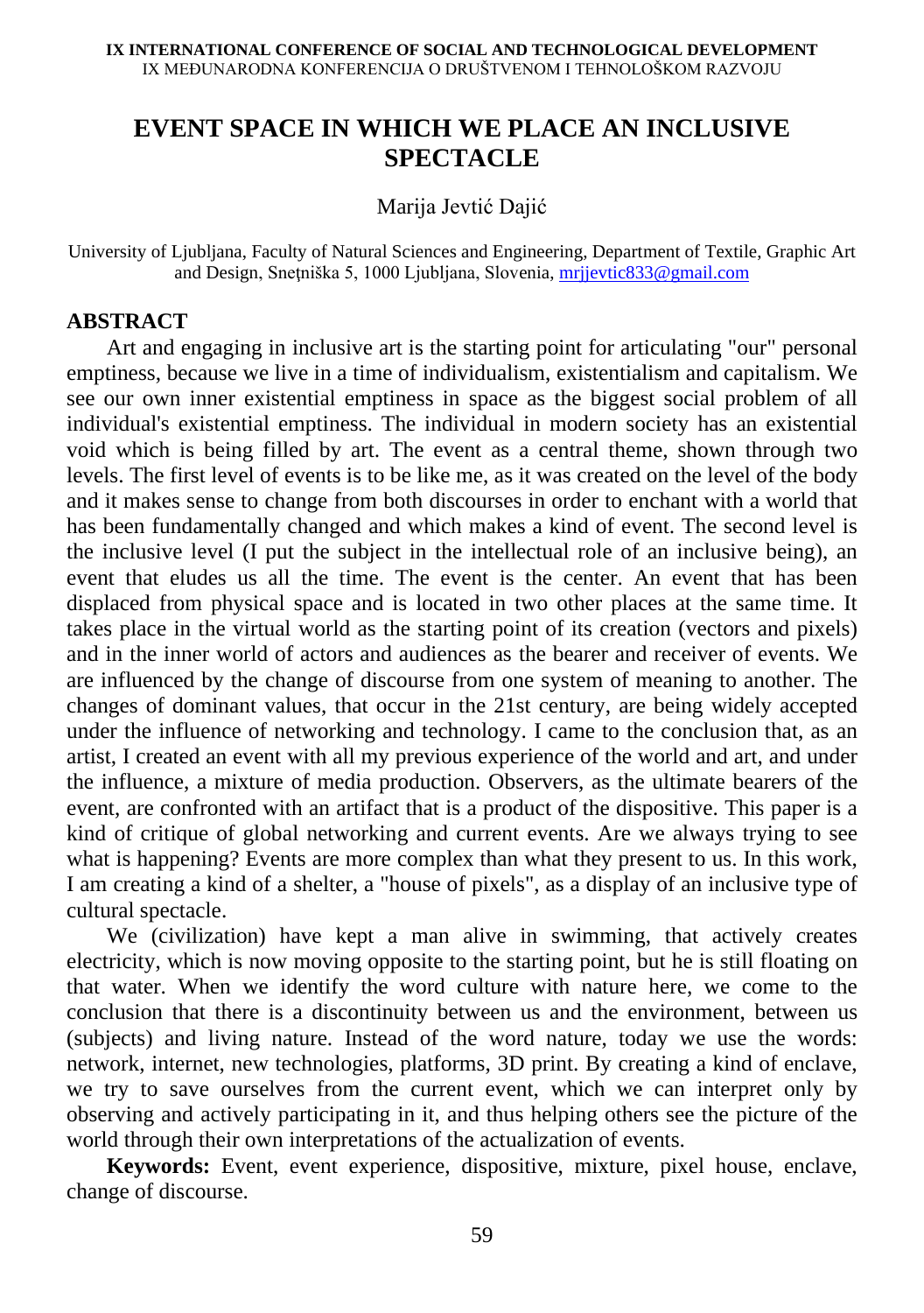# **MECHANICAL ANALYSIS OF THE ROTATING DRAWING MANDREL WITH SELECTED BEARINGS CONFIGURATION**

Frantisek Botko\*, Michal Hatala, Dominika Botkova, Svetlana Radchenko

Technical University of Kosice, Faculty of Manufacturing Technologies with a seat in Presov, Institute of Advanced Technologies, Bayerova 1, 080 01 Presov, Slovakia, frantisek.botko@tuke.sk

## **ABSTRACT**

Nowadays is important to increase power efficiency in the heat production sector. Tubes with shaped internal surface are one of the possibilities to improve efficiency of heat exchangers. In the fact of this is actual to look on the improvements of the process of forming from the perspective of the tool construction. Presented article is focused on mechanical analysis of the rotating mandrel for cold forming of tubes with shaped internal surface. As a proposed material of the tool was selected heat treated tool steel. Analysis were performed with selected configuration of the bearings. One bearing was configured as radial and second bearing was configured as radial-axial. Results shows stresses in the mandrel and deformation of the mandrel under a load of forming pressure. Obtained result have potential to enhance knowledge in the area of construction of the forming tools. This research was supported by grant VEGA 1/0682/17.

**Key words:** Forming, tube, mandrel, bearing, stress.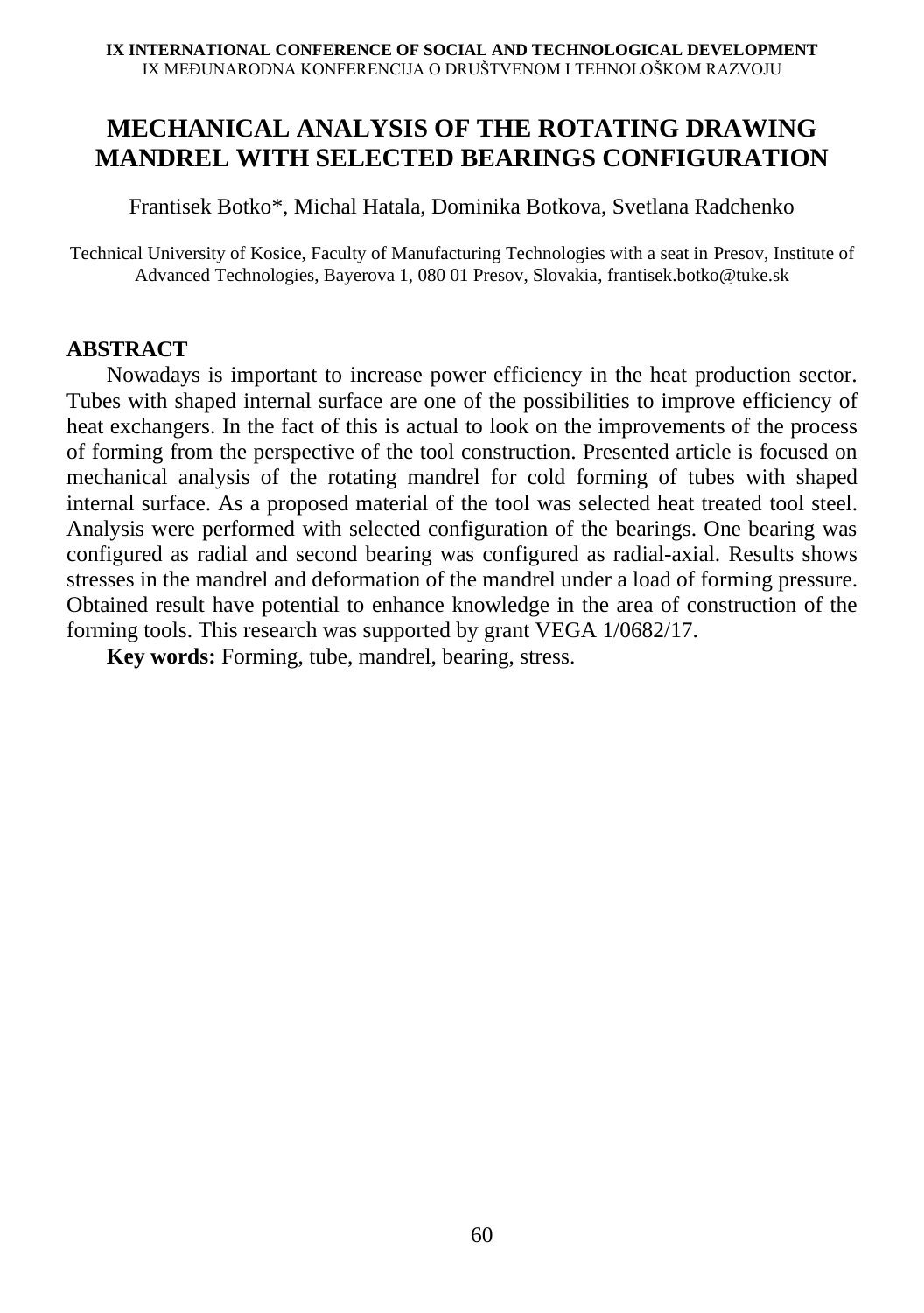# **PARTIAL ANALYSIS AND DESIGN SPECIFICATION OF SEGMENTAL ROBOT GRIPPER EFFECTOR BY HIGH-FEED MILLING**

Jan Duplak, Darina Duplakova\*, Jozef Zajac, Michal Hatala, Dusan Mital

Technical University of Kosice, Faculty of Manufacturing Technologies with a seat in Presov, Institute of Advanced Technologies, Bayerova 1, 080 01 Presov, Slovakia, darina.duplakova@tuke.sk

## **ABSTRACT**

Elimination of production times is a broad-spectrum issue that is addressed by every manufacturing company, not excluding the engineering industry. Continuously increasing demands on the safety of manufacturing processes and production accuracy can be achieved only by achieving the complexity of the machine - tool-workpiece - jig system. One of the parameters of the system complexity, which ensures precise and fast machining is the jig which forms an irreplaceable part of the production process. The presented article describes the partial analysis and design specification of segmental robot gripper effector using advanced technologies. Introduction part of this article describes theoretical approaches of issue and state of the art. Material and Methods provides the creation of a design solution with basic parameters specification. The main part of this article presents a description of the analysis and design specification of segmental robot gripper effector, which is produced by high feed milling technology with a final summary of the obtained results. This research was supported by grant KEGA 025TUKE-4/2018.

**Key words**: high feed milling, design, robot gripper effector.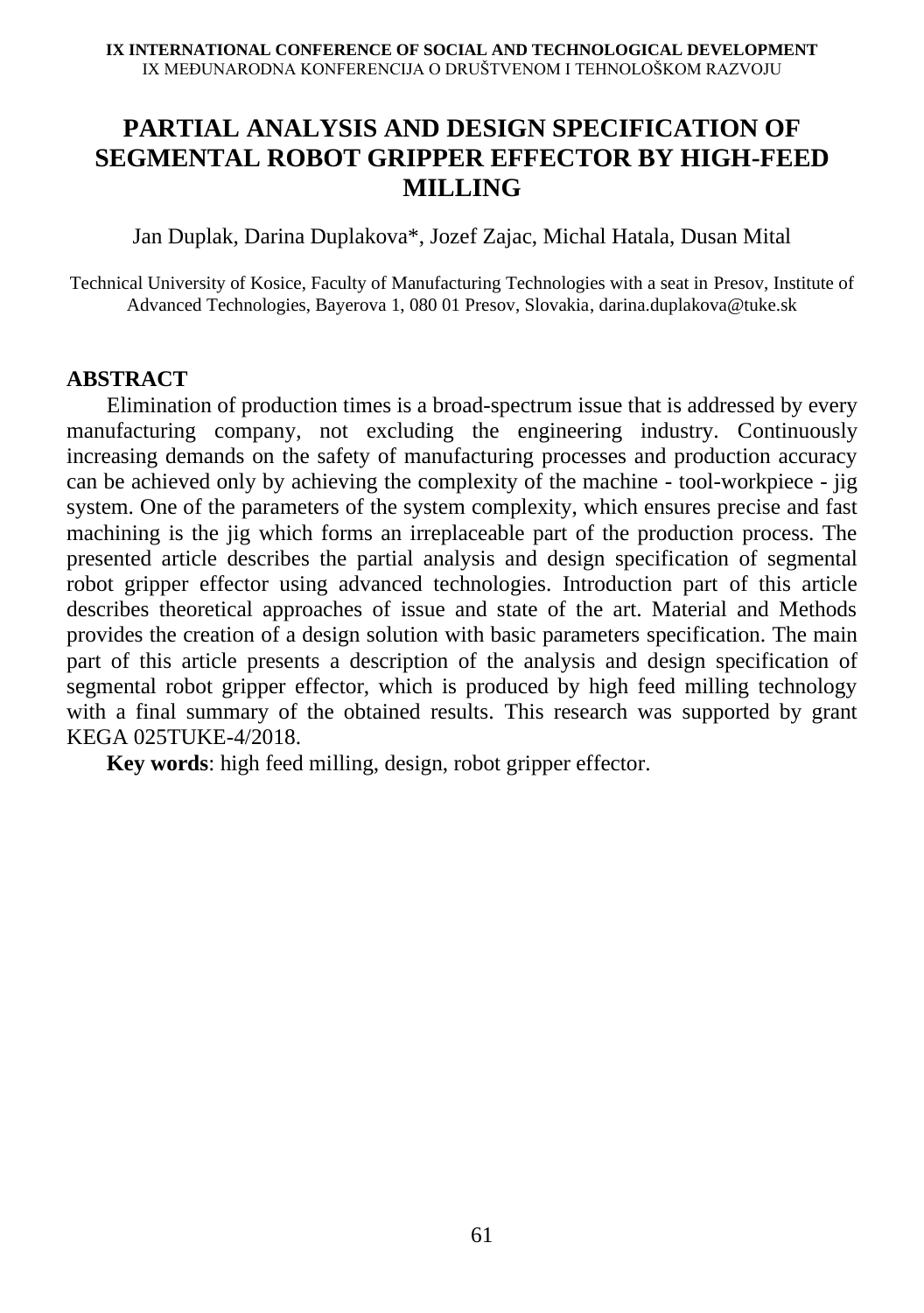## **WOOD PLASTIC COMPOSITES: TECHNOLOGIES**

Zuzana Mitalova\*, Dusan Mital, Darina Duplakova, Peter Michalik

Technical University of Kosice, Faculty of Manufacturing Technologies with a seat in Presov, Institute of Advanced Technologies, Bayerova 1, 080 01 Presov, Slovakia, zuzana.mitalova@tuke.sk

## **ABSTRACT**

Current trends in the field of ecology encourage manufacturers to create materials that are environmentally acceptable, but also customer have requirements on the properties of the applied materials and their durability. In the fact of this reason, in some branches of industry (floor / automotive / construction) are created "Green materials", created by combining a plastic matrix (mostly PP, PE, PVC) and natural fibers. One of these materials are the Wood Plastic Composite (WPC) materials - wood-filled plastics (as an alternative solution). The WPC components (matrix  $+$  reinforcement  $+$  additives) are mixed under the influence of high temperature into a mixture followed by a forming step. Forming technologies suitable for WPC products include extrusion, injection molding and calendering. The presented paper is focused on the possibilities of WPC profile forming technologies. This research was supported by grant KEGA 030TUKE-4/2018.

**Key words:** Wood plastic composites, natural fibers, technologies.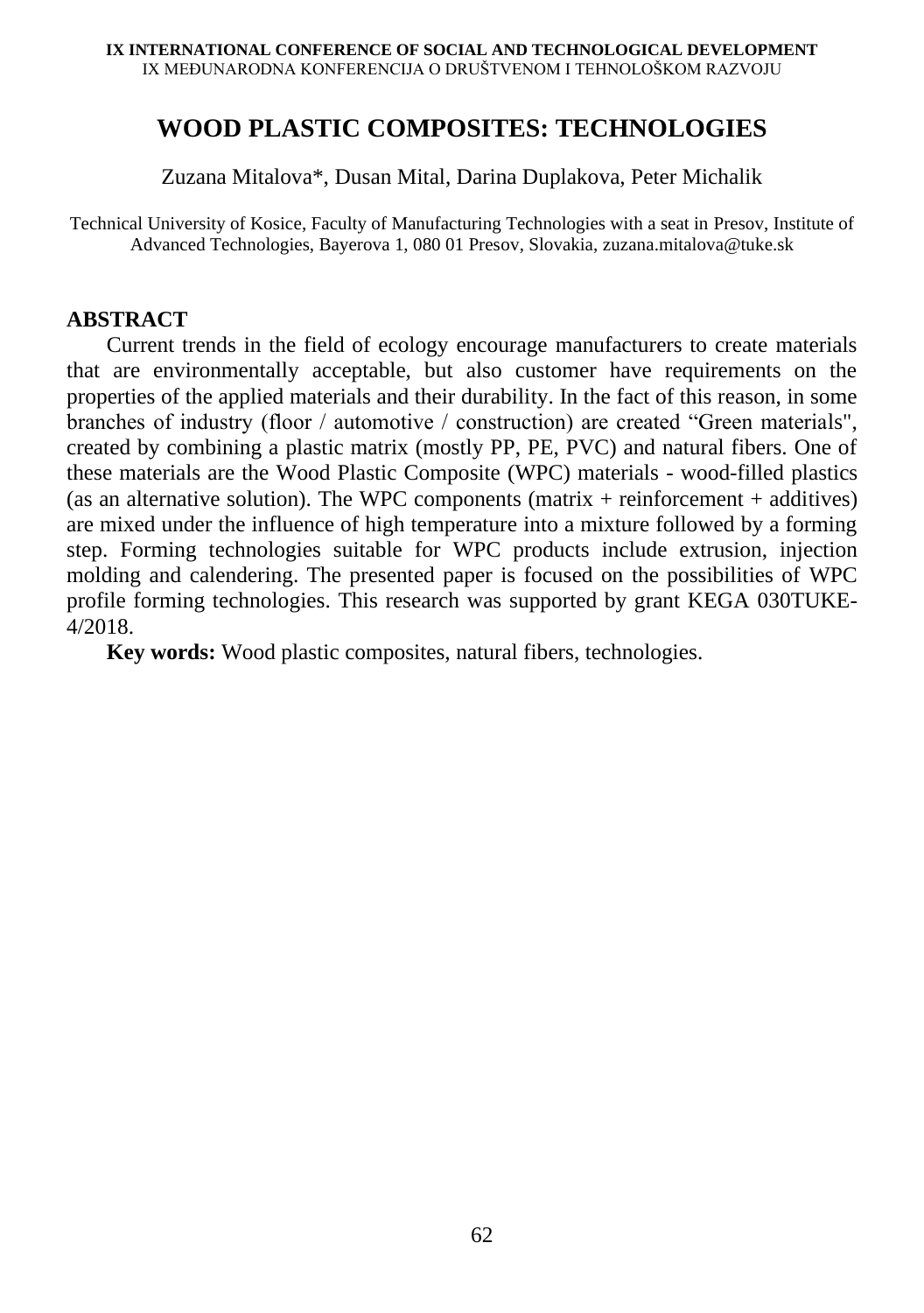# **CREATION OF COMPREHENSIVE SPECIFICATION OF SPECIAL CNC MACHINE DESIGN SOLUTION**

Darina Duplakova\*, Jan Duplak, Svetlana Radchenko, Zuzana Mitalova

Technical University of Kosice, Faculty of Manufacturing Technologies with a seat in Presov, Institute of Advanced Technologies, Bayerova 1, 080 01 Presov, Slovakia, darina.duplakova@tuke.sk

## **ABSTRACT**

The conventional CNC machines are based on known design solutions in which the main production material is steel. At present, the field of material engineering has a wide range of new materials which raises the question of whether these materials can be used as a design element for CNC machines. At the same time, it is necessary to aware that it is required to develop special construction procedures for these materials. This paper focuses on the creation of comprehensive specifications of special CNC machine design solutions. The introduction part of the article provides a theoretical level of issue general knowledge and subsequently in the next part is described the specifications of design solutions of special CNC machines with a practical example of a selected example. The conclusion of the article is devoted to a comprehensive summary of the issues. This work was supported by the Slovak Research and Development Agency under the contract No. APVV-15-0700.

**Key words**: CNC machine; polymer concrete; design solution.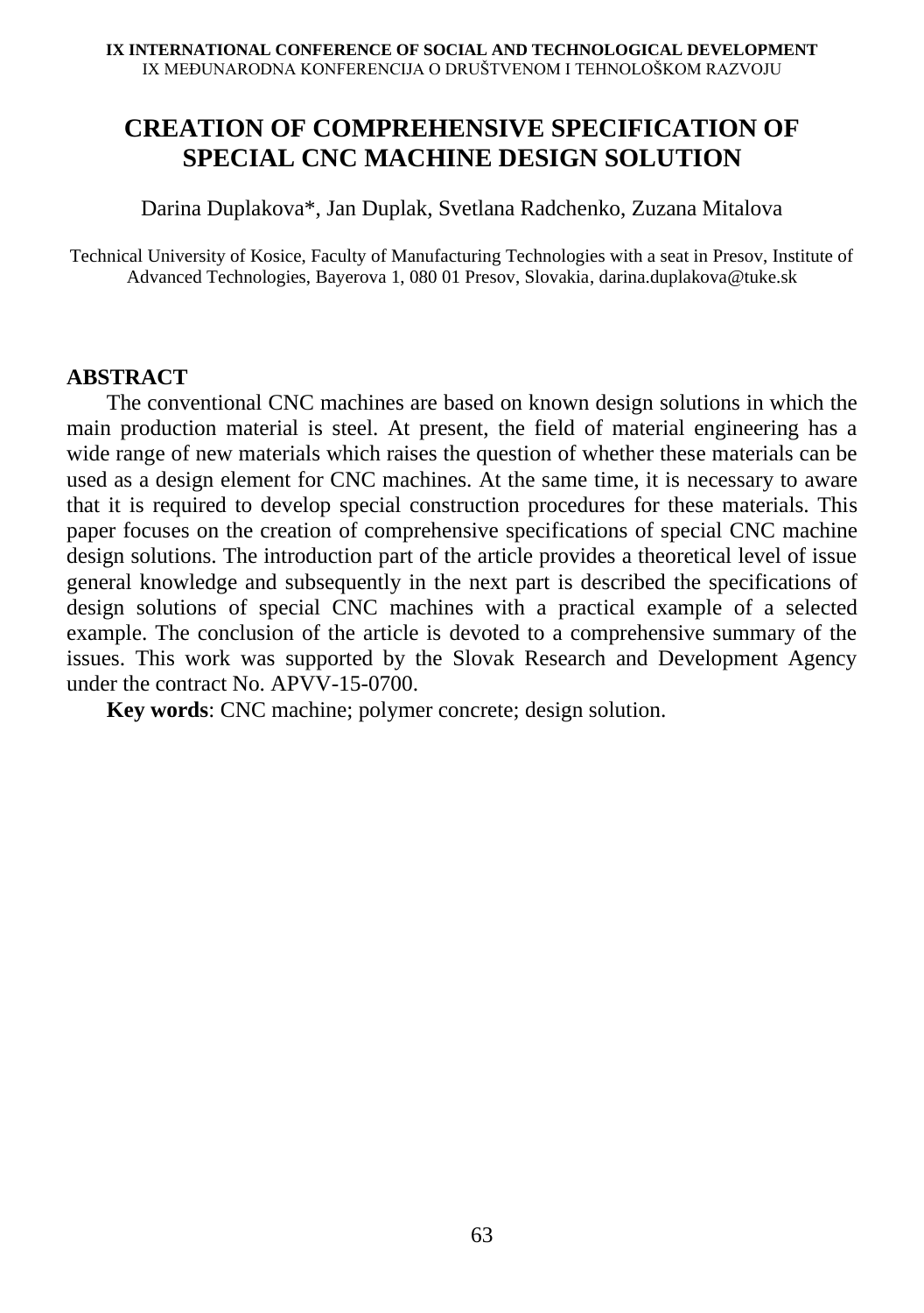# **INTEGRATION OF QMS PROCESS APPROACH AND INFORMATION SYSTEM**

Nataša Gojgić

University of Kragujevac, Faculty of Technical Sciences Čačak, Svetog Save 65, 32 000 Čačak, Serbia, natasa.gojgic@vstss.com

## **ABSTRACT**

Successful functioning of the quality management system (QMS) requires complete documentation of business processes. The level of application of information technologies in business processes is not defined in the ISO 9001 standard. Modern business dictates the presence of information technologies in all business processes, including the quality management system. The aim of the research in this paper is that the information system should include and integrate the quality management system according to the requirements of the ISO 9000 series of standards. for the development of a QMS information system model based on the concept of a process model. The result of the paper explains that the integration of business processes related to the implementation of QMS supported by the information system can be a process model that is one of the basic principles of QMS, which is implemented through the use of integrated information resources for analytical processing.

**Key words:** process model, IDEF1X, IDEF0, information system, analytical processing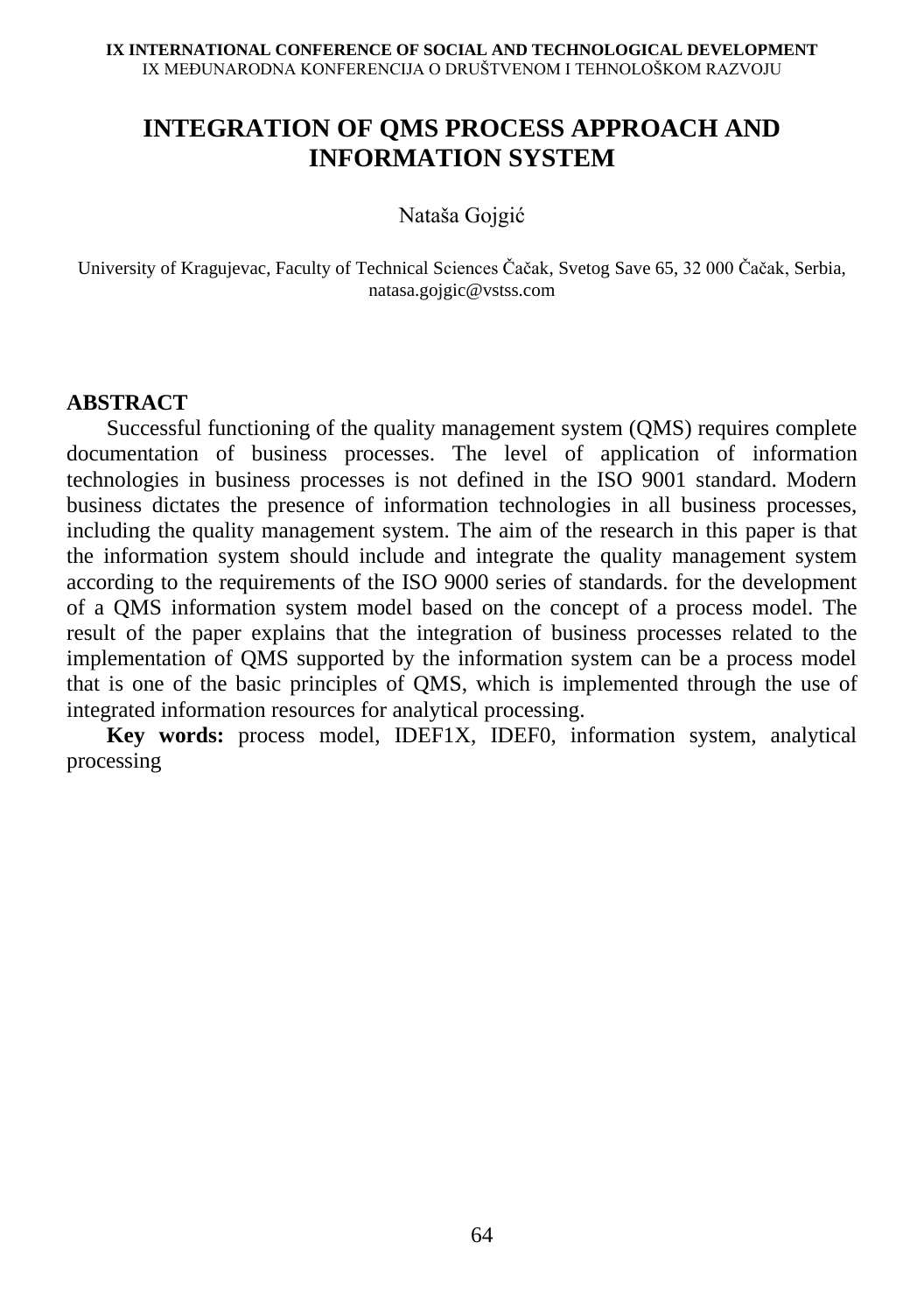## **CCPM OPTIMIZATION OF PROJECT SCHEDULING**

Nataša Popović-Miletić

University of Banja Luka, Faculty of Architecture, Civil Engineering and Geodesy, Vojvode Stepe Stepanovića 77/3, 78 000 Banja Luka, Bosnia and Herzegovina, [natasa.popovic-miletic@aggf.unibl.org](mailto:natasa.popovic-miletic@aggf.unibl.org)

## **ABSTRACT**

Project managers face difficult decisions with regard to completing projects on time and within the project budget. In the real world, project activities are subject to considerable uncertainty, which affects the performance of project scheduling management. The Critical Chain Project Management method (CCPM) is applicable to monitor changes and uncertainties. This method uses buffers to protect the critical chain and project from the disruptions. The buffer sizes reflect the uncertainty in the estimation of project duration and affect the project scheduling performance. In this paper, a real-time project is scheduled using both traditional CPM and CCPM methods to identify the optimal scheduling technique for a construction project. The experimental results indicate that application of proposed CCPM method leads to 22,73 % shorter durations of projects compared to CPM schedule.

**Key words:** Project scheduling, Optimization, Buffers, CCPM.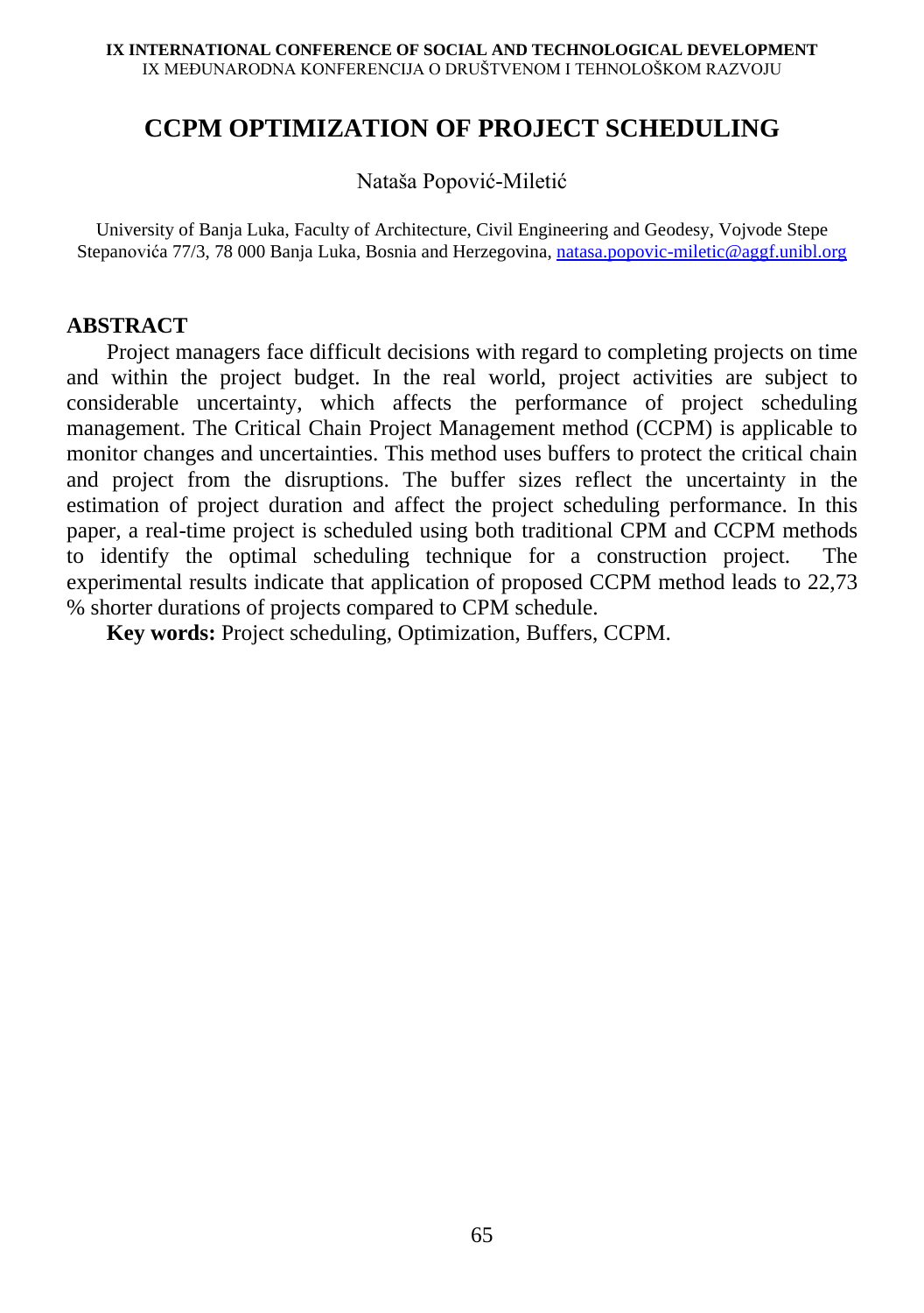# *PSYHOLOGY, SOCIOLOGY, PEDAGOGY AND ANDRAGOGY PSIHOLOGIJA, PEDAGOGIJA I ANDRAGOGIJA*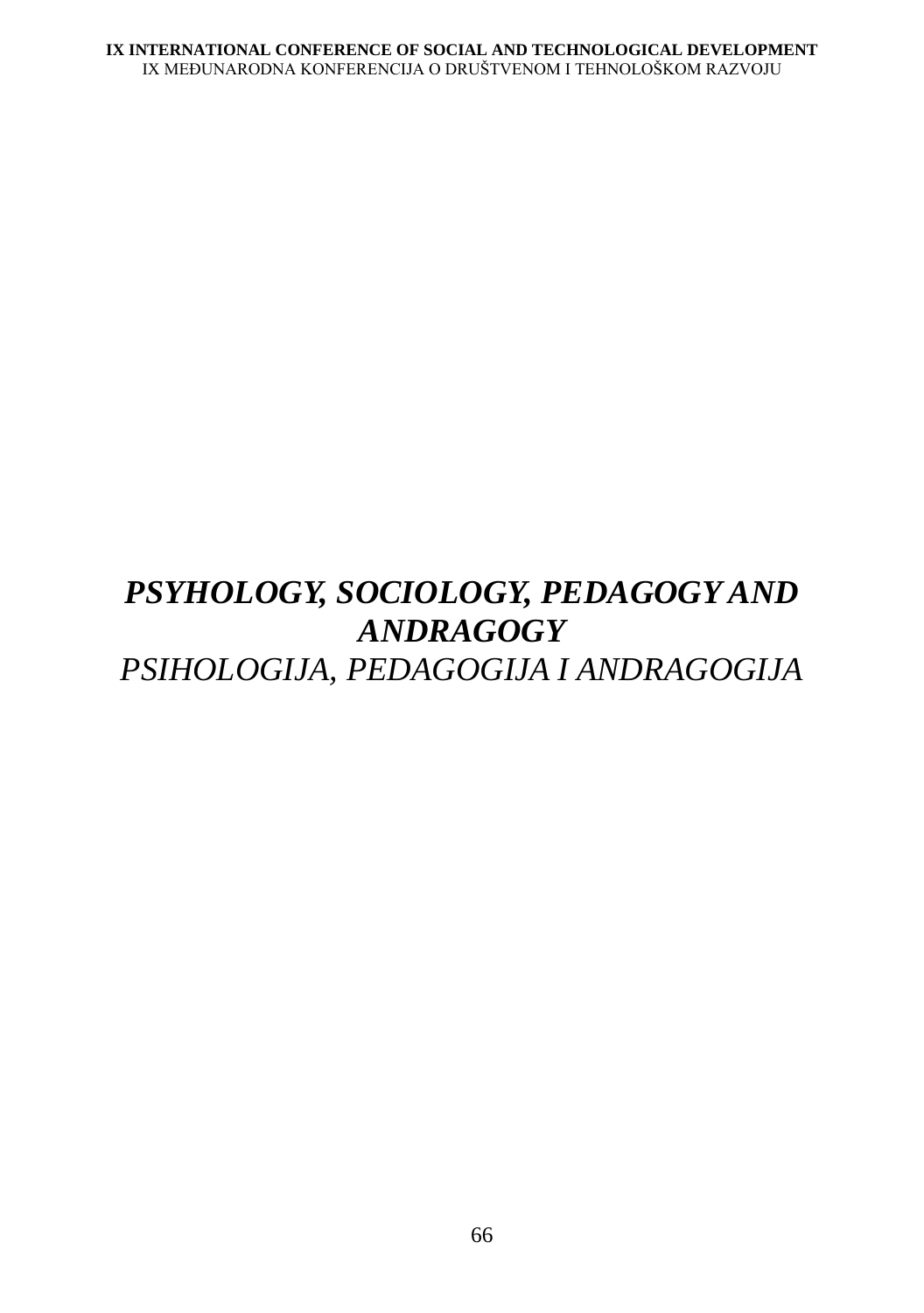## **THE INFLUENCE OF THE SOCIO-ECONOMIC STATUS OF THE FAMILY ON THE LEVEL OF STUDENT ACHIEVEMENT**

Irena Petrušić<sup>1</sup>, Bojana Ostojić<sup>2</sup>

<sup>1</sup>University "Adriatic", Faculty of Management, Zemunska 143, 85 348 Meljine, Montenegro, irta2@t-com.me <sup>2</sup>University "Educons", Project managment colledge, Bože Jankovića 14, 11 010 Belgrade, Serbia, bojanaostojic2002@yahoo.com

## **ABSTRACT**

Social changes at the global level, changes in the economic system, the changed structure of the need for professional staff, as well as the process of forming the European educational space, inevitably bring with them changes in the structure of the educational system of our country. Since the demands in the field of educational qualifications are increasing almost every day in modern society, there is pressure on the individual to achieve the highest possible level of education in order to acquire a certain (more favorable) social position. However, the condition for that must be equal educational opportunities, which in no case must be only formal, but it is necessary to create a positive climate in which socio-economic factors that can lead to unequal educational outcomes are identified and removed. The aim of this paper was to determine whether the socio-economic status of a student's family has an impact on the quality of their studies and the level of achievement, and if so, to what extent it is represented. On that occasion, the obtained results showed that the socio-economic status of the student's family has a relevant impact on the level of their academic achievements, to a large extent.

**Key words:** level of achievement, socio-economic status, the family; the students, higher education.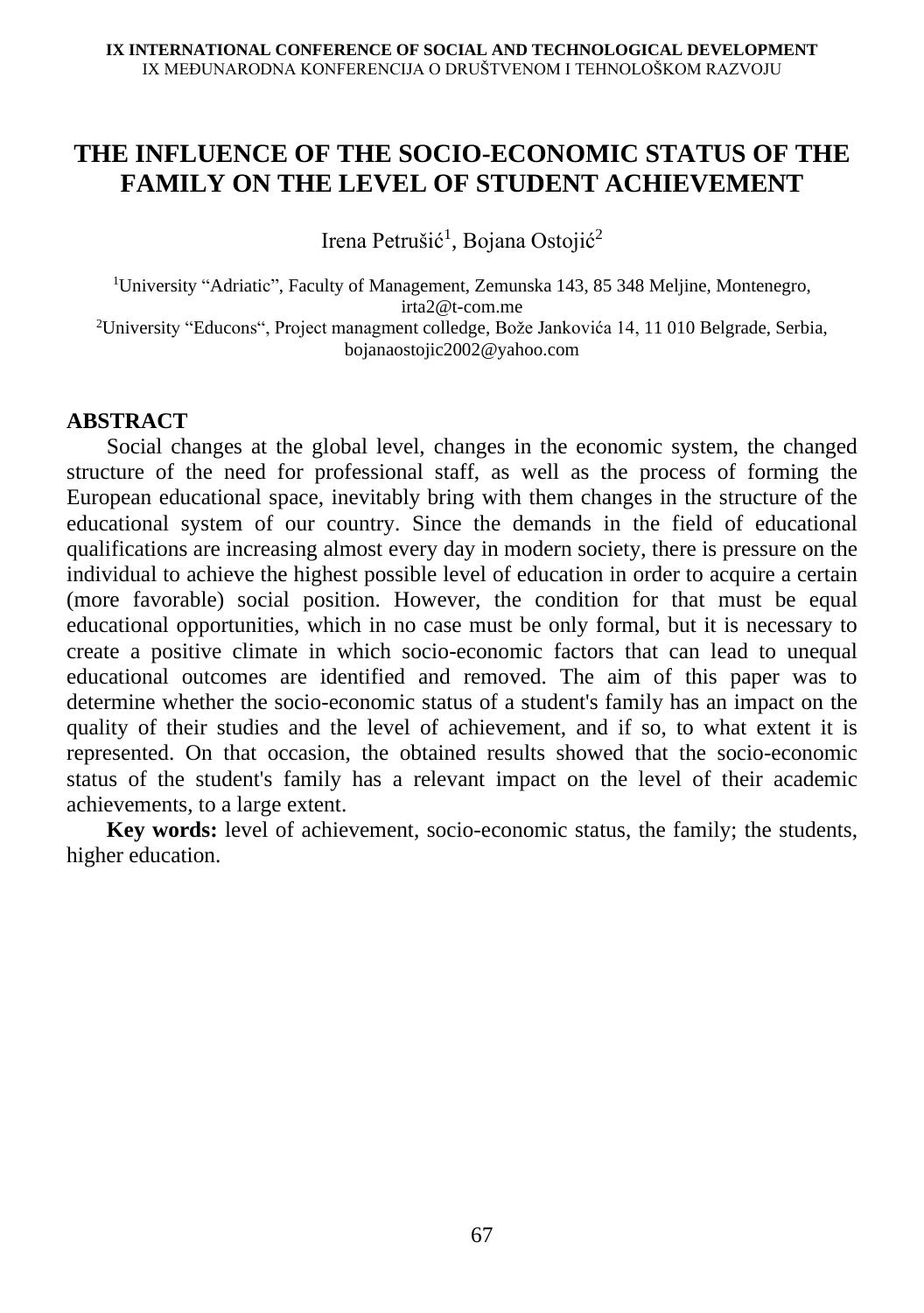## **DAYDREAMING IN THE FUNCTION OF SELF-DECEPTION IN ISHIGURO'S NOVEL THE REMAINS OF THE DAY**

Snježana Milačak\* , Ivana Aleksić

University PIM, Faculty of Philosophy, Despota Stefana Lazarevića bb, 78 000 Banja Luka, BiH, snjezanajezmilacak@gmail.com

## **ABSTRACT**

We live in a world of great expectations and therefore, it is inevitable that the modern man is faced with problems such as fear of change, re-examination and finding excuses. On the other hand, the best way to escape from the reality is to let oneself indulge in another dimension in which everything can be corrected and beautified, and that dimension is daydreaming. All of these are some of the motifs we find in Ishiguro's novel *The Remains of the Day*, but there is one leitmotif that pervades and unifies all the other motifs, and that is (self-)deception. Stevens, as the main character of the novel and the narrator in the first person singular, has his goal, and that is to justify his actions to both the readers and himself, and the goal of this paper is to establish the extent to which he succeeded in doing so. We will perform the analysis from the narratological aspect, within which we will refer to Genette's narrative theory. In addition, we will refer to Barthes's notion of a *narrative contract* that will shed light on the position of the reader in the novel *Remains of the Day*.

**Keywords:** Kazuo Ishiguro, *The Remains of the Day*, narratology, (self-)deception, daydreaming, justification, unreliable narrator.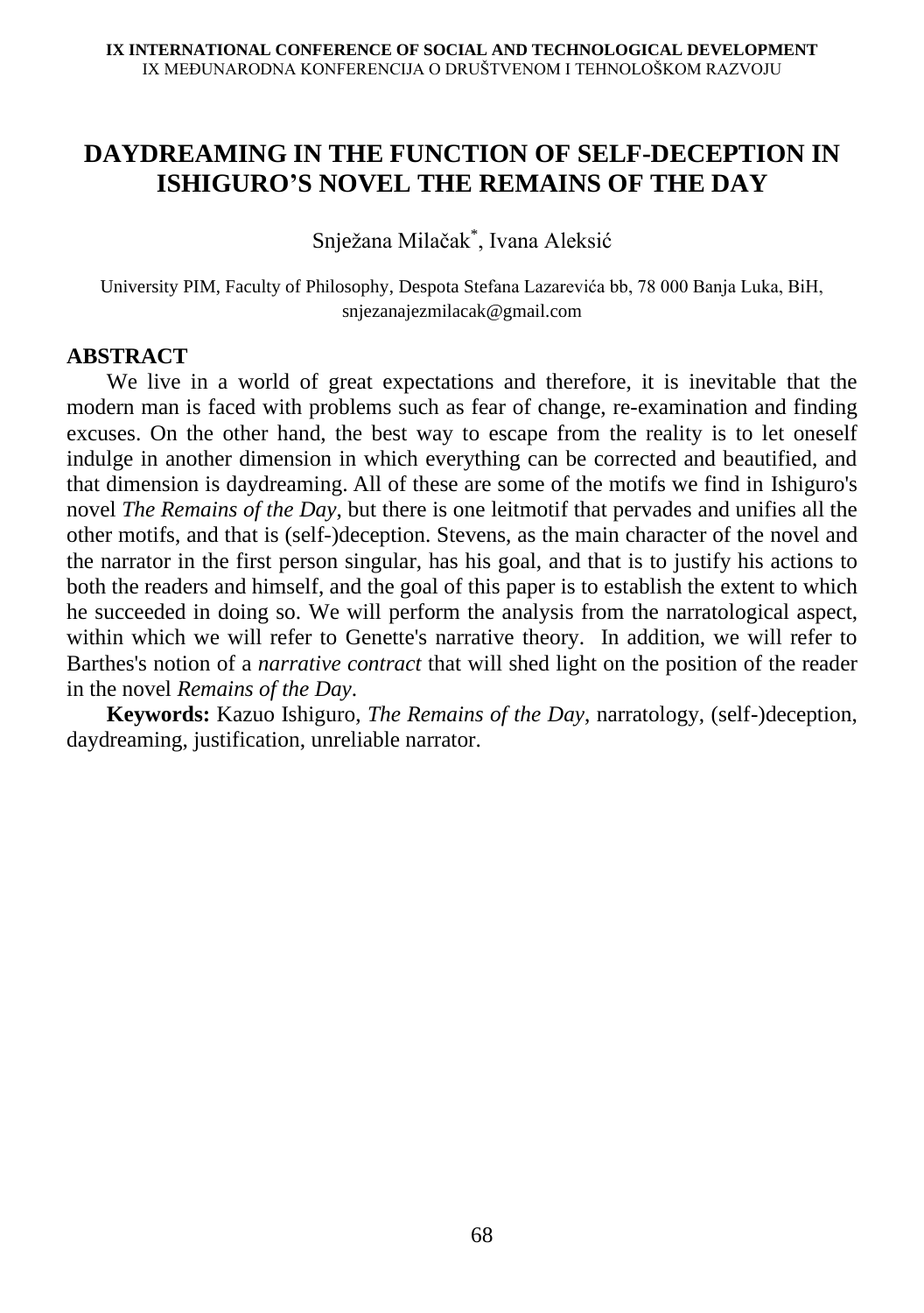# **UNRELIABLE NARRATOR IN VLADIMIR NABUKOV'S NOVEL ADA OR WHY DOES IVAN VAN VIN TELL HIS STORY?**

Ivana Aleksić\* , Snježana Milačak

University PIM, Faculty of Philosophy, Despota Stefana Lazarevića bb, 78 000 Banja Luka, BiH, snjezanajezmilacak@gmail.com

#### **ABSTRACT**

The purpose of this paper is to analyse the role of unreliable narrator in Vladmir Nabokov's novel *Ada*, as well as motivation igniting the story, worlds and realities that Van creates in his multilayered storytelling. It tries to see beyond what Veen claims his motifs are and discover what great need gives birth to Veen's timeless story. The main focus is placed on the story itself narrated/dreamt/made up by Ivan Van Veen in the work which is "ninety seven percent real and three percent possible" as well as on the path the story undergoes from an ode to a great love to an apology of the very same love and finally to a vindication.

**Key words:** unreliable narrator, story, multilayered storytelling, motivation, truths, real reality.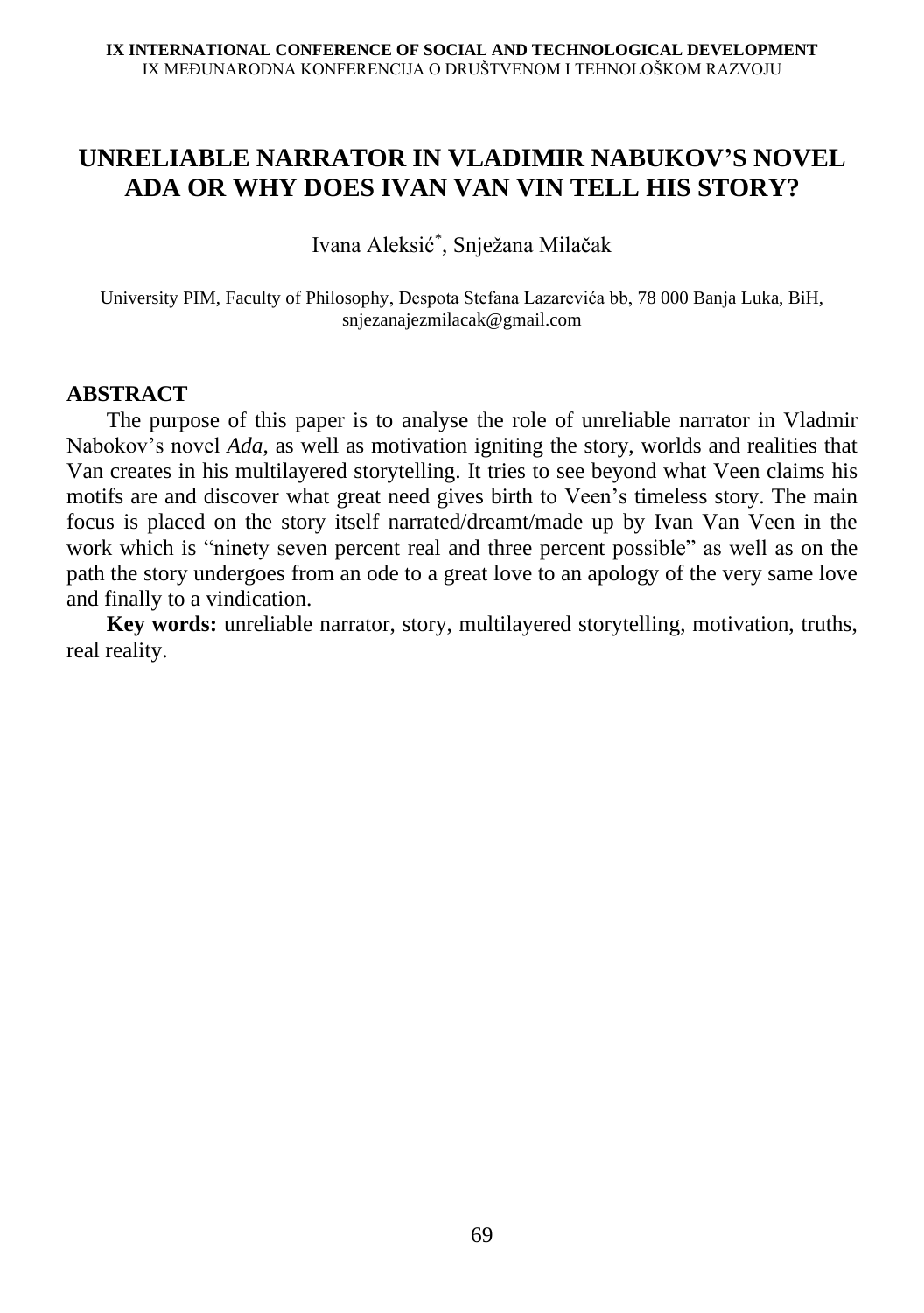# **THE NATURE AND ORIGIN OF SOCIAL CONFLICTS IN THE MODERN PARADIGM**

Ostoja Barašin

University PIM, despota Stefana Lazarevića bb, 78 000 Banja Luka, Bosnia and Herzegovina, [barasinostoja@gmail.com](mailto:barasinostoja@gmail.com)

#### **ABSTRACT**

This paper is the result of an effort to study the most significant conflict theories and identify the most significant areas of conflict potential. There are a large number of conflicting theories in sociology that differ from each other, but all agree on that there are groups in society that have different interests. It is the existence of different interests that represent the conflict potential that raises the probability of conflict to the high level. Hence the certainty that different groups that follow their different interests will lead to conflict, thus creating a certain degree of instability in society. This research will also show the fact that the existence of groups with different interests does not necessarily lead to conflict.

**Keywords:** conflict, conflicts, conflict theories, war.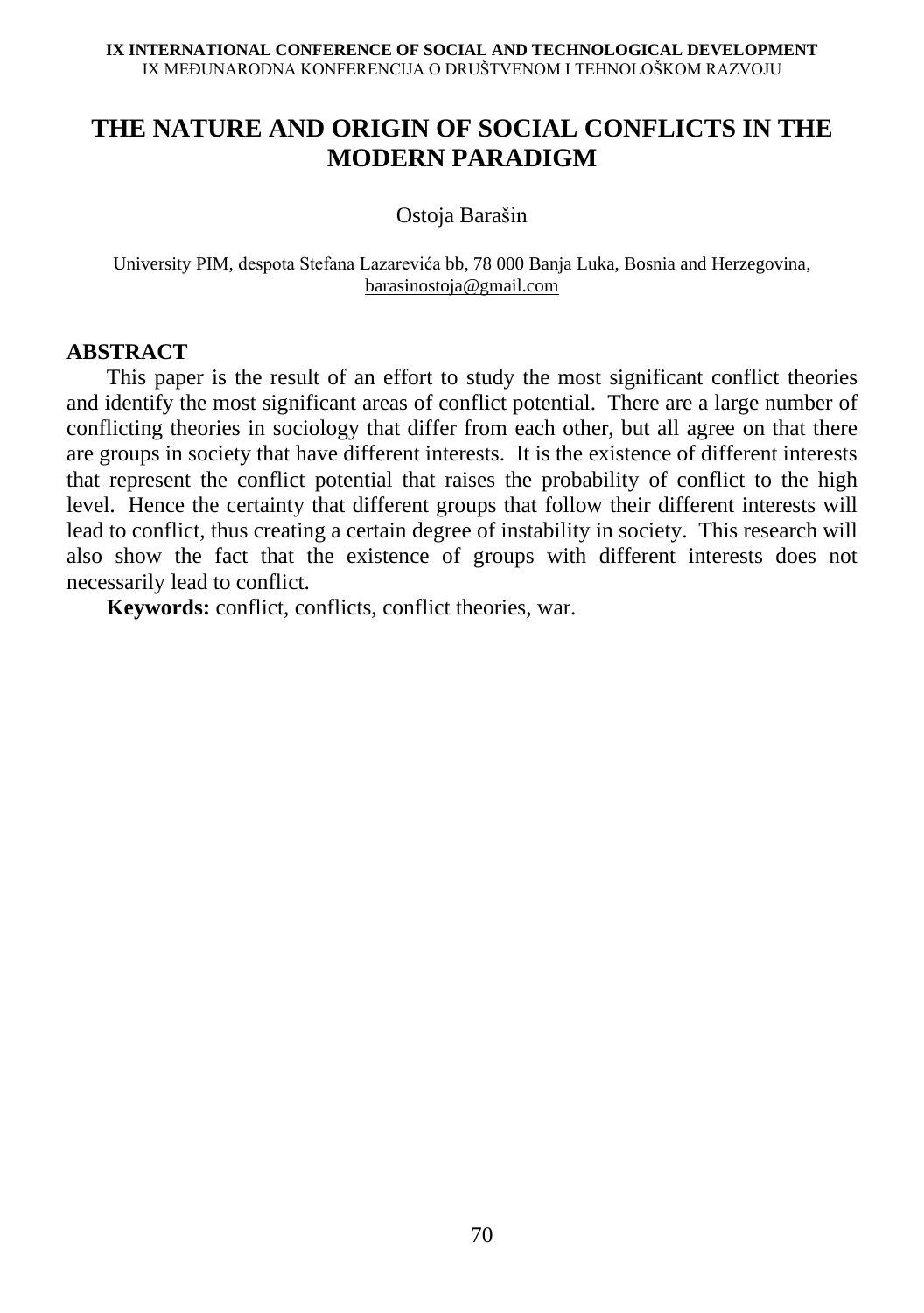# **A PROCESS-ORIENTED MODEL OF LEARNING MOTIVATION IN A HIGH APPLIED STUDIES L2 CLASSROOM**

Nada Buzadžić Nikolajević

Academy of applied studies Šabac, Dobropoljska 5, 15 000 Šabac, Serbia, nadi1510@gmail.com

## **ABSTRACT**

The question of how to motivate students in ESP teaching is one that does not have a single and simple answer because motivation is an extremely broad and complex construct. This paper relies on Zoltan Dörnyei's definition of motivational strategies and his process-oriented model of learning motivation in the L2 classroom. It presents the results of a survey aimed at obtaining classroom data on motivational strategies: students of the Academy of Applied Studies Šabac who all study English (L2) as an obligatory first-year subject were asked how important they considered a selection of motivational strategies and to what extent they found the application of these strategies successful in creating, generating, maintaining and protecting their motivation for learning L2. Based on their responses, I try to identify the strategies that work best in the described learning/teaching environment and to single out strategies, if any, that tend to be underutilized in the L2 classroom.

**Key words:** motivation, motivational strategies, L2, classroom, process-oriented model.